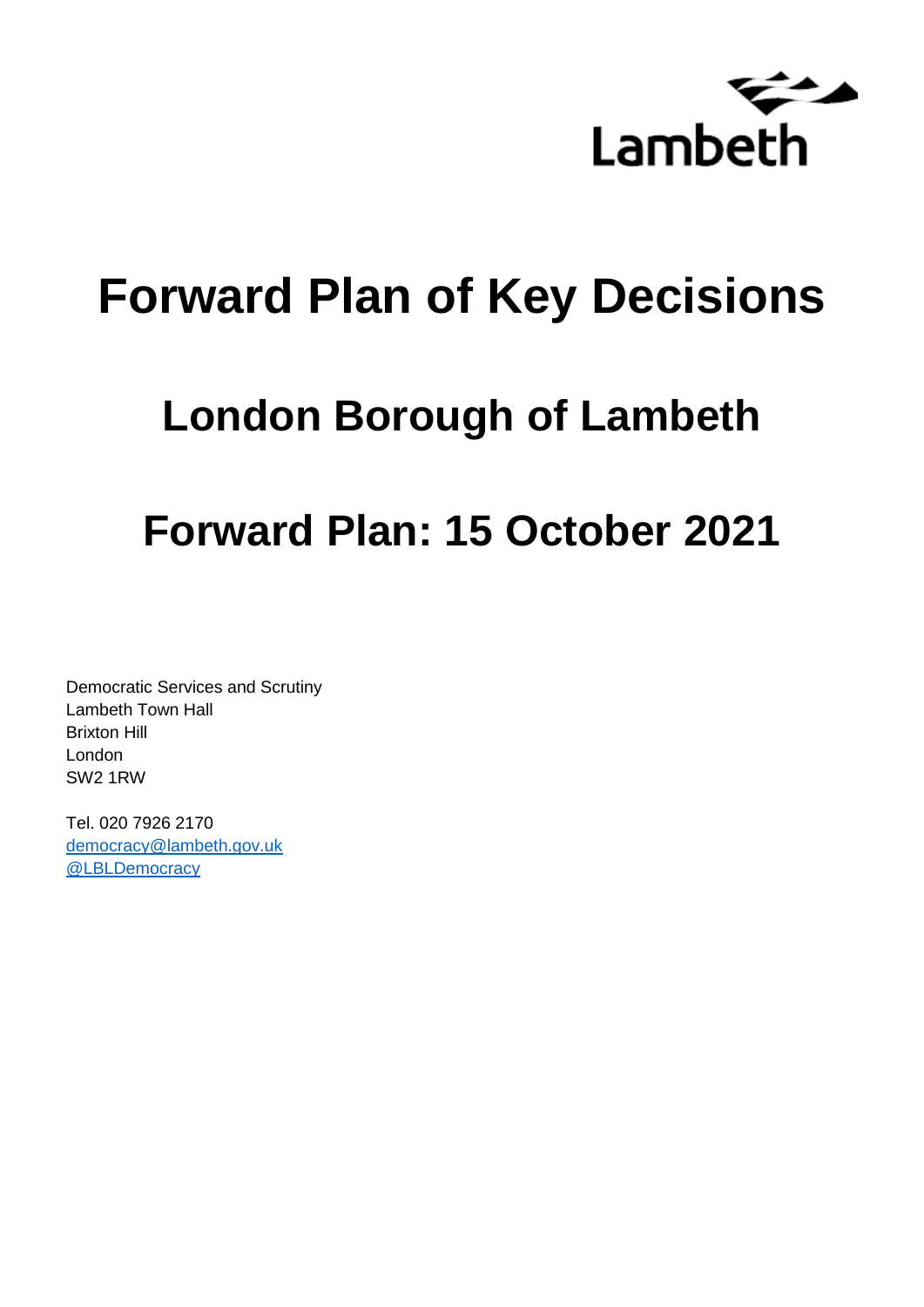### **Notice of forthcoming Key Decisions**

Local authorities are required by law to give 28 days' notice of any key decisions to be made. The Forward Plan sets out information about the key decisions that Cabinet, individual Cabinet Members, the Health and Wellbeing Board and the Better Places Joint Committee intend to make in forthcoming months. It ensures public notice of all key decisions is provided at least 28 days' in advance of the decision date.

The Forward Plan contains information about each forthcoming key decision and is published to the Council website every week, usually on a Monday.

#### **What is a Key Decision?**

The Lambeth Council Constitution defines a key decision as an executive decision that:

- 1) Requires an amendment to the Community Plan Outcomes Framework or requires a recommendation to Full Council to amend the Budget and Policy Framework;
- 2) Results in the local authority incurring expenditure, raising income or the making of savings in excess of £500,000; or,
- 3) Has a significant impact on:
	- a) communities living or working in an area comprising two or more wards in Lambeth;
	- b) the wellbeing of the community or the quality of service provided to a significant number of people living or working in an area; or,
	- c) Communities of interest.

The majority of key decisions are taken by the Cabinet or individual Cabinet Members (the Executive). Each Key Decision will be communicated via a comprehensive report which must be published at least five clear days before the decision is taken. Published reports can be accessed through Decisions [Online.](http://moderngov.lambeth.gov.uk/mgDelegatedDecisions.aspx?bcr=1&DM=0&DS=2&K=0&DR=&V=0) Cabinet reports will also be available in [Cabinet agenda packs,](https://moderngov.lambeth.gov.uk/ieListMeetings.aspx?CommitteeId=225) which are published five clear days before the meeting.

The Executive cannot consider key decisions that have not been included on the Forward Plan. However, the Council Constitution sets out procedures that can be used if a decision that has not been advertised on the Forward Plan must be taken immediately. Urgency procedures can only be used in exceptional circumstances. For further information on Access to Information procedure rules please see Part 3, Section 2 of the [Council Constitution](http://moderngov.lambeth.gov.uk/ieListMeetings.aspx?CId=738&info=1&MD=Constitution) or contact Democratic Services.

#### **What information is included on the Forward Plan?**

The Forward Plan gives information about:

- key decisions that are likely to be considered in forthcoming months;
- the earliest date a key decision can be taken;
- who will make a decision;
- what consultation will be undertaken;
- whether the forthcoming report is likely to include exempt or confidential information;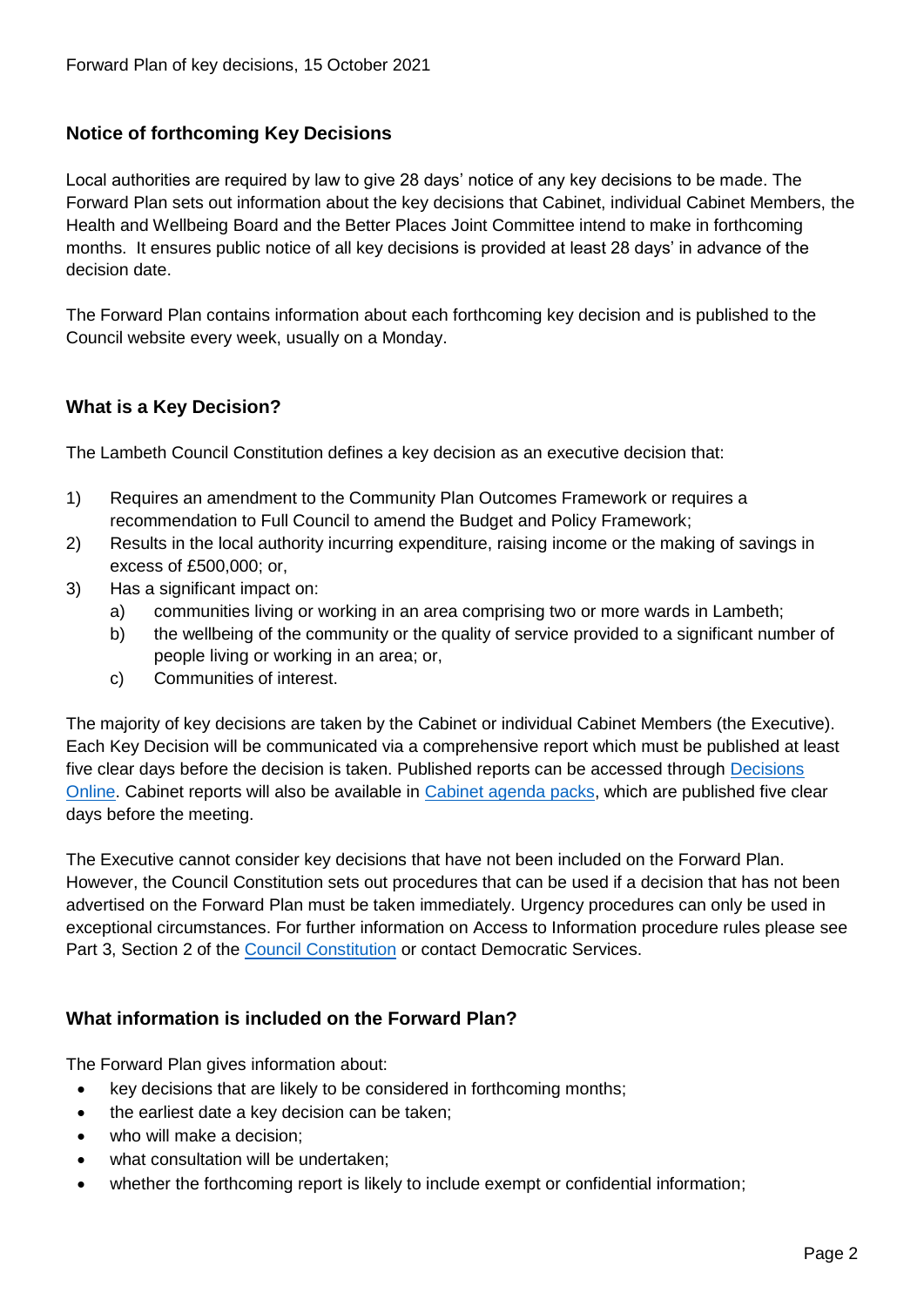- A list of background documents to be submitted to the decision maker for consideration in relation to the forthcoming decision; and,
- who you can contact for further information.

## **Public representations and further information**

Each Forward Plan entry gives the name of the relevant officer to contact about that particular decision. Where possible, a contact name, e-mail address and telephone number are provided.

Members of the public can make representations about forthcoming decisions by:

- Contacting the Lead Officer responsible for the report;
- Contacting the decision maker or relevant Cabinet Member (details can be found on the council [website\)](http://moderngov.lambeth.gov.uk/mgMemberIndex.aspx?bcr=1); and,
- Contacting Democratic Services.

Any document listed in the Forward Plan can be requested via the Lead Officer or by contacting Democratic Services. The reader is encouraged to access any such documents electronically, however copies or extracts may be made available at the following address on request: Lambeth Town Hall, Brixton Hill, SW2 1RW.

When making representations, members of the public may submit to the decision maker any further documents relevant to the decision.

All decision dates given in the Forward Plan are subject to change. Therefore, please ensure that you always consult the latest version of the Forward Plan for the most up to date information. Any further queries can be directed to Democratic Services.

## **Notice of decisions likely to contain confidential or exempt information**

Local authorities are required to specify 28 days in advance of a Cabinet meeting all the reports that are likely to contain confidential or exempt information. Should this be the case, a private 'Part 2' report will be produced to accompany the main report but will not be published. The public and press may also be asked to leave the Cabinet meeting for part of the proceedings. Any person is able to make representations if they believe the decision should instead be made in the open part of the meeting.

If you wish to make any such representation please contact Democratic Services. All representations will be documented in the relevant agenda a minimum of five clear days before the Cabinet meeting takes place. This will also include any response to the representations and a statement of the reasons why the meeting is be held in private.

For further information about exempt or confidential information please see the Access to Information Procedure Notes in Part 3, Section 2 of the [Council Constitution](http://moderngov.lambeth.gov.uk/ieListMeetings.aspx?CId=738&info=1&MD=Constitution) or contact Democratic Services.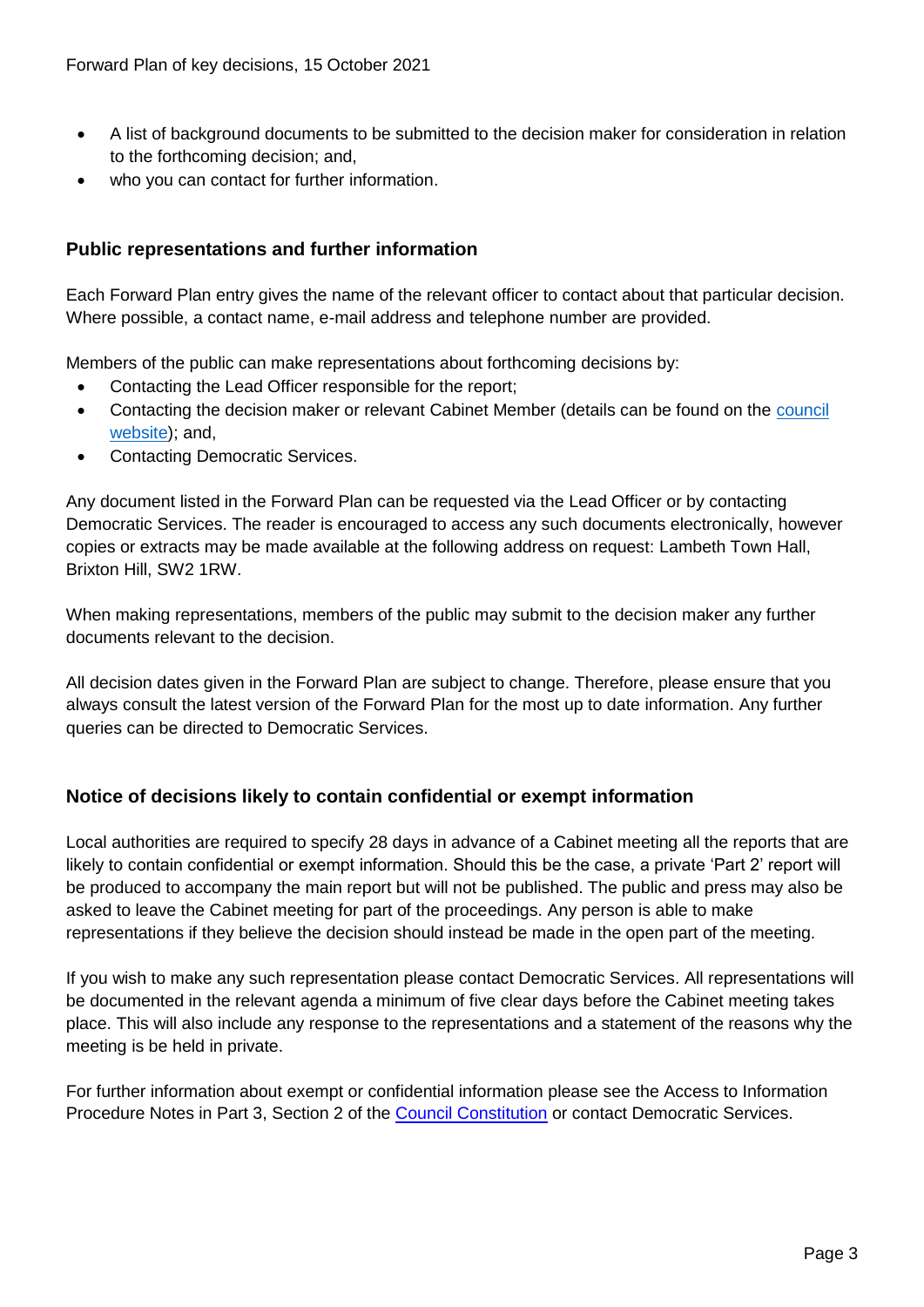| <b>Contents</b>                                                                                                      |                |
|----------------------------------------------------------------------------------------------------------------------|----------------|
| The November Financial Planning and Medium Term Strategy Report                                                      | 6              |
| Low Traffic Neighbourhoods Scrutiny Commission                                                                       | $\overline{7}$ |
| Youth Strategy 2021-2025                                                                                             | 8              |
| Air Quality Vision for Lambeth                                                                                       | 8              |
| Responsible Procurement Policy 2021-2024                                                                             | 9              |
| Regulation 18 draft Site Allocations Development Plan Document                                                       | 9              |
| <b>Lambeth Housing Strategy</b>                                                                                      | 10             |
| Revenue and Capital Budget 2022-23                                                                                   | 10             |
| 49 Brixton Station Road/6 Canterbury Crescent - Decision to Award Contract to<br><b>Preferred Delivery Partner</b>   | 11             |
| Care and support services in Lambeth's extra care housing schemes                                                    | 11             |
| Procedure for allocating Lambeth Council's Section 106 Carbon Offset Funds                                           | 12             |
| <b>Tenancy Support Service</b>                                                                                       | 12             |
| Construction of Modular Units for Temporary Accommodation                                                            | 13             |
| Delivery of Housing Contracts after 2020                                                                             | 13             |
| Vehicle Leasing for the Direct Labour Organisation                                                                   | 14             |
| National Net Zero Retrofit Accelerator (NNZRA)                                                                       | 15             |
| Leigham Court Road - Amesbury and Barcombe Avenue                                                                    | 15             |
| Purser House - Refurbishment of vacant former community centre to form 3 x 2 bed<br>flats                            | 16             |
| External Works Programme and Replacement of External Wall Insulation Cladding<br>Systems Procurement - Capital Works | 16             |
| Vassall Road Heating Replacement Project                                                                             | 17             |
| Oaklands Estate Lift Refurbishment Project                                                                           | 18             |
| <b>Brixton Road Heating Replacement Project</b>                                                                      | 18             |
| Replacement of Kitchens and Bathrooms                                                                                | 19             |
| <b>Asbestos Removals Contract</b>                                                                                    | 19             |
| Asbestos Surveys and Analytical Works Contract                                                                       | 20             |
| <b>Claremont East Environmental Improvements</b>                                                                     | 21             |
| Total Asset Solution - Strategic Asset Partner                                                                       | 21             |
| Total Asset Solution - Asset Delivery Partners                                                                       | 21             |
| Workwise Project - St Mungo's - Extension                                                                            | 22             |
| Provision of a Dynamic Purchasing System for Housing Planned Capital<br>Maintenance Projects                         | 23             |
| <b>Lambeth Housing Strategy</b>                                                                                      | 24             |
| External Refurbishment Works and Fire Safety Works to No.1- No.44 Meath House                                        | 24             |
| HRA Business Plan, Rent and Service Charge setting report                                                            | 25             |
| Front Entrance Door (FED) Replacement Programme                                                                      | 25             |
| Communal Fire Doors Replacement Programme                                                                            | 26             |
| 10-22 Tooting Bec Gardens - Refurbishment works                                                                      | 26             |
| MacIntosh Court - Roof Replacement Covering Supplier                                                                 | 27             |
| Award of a contract for Electric Vehicle Ultra Rapid Charge Points                                                   | 27             |
| Capital Studio, Infrastructure and Capital Delivery Salaries CIL                                                     | 28             |
| Procurement for Highways Professional Services - Traffic Order Making                                                | 29             |
| <b>Fleet Maintenance Contract Procurement</b>                                                                        | 29             |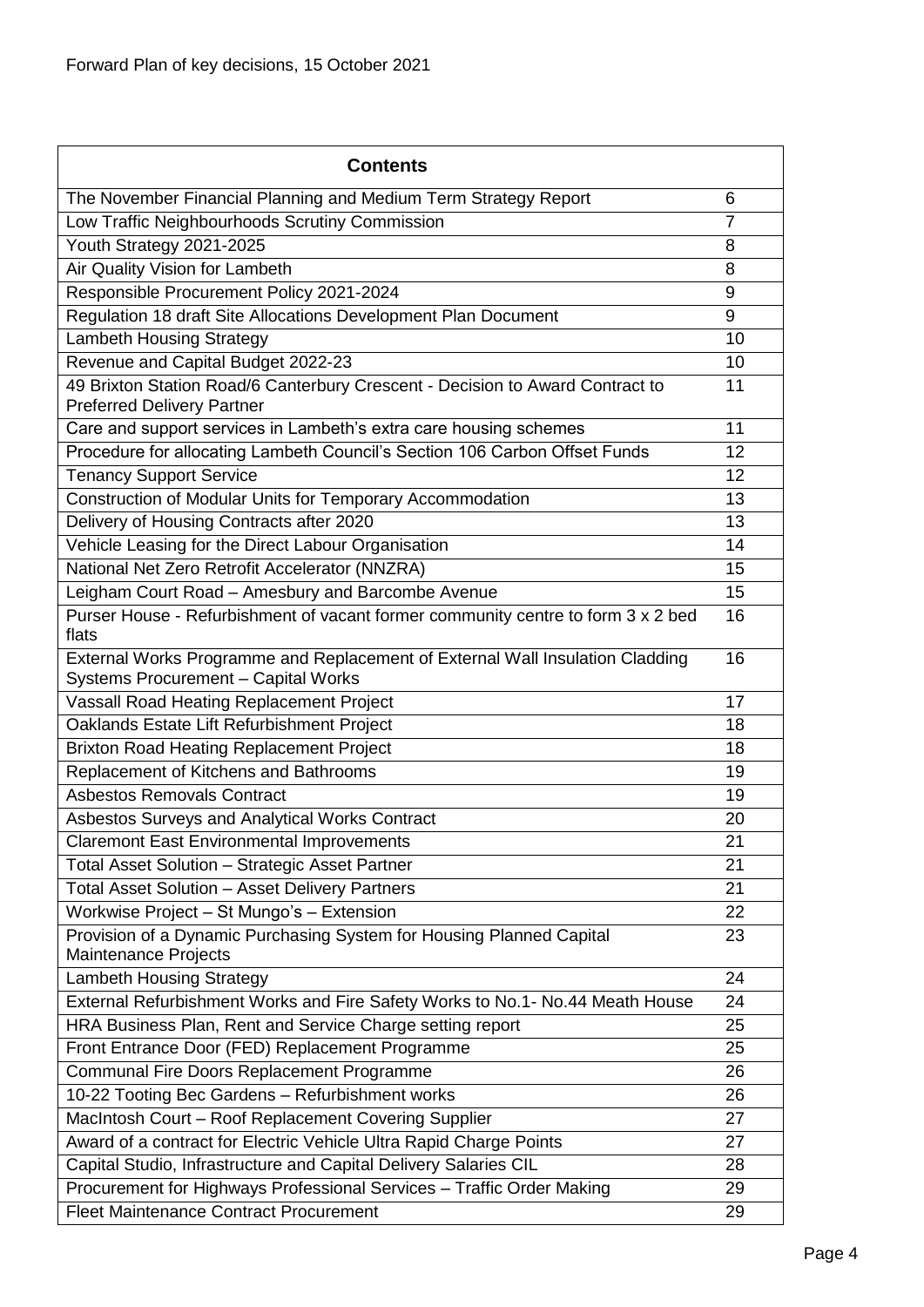| Transport Strategy Programme - Phase 1 Capital Funding                                                             | 30       |  |
|--------------------------------------------------------------------------------------------------------------------|----------|--|
| Procurement of electric small mechanical brooms                                                                    | 30       |  |
| Sustainable Travel - The Big Shift                                                                                 | 31       |  |
| Highways Improvement Programme (HIP) 2021-22-Footway Renewal                                                       | 31       |  |
| South Bank Spine Route Public Realm Project - Chicheley Street and Belvedere<br>Road Junction                      | 32       |  |
| <b>Upper Norwood Joint Library</b>                                                                                 | 33       |  |
| Data Network Services - Extension                                                                                  | 33       |  |
| PSR - External Works and replacement of Town Hall roof                                                             | 34       |  |
| Network and Telephony Services Procurement                                                                         | 34       |  |
| <b>ITSM Replacement Plan</b>                                                                                       | 35       |  |
| Procurement - Minor Works Framework                                                                                | 35       |  |
| Digital Delivery - capital budget allocation                                                                       | 36       |  |
| Digital Lambeth Programme - Project capital budget allocations                                                     | 36       |  |
| Laptops, associated products, and services procurement                                                             | 37       |  |
| <b>Insurance Legal Services</b>                                                                                    | 37       |  |
| Property Liability and Terrorism Insurance                                                                         | 38       |  |
| Procurement of Managed Print Service for Print and Reprographics                                                   | 39       |  |
| Microsoft Enterprise Agreement Procurement                                                                         | 39       |  |
| Digital Customer Platform Variation Order                                                                          | 40       |  |
| Capital Maintenance - Cuttle Construction Ltd Contract variation and extension                                     | 40       |  |
| New contract and commissioning arrangements for Youth Services                                                     | 41       |  |
| <b>Supervised Contact Service</b>                                                                                  |          |  |
| Local Safeguarding Arrangements: changes and key issues                                                            | 42       |  |
| Semi-independent living for care leavers                                                                           | 43       |  |
| Capital Funding for field drainage and renovation of Stockport Road Playing fields,<br>Woodmansterne School        | 43       |  |
| <b>Early Years Commissioning</b>                                                                                   | 44       |  |
| School admissions policy and arrangements for 2021/22 entry                                                        | 45       |  |
| 6 Schools Roofing Works                                                                                            | 45       |  |
| Housing-related support pathway for young people                                                                   | 46       |  |
| School Capital Maintenance - Variation to Current Consultant Contract                                              | 46       |  |
| Re-procurement of community support services                                                                       | 47       |  |
| Reprovision of Community Support Approved Provider Spot Contract Arrangements                                      | 47       |  |
| Stop Smoking Services - Proposed single year extensions to current contracts with<br>GSTT and community pharmacies | 48       |  |
| Re-procurement of community support services                                                                       | 49       |  |
| Extension of the Approved Provider List framework agreement for community                                          | 49       |  |
| support providers                                                                                                  |          |  |
| North Lambeth and Stockwell Neighbourhood Areas - General Practice Capital                                         | 50       |  |
| Investment                                                                                                         |          |  |
| Co-ordination and Distribution of Surplus Food Contract Extension                                                  | 51       |  |
| Conversion of Brixton Recreation Centre storage space to work space                                                | 51       |  |
| Oval and Prince's Co-operative Local Investment Plan                                                               | 52       |  |
| South Lambeth Estate - Enabling Works for the Phase 1 Development                                                  | 52       |  |
| Westbury estate - Making of Compulsory Purchase Order                                                              | 53<br>53 |  |
| South Lambeth estate - Making of Compulsory Purchase Order                                                         |          |  |
| Funding Allocation for Completion of LJ Works                                                                      | 54       |  |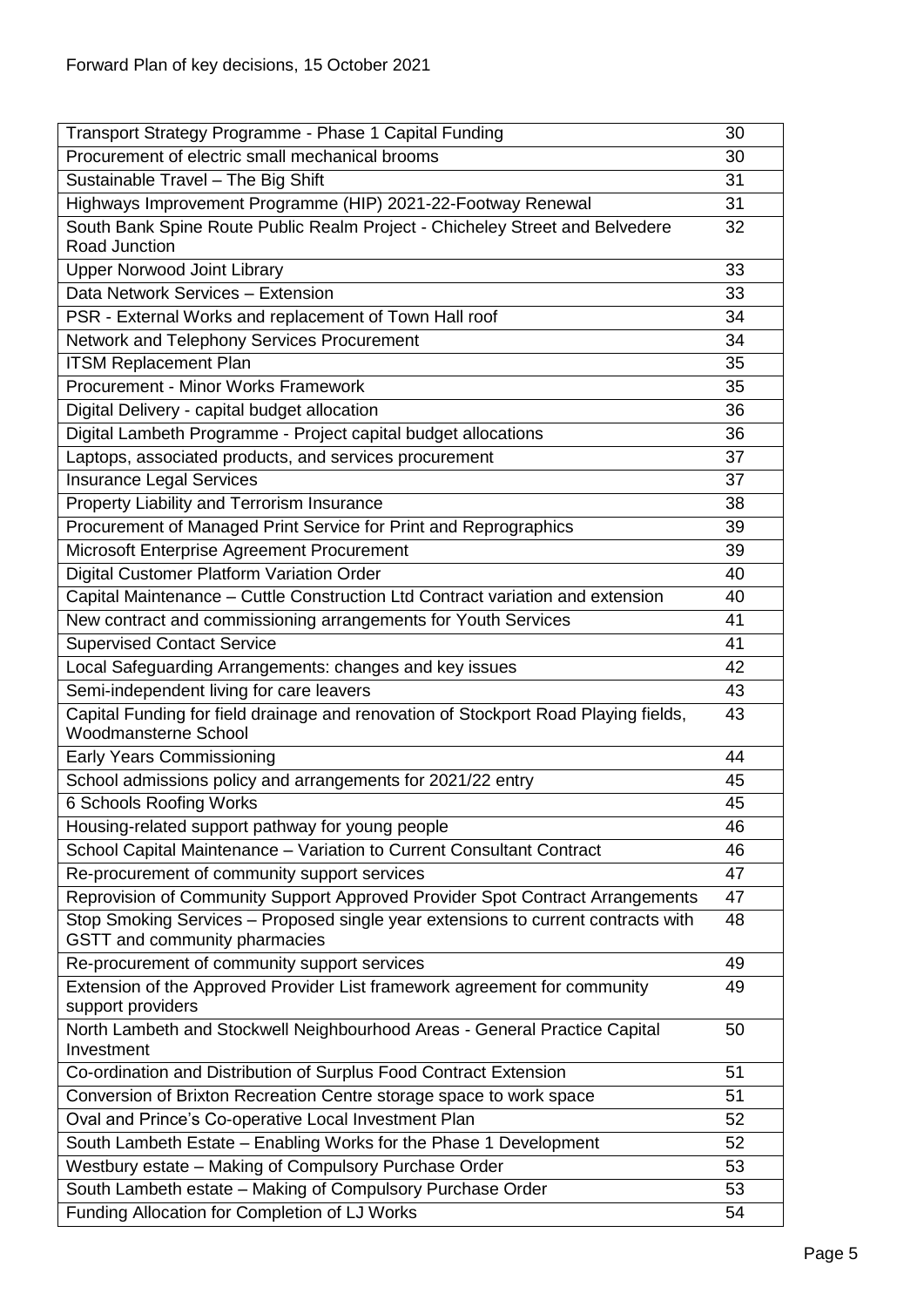| Local Lettings Plan - South Lambeth Estate                                                                              | 54 |  |
|-------------------------------------------------------------------------------------------------------------------------|----|--|
| Local Lettings Plan - Knight's Walk                                                                                     | 55 |  |
| Local Lettings Plan - Fenwick Estate                                                                                    | 55 |  |
| Fenwick South - Variation to the Development Agreement                                                                  | 56 |  |
| Estate Regeneration - Buyback Programme - Dispute Resolution                                                            | 56 |  |
| Land at 53 Elliott Road - Appropriation for Planning Purposes                                                           | 57 |  |
| Brixton Townscape Heritage Initiative: Building Contractor Appointment                                                  | 57 |  |
| Land at 53 Elliott Road - Appropriation for Planning Purposes                                                           | 58 |  |
| Fenwick Place - Appropriation for Planning Purposes                                                                     | 58 |  |
| Hydethorpe Road - Appropriation for Planning Purposes                                                                   | 59 |  |
| Land at 2 Roman Rise - Appropriation for Planning Purposes                                                              | 59 |  |
| Allocation of Neighbourhood CIL to projects within the South Bank and Waterloo<br>Neighbours (SoWN) Neighbourhood area. | 60 |  |
| Approval of CIL Social Housing Relief for 17/02936/FUL Graphite Square SE11 5EE                                         | 60 |  |
| Appointment of the Principal Contractor for the Redevelopment of 114-118 Lower<br>Marsh                                 | 61 |  |
| Westbury - Phase 2 - Appropriation for Planning Purposes                                                                | 61 |  |
| Knights Walk - Phase 2, Appropriation for Planning Purposes                                                             | 62 |  |
| Somerleyton Road - Block F - Appropriation for Planning Purposes                                                        | 62 |  |
| Somerleyton Road - Phase 1 - Deed of Variation & Lettings<br>63                                                         |    |  |
| Lambeth Local Development Scheme                                                                                        | 63 |  |
| Waterloo Undercroft. Agreement for Lease                                                                                |    |  |
| LJ Works Landscaping Contract Award Report                                                                              |    |  |
| Lambeth Annual Infrastructure Funding Statement 2020/21<br>65                                                           |    |  |
| Updates to CIL Discretionary Relief Policy Statements<br>66                                                             |    |  |
| Lower Marsh Redevelopment - Uplift in Project Costs<br>66                                                               |    |  |
| Proposal regarding the site at the former Clapham Old Library                                                           | 67 |  |
| Transfer of the Greek Enclosure from the Greek Cathedral trust of St Stephen's<br><b>Chapel to the Council</b>          | 67 |  |
| Appointment of Consultants for Brockwell Hall Restoration                                                               | 68 |  |
| ELEVATE Strategic Plan 2020-23                                                                                          | 69 |  |
| Expenditure Arising from London Eye Section 106 Receipts                                                                | 69 |  |
| Kennington Park Funding Allocation                                                                                      |    |  |
| West Norwood Cemetery National Heritage Lottery (NLHF) Project: procurement and<br>70<br>award of works for Package A1  |    |  |
| Brockwell Hall Restoration Decarbonisation Project: procurement and award of<br>works                                   | 71 |  |
| Brockwell Hall Restoration NLHF Project: procurement and award of works for the<br>Ground maintenance Depot Building    | 71 |  |
| Business Case – Myatts Fields Depot Redevelopment – Request for Additional<br>Funding                                   | 72 |  |
| Essential Maintenance works at Carnegie Library                                                                         |    |  |
| <b>Kickstart Scheme</b>                                                                                                 |    |  |

<span id="page-5-0"></span>**Decision:** The November Financial Planning and Medium Term Strategy Report

The November Financial Planning and Medium Term Strategy Report will provide an update on the economic outlook, pressures, risk areas and set out the revenue funding deficit for 2021-26 together with proposals to close the funding gap. Together with a refreshed Medium Term Financial Strategy,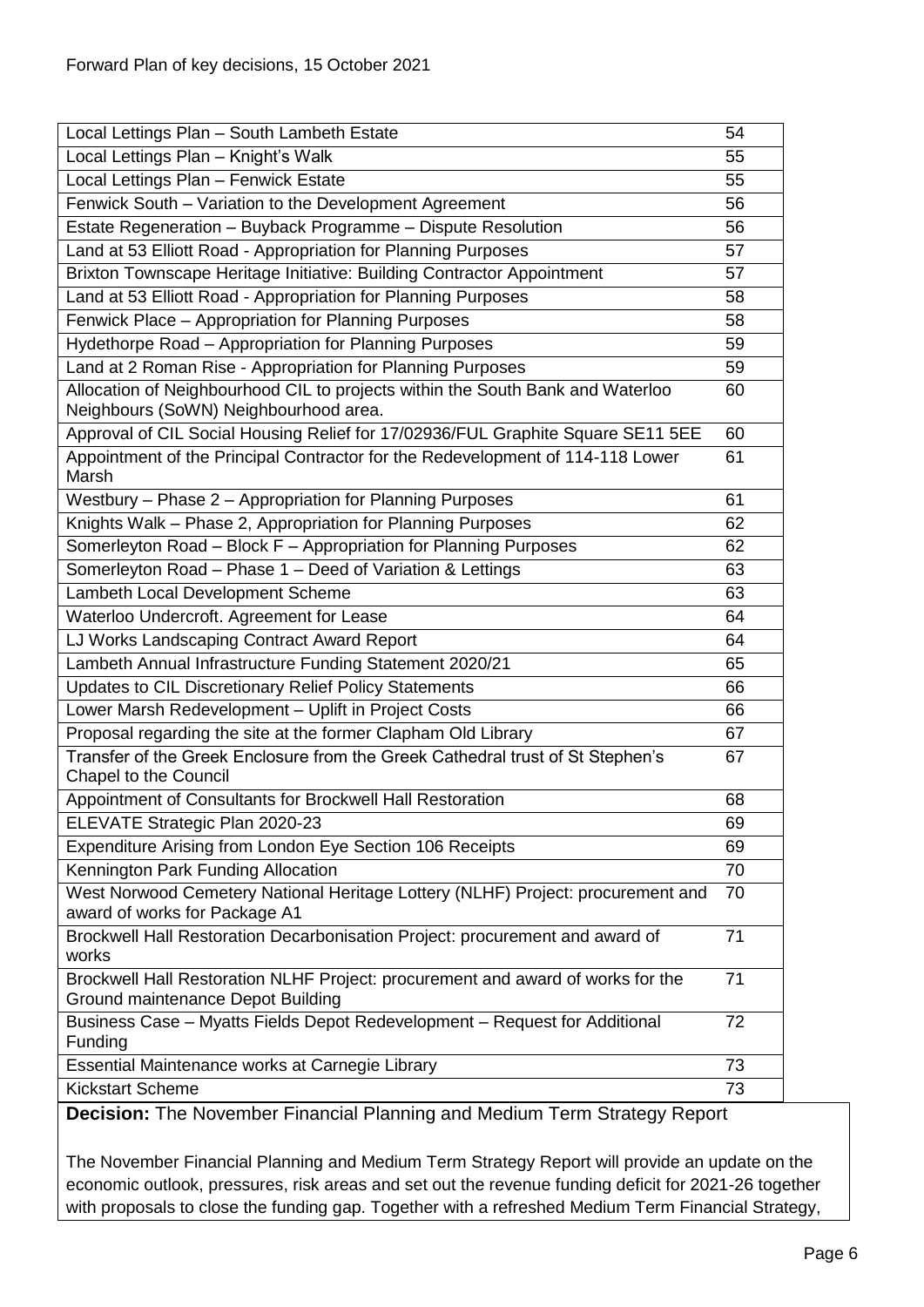<span id="page-6-0"></span>

| and Financial Management Strategy.                                                                               |                                                                                                                                                                                                         |  |
|------------------------------------------------------------------------------------------------------------------|---------------------------------------------------------------------------------------------------------------------------------------------------------------------------------------------------------|--|
| Ward(s) affected: All Wards                                                                                      |                                                                                                                                                                                                         |  |
| <b>Exempt or confidential information:</b>                                                                       | <b>Consultation details:</b>                                                                                                                                                                            |  |
|                                                                                                                  |                                                                                                                                                                                                         |  |
|                                                                                                                  |                                                                                                                                                                                                         |  |
| Decision to be taken by:<br>Cabinet                                                                              | <b>Decision date:</b><br>22 Nov 2021                                                                                                                                                                    |  |
|                                                                                                                  |                                                                                                                                                                                                         |  |
|                                                                                                                  |                                                                                                                                                                                                         |  |
| <b>Background documents:</b>                                                                                     |                                                                                                                                                                                                         |  |
|                                                                                                                  |                                                                                                                                                                                                         |  |
| For further information about this key decision, please contact:<br>Amaris Wong, Group Manager Strategic Finance |                                                                                                                                                                                                         |  |
| awong@lambeth.gov.uk                                                                                             |                                                                                                                                                                                                         |  |
|                                                                                                                  |                                                                                                                                                                                                         |  |
|                                                                                                                  |                                                                                                                                                                                                         |  |
| <b>Decision:</b> Low Traffic Neighbourhoods Scrutiny Commission                                                  |                                                                                                                                                                                                         |  |
|                                                                                                                  |                                                                                                                                                                                                         |  |
|                                                                                                                  | The commission looked at the introduction of Low Traffic Neighbourhoods (LTNs) during the Covid-19<br>pandemic, the communication and evaluation of these interventions, and how the experience of LTNs |  |
| can be used to inform future climate emergency measures.                                                         |                                                                                                                                                                                                         |  |
| The Cabinet report will consist of a cover report providing background, the Commission's final report            |                                                                                                                                                                                                         |  |
|                                                                                                                  | (including a series of recommendations), and a departmental action plan responding to these                                                                                                             |  |
| recommendations, for which approval will be sought.                                                              |                                                                                                                                                                                                         |  |
|                                                                                                                  |                                                                                                                                                                                                         |  |
| <b>Ward(s) affected: All Wards</b>                                                                               |                                                                                                                                                                                                         |  |
| <b>Consultation details:</b><br><b>Exempt or confidential information:</b>                                       |                                                                                                                                                                                                         |  |
|                                                                                                                  |                                                                                                                                                                                                         |  |
|                                                                                                                  |                                                                                                                                                                                                         |  |
| Decision to be taken by:                                                                                         | <b>Decision date:</b>                                                                                                                                                                                   |  |
| Cabinet                                                                                                          | 22 Nov 2021                                                                                                                                                                                             |  |
|                                                                                                                  |                                                                                                                                                                                                         |  |
| <b>Background documents:</b>                                                                                     |                                                                                                                                                                                                         |  |
| Low Traffic Neighbourhoods Scrutiny Commission                                                                   |                                                                                                                                                                                                         |  |
| For further information about this key decision, please contact:                                                 |                                                                                                                                                                                                         |  |
| Maria Burton                                                                                                     |                                                                                                                                                                                                         |  |
| MBurton2@lambeth.gov.uk                                                                                          |                                                                                                                                                                                                         |  |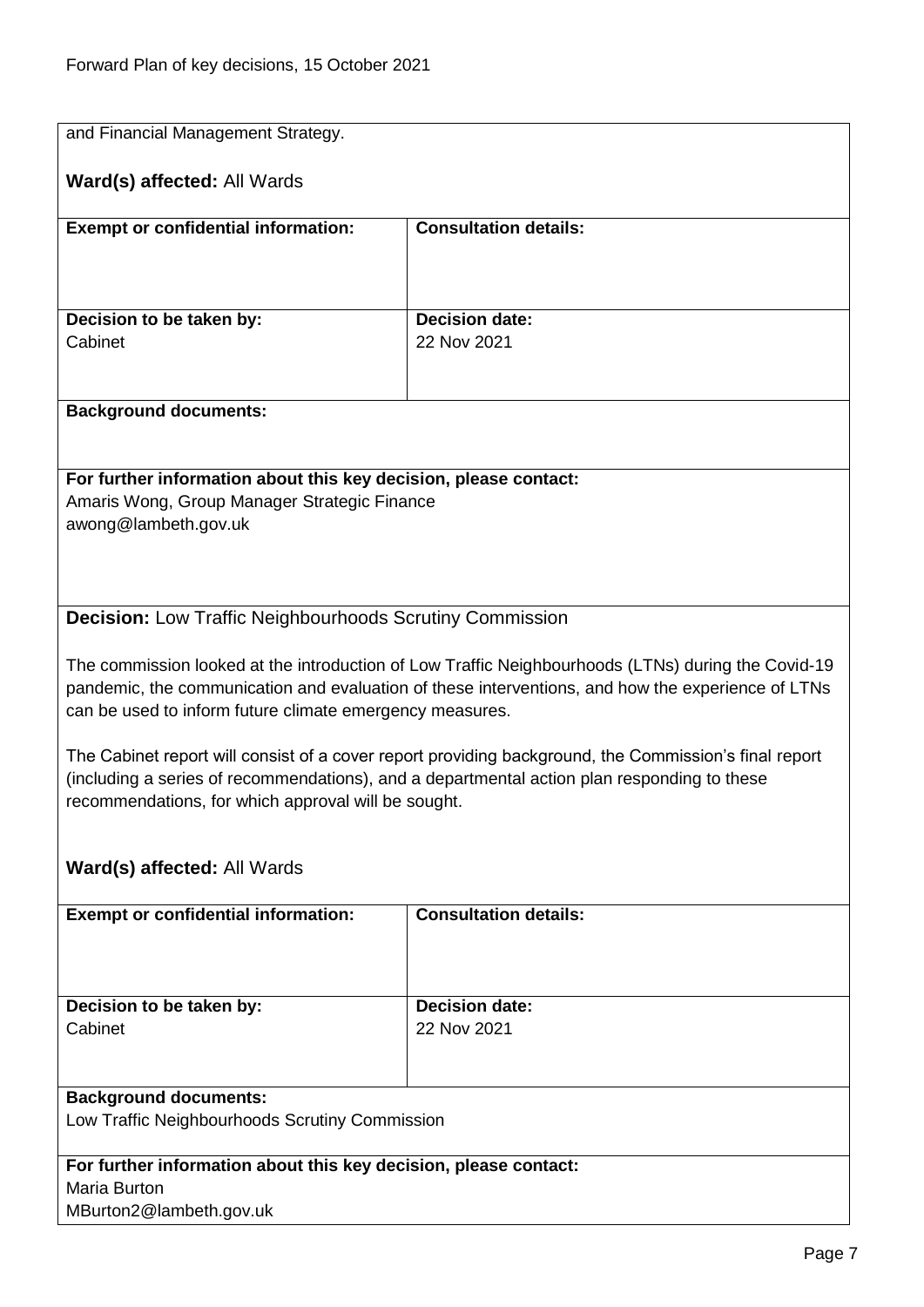Room 1.17, Lambeth Town Hall, Brixton Hill, London, SW2 1RW Tel: 020 7926 8703

#### <span id="page-7-0"></span>**Decision:** Youth Strategy 2021-2025

To adopt the new Youth Strategy which outlines Lambeth Council's commitment to a 4-year vision for youth and play services to support children and young people to be happy, safe, active, and healthy.

#### **Ward(s) affected:** All Wards

| <b>Exempt or confidential information:</b> | <b>Consultation details:</b> |
|--------------------------------------------|------------------------------|
| Decision to be taken by:                   | <b>Decision date:</b>        |
| Cabinet                                    | 22 Nov 2021                  |
|                                            |                              |

# **Background documents:**

Youth Strategy 2021-2025

#### **For further information about this key decision, please contact:**

Dan Stoten, Integrated Assistant Director, Children's Commissioning daniel.stoten@nhs.net

Tel: 07920 545689

<span id="page-7-1"></span>**Decision:** Air Quality Vision for Lambeth

To set out a vision for air quality in Lambeth ahead of the development of a new Air Quality Action Plan. To set medium term air quality targets for Lambeth that go beyond current National Air Quality Objectives, reflecting World Health Organisation guidance.

#### **Ward(s) affected:** All Wards

| <b>Exempt or confidential information:</b> | <b>Consultation details:</b> |
|--------------------------------------------|------------------------------|
|                                            |                              |
|                                            |                              |
|                                            |                              |
|                                            |                              |
| Decision to be taken by:                   | <b>Decision date:</b>        |
|                                            |                              |
| Cabinet                                    | 22 Nov 2021                  |
|                                            |                              |
|                                            |                              |
|                                            |                              |
| <b>Background documents:</b>               |                              |
|                                            |                              |
| Air Quality Vision for Lambeth             |                              |
|                                            |                              |
|                                            |                              |

**For further information about this key decision, please contact:** Paul Keenlyside, Climate Change and Sustainability Technical Lead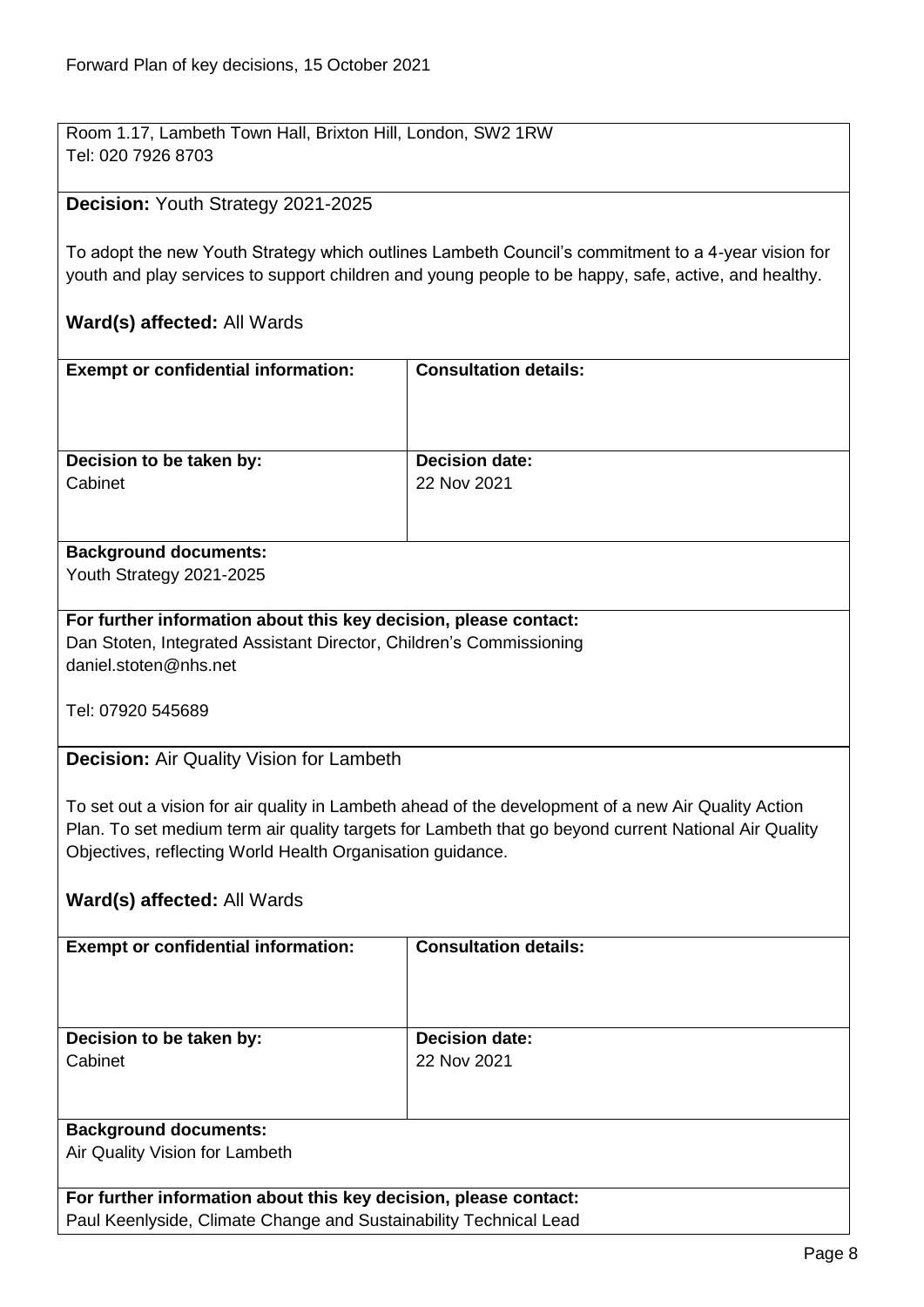pkeenlyside@lambeth.gov.uk

<span id="page-8-0"></span>**Decision:** Responsible Procurement Policy 2021-2024

Refresh of the Responsible Procurement Policy to guide how Social Value and Borough Plan outcomes should be included within procurement and contracts.

#### **Ward(s) affected:** All Wards

| <b>Exempt or confidential information:</b> | <b>Consultation details:</b> |
|--------------------------------------------|------------------------------|
| Decision to be taken by:                   | <b>Decision date:</b>        |
| Cabinet                                    | 13 Dec 2021                  |
|                                            |                              |

#### **Background documents:**

Responsible Procurement Policy 2021-2024

#### **For further information about this key decision, please contact:** Genine Whitehorne, Interim Head of Procurement

Catherine Carpenter, Planning Strategy and Policy Manager

gwhitehorne@lambeth.gov.uk

<span id="page-8-1"></span>**Decision:** Regulation 18 draft Site Allocations Development Plan Document

To agree to commence consultation on the Regulation 18 draft of the Site Allocations DPD which will eventually, on adoption, form part of the statutory Development Plan for the borough.

| <b>Exempt or confidential information:</b>                       | <b>Consultation details:</b> |
|------------------------------------------------------------------|------------------------------|
|                                                                  |                              |
|                                                                  |                              |
|                                                                  |                              |
| Decision to be taken by:                                         | <b>Decision date:</b>        |
|                                                                  |                              |
| Cabinet                                                          | 13 Dec 2021                  |
|                                                                  |                              |
|                                                                  |                              |
|                                                                  |                              |
| <b>Background documents:</b>                                     |                              |
| Regulation 18 draft Site Allocations Development Plan Document   |                              |
|                                                                  |                              |
| For further information about this key decision, please contact: |                              |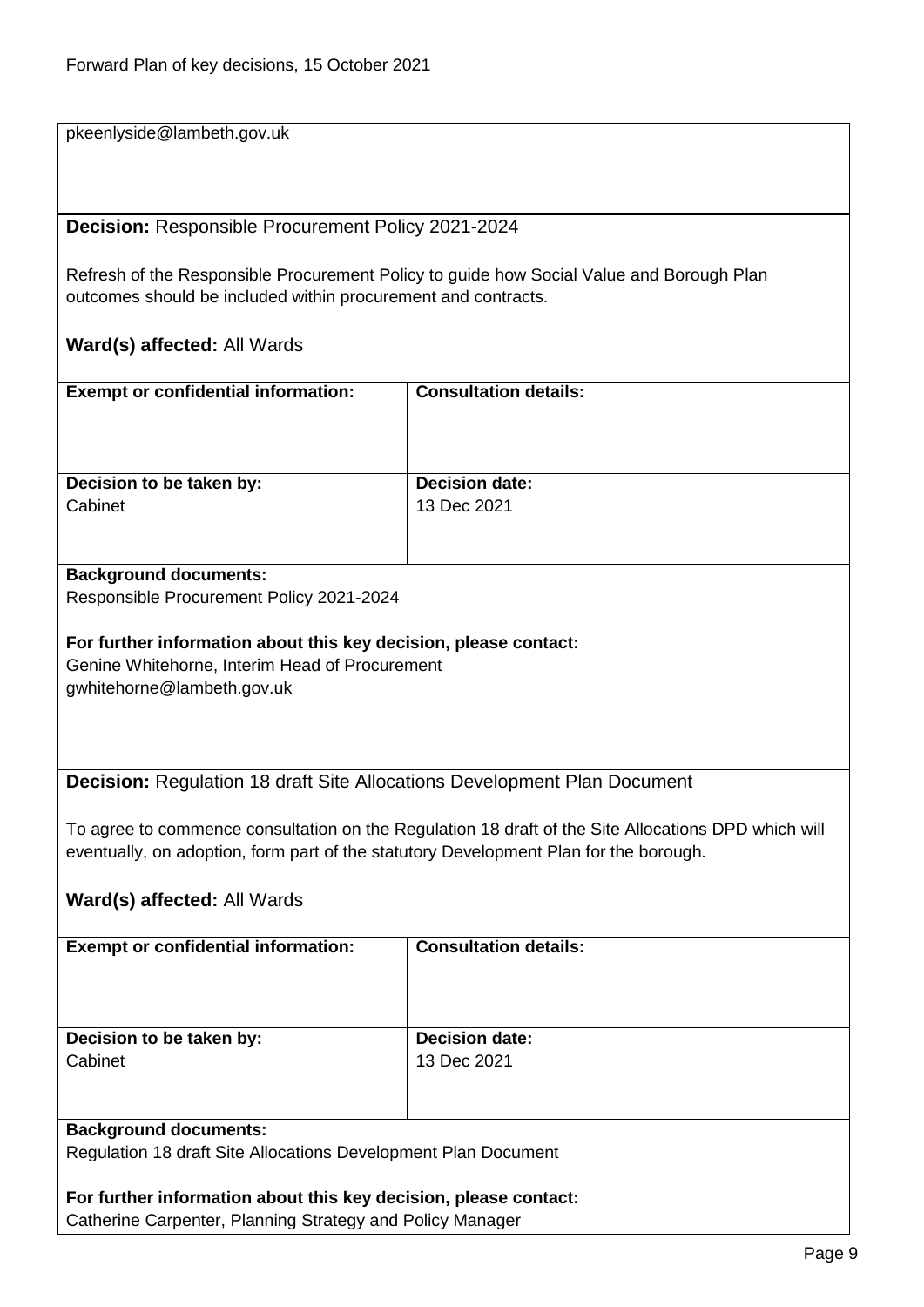ccarpenter@lambeth.gov.uk 1st Floor, Phoenix House, 10 Wandsworth Road Tel: 020 7926 1251

#### <span id="page-9-0"></span>**Decision:** Lambeth Housing Strategy

For Cabinet to approve the Housing Strategy. Cabinet approval is required to adopt the strategy.

### **Ward(s) affected:** All Wards

| <b>Exempt or confidential information:</b>                       | <b>Consultation details:</b>                                                               |  |
|------------------------------------------------------------------|--------------------------------------------------------------------------------------------|--|
|                                                                  |                                                                                            |  |
|                                                                  |                                                                                            |  |
| Decision to be taken by:                                         | <b>Decision date:</b>                                                                      |  |
| Cabinet                                                          | 17 Jan 2022                                                                                |  |
|                                                                  |                                                                                            |  |
|                                                                  |                                                                                            |  |
| <b>Background documents:</b><br><b>Lambeth Housing Strategy</b>  |                                                                                            |  |
|                                                                  |                                                                                            |  |
| For further information about this key decision, please contact: |                                                                                            |  |
| Calum Davidson, Housing Strategy and Policy Officer              |                                                                                            |  |
| cdavidson1@lambeth.gov.uk                                        |                                                                                            |  |
|                                                                  |                                                                                            |  |
|                                                                  |                                                                                            |  |
| Decision: Revenue and Capital Budget 2022-23                     |                                                                                            |  |
|                                                                  |                                                                                            |  |
|                                                                  | The Revenue and Capital Budget report will set out the General Fund budget for 2022-23 and |  |
| Treasury Management Strategy.                                    |                                                                                            |  |
|                                                                  |                                                                                            |  |
| Ward(s) affected: All Wards                                      |                                                                                            |  |
| <b>Exempt or confidential information:</b>                       | <b>Consultation details:</b>                                                               |  |
|                                                                  |                                                                                            |  |
|                                                                  |                                                                                            |  |
|                                                                  |                                                                                            |  |
| Decision to be taken by:                                         | <b>Decision date:</b>                                                                      |  |
| Cabinet                                                          | 7 Feb 2022                                                                                 |  |
|                                                                  |                                                                                            |  |
| <b>Background documents:</b>                                     |                                                                                            |  |

<span id="page-9-1"></span>**For further information about this key decision, please contact:** Amaris Wong, Group Manager Strategic Finance awong@lambeth.gov.uk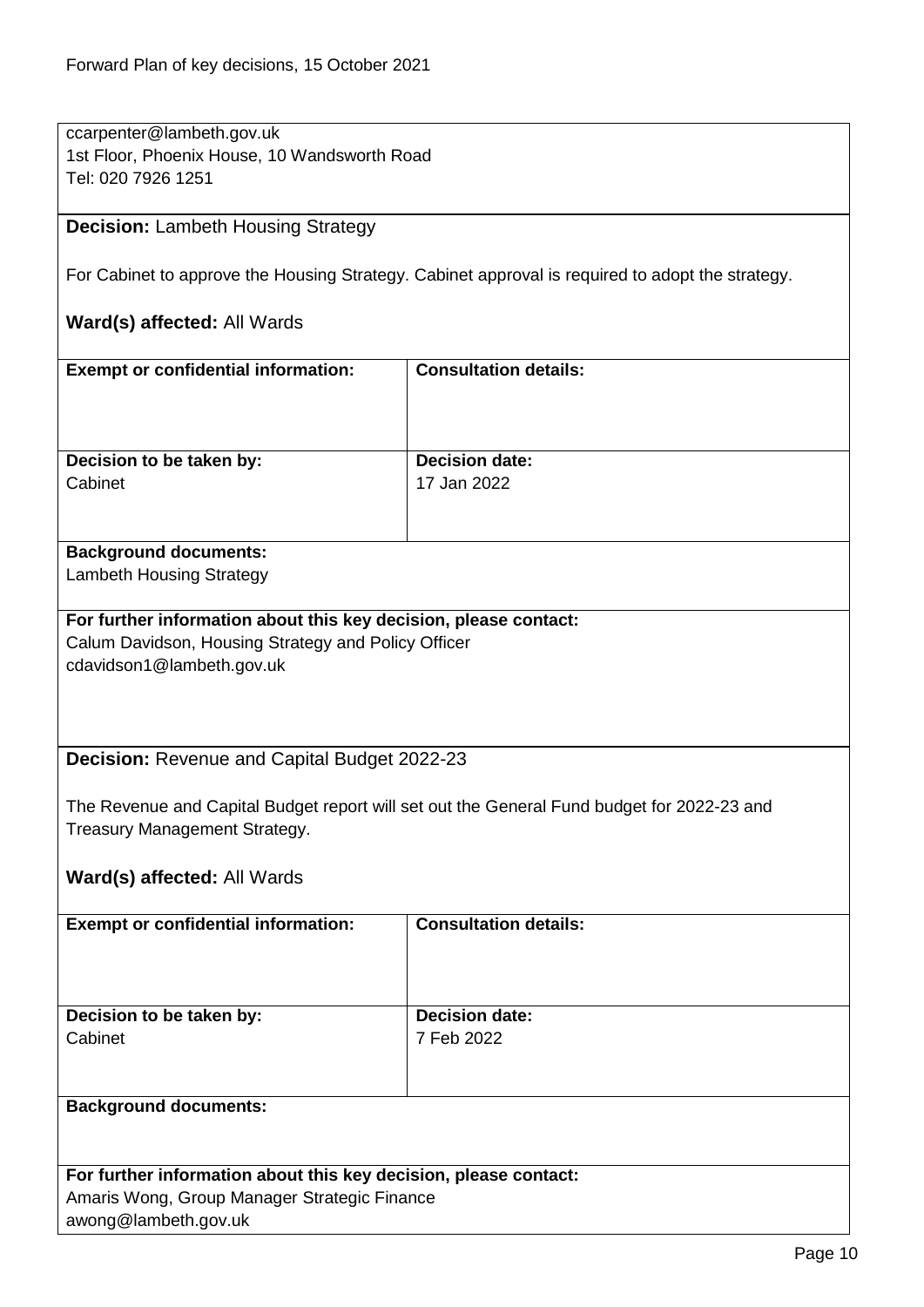<span id="page-10-0"></span>**Decision:** 49 Brixton Station Road/6 Canterbury Crescent - Decision to Award Contract to Preferred Delivery Partner

The council is seeking to appoint a delivery partner to develop two council-owned sites in Brixton town centre to support its future growth and economic and community resilience. This process was agreed by Cabinet in February 2020, following which the council undertook a competitive negotiation process as part of the procurement exercise. A preferred bidder has now been identified as the most suitable development partner to deliver these two sites.

The council is seeking approval to award this contract for the development partner to deliver on the council's ambitions and objectives to support the social and economic needs of the local community.

#### **Ward(s) affected:** Coldharbour

| <b>Exempt or confidential information:</b> | <b>Consultation details:</b> |
|--------------------------------------------|------------------------------|
| Decision to be taken by:                   | <b>Decision date:</b>        |
| Cabinet                                    | 7 Feb 2022                   |
|                                            |                              |

#### **Background documents:**

49 Brixton Station Road/6 Canterbury Crescent - Decision to Award Contract to Preferred Delivery Partner

#### **For further information about this key decision, please contact:**

Alessia Montero, Principal Area Regeneration Officer amonterocastro@lambeth.gov.uk

<span id="page-10-1"></span>**Decision:** Care and support services in Lambeth's extra care housing schemes

To commence the redesign and procurement of the current Extra Care Housing contracts which all expire towards the end of June 2022.

The current contracts provide care and support services, giving older and vulnerable people the opportunity to live more independently in the community through the provision of accessible accommodation, combined with 24-hour, on-site care and support services.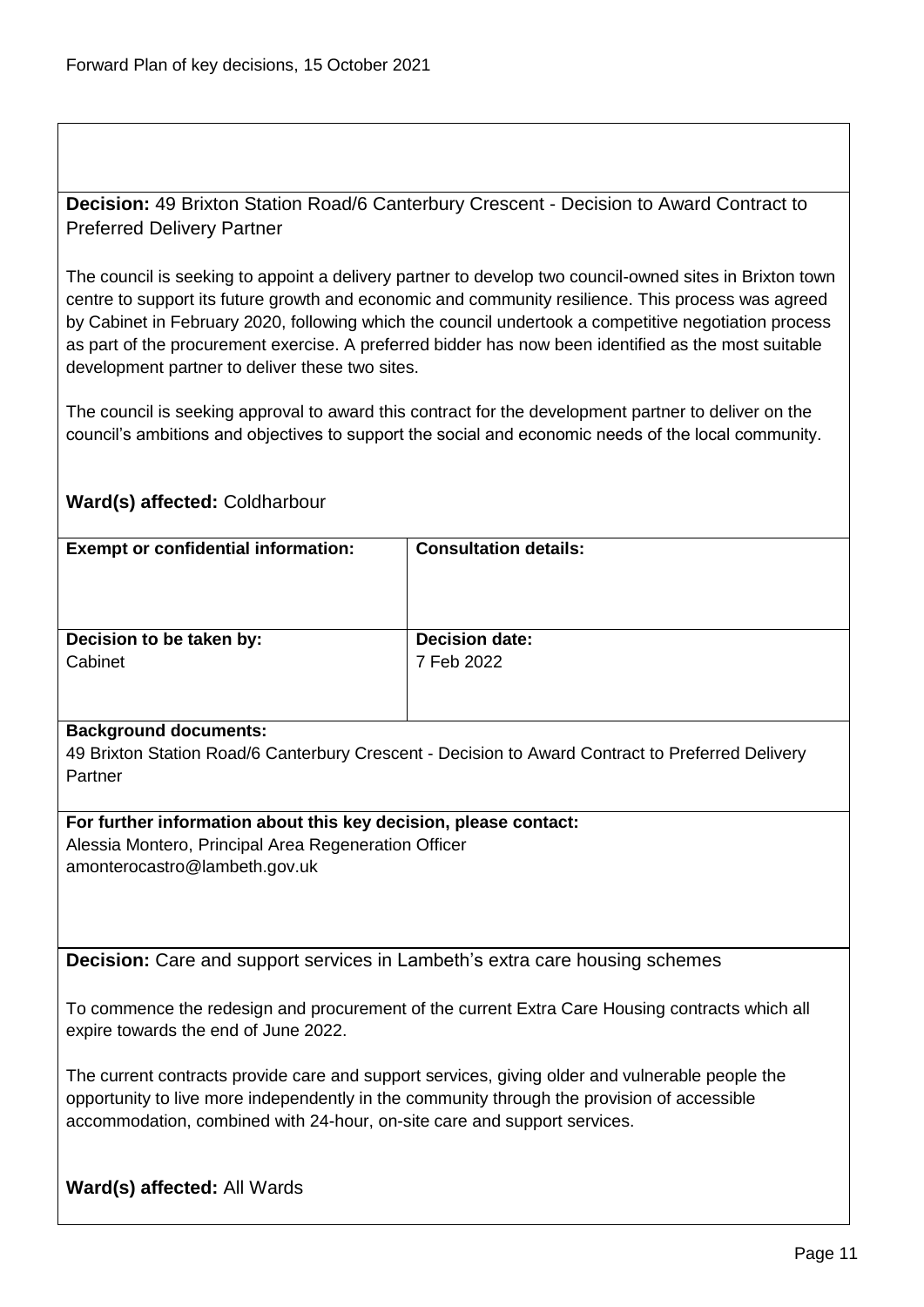<span id="page-11-0"></span>

| <b>Exempt or confidential information:</b>                                                        | <b>Consultation details:</b>                                                                        |  |
|---------------------------------------------------------------------------------------------------|-----------------------------------------------------------------------------------------------------|--|
|                                                                                                   |                                                                                                     |  |
|                                                                                                   |                                                                                                     |  |
|                                                                                                   |                                                                                                     |  |
| Decision to be taken by:                                                                          | <b>Decision date:</b>                                                                               |  |
| Cabinet                                                                                           | 21 Mar 2022                                                                                         |  |
|                                                                                                   |                                                                                                     |  |
|                                                                                                   |                                                                                                     |  |
| <b>Background documents:</b>                                                                      |                                                                                                     |  |
| Care and support services in Lambeth's extra care housing schemes                                 |                                                                                                     |  |
|                                                                                                   |                                                                                                     |  |
| For further information about this key decision, please contact:                                  |                                                                                                     |  |
| <b>Ramone Nurse</b>                                                                               |                                                                                                     |  |
| rnurse@lambeth.gov.uk                                                                             |                                                                                                     |  |
|                                                                                                   |                                                                                                     |  |
|                                                                                                   |                                                                                                     |  |
|                                                                                                   |                                                                                                     |  |
|                                                                                                   | <b>Decision:</b> Procedure for allocating Lambeth Council's Section 106 Carbon Offset Funds         |  |
|                                                                                                   |                                                                                                     |  |
|                                                                                                   | To implement a procedure for allocating Lambeth Council's Section 106 Carbon Offset Funds. The      |  |
|                                                                                                   | procedure will continue up to the end of 2025, subject to a review following lessons learnt from an |  |
| initial 12-month pilot phase.                                                                     |                                                                                                     |  |
|                                                                                                   |                                                                                                     |  |
| Ward(s) affected: All Wards                                                                       |                                                                                                     |  |
|                                                                                                   |                                                                                                     |  |
| <b>Exempt or confidential information:</b>                                                        | <b>Consultation details:</b>                                                                        |  |
|                                                                                                   |                                                                                                     |  |
|                                                                                                   |                                                                                                     |  |
|                                                                                                   |                                                                                                     |  |
| Decision to be taken by:                                                                          | <b>Decision date:</b>                                                                               |  |
| Leader of the Council                                                                             | Not before 5 Oct 2021                                                                               |  |
|                                                                                                   |                                                                                                     |  |
|                                                                                                   |                                                                                                     |  |
| <b>Background documents:</b>                                                                      |                                                                                                     |  |
|                                                                                                   |                                                                                                     |  |
|                                                                                                   |                                                                                                     |  |
| For further information about this key decision, please contact:                                  |                                                                                                     |  |
| Joe Walsh, Climate Change, Energy and Buildings - Senior Project Officer, Susatianable Growth and |                                                                                                     |  |
| Opportunity                                                                                       |                                                                                                     |  |
| jwalsh2@lambeth.gov.uk                                                                            |                                                                                                     |  |
|                                                                                                   |                                                                                                     |  |
|                                                                                                   |                                                                                                     |  |
|                                                                                                   |                                                                                                     |  |
| <b>Decision: Tenancy Support Service</b>                                                          |                                                                                                     |  |
|                                                                                                   |                                                                                                     |  |
|                                                                                                   |                                                                                                     |  |

<span id="page-11-1"></span>support to residents while Housing colleagues plan the future structure of the service.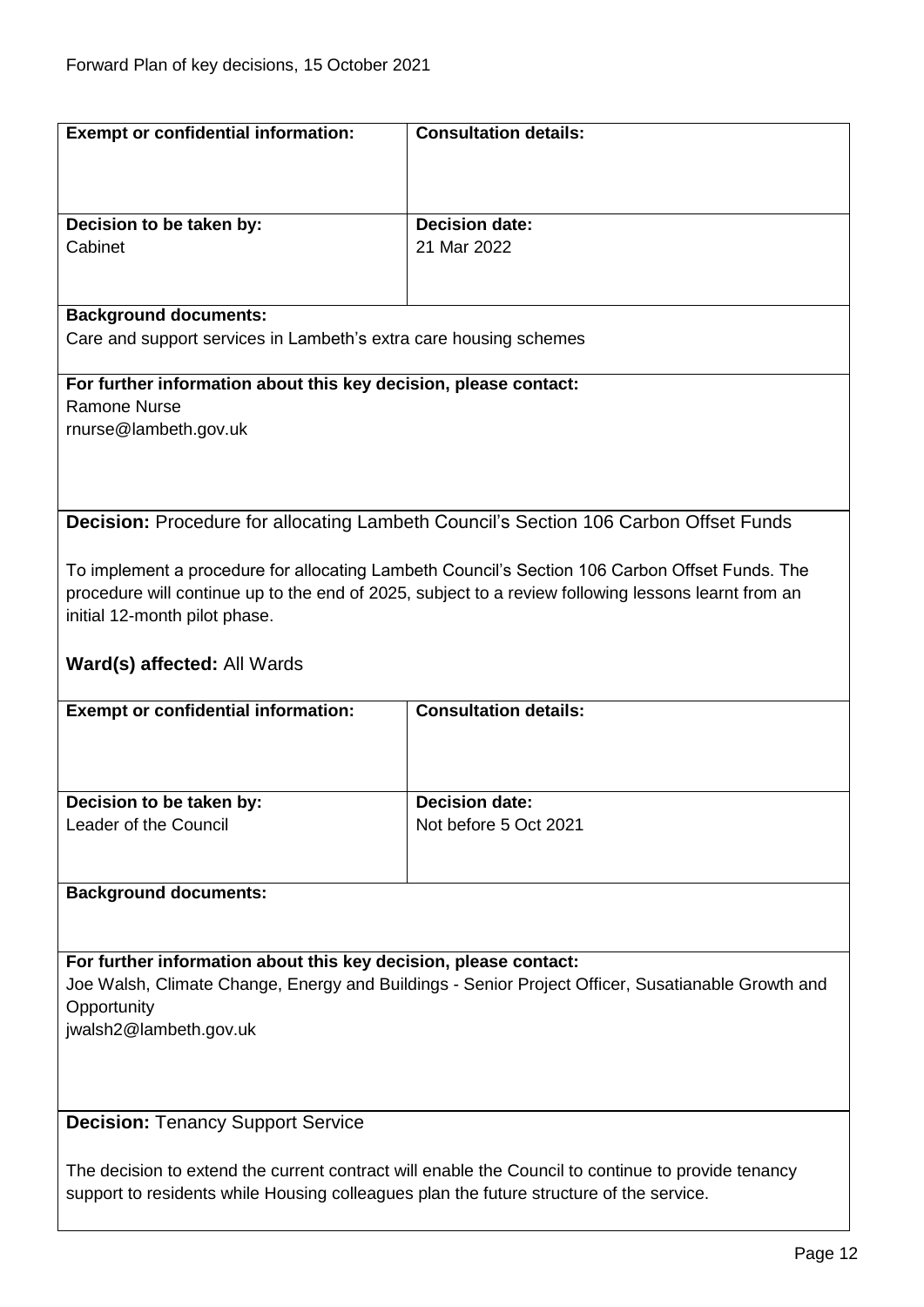<span id="page-12-1"></span><span id="page-12-0"></span>

| Ward(s) affected: All Wards                                                                                                                                          |                                                                                                     |  |
|----------------------------------------------------------------------------------------------------------------------------------------------------------------------|-----------------------------------------------------------------------------------------------------|--|
| <b>Exempt or confidential information:</b>                                                                                                                           | <b>Consultation details:</b>                                                                        |  |
|                                                                                                                                                                      |                                                                                                     |  |
|                                                                                                                                                                      |                                                                                                     |  |
| Decision to be taken by:                                                                                                                                             | Decision date:                                                                                      |  |
| Cabinet Member for Housing and<br>Homelessness                                                                                                                       | Not before 19 Feb 2018                                                                              |  |
|                                                                                                                                                                      |                                                                                                     |  |
| <b>Background documents:</b>                                                                                                                                         |                                                                                                     |  |
|                                                                                                                                                                      |                                                                                                     |  |
| For further information about this key decision, please contact:                                                                                                     |                                                                                                     |  |
| Andy Radice, Social Housing Liaison Manager<br>aradice@lambeth.gov.uk                                                                                                |                                                                                                     |  |
| <b>Hambrook House</b>                                                                                                                                                |                                                                                                     |  |
| Tel: 020 7926 3611                                                                                                                                                   |                                                                                                     |  |
| <b>Decision:</b> Construction of Modular Units for Temporary Accommodation                                                                                           |                                                                                                     |  |
|                                                                                                                                                                      |                                                                                                     |  |
| for homeless households.                                                                                                                                             | To approve capital funding for the construction of modular units for use as Temporary Accommodation |  |
|                                                                                                                                                                      |                                                                                                     |  |
| Ward(s) affected: Streatham Hill                                                                                                                                     |                                                                                                     |  |
| <b>Exempt or confidential information:</b>                                                                                                                           | <b>Consultation details:</b>                                                                        |  |
|                                                                                                                                                                      |                                                                                                     |  |
|                                                                                                                                                                      |                                                                                                     |  |
| Decision to be taken by:                                                                                                                                             | <b>Decision date:</b>                                                                               |  |
| Cabinet Member for Housing and<br>Homelessness                                                                                                                       | Not before 12 Nov 2019                                                                              |  |
|                                                                                                                                                                      |                                                                                                     |  |
| <b>Background documents:</b>                                                                                                                                         |                                                                                                     |  |
|                                                                                                                                                                      |                                                                                                     |  |
| For further information about this key decision, please contact:<br>Andy Radice, Social Housing Liaison Manager                                                      |                                                                                                     |  |
| aradice@lambeth.gov.uk                                                                                                                                               |                                                                                                     |  |
| <b>Hambrook House</b>                                                                                                                                                |                                                                                                     |  |
| Tel: 020 7926 3611                                                                                                                                                   |                                                                                                     |  |
| <b>Decision: Delivery of Housing Contracts after 2020</b>                                                                                                            |                                                                                                     |  |
|                                                                                                                                                                      |                                                                                                     |  |
| To commence the redesign and reprocurement of all of the current housing repair, maintenance and<br>capital work contracts which all expire towards the end of 2020. |                                                                                                     |  |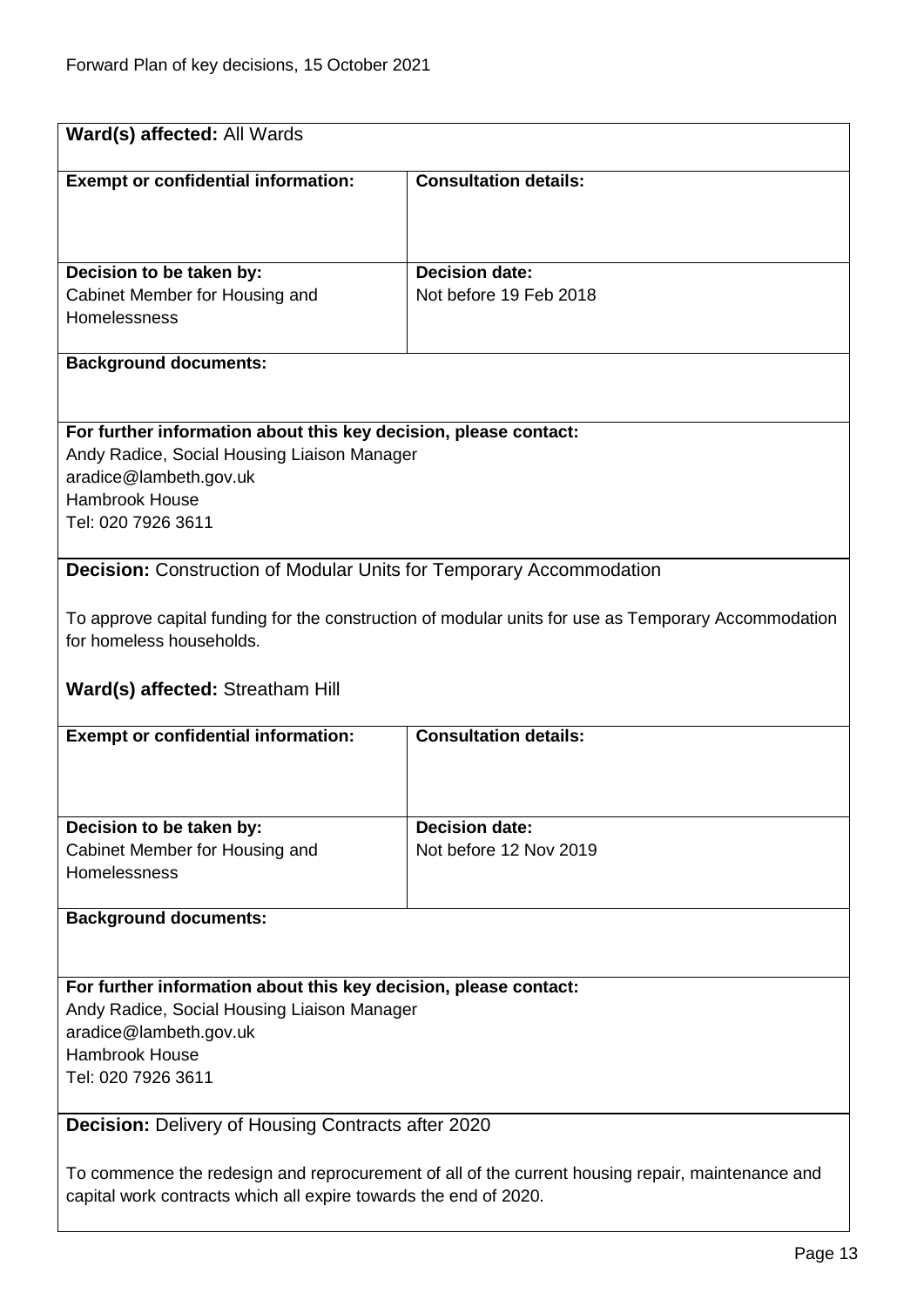These soon-to-expire contracts include: major works, housing repairs, estate and grounds maintenance, estate block cleaning, voids, gas servicing, electrical/water supplies, door entry systems and other housing based services.

# <span id="page-13-0"></span>**Ward(s) affected:** All Wards **Exempt or confidential information: Consultation details: Decision to be taken by:** Cabinet Member for Housing and **Homelessness Decision date:** Not before 13 Dec 2019 **Background documents: For further information about this key decision, please contact:** Andrew Jacques, Head of Contract Scrutiny and Cost Management AJacques@lambeth.gov.uk **Decision:** Vehicle Leasing for the Direct Labour Organisation Agree to the procurement of the vehicle leasing of 35 vehicles via the councils existing Fleet Management Framework for the necessary hybrid/electric vehicles DLO staff will require vehicles to move around the borough to transport materials and tools to carry out their repairing or inspecting duties. The vehicles will be consistent with the Council's commitment to being Zero Carbon by 2030. All vehicles leased from the leasing company will be Cat 6 compliant(EU Standard) the hybrid vehicles will emit less than 75g/km CO2, or will be ultra-low emission. This is ensuring the DLO only leases vehicle which are meeting the Lambeth carbon reduction standard. **Ward(s) affected:** All Wards **Exempt or confidential information: Consultation details: Decision to be taken by:** Cabinet Member for Housing and **Homelessness Decision date:** Not before 1 Sep 2020 **Background documents:**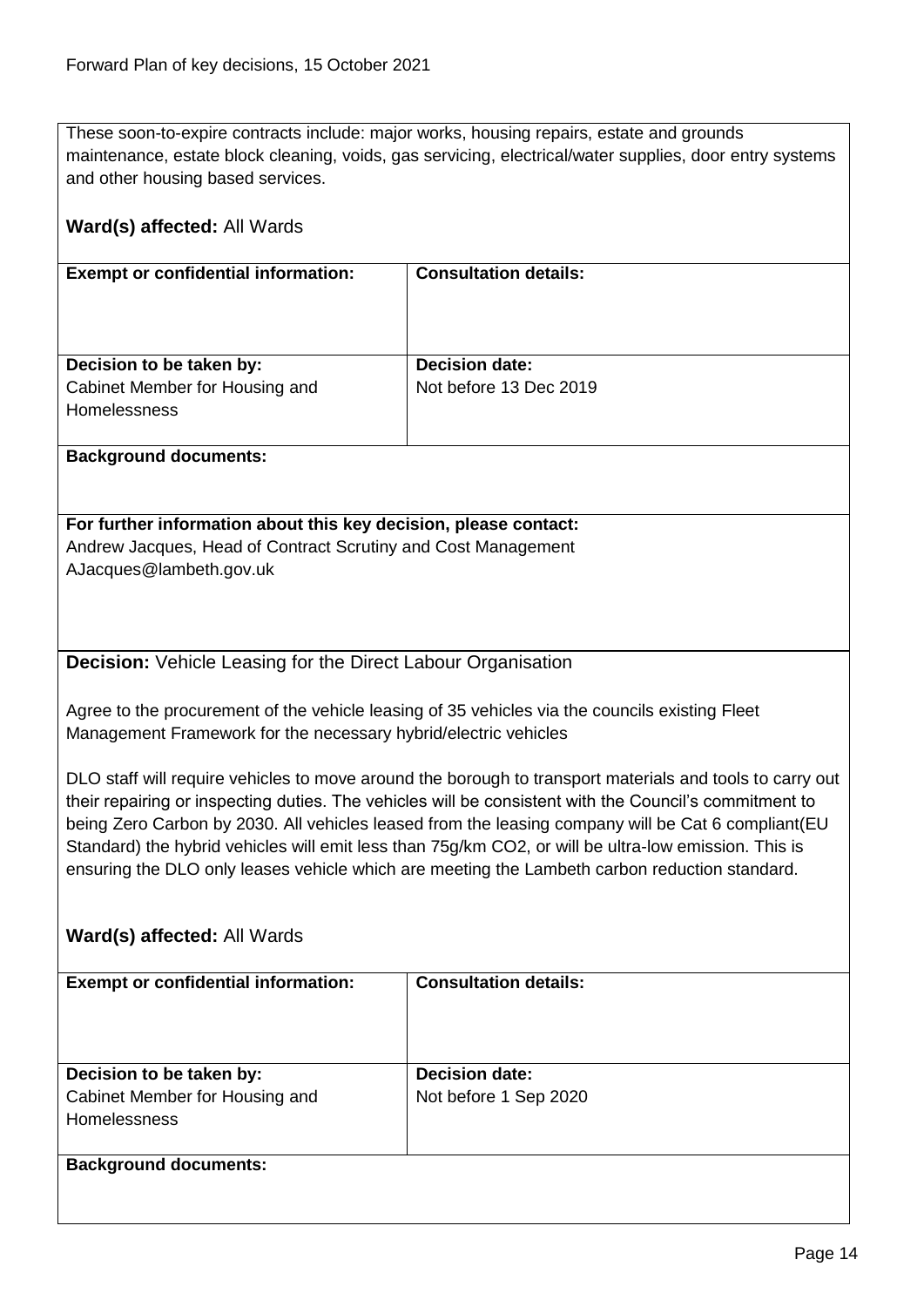**For further information about this key decision, please contact:** Andrew Jacques, Head of Contract Scrutiny and Cost Management AJacques@lambeth.gov.uk

#### <span id="page-14-0"></span>**Decision:** National Net Zero Retrofit Accelerator (NNZRA)

The council was invited to bid and was successful in November 2020 for funding to decarbonise 40 homes as part of stage two National Net Zero Retrofit Accelerator (NNZRA). The funding was agreed with the Greater London Authority (GLA) and monitored by Business, Energy and Industrial Strategy (BEIS). NNZRA is a major step towards goal of delivering self-financing, performance guaranteed, net zero retrofit at scale across the UK and to reach our net zero target by 2030.

#### **Ward(s) affected:** All Wards

| <b>Exempt or confidential information:</b> | <b>Consultation details:</b> |
|--------------------------------------------|------------------------------|
| Decision to be taken by:                   | <b>Decision date:</b>        |
| Cabinet Member for Housing and             | Not before 13 Apr 2021       |
| <b>Homelessness</b>                        |                              |
|                                            |                              |
| Deelsenative distances and as              |                              |

# **Background documents:**

#### **For further information about this key decision, please contact:**

Michael Axtell, Water Quality Officer maxtell@lambethliving.org.uk Housing Property Services, 10 Somerleyton Road,, LONDON, SW9 8ND Tel: 020 7926 2084

#### <span id="page-14-1"></span>**Decision:** Leigham Court Road – Amesbury and Barcombe Avenue

To award to Engie Regeneration the contract for works consisting of external refurbishment and maintenance items, including roof repairs/ replacement, chimney and parapet repairs, window and main entrance door repairs, fabric repairs including brickwork, concrete, stonework, and external decorations. in the sum of is £2,368,740, for 2021/22

| <b>Exempt or confidential information:</b> | <b>Consultation details:</b> |
|--------------------------------------------|------------------------------|
| Decision to be taken by:                   | <b>Decision date:</b>        |
| Cabinet Member for Housing and             | Not before 5 May 2021        |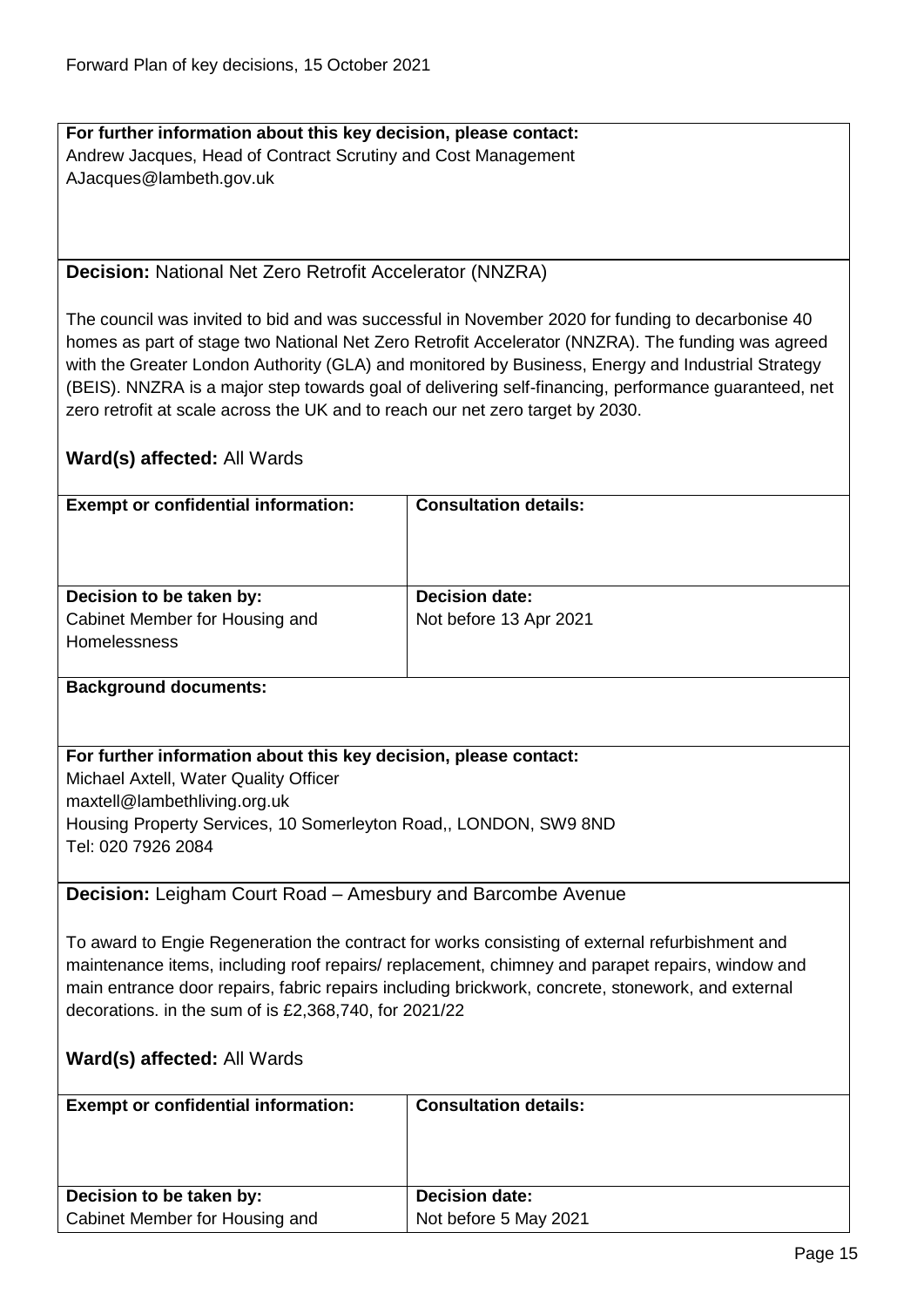<span id="page-15-1"></span><span id="page-15-0"></span>

| Homelessness                                                                                             |                                                                                                         |
|----------------------------------------------------------------------------------------------------------|---------------------------------------------------------------------------------------------------------|
|                                                                                                          |                                                                                                         |
| <b>Background documents:</b>                                                                             |                                                                                                         |
|                                                                                                          |                                                                                                         |
|                                                                                                          |                                                                                                         |
| For further information about this key decision, please contact:                                         |                                                                                                         |
| Paul Ingram, Capital Works Manager                                                                       |                                                                                                         |
| PIngram1@lambeth.gov.uk                                                                                  |                                                                                                         |
|                                                                                                          |                                                                                                         |
|                                                                                                          |                                                                                                         |
|                                                                                                          |                                                                                                         |
|                                                                                                          |                                                                                                         |
|                                                                                                          | <b>Decision:</b> Purser House - Refurbishment of vacant former community centre to form 3 x 2 bed flats |
| Ward(s) affected: Tulse Hill                                                                             |                                                                                                         |
|                                                                                                          |                                                                                                         |
| <b>Exempt or confidential information:</b>                                                               | <b>Consultation details:</b>                                                                            |
| Part exempt                                                                                              |                                                                                                         |
| Information relating to the financial or                                                                 |                                                                                                         |
| business affairs of any particular person                                                                |                                                                                                         |
| (including the authority holding that                                                                    |                                                                                                         |
| information)                                                                                             |                                                                                                         |
|                                                                                                          |                                                                                                         |
| Decision to be taken by:                                                                                 | <b>Decision date:</b>                                                                                   |
| Cabinet Member for Housing and                                                                           | 12 Oct 2021                                                                                             |
| Homelessness                                                                                             |                                                                                                         |
|                                                                                                          |                                                                                                         |
| <b>Background documents:</b>                                                                             |                                                                                                         |
|                                                                                                          |                                                                                                         |
|                                                                                                          |                                                                                                         |
| For further information about this key decision, please contact:                                         |                                                                                                         |
| Paul Ingram, Capital Works Manager                                                                       |                                                                                                         |
| PIngram1@lambeth.gov.uk                                                                                  |                                                                                                         |
|                                                                                                          |                                                                                                         |
|                                                                                                          |                                                                                                         |
|                                                                                                          |                                                                                                         |
| Decision: External Works Programme and Replacement of External Wall Insulation Cladding                  |                                                                                                         |
| <b>Systems Procurement - Capital Works</b>                                                               |                                                                                                         |
|                                                                                                          |                                                                                                         |
| To approve the upcoming capital works programme which will include external works and replacement        |                                                                                                         |
| of external wall insulation cladding systems intended to be delivered within 2021/22 financial year. The |                                                                                                         |
| proposed method of obtaining mini tenders is primarily via Construction Line, whilst utilising the route |                                                                                                         |
| of Gold Membership of suppliers. Competition to obtain value for money will be a consistent thread.      |                                                                                                         |
|                                                                                                          |                                                                                                         |
| The works will include but not limited to the following:                                                 |                                                                                                         |
|                                                                                                          |                                                                                                         |
| • external fabric repairs                                                                                |                                                                                                         |
| • communal electrics                                                                                     |                                                                                                         |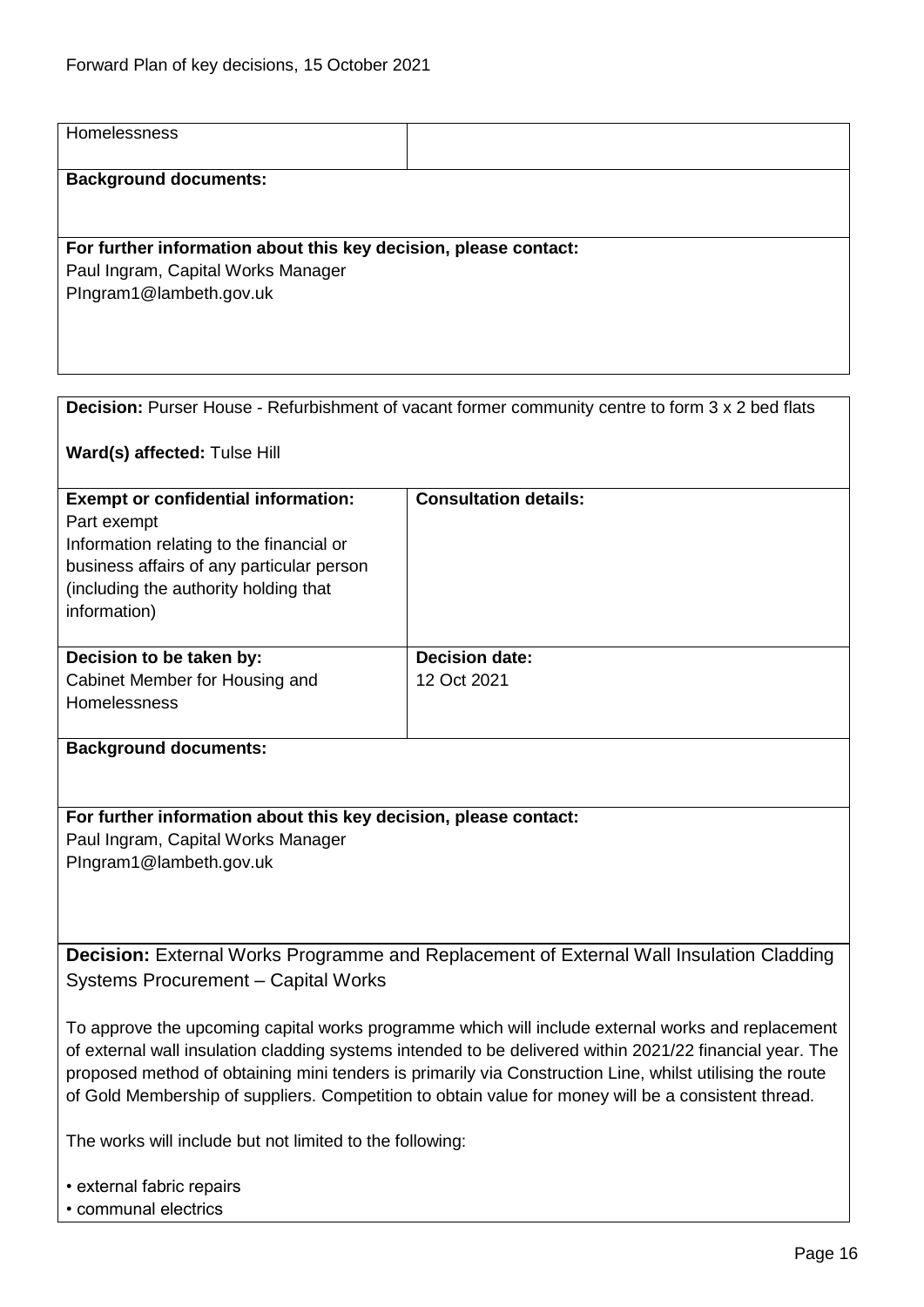- lift renewal
- door entry installation
- heating & hot water upgrade
- communal electric upgrade
- cold water tank renewal
- boiler room upgrades
- new fire doors to tenanted properties
- sprinklers to sheltered blocks
- Kitchen & Bathroom Installations plus associated electrical re-wires
- Residential and communal fire doors replacements

The works will be funded from the £35m Lambeth Housing Standard budget.

#### **Ward(s) affected:** All Wards

| <b>Exempt or confidential information:</b> | <b>Consultation details:</b> |
|--------------------------------------------|------------------------------|
|                                            |                              |
|                                            |                              |
|                                            |                              |
|                                            |                              |
| Decision to be taken by:                   | <b>Decision date:</b>        |
| Cabinet Member for Housing and             | Not before 13 Jul 2021       |
| <b>Homelessness</b>                        |                              |
|                                            |                              |
|                                            |                              |

#### **Background documents:**

#### **For further information about this key decision, please contact:**

Adelle Pobee apobee@lambeth.gov.uk 2nd Floor, Hambrook House, Porden Road, London SW2 5RW

<span id="page-16-0"></span>**Decision:** Vassall Road Heating Replacement Project

To instruct Regen (UK) Construction Ltd to undertake the replacement of the Communal Heating system with Individual Combi Boilers in the sum of £917,020.24. Works to be completed in the new financial year 1 April 2021.

#### **Ward(s) affected:** Vassall

| <b>Exempt or confidential information:</b> | <b>Consultation details:</b> |
|--------------------------------------------|------------------------------|
| Part exempt                                |                              |
| Information relating to the financial or   |                              |
| business affairs of any particular person  |                              |
| (including the authority holding that      |                              |
| information)                               |                              |
|                                            |                              |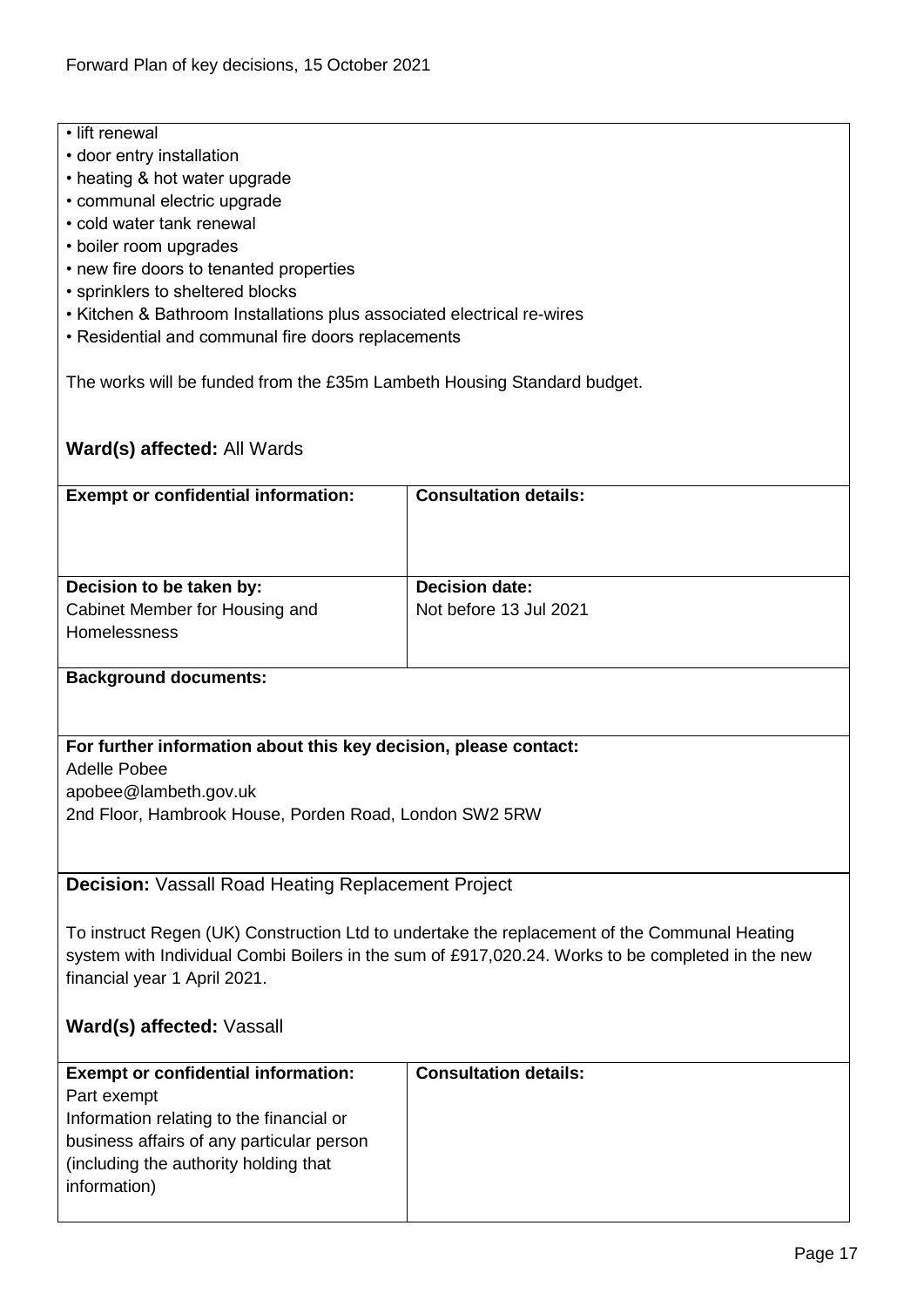<span id="page-17-1"></span><span id="page-17-0"></span>

| Decision to be taken by:                                                                              | <b>Decision date:</b>                                                                                  |  |
|-------------------------------------------------------------------------------------------------------|--------------------------------------------------------------------------------------------------------|--|
|                                                                                                       |                                                                                                        |  |
| Cabinet Member for Housing and                                                                        | Not before 20 Jul 2021                                                                                 |  |
| Homelessness                                                                                          |                                                                                                        |  |
|                                                                                                       |                                                                                                        |  |
| <b>Background documents:</b>                                                                          |                                                                                                        |  |
|                                                                                                       |                                                                                                        |  |
|                                                                                                       |                                                                                                        |  |
| For further information about this key decision, please contact:                                      |                                                                                                        |  |
| Darren Bradford, Technical Services Electrical Project Manager                                        |                                                                                                        |  |
| dbradford@lambeth.gov.uk                                                                              |                                                                                                        |  |
|                                                                                                       |                                                                                                        |  |
|                                                                                                       |                                                                                                        |  |
|                                                                                                       |                                                                                                        |  |
|                                                                                                       |                                                                                                        |  |
| <b>Decision: Oaklands Estate Lift Refurbishment Project</b>                                           |                                                                                                        |  |
|                                                                                                       |                                                                                                        |  |
|                                                                                                       | To instruct Precision Lifts Ltd to undertake the refurbishment of the lifts in the sum of £629,253.88. |  |
| Works to be completed in the new financial year 1 April 2021                                          |                                                                                                        |  |
|                                                                                                       |                                                                                                        |  |
| Ward(s) affected: Clapham Common                                                                      |                                                                                                        |  |
|                                                                                                       |                                                                                                        |  |
| <b>Exempt or confidential information:</b>                                                            | <b>Consultation details:</b>                                                                           |  |
| Part exempt                                                                                           |                                                                                                        |  |
|                                                                                                       |                                                                                                        |  |
| Information relating to the financial or                                                              |                                                                                                        |  |
| business affairs of any particular person                                                             |                                                                                                        |  |
| (including the authority holding that                                                                 |                                                                                                        |  |
| information)                                                                                          |                                                                                                        |  |
|                                                                                                       |                                                                                                        |  |
| Decision to be taken by:                                                                              | <b>Decision date:</b>                                                                                  |  |
| Cabinet Member for Housing and                                                                        | Not before 20 Jul 2021                                                                                 |  |
| Homelessness                                                                                          |                                                                                                        |  |
|                                                                                                       |                                                                                                        |  |
| <b>Background documents:</b>                                                                          |                                                                                                        |  |
|                                                                                                       |                                                                                                        |  |
|                                                                                                       |                                                                                                        |  |
| For further information about this key decision, please contact:                                      |                                                                                                        |  |
|                                                                                                       |                                                                                                        |  |
| Paul Ingram, Capital Works Manager                                                                    |                                                                                                        |  |
| PIngram1@lambeth.gov.uk                                                                               |                                                                                                        |  |
|                                                                                                       |                                                                                                        |  |
|                                                                                                       |                                                                                                        |  |
|                                                                                                       |                                                                                                        |  |
| <b>Decision: Brixton Road Heating Replacement Project</b>                                             |                                                                                                        |  |
|                                                                                                       |                                                                                                        |  |
| To instruct TBrown Group Ltd to undertake the replacement of the Communal Heating system with         |                                                                                                        |  |
| individual Combi Boilers in the sum of £903,100.00. Works to be completed in the new financial year 1 |                                                                                                        |  |
| April 2021                                                                                            |                                                                                                        |  |
|                                                                                                       |                                                                                                        |  |
|                                                                                                       |                                                                                                        |  |
| Ward(s) affected: Vassall                                                                             |                                                                                                        |  |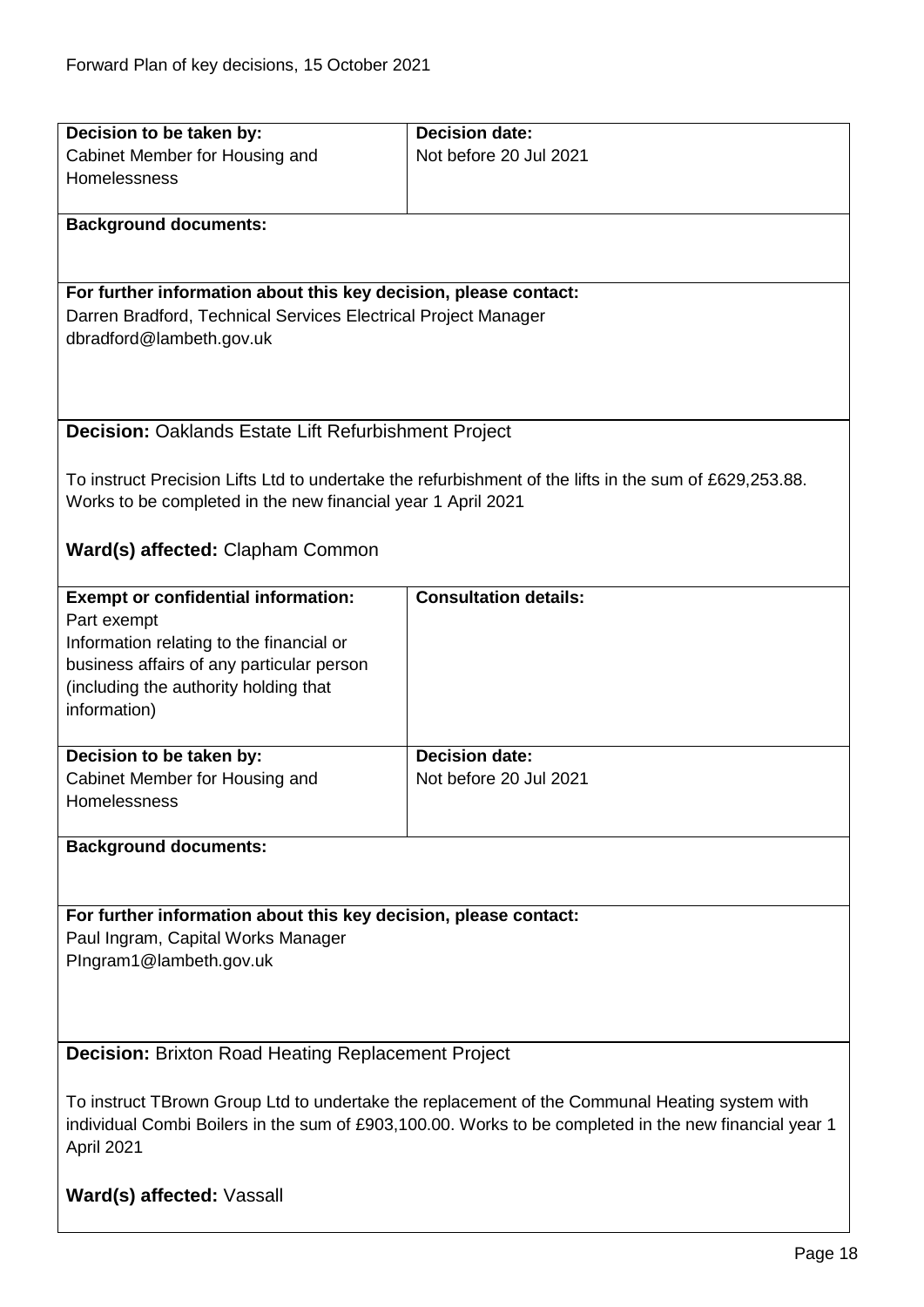<span id="page-18-1"></span><span id="page-18-0"></span>

| <b>Exempt or confidential information:</b><br>Part exempt<br>Information relating to the financial or                                                                                                                                                                                                       | <b>Consultation details:</b> |  |
|-------------------------------------------------------------------------------------------------------------------------------------------------------------------------------------------------------------------------------------------------------------------------------------------------------------|------------------------------|--|
| business affairs of any particular person<br>(including the authority holding that<br>information)                                                                                                                                                                                                          |                              |  |
| Decision to be taken by:                                                                                                                                                                                                                                                                                    | <b>Decision date:</b>        |  |
| Cabinet Member for Housing and<br>Homelessness                                                                                                                                                                                                                                                              | Not before 20 Jul 2021       |  |
| <b>Background documents:</b>                                                                                                                                                                                                                                                                                |                              |  |
| For further information about this key decision, please contact:<br>Darren Bradford, Technical Services Electrical Project Manager<br>dbradford@lambeth.gov.uk                                                                                                                                              |                              |  |
| <b>Decision: Replacement of Kitchens and Bathrooms</b>                                                                                                                                                                                                                                                      |                              |  |
| The report recommends the Council proceeds with a direct award to SER contractor from an existing<br>framework, LHC 46581 and is accessing WH2, Workstream 1, Lot 2 (K&Bs) for the replacement of<br>various kitchens and bathrooms in tenanted homes, up to a value of £2m.<br>Ward(s) affected: All Wards |                              |  |
| <b>Exempt or confidential information:</b>                                                                                                                                                                                                                                                                  | <b>Consultation details:</b> |  |
|                                                                                                                                                                                                                                                                                                             |                              |  |
| Decision to be taken by:                                                                                                                                                                                                                                                                                    | <b>Decision date:</b>        |  |
| Cabinet Member for Housing and<br>Homelessness                                                                                                                                                                                                                                                              | Not before 27 Jul 2021       |  |
| <b>Background documents:</b>                                                                                                                                                                                                                                                                                |                              |  |
| For further information about this key decision, please contact:                                                                                                                                                                                                                                            |                              |  |
| Paul Ingram, Capital Works Manager<br>PIngram1@lambeth.gov.uk                                                                                                                                                                                                                                               |                              |  |
|                                                                                                                                                                                                                                                                                                             |                              |  |
| <b>Decision: Asbestos Removals Contract</b>                                                                                                                                                                                                                                                                 |                              |  |
| To approve the procurement and awarding of a new contract to undertake Asbestos Removal Works                                                                                                                                                                                                               |                              |  |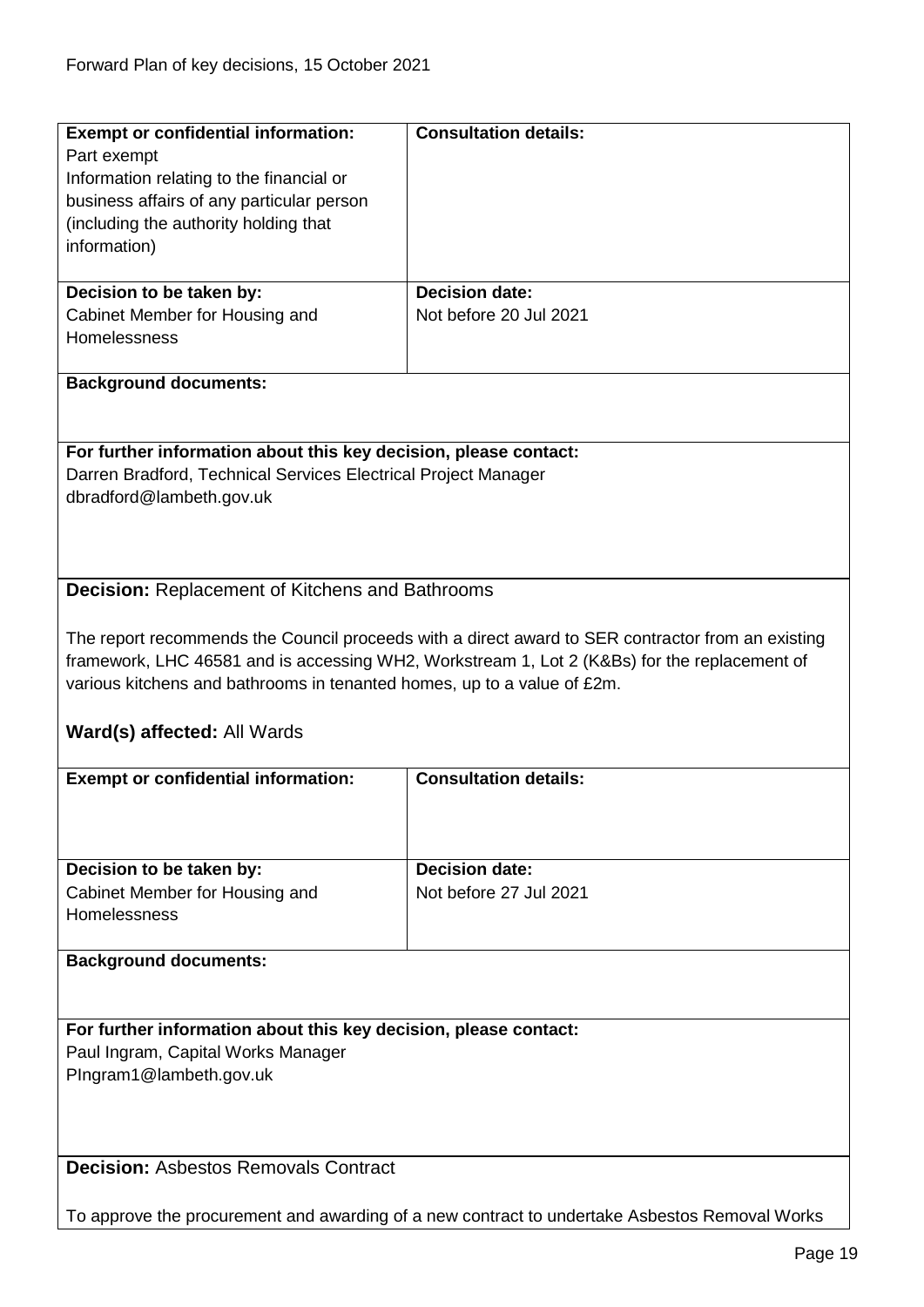to communal areas of Lambeth structures including hostels, sheltered accommodation and community centres.

#### **Ward(s) affected:** All Wards

| <b>Exempt or confidential information:</b>            | <b>Consultation details:</b> |
|-------------------------------------------------------|------------------------------|
|                                                       |                              |
| Decision to be taken by:                              | <b>Decision date:</b>        |
| Cabinet Member for Housing and<br><b>Homelessness</b> | Not before 17 Aug 2021       |

#### **Background documents:**

Asbestos Removals Contract

#### **For further information about this key decision, please contact:**

Jamie Sud, Asbestos Advisor jsud@lambeth.gov.uk

#### <span id="page-19-0"></span>**Decision:** Asbestos Surveys and Analytical Works Contract

To approve the procurement and award of a new contract to undertake Asbestos Surveys and Analytical Works to the communal areas of Lambeth structures including hostels, sheltered accommodation and community centres.

|                                                                  | <b>Consultation details:</b> |  |
|------------------------------------------------------------------|------------------------------|--|
| <b>Exempt or confidential information:</b>                       |                              |  |
|                                                                  |                              |  |
|                                                                  |                              |  |
|                                                                  |                              |  |
| Decision to be taken by:                                         | <b>Decision date:</b>        |  |
| Cabinet Member for Housing and                                   | Not before 17 Aug 2021       |  |
|                                                                  |                              |  |
| <b>Homelessness</b>                                              |                              |  |
|                                                                  |                              |  |
| <b>Background documents:</b>                                     |                              |  |
| Procurement for an Asbestos Removals Contract                    |                              |  |
|                                                                  |                              |  |
|                                                                  |                              |  |
| For further information about this key decision, please contact: |                              |  |
| Jamie Sud, Asbestos Advisor                                      |                              |  |
| jsud@lambeth.gov.uk                                              |                              |  |
|                                                                  |                              |  |
|                                                                  |                              |  |
|                                                                  |                              |  |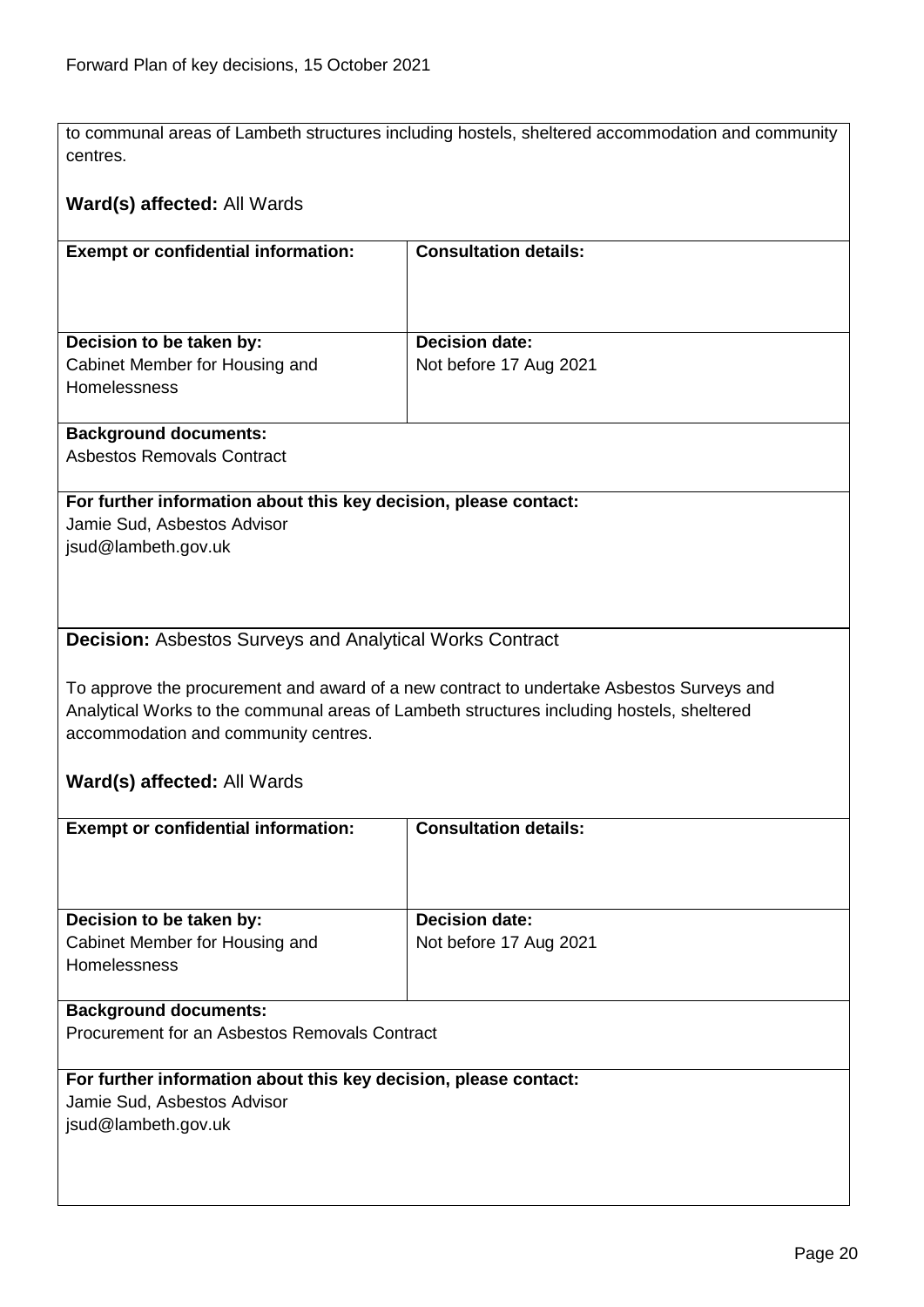<span id="page-20-2"></span><span id="page-20-1"></span><span id="page-20-0"></span>

| <b>Decision:</b> Claremont East Environmental Improvements           |                                                                                                           |  |
|----------------------------------------------------------------------|-----------------------------------------------------------------------------------------------------------|--|
| Ward(s) affected: Streatham Hill                                     |                                                                                                           |  |
| <b>Exempt or confidential information:</b>                           | <b>Consultation details:</b>                                                                              |  |
|                                                                      |                                                                                                           |  |
| Decision to be taken by:                                             | <b>Decision date:</b>                                                                                     |  |
| Cabinet Member for Housing and                                       | 14 Oct 2021                                                                                               |  |
| Homelessness                                                         |                                                                                                           |  |
| <b>Background documents:</b>                                         |                                                                                                           |  |
|                                                                      |                                                                                                           |  |
| For further information about this key decision, please contact:     |                                                                                                           |  |
| Lesley Ambler, Housing Project Coordinator<br>lambler@lambeth.gov.uk |                                                                                                           |  |
|                                                                      |                                                                                                           |  |
|                                                                      |                                                                                                           |  |
| <b>Decision:</b> Total Asset Solution - Strategic Asset Partner      |                                                                                                           |  |
|                                                                      | To approve the strategic direction to procure a Strategic Asset Partner that will join up strategic asset |  |
|                                                                      | management, stock condition surveying, investment planning, social and economic equality, carbon          |  |
| reduction, compliance, disrepair and procurement.                    |                                                                                                           |  |
|                                                                      |                                                                                                           |  |
| Ward(s) affected: All Wards                                          |                                                                                                           |  |
| <b>Exempt or confidential information:</b>                           | <b>Consultation details:</b>                                                                              |  |
|                                                                      |                                                                                                           |  |
|                                                                      | <b>Decision date:</b>                                                                                     |  |
| Decision to be taken by:<br>Cabinet Member for Housing and           | Not before 11 Sep 2021                                                                                    |  |
| Homelessness                                                         |                                                                                                           |  |
| <b>Background documents:</b>                                         |                                                                                                           |  |
|                                                                      |                                                                                                           |  |
| For further information about this key decision, please contact:     |                                                                                                           |  |
| Andrew Jacques, Head of Contract Scrutiny and Cost Management        |                                                                                                           |  |
| AJacques@lambeth.gov.uk                                              |                                                                                                           |  |
|                                                                      |                                                                                                           |  |
|                                                                      |                                                                                                           |  |
| <b>Decision: Total Asset Solution - Asset Delivery Partners</b>      |                                                                                                           |  |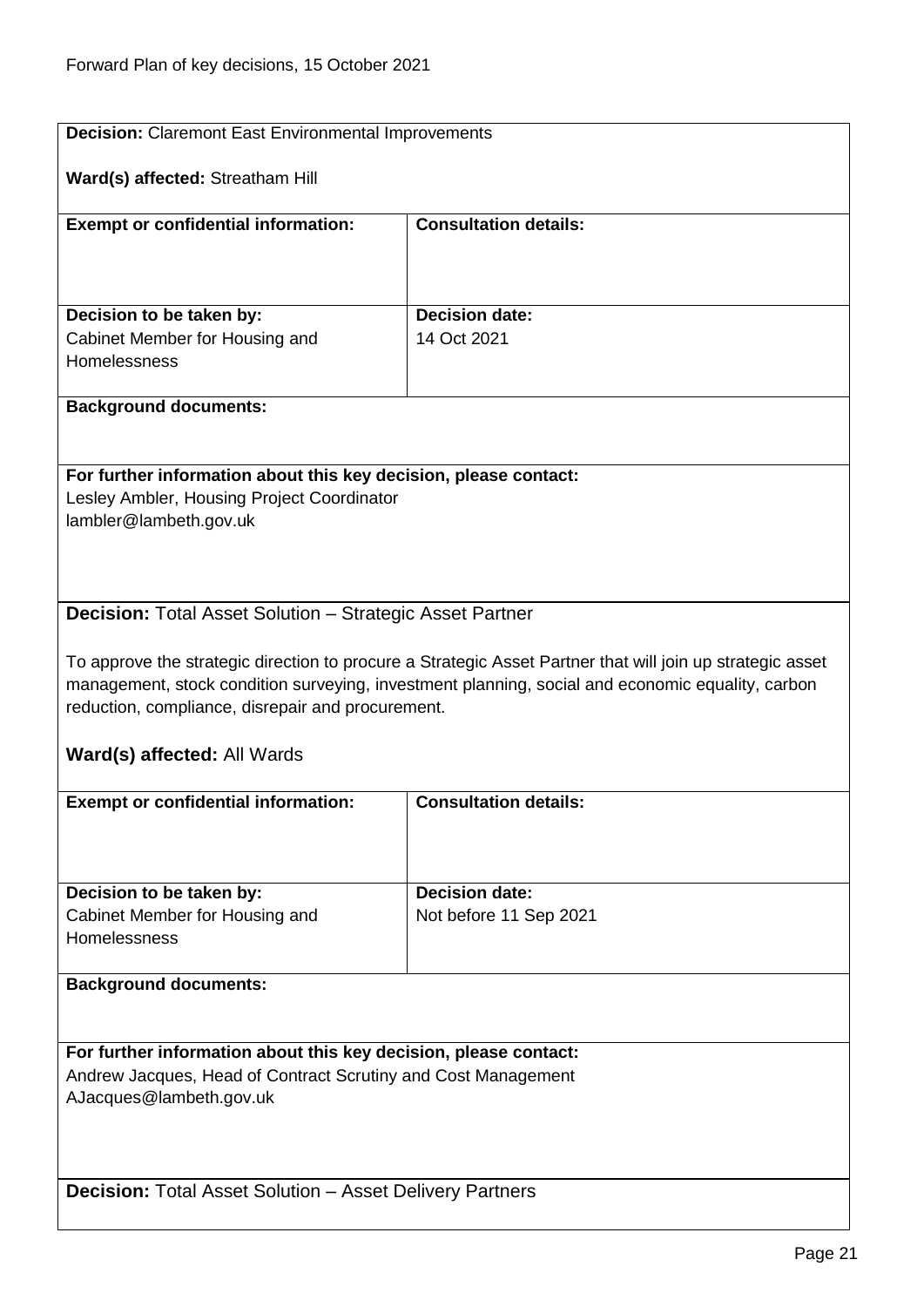To approve the strategic direction to procure 2 x Asset Delivery Partners (North and South) that will manage and administer major works and statutory compliance work programmes; and broaden the client technical skills base.

Two technical delivery partnerships (North and South – 3-year duration) with two principal functions: a) Specify and manage major work projects (planned and procured by the strategic asset partner – using the DPS).

b) Empower and train the client team to self-manage major work projects (removing the continuous reliance on third-party consultants).

# **Ward(s) affected:** All Wards

| <b>Exempt or confidential information:</b>                                                                                                                                                                                                                                                                                                                                                                                                                                                                                                                                                                                                                                                                                                                                                                                                                                                                                                                                        | <b>Consultation details:</b> |  |
|-----------------------------------------------------------------------------------------------------------------------------------------------------------------------------------------------------------------------------------------------------------------------------------------------------------------------------------------------------------------------------------------------------------------------------------------------------------------------------------------------------------------------------------------------------------------------------------------------------------------------------------------------------------------------------------------------------------------------------------------------------------------------------------------------------------------------------------------------------------------------------------------------------------------------------------------------------------------------------------|------------------------------|--|
|                                                                                                                                                                                                                                                                                                                                                                                                                                                                                                                                                                                                                                                                                                                                                                                                                                                                                                                                                                                   |                              |  |
| Decision to be taken by:                                                                                                                                                                                                                                                                                                                                                                                                                                                                                                                                                                                                                                                                                                                                                                                                                                                                                                                                                          | <b>Decision date:</b>        |  |
| Cabinet Member for Housing and                                                                                                                                                                                                                                                                                                                                                                                                                                                                                                                                                                                                                                                                                                                                                                                                                                                                                                                                                    | Not before 11 Sep 2021       |  |
| Homelessness                                                                                                                                                                                                                                                                                                                                                                                                                                                                                                                                                                                                                                                                                                                                                                                                                                                                                                                                                                      |                              |  |
| <b>Background documents:</b>                                                                                                                                                                                                                                                                                                                                                                                                                                                                                                                                                                                                                                                                                                                                                                                                                                                                                                                                                      |                              |  |
|                                                                                                                                                                                                                                                                                                                                                                                                                                                                                                                                                                                                                                                                                                                                                                                                                                                                                                                                                                                   |                              |  |
| For further information about this key decision, please contact:                                                                                                                                                                                                                                                                                                                                                                                                                                                                                                                                                                                                                                                                                                                                                                                                                                                                                                                  |                              |  |
| Andrew Jacques, Head of Contract Scrutiny and Cost Management<br>AJacques@lambeth.gov.uk                                                                                                                                                                                                                                                                                                                                                                                                                                                                                                                                                                                                                                                                                                                                                                                                                                                                                          |                              |  |
|                                                                                                                                                                                                                                                                                                                                                                                                                                                                                                                                                                                                                                                                                                                                                                                                                                                                                                                                                                                   |                              |  |
|                                                                                                                                                                                                                                                                                                                                                                                                                                                                                                                                                                                                                                                                                                                                                                                                                                                                                                                                                                                   |                              |  |
|                                                                                                                                                                                                                                                                                                                                                                                                                                                                                                                                                                                                                                                                                                                                                                                                                                                                                                                                                                                   |                              |  |
| <b>Decision:</b> Workwise Project – St Mungo's – Extension                                                                                                                                                                                                                                                                                                                                                                                                                                                                                                                                                                                                                                                                                                                                                                                                                                                                                                                        |                              |  |
| The St Mungo's Workwise service provides employment and training services. The service is primarily<br>targeted at those in rented housing (Council tenants, private sector tenants and homeless in<br>temporary accommodation) who are in receipt of benefits and adversely affected by welfare reforms.<br>Welfare reforms including the Size Criteria, Benefit Cap and Universal Credit. The proposed report is<br>requesting for the service to be extended from 1st of May 2021 to 29th of April 2022. The service has<br>been very successful in supporting Lambeth residents into sustained employment and training<br>opportunities and has been instrumental in assisting Lambeth residents who have been furloughed or<br>lost their jobs due to the Covid-19 pandemic.<br>The cumulative value of the contracts from February 2015 to April 2021 is £560,295.89. A further<br>extension for the 2021/22 financial year will increase that value by a further £100,000. |                              |  |

<span id="page-21-0"></span>

| <b>Exempt or confidential information:</b> | <b>Consultation details:</b> |
|--------------------------------------------|------------------------------|
|                                            |                              |
|                                            |                              |
|                                            |                              |
|                                            |                              |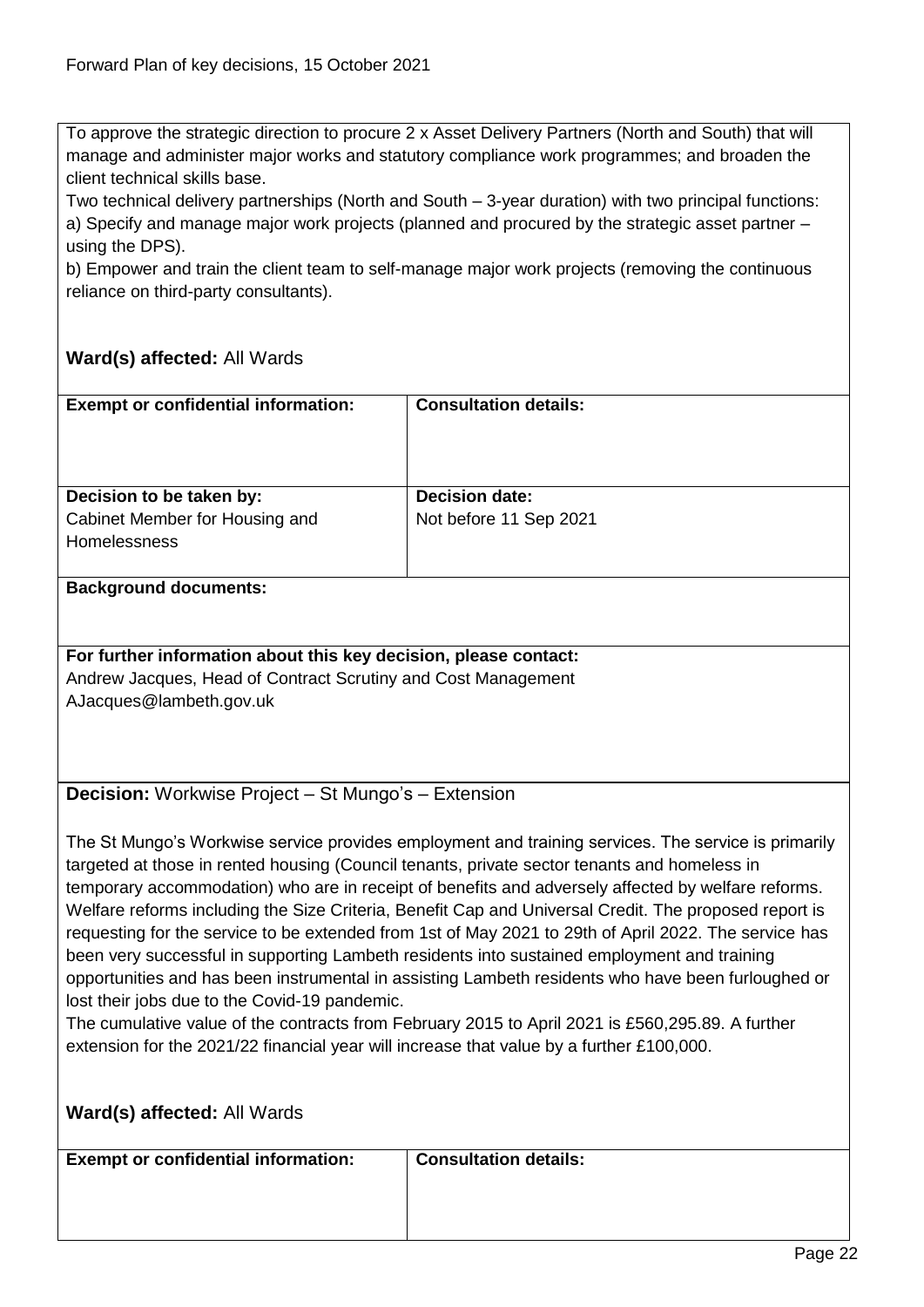<span id="page-22-0"></span>

| Decision to be taken by:                                                                                                | <b>Decision date:</b>                                                                               |  |
|-------------------------------------------------------------------------------------------------------------------------|-----------------------------------------------------------------------------------------------------|--|
| Cabinet Member for Housing and                                                                                          | Not before 11 Sep 2021                                                                              |  |
| Homelessness                                                                                                            |                                                                                                     |  |
|                                                                                                                         |                                                                                                     |  |
| <b>Background documents:</b>                                                                                            |                                                                                                     |  |
|                                                                                                                         |                                                                                                     |  |
|                                                                                                                         |                                                                                                     |  |
| For further information about this key decision, please contact:                                                        |                                                                                                     |  |
| Lionel Ighodaro, Housing Support Team Manager                                                                           |                                                                                                     |  |
| lighodaro@lambeth.gov.uk                                                                                                |                                                                                                     |  |
|                                                                                                                         |                                                                                                     |  |
|                                                                                                                         |                                                                                                     |  |
|                                                                                                                         | <b>Decision:</b> Provision of a Dynamic Purchasing System for Housing Planned Capital               |  |
| <b>Maintenance Projects</b>                                                                                             |                                                                                                     |  |
|                                                                                                                         |                                                                                                     |  |
|                                                                                                                         | To approve the implementation of a dynamic purchasing system (DPS) to manage the Council's £35m     |  |
| planned maintenance spend for Housing.                                                                                  |                                                                                                     |  |
|                                                                                                                         |                                                                                                     |  |
|                                                                                                                         | It is recognised that the Council needs to refresh its approach to the management of its assets and |  |
|                                                                                                                         | delivery of planned programmes and major works to better meet its legal and statutory obligations.  |  |
|                                                                                                                         | Underpinned by the Council's Asset Management Strategy, a Total Asset Solution is being             |  |
| implemented, in pursuit of better quality, socially responsible and digitally driven services.                          |                                                                                                     |  |
|                                                                                                                         | The bespoke DPS will support a more co-ordinated and agile project purchasing process for the       |  |
| delivery of the Total Asset Solution and will also provide:                                                             |                                                                                                     |  |
|                                                                                                                         | - a compliant procurement vehicle to manage tenders for the Council's housing planned capital       |  |
| maintenance project contracts,                                                                                          |                                                                                                     |  |
| Lambeth and encourage the participation of local suppliers,                                                             | - focus on enabling a more diverse range of suppliers to compete for contract opportunities within  |  |
|                                                                                                                         |                                                                                                     |  |
| - encourage small business and those owned and operated by underrepresented groups to compete<br>for Council contracts. |                                                                                                     |  |
|                                                                                                                         |                                                                                                     |  |
|                                                                                                                         |                                                                                                     |  |
| Ward(s) affected: All Wards                                                                                             |                                                                                                     |  |
|                                                                                                                         |                                                                                                     |  |
| <b>Exempt or confidential information:</b>                                                                              | <b>Consultation details:</b>                                                                        |  |
|                                                                                                                         |                                                                                                     |  |
|                                                                                                                         |                                                                                                     |  |
|                                                                                                                         |                                                                                                     |  |
| Decision to be taken by:                                                                                                | <b>Decision date:</b>                                                                               |  |
| Cabinet Member for Housing and                                                                                          | Not before 12 Oct 2021                                                                              |  |
| Homelessness                                                                                                            |                                                                                                     |  |
| <b>Background documents:</b>                                                                                            |                                                                                                     |  |
|                                                                                                                         |                                                                                                     |  |
|                                                                                                                         |                                                                                                     |  |
| For further information about this key decision, please contact:                                                        |                                                                                                     |  |
| Cordelia Asamoah, Project Lead                                                                                          |                                                                                                     |  |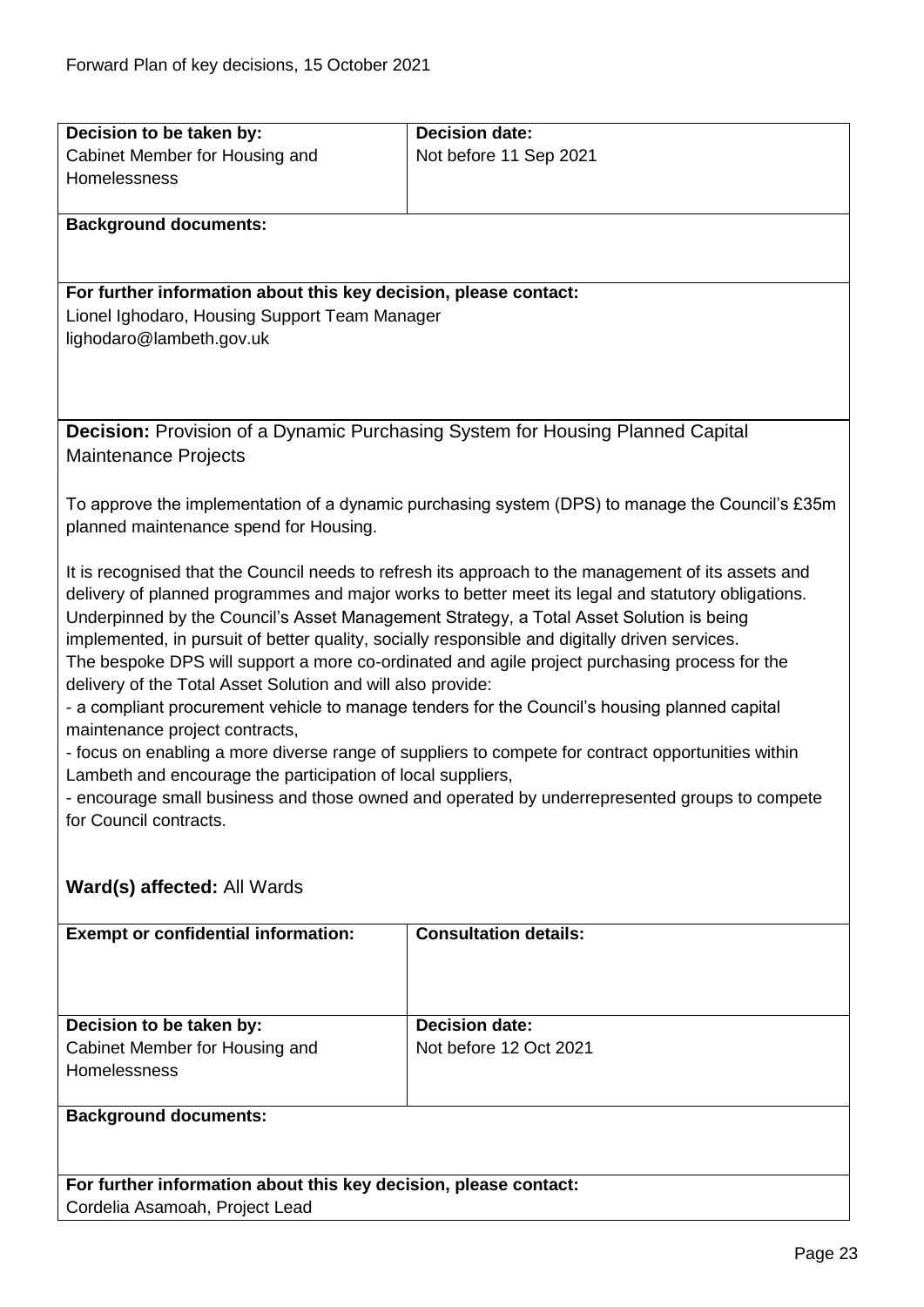CAsamoah@lambeth.gov.uk

#### <span id="page-23-0"></span>**Decision:** Lambeth Housing Strategy

For cabinet to approve the Housing Strategy. Member approval is required to adopt the strategy.

#### **Ward(s) affected:** All Wards

| <b>Exempt or confidential information:</b>            | <b>Consultation details:</b> |
|-------------------------------------------------------|------------------------------|
| Decision to be taken by:                              | <b>Decision date:</b>        |
| Cabinet Member for Housing and<br><b>Homelessness</b> | Not before 19 Oct 2021       |

#### **Background documents:**

**For further information about this key decision, please contact:** Calum Davidson, Housing Strategy and Policy Officer cdavidson1@lambeth.gov.uk

<span id="page-23-1"></span>**Decision:** External Refurbishment Works and Fire Safety Works to No.1- No.44 Meath House

The award of contract to the successful bidder to carry out essential fire safety works including replacement of external wall cladding system with external wall insulation system (EWI) and refurbishment of external façade including roof repairs and redecoration. These works will ensure compliance with fire safety regulations and prolong the useful life of the building.

#### **Ward(s) affected:** Herne Hill

| <b>Exempt or confidential information:</b>                                        | <b>Consultation details:</b>                    |
|-----------------------------------------------------------------------------------|-------------------------------------------------|
| Decision to be taken by:<br>Cabinet Member for Housing and<br><b>Homelessness</b> | <b>Decision date:</b><br>Not before 19 Oct 2021 |
| <b>Background documents:</b>                                                      |                                                 |

**For further information about this key decision, please contact:**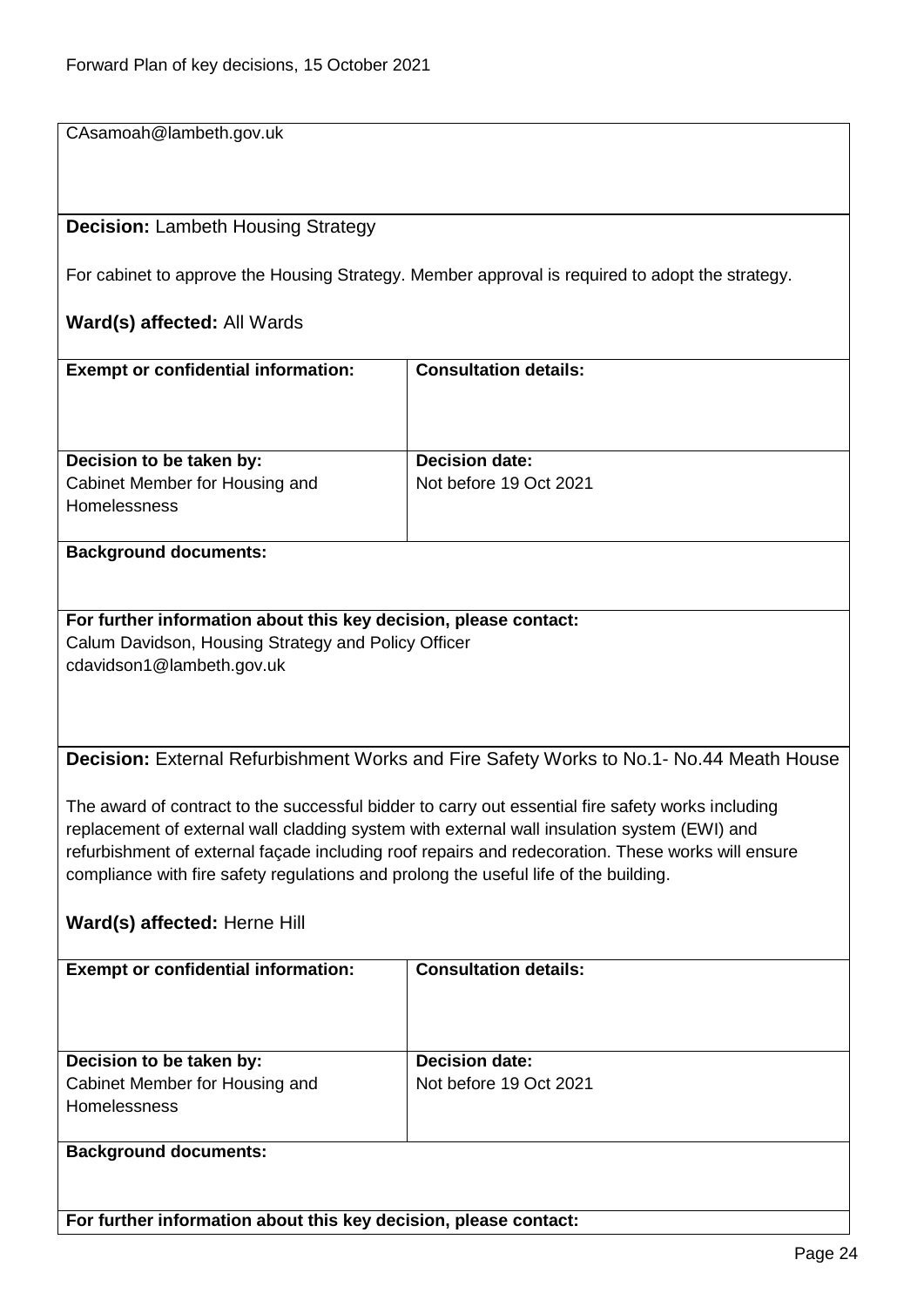Mohammed Ullah, Capital Works - Project Manager mullah@lambeth.gov.uk

<span id="page-24-0"></span>**Decision:** HRA Business Plan, Rent and Service Charge setting report

Decision will be based on the proposals for the Housing Revenue Account (HRA) budget, rents and service charges for the 2022-23 year

#### **Ward(s) affected:** All Wards

| <b>Exempt or confidential information:</b>            | <b>Consultation details:</b> |
|-------------------------------------------------------|------------------------------|
| Decision to be taken by:                              | <b>Decision date:</b>        |
| Cabinet Member for Housing and<br><b>Homelessness</b> | Not before 26 Oct 2021       |

#### **Background documents:**

# **For further information about this key decision, please contact:**

Shankar Siva Ananthan, Group Manager, Finance and Property ssivaananthan@lambeth.gov.uk

#### <span id="page-24-1"></span>**Decision:** Front Entrance Door (FED) Replacement Programme

To approve the procurement and award of a new contract to undertake the Replacement of Front Entrance Doors.

#### **Ward(s) affected:** All Wards

| <b>Exempt or confidential information:</b> | <b>Consultation details:</b> |
|--------------------------------------------|------------------------------|
| Decision to be taken by:                   | <b>Decision date:</b>        |
| Cabinet Member for Housing and             | Not before 2 Nov 2021        |
| <b>Homelessness</b>                        |                              |
|                                            |                              |
| <b>Background documents:</b>               |                              |

**For further information about this key decision, please contact:**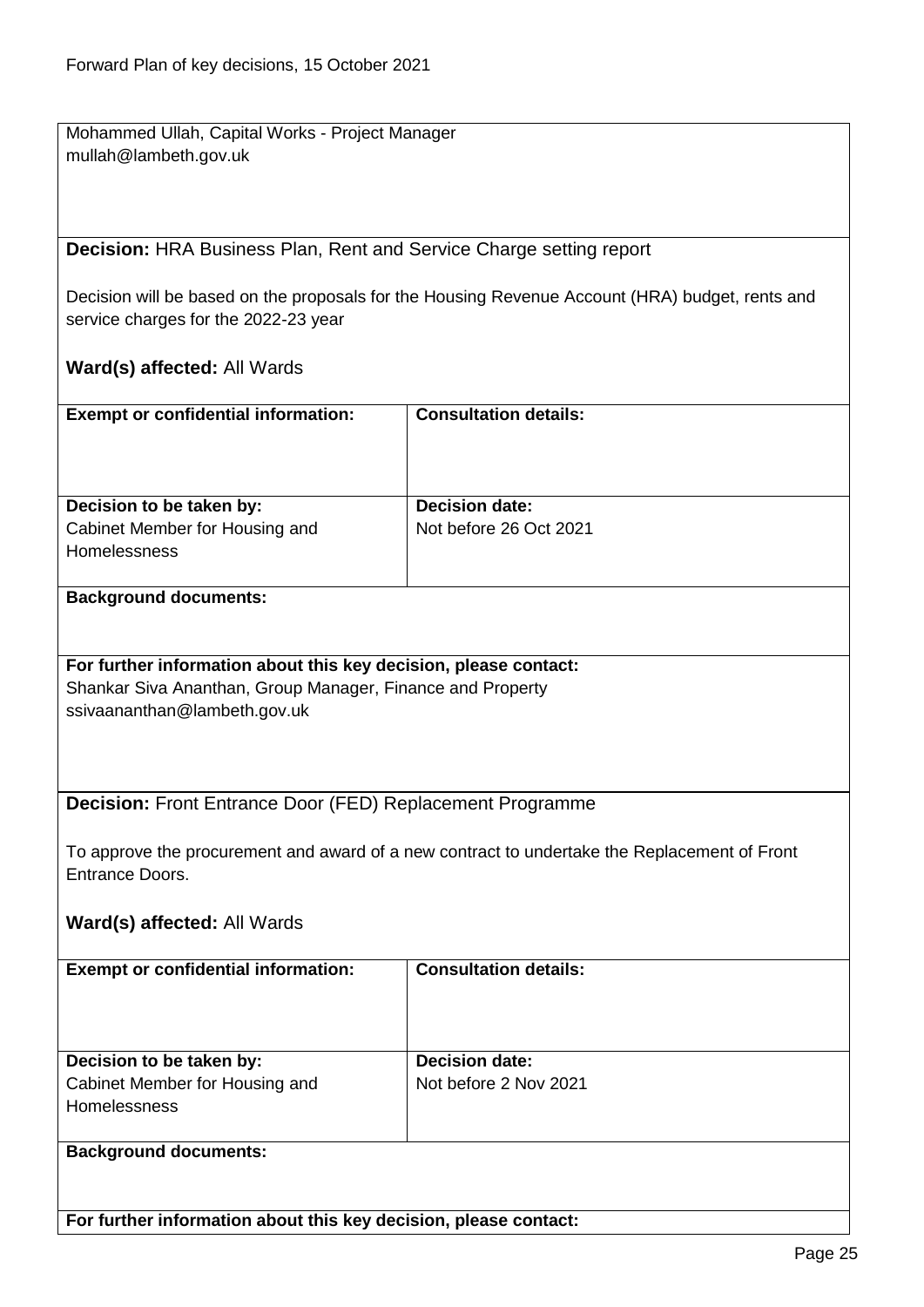Mark Todd, Project Manager mtodd@lambeth.gov.uk

#### <span id="page-25-0"></span>**Decision:** Communal Fire Doors Replacement Programme

To approve the procurement and award of a new contract to undertake the Replacement of the Communal Fire Lobby Doors

#### **Ward(s) affected:** All Wards

| <b>Exempt or confidential information:</b>            | <b>Consultation details:</b> |
|-------------------------------------------------------|------------------------------|
| Decision to be taken by:                              | <b>Decision date:</b>        |
| Cabinet Member for Housing and<br><b>Homelessness</b> | Not before 2 Nov 2021        |

#### **Background documents:**

#### **For further information about this key decision, please contact:**

Mark Todd, Project Manager mtodd@lambeth.gov.uk

#### <span id="page-25-1"></span>**Decision:** 10-22 Tooting Bec Gardens – Refurbishment works

To increase the approved budget from £1,566,400 to £2,098,976 for additional works for the external and internal refurbishment of 10-22 Tooting Bec Gardens

#### **Ward(s) affected:** St Leonards

| <b>Exempt or confidential information:</b>                                        | <b>Consultation details:</b>                   |
|-----------------------------------------------------------------------------------|------------------------------------------------|
| Decision to be taken by:<br>Cabinet Member for Housing and<br><b>Homelessness</b> | <b>Decision date:</b><br>Not before 9 Nov 2021 |
| <b>Background documents:</b>                                                      |                                                |

**For further information about this key decision, please contact:**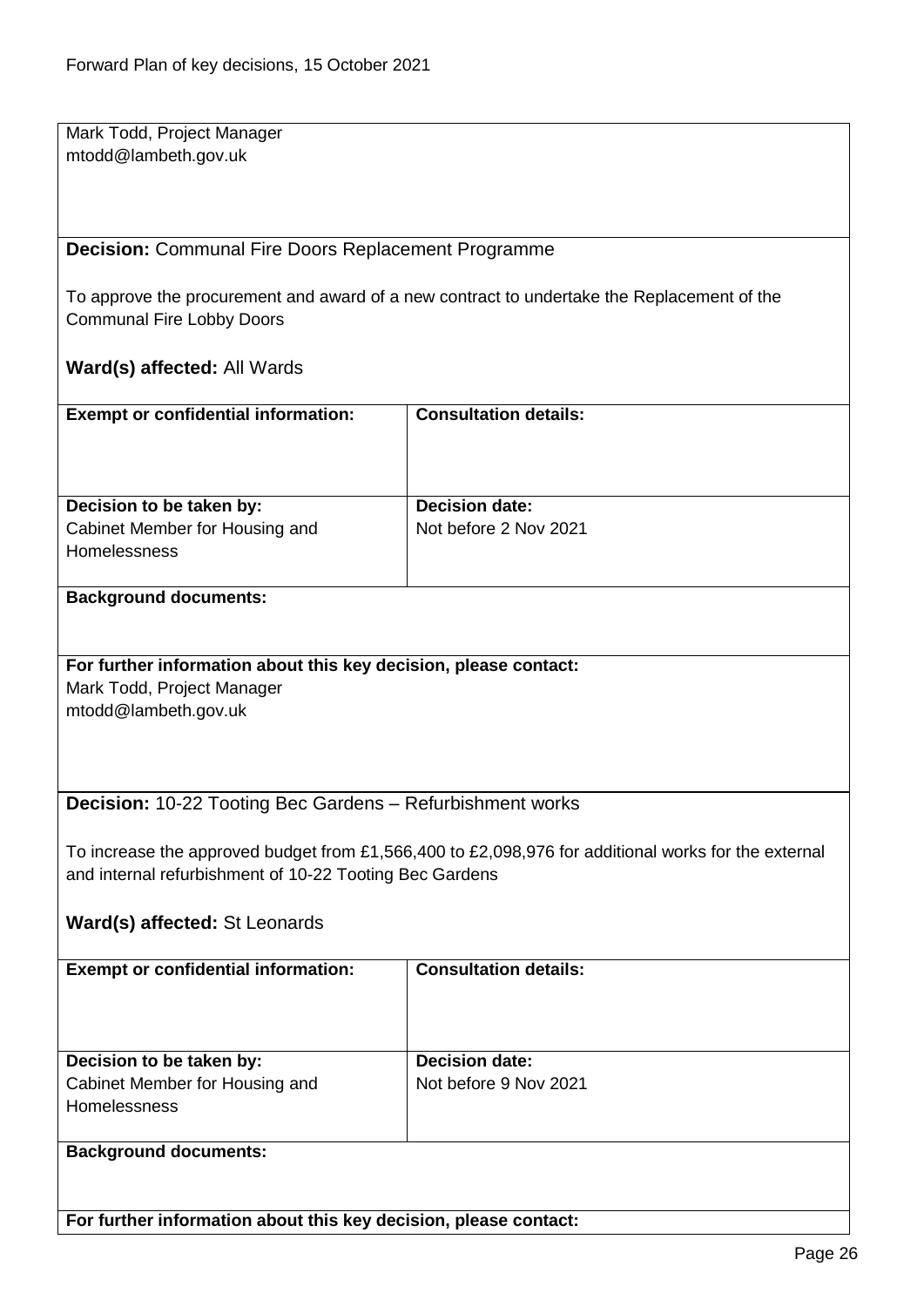Garry Dickson, Programme Manager gdickson@lambeth.gov.uk Housing Property Services, Streatham and Norwood, Lunham Road, SE19 1AA Tel: 020 7926 8144

#### <span id="page-26-0"></span>**Decision:** MacIntosh Court – Roof Replacement Covering Supplier

To agree the approved budget of £850,000 for the replacement of the main roof serving the building.

MacIntosh Court is Grade II 1970s built sheltered housing scheme in Streatham. The building's brick structure, with a flat roof, was considered a highly successful modular construction experiment when designed by architect Kate MacIntosh who started work for the Council in 1969.

Over the past 4 years, the Council has invested in the building by replacing windows and doors, the communal heating and hot water system, along with kitchen and bathroom in homes. However, the flat roof structure has had numerous issues and there has been reports of leaks from the roofs. The roof is in urgent need of a replacement covering.

#### **Ward(s) affected:** Knight's Hill

| <b>Consultation details:</b>                                     |
|------------------------------------------------------------------|
| <b>Decision date:</b>                                            |
| Not before 9 Nov 2021                                            |
|                                                                  |
|                                                                  |
|                                                                  |
|                                                                  |
|                                                                  |
| For further information about this key decision, please contact: |
|                                                                  |

Garry Dickson, Programme Manager gdickson@lambeth.gov.uk Housing Property Services, Streatham and Norwood, Lunham Road, SE19 1AA Tel: 020 7926 8144

<span id="page-26-1"></span>**Decision:** Award of a contract for Electric Vehicle Ultra Rapid Charge Points

Approval to award a contract for installation of Electric Vehicle Rapid Charge Points

To award a contract for 14 ultra-rapid charge points as part of the development of an effective electric charge point network and meet Council commitments set out in the transportation strategy and climate change agenda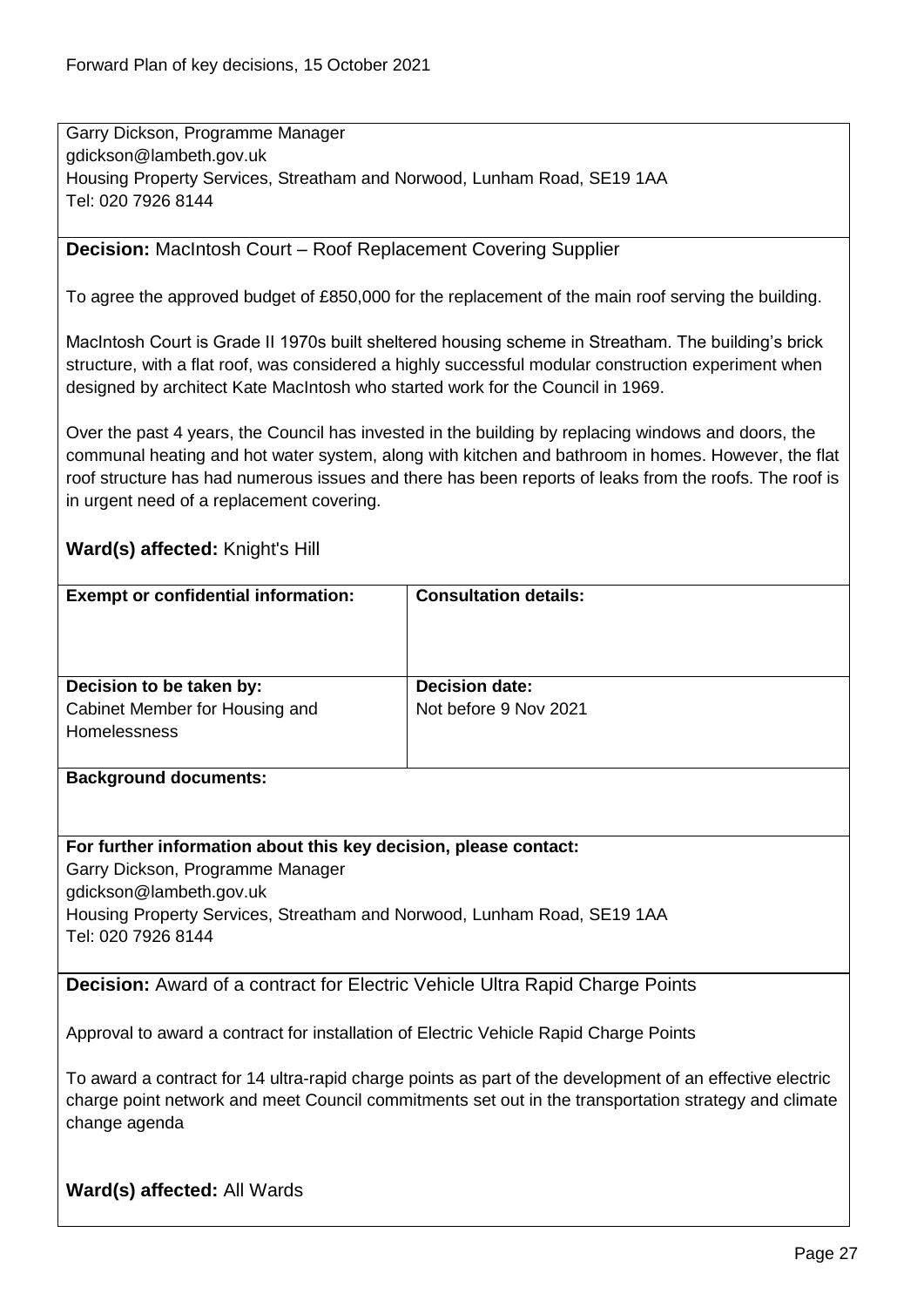<span id="page-27-0"></span>

| <b>Exempt or confidential information:</b>                                                     | <b>Consultation details:</b>                                                                    |  |
|------------------------------------------------------------------------------------------------|-------------------------------------------------------------------------------------------------|--|
|                                                                                                |                                                                                                 |  |
| Part exempt                                                                                    |                                                                                                 |  |
| Information relating to the financial or                                                       |                                                                                                 |  |
| business affairs of any particular person                                                      |                                                                                                 |  |
| (including the authority holding that                                                          |                                                                                                 |  |
| information)                                                                                   |                                                                                                 |  |
|                                                                                                |                                                                                                 |  |
| Decision to be taken by:                                                                       | <b>Decision date:</b>                                                                           |  |
| Cabinet Member for Sustainable Transport,                                                      | Not before 9 Feb 2021                                                                           |  |
| Environment and Clean Air (job-share)                                                          |                                                                                                 |  |
|                                                                                                |                                                                                                 |  |
| <b>Background documents:</b>                                                                   |                                                                                                 |  |
|                                                                                                |                                                                                                 |  |
|                                                                                                |                                                                                                 |  |
| For further information about this key decision, please contact:                               |                                                                                                 |  |
| Dan Thomas, Programme Manager (Parks & Special Projects)                                       |                                                                                                 |  |
| dthomas4@lambeth.gov.uk                                                                        |                                                                                                 |  |
|                                                                                                |                                                                                                 |  |
|                                                                                                |                                                                                                 |  |
|                                                                                                |                                                                                                 |  |
| <b>Decision:</b> Capital Studio, Infrastructure and Capital Delivery Salaries CIL              |                                                                                                 |  |
|                                                                                                |                                                                                                 |  |
|                                                                                                |                                                                                                 |  |
| The Capital Studio is the delivery arm of the Resident Services area, covering design and      |                                                                                                 |  |
| construction of public realm and built environment projects. The service delivers large        |                                                                                                 |  |
| programmes such as the Highways Investment Programme and major public realm and green          |                                                                                                 |  |
|                                                                                                | space schemes, such as in parks and cemeteries. The service is primarily funded through third   |  |
| party grants, such as through Transport for London, and from within allocated project budgets. |                                                                                                 |  |
|                                                                                                |                                                                                                 |  |
|                                                                                                | The report seeks an allocation of £1,076m from the Lambeth Community Infrastructure Levy (CIL)  |  |
|                                                                                                | receipts to fund costs associated with staff costs for the Resident Services Capital Programme  |  |
| delivered via the Capital Studio (Infrastructure and Capital Delivery).                        |                                                                                                 |  |
|                                                                                                |                                                                                                 |  |
| This report seeks funding to cover establishment salaries which can't be covered by project    |                                                                                                 |  |
|                                                                                                | budgets. The identified source of funding for this infrastructure is CIL, with other sources of |  |
| external and internal funding already having been secured to fund Capital Studio staff.        |                                                                                                 |  |
|                                                                                                |                                                                                                 |  |
| Ward(s) affected: All Wards                                                                    |                                                                                                 |  |
|                                                                                                |                                                                                                 |  |
| <b>Exempt or confidential information:</b>                                                     | <b>Consultation details:</b>                                                                    |  |
|                                                                                                |                                                                                                 |  |
|                                                                                                |                                                                                                 |  |
|                                                                                                |                                                                                                 |  |
| Decision to be taken by:                                                                       | <b>Decision date:</b>                                                                           |  |
| Cabinet Member for Sustainable Transport,                                                      |                                                                                                 |  |
|                                                                                                | Not before 6 Apr 2021                                                                           |  |
| Environment and Clean Air (job-share)                                                          |                                                                                                 |  |
|                                                                                                | Not before 6 Apr 2021                                                                           |  |
|                                                                                                |                                                                                                 |  |
|                                                                                                |                                                                                                 |  |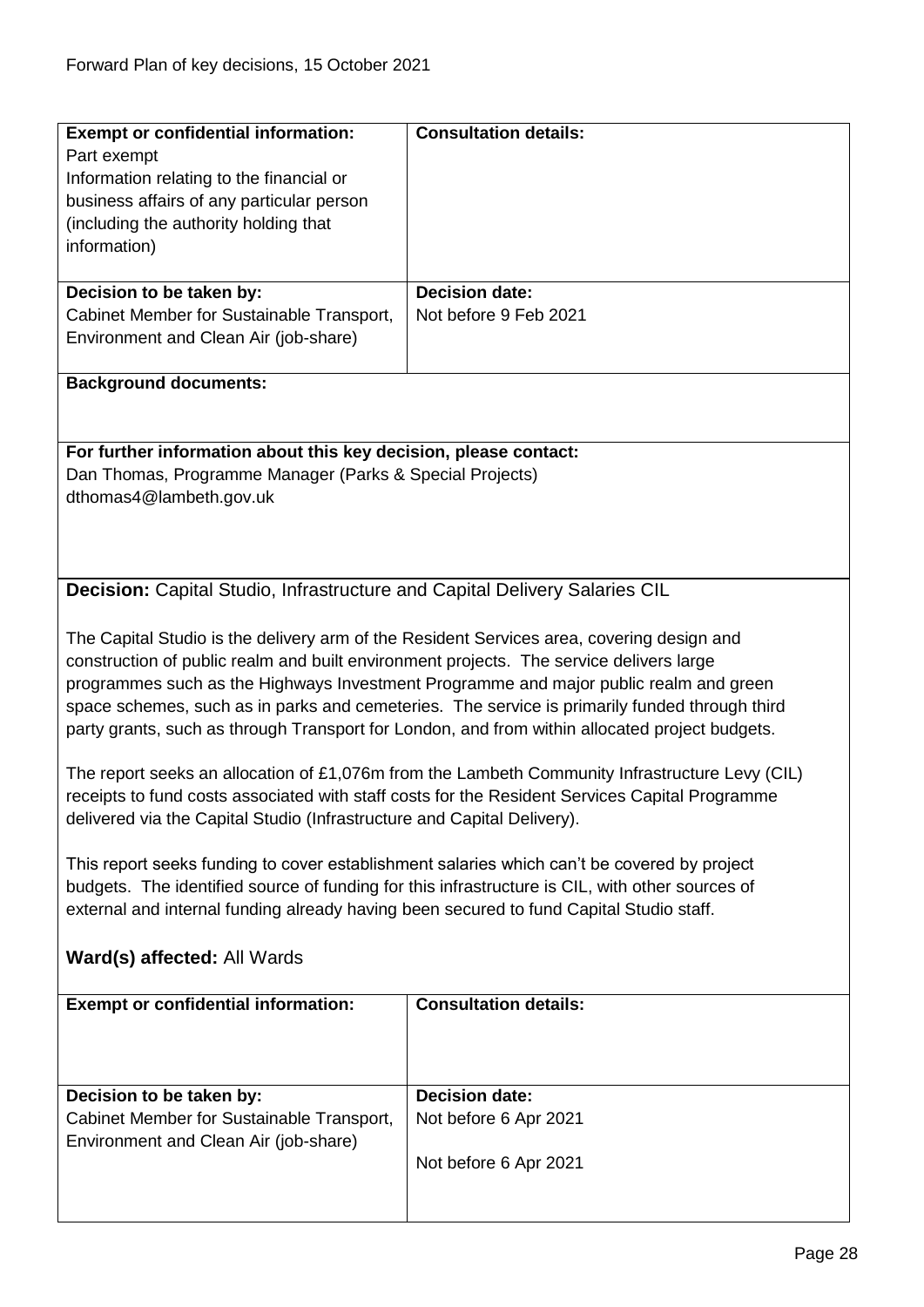**Background documents:**

**For further information about this key decision, please contact:** Dan Thomas, Programme Manager (Parks & Special Projects) dthomas4@lambeth.gov.uk

<span id="page-28-0"></span>

| <b>Decision:</b> Procurement for Highways Professional Services - Traffic Order Making |  |  |
|----------------------------------------------------------------------------------------|--|--|
|----------------------------------------------------------------------------------------|--|--|

The purpose of this procurement is to provide the necessary information to award a contract for the provision of Highways Professional Services for public realm schemes within Lambeth. The works will primarily be focused on the administration and work to develop the full range of traffic orders. The schemes that this work supports includes Controlled Parking Zones, Major and minor Traffic schemes as well as schemes supporting Transport for London (TfL) Streetscapes initiatives such as Low Traffic Neighbourhoods.

#### **Ward(s) affected:** All Wards

| <b>Exempt or confidential information:</b><br>Part exempt<br>Information relating to the financial or<br>business affairs of any particular person<br>(including the authority holding that)<br>information) | <b>Consultation details:</b>                    |
|--------------------------------------------------------------------------------------------------------------------------------------------------------------------------------------------------------------|-------------------------------------------------|
| Decision to be taken by:<br>Cabinet Member for Sustainable Transport,<br>Environment and Clean Air (job-share)                                                                                               | <b>Decision date:</b><br>Not before 20 Apr 2021 |
| <b>Background documents:</b>                                                                                                                                                                                 |                                                 |

**For further information about this key decision, please contact:** Shannon Consses, Head of Service Development and Street Management sconsses@lambeth.gov.uk

<span id="page-28-1"></span>**Decision: Fleet Maintenance Contract Procurement** 

Approval of contract award following competitive tender.

**Ward(s) affected:** All Wards

**Exempt or confidential information: Consultation details:**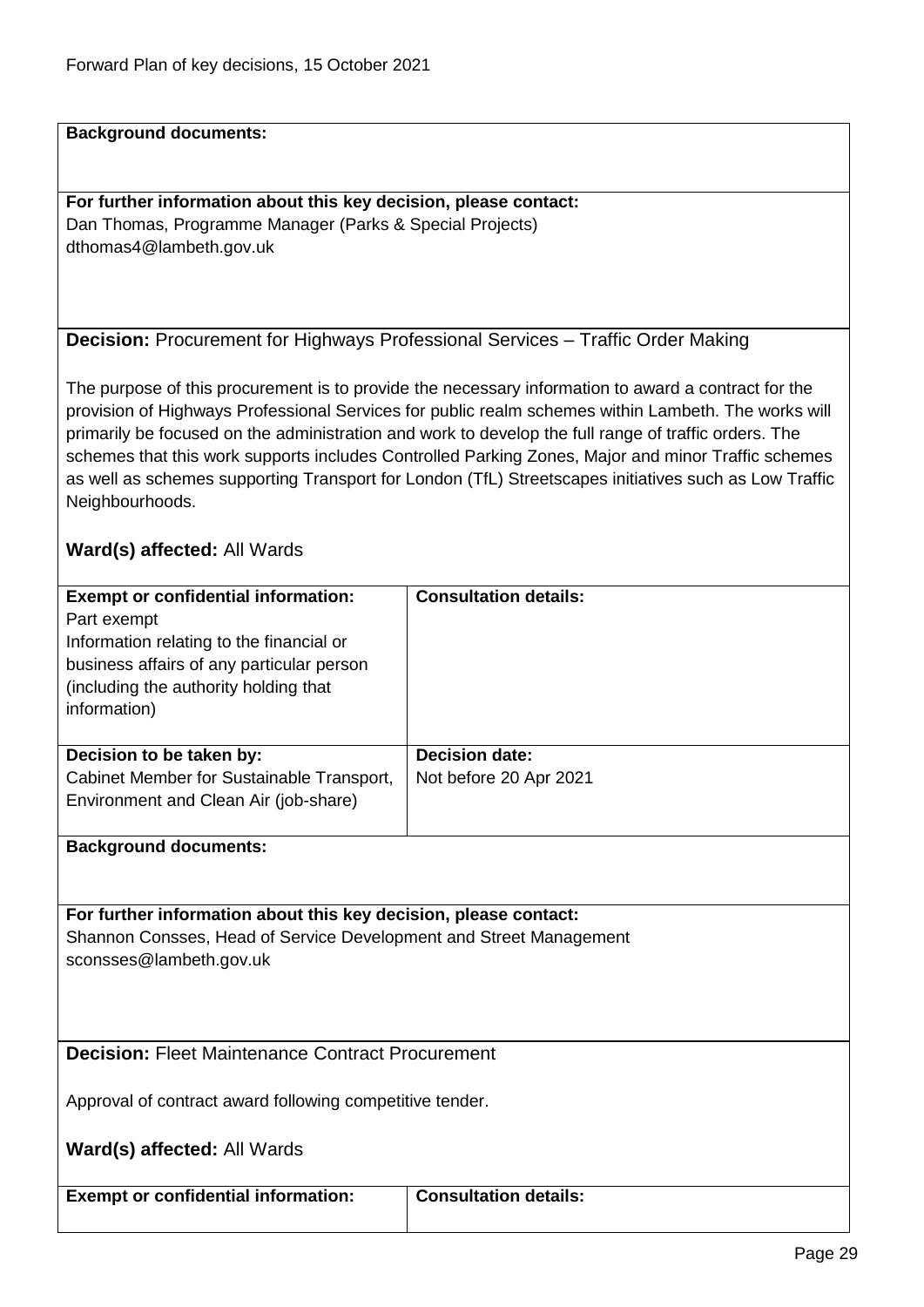<span id="page-29-0"></span>

|                                                                                   | <b>Decision date:</b>        |  |
|-----------------------------------------------------------------------------------|------------------------------|--|
| Decision to be taken by:<br>Cabinet Member for Sustainable Transport,             | Not before 18 May 2021       |  |
| Environment and Clean Air (job-share)                                             |                              |  |
|                                                                                   |                              |  |
| <b>Background documents:</b>                                                      |                              |  |
|                                                                                   |                              |  |
|                                                                                   |                              |  |
| For further information about this key decision, please contact:                  |                              |  |
| Jonathan Pook, Parking and Enforcement Operations Manager<br>JPook@lambeth.gov.uk |                              |  |
|                                                                                   |                              |  |
|                                                                                   |                              |  |
|                                                                                   |                              |  |
|                                                                                   |                              |  |
| Decision: Transport Strategy Programme - Phase 1 Capital Funding                  |                              |  |
| Ward(s) affected: All Wards                                                       |                              |  |
|                                                                                   |                              |  |
| <b>Exempt or confidential information:</b>                                        | <b>Consultation details:</b> |  |
|                                                                                   |                              |  |
|                                                                                   |                              |  |
|                                                                                   | <b>Decision date:</b>        |  |
| Decision to be taken by:<br>Cabinet Member for Sustainable Transport,             | 7 Oct 2021                   |  |
| Environment and Clean Air (job-share)                                             |                              |  |
|                                                                                   |                              |  |
| <b>Background documents:</b>                                                      |                              |  |
|                                                                                   |                              |  |
|                                                                                   |                              |  |
| For further information about this key decision, please contact:                  |                              |  |
| Simon Phillips, Transport Manager - Planning, Transport & Development             |                              |  |
| SPhillips2@lambeth.gov.uk                                                         |                              |  |
|                                                                                   |                              |  |
|                                                                                   |                              |  |
| <b>Decision:</b> Procurement of electric small mechanical brooms                  |                              |  |

To approve the purchase of eight electric small mechanical brooms directly from the only supplier of the type specified and needed to deliver the new Recycling, Waste Collection and Cleansing Services Contract, due to commence on 1 October 2021

|  |  | Ward(s) affected: All Wards |
|--|--|-----------------------------|
|--|--|-----------------------------|

**Exempt or confidential information:** Consultation details:

<span id="page-29-1"></span>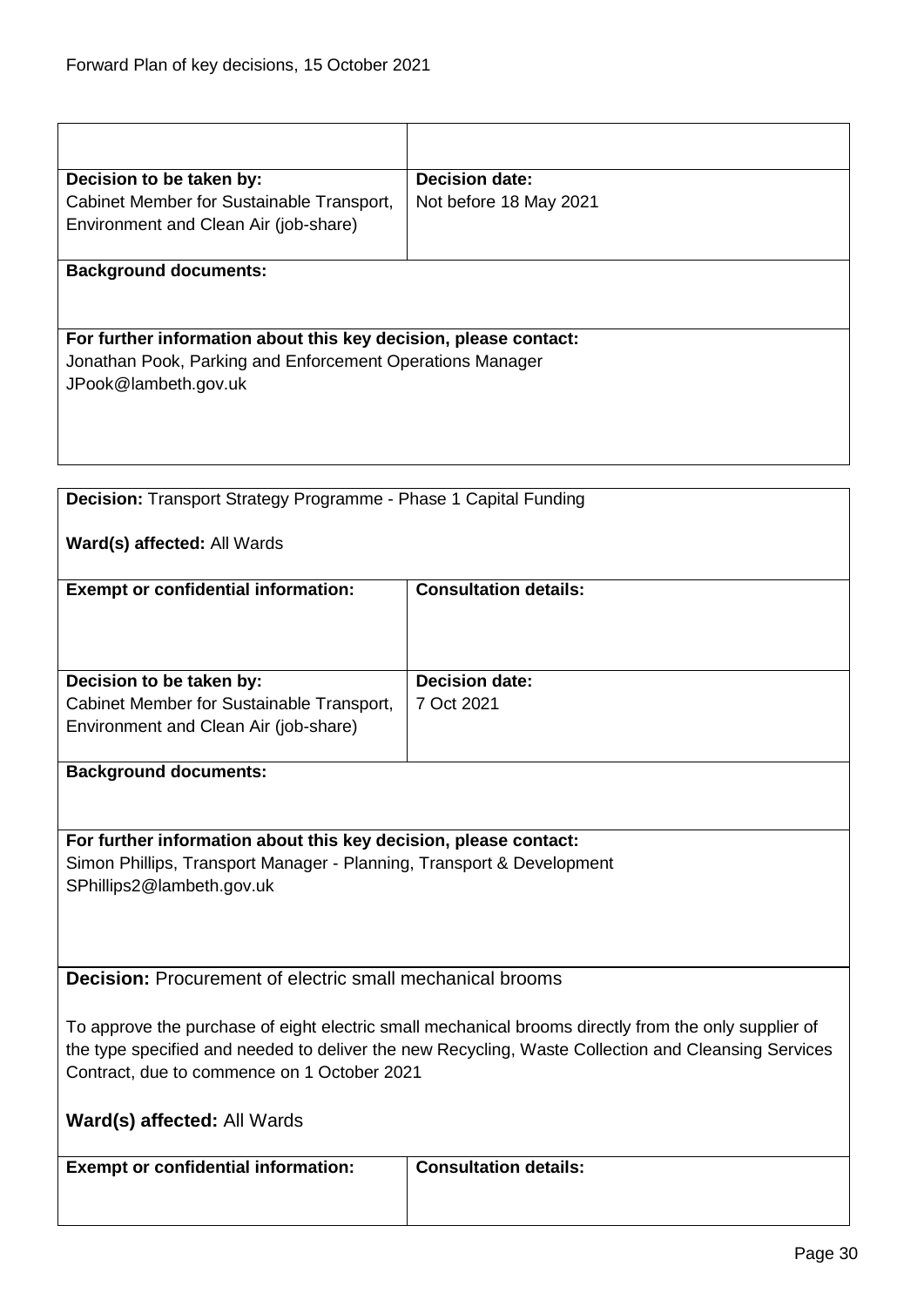<span id="page-30-1"></span><span id="page-30-0"></span>

| Decision to be taken by:                                                                       | <b>Decision date:</b>                                                                                 |  |
|------------------------------------------------------------------------------------------------|-------------------------------------------------------------------------------------------------------|--|
|                                                                                                |                                                                                                       |  |
| Cabinet Member for Sustainable Transport,                                                      | Not before 21 Sep 2021                                                                                |  |
| Environment and Clean Air (job-share)                                                          |                                                                                                       |  |
|                                                                                                |                                                                                                       |  |
| <b>Background documents:</b>                                                                   |                                                                                                       |  |
|                                                                                                |                                                                                                       |  |
|                                                                                                |                                                                                                       |  |
| For further information about this key decision, please contact:                               |                                                                                                       |  |
| Cormac Stokes, Head of Environmental Services                                                  |                                                                                                       |  |
| cstokes@lambeth.gov.uk                                                                         |                                                                                                       |  |
|                                                                                                |                                                                                                       |  |
|                                                                                                |                                                                                                       |  |
|                                                                                                |                                                                                                       |  |
| <b>Decision:</b> Sustainable Travel - The Big Shift                                            |                                                                                                       |  |
|                                                                                                |                                                                                                       |  |
|                                                                                                |                                                                                                       |  |
|                                                                                                | To authorise the expenditure of revenue funding to support the take up of sustainable modes of travel |  |
|                                                                                                |                                                                                                       |  |
| Ward(s) affected: All Wards                                                                    |                                                                                                       |  |
|                                                                                                |                                                                                                       |  |
| <b>Exempt or confidential information:</b>                                                     | <b>Consultation details:</b>                                                                          |  |
|                                                                                                |                                                                                                       |  |
|                                                                                                |                                                                                                       |  |
|                                                                                                |                                                                                                       |  |
|                                                                                                |                                                                                                       |  |
| Decision to be taken by:                                                                       | <b>Decision date:</b>                                                                                 |  |
| Cabinet Member for Sustainable Transport,                                                      | Not before 12 Oct 2021                                                                                |  |
| Environment and Clean Air (job-share)                                                          |                                                                                                       |  |
|                                                                                                |                                                                                                       |  |
| <b>Background documents:</b>                                                                   |                                                                                                       |  |
|                                                                                                |                                                                                                       |  |
|                                                                                                |                                                                                                       |  |
| For further information about this key decision, please contact:                               |                                                                                                       |  |
| Simon Phillips, Transport Manager - Planning, Transport & Development                          |                                                                                                       |  |
| SPhillips2@lambeth.gov.uk                                                                      |                                                                                                       |  |
|                                                                                                |                                                                                                       |  |
|                                                                                                |                                                                                                       |  |
|                                                                                                |                                                                                                       |  |
|                                                                                                |                                                                                                       |  |
| Decision: Highways Improvement Programme (HIP) 2021-22-Footway Renewal                         |                                                                                                       |  |
|                                                                                                |                                                                                                       |  |
| For the implementation of the next programme of footway renewal works for the 2021-22 Highways |                                                                                                       |  |
| Improvement Programme (HIP).                                                                   |                                                                                                       |  |
|                                                                                                |                                                                                                       |  |
| Ward(s) affected: All Wards                                                                    |                                                                                                       |  |
|                                                                                                |                                                                                                       |  |
|                                                                                                | <b>Consultation details:</b>                                                                          |  |
| <b>Exempt or confidential information:</b>                                                     |                                                                                                       |  |
|                                                                                                |                                                                                                       |  |
|                                                                                                |                                                                                                       |  |
|                                                                                                |                                                                                                       |  |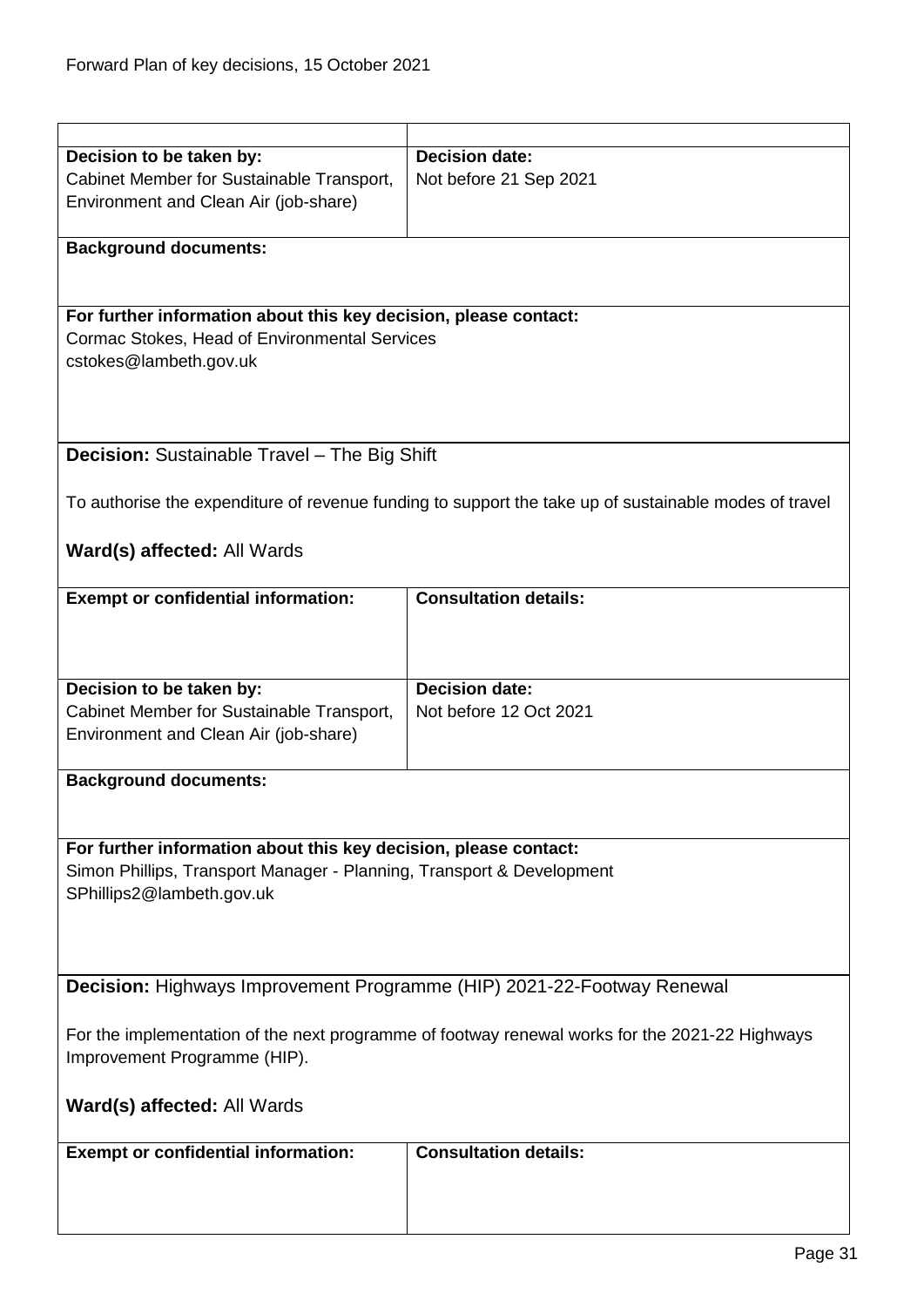<span id="page-31-0"></span>

| Decision to be taken by:                                         | <b>Decision date:</b>                                                                                   |  |
|------------------------------------------------------------------|---------------------------------------------------------------------------------------------------------|--|
| Cabinet Member for Sustainable Transport,                        | Not before 29 Oct 2021                                                                                  |  |
| Environment and Clean Air (job-share)                            |                                                                                                         |  |
|                                                                  |                                                                                                         |  |
| <b>Background documents:</b>                                     |                                                                                                         |  |
|                                                                  |                                                                                                         |  |
|                                                                  |                                                                                                         |  |
| For further information about this key decision, please contact: |                                                                                                         |  |
| Tony Ajala, Project Manager                                      |                                                                                                         |  |
| aajala@lambeth.gov.uk                                            |                                                                                                         |  |
|                                                                  |                                                                                                         |  |
|                                                                  |                                                                                                         |  |
|                                                                  |                                                                                                         |  |
|                                                                  | Decision: South Bank Spine Route Public Realm Project - Chicheley Street and Belvedere                  |  |
| Road Junction                                                    |                                                                                                         |  |
|                                                                  |                                                                                                         |  |
|                                                                  | To grant scheme approval for Highway changes to Chicheley Street and Belvedere Road as the first        |  |
| phase of the South Bank Spine Route public realm project.        |                                                                                                         |  |
|                                                                  | The proposals include a new zebra crossing on Belvedere Road, a wider uncontrolled pedestrian           |  |
|                                                                  | crossing on Chicheley Street, drainage remedials, carriageway resurfacing, localised carriageway        |  |
|                                                                  | widening to facilitate turning manoeuvres, and adjustments to the vehicular bays along Chicheley        |  |
|                                                                  | Street to enable the installation of Transport for London (TfL) Cycle Hire bikes and of a temporary bus |  |
| stop.                                                            |                                                                                                         |  |
|                                                                  |                                                                                                         |  |
|                                                                  | The works will be funded from the £10.388m Capital Investment Programme earmarked for Waterloo          |  |
| and the South Bank                                               |                                                                                                         |  |
|                                                                  |                                                                                                         |  |
|                                                                  |                                                                                                         |  |
| Ward(s) affected: Bishop's                                       |                                                                                                         |  |
|                                                                  |                                                                                                         |  |
| <b>Exempt or confidential information:</b>                       | <b>Consultation details:</b>                                                                            |  |
|                                                                  |                                                                                                         |  |
|                                                                  |                                                                                                         |  |
|                                                                  |                                                                                                         |  |
| Decision to be taken by:                                         | <b>Decision date:</b>                                                                                   |  |
| Cabinet Member for Sustainable Transport,                        | Not before 16 Nov 2021                                                                                  |  |
| Environment and Clean Air (job-share)                            |                                                                                                         |  |
| <b>Background documents:</b>                                     |                                                                                                         |  |
|                                                                  |                                                                                                         |  |
|                                                                  |                                                                                                         |  |
| For further information about this key decision, please contact: |                                                                                                         |  |
|                                                                  |                                                                                                         |  |
|                                                                  |                                                                                                         |  |
|                                                                  |                                                                                                         |  |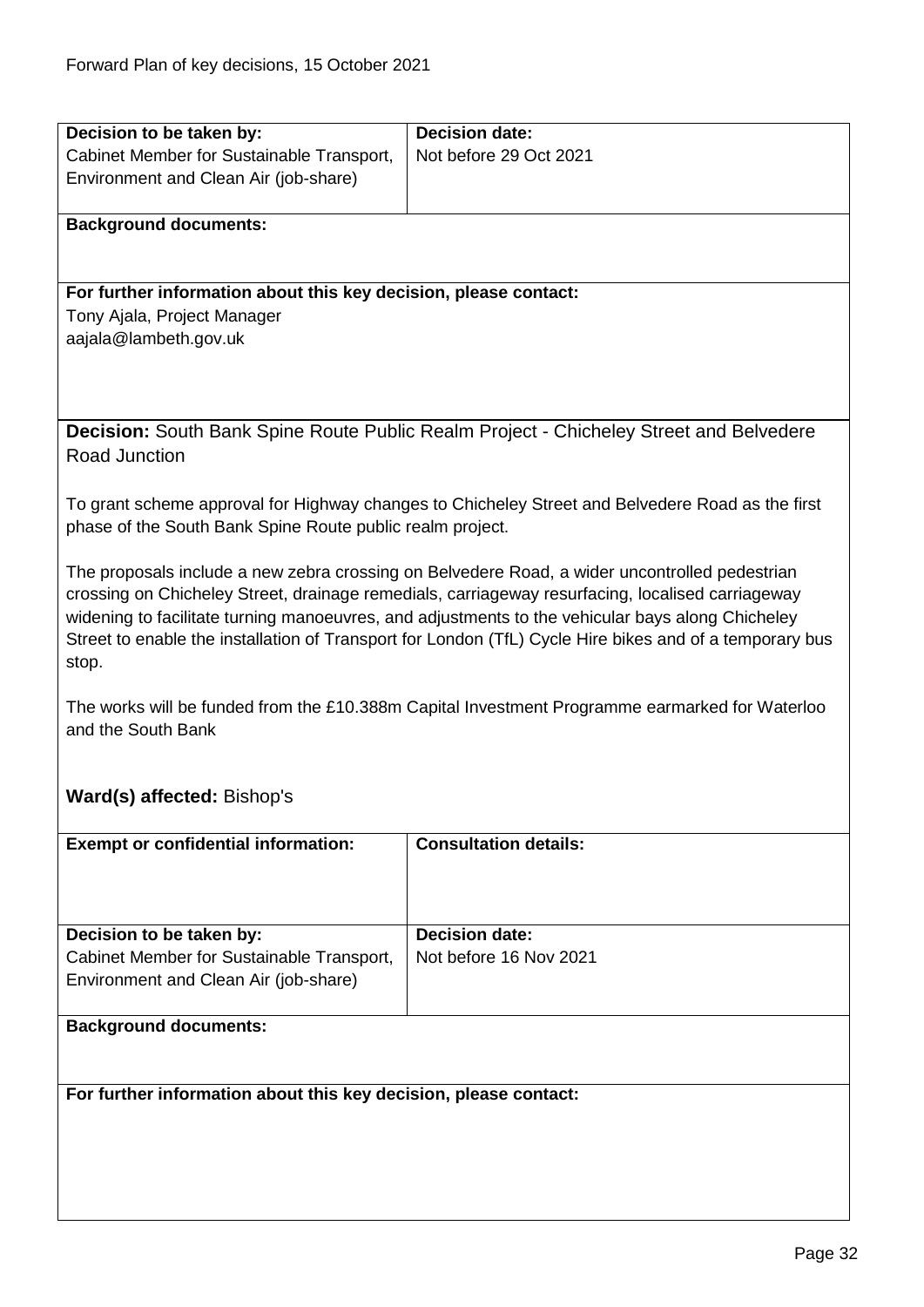<span id="page-32-1"></span><span id="page-32-0"></span>

| <b>Decision: Upper Norwood Joint Library</b>                                                                    |                                                                                                    |  |
|-----------------------------------------------------------------------------------------------------------------|----------------------------------------------------------------------------------------------------|--|
| To grant a 25 year lease to Upper Norwood Library Trust at a peppercorn rent                                    |                                                                                                    |  |
| Ward(s) affected: Gipsy Hill                                                                                    |                                                                                                    |  |
| <b>Exempt or confidential information:</b>                                                                      | <b>Consultation details:</b>                                                                       |  |
|                                                                                                                 |                                                                                                    |  |
| Decision to be taken by:                                                                                        | Decision date:                                                                                     |  |
| Cabinet Member for Finance and                                                                                  | Not before 17 Jul 2017                                                                             |  |
| Performance                                                                                                     |                                                                                                    |  |
| <b>Background documents:</b>                                                                                    |                                                                                                    |  |
|                                                                                                                 |                                                                                                    |  |
| For further information about this key decision, please contact:                                                |                                                                                                    |  |
| Yvonne Hardy, Assistant Head - Directorates, Valuation and Strategic Assets                                     |                                                                                                    |  |
| yhardy@lambeth.gov.uk                                                                                           |                                                                                                    |  |
| Tel: 0207 926 2984                                                                                              |                                                                                                    |  |
|                                                                                                                 |                                                                                                    |  |
| <b>Decision: Data Network Services - Extension</b>                                                              |                                                                                                    |  |
|                                                                                                                 |                                                                                                    |  |
|                                                                                                                 | To exercise the two-year contract extension option with Virgin Media Business Ltd for data network |  |
| services from 17 September 2020 to 15 June 2022 for an amount of £3,589,000 and a total value of<br>£3,750,000. |                                                                                                    |  |
|                                                                                                                 |                                                                                                    |  |
| Ward(s) affected: All Wards                                                                                     |                                                                                                    |  |
| <b>Exempt or confidential information:</b>                                                                      | <b>Consultation details:</b>                                                                       |  |
| Part exempt                                                                                                     |                                                                                                    |  |
| Information relating to the financial or                                                                        |                                                                                                    |  |
| business affairs of any particular person                                                                       |                                                                                                    |  |
| (including the authority holding that                                                                           |                                                                                                    |  |
| information)                                                                                                    |                                                                                                    |  |
| Decision to be taken by:                                                                                        | <b>Decision date:</b>                                                                              |  |
| Cabinet Member for Finance and                                                                                  | Not before 25 Nov 2020                                                                             |  |
| Performance                                                                                                     |                                                                                                    |  |
| <b>Background documents:</b>                                                                                    |                                                                                                    |  |
|                                                                                                                 |                                                                                                    |  |
| For further information about this key decision, please contact:                                                |                                                                                                    |  |
| Clive Redington, ICT Manager Contract Management, Business Transformation                                       |                                                                                                    |  |
| credington@lambeth.gov.uk                                                                                       |                                                                                                    |  |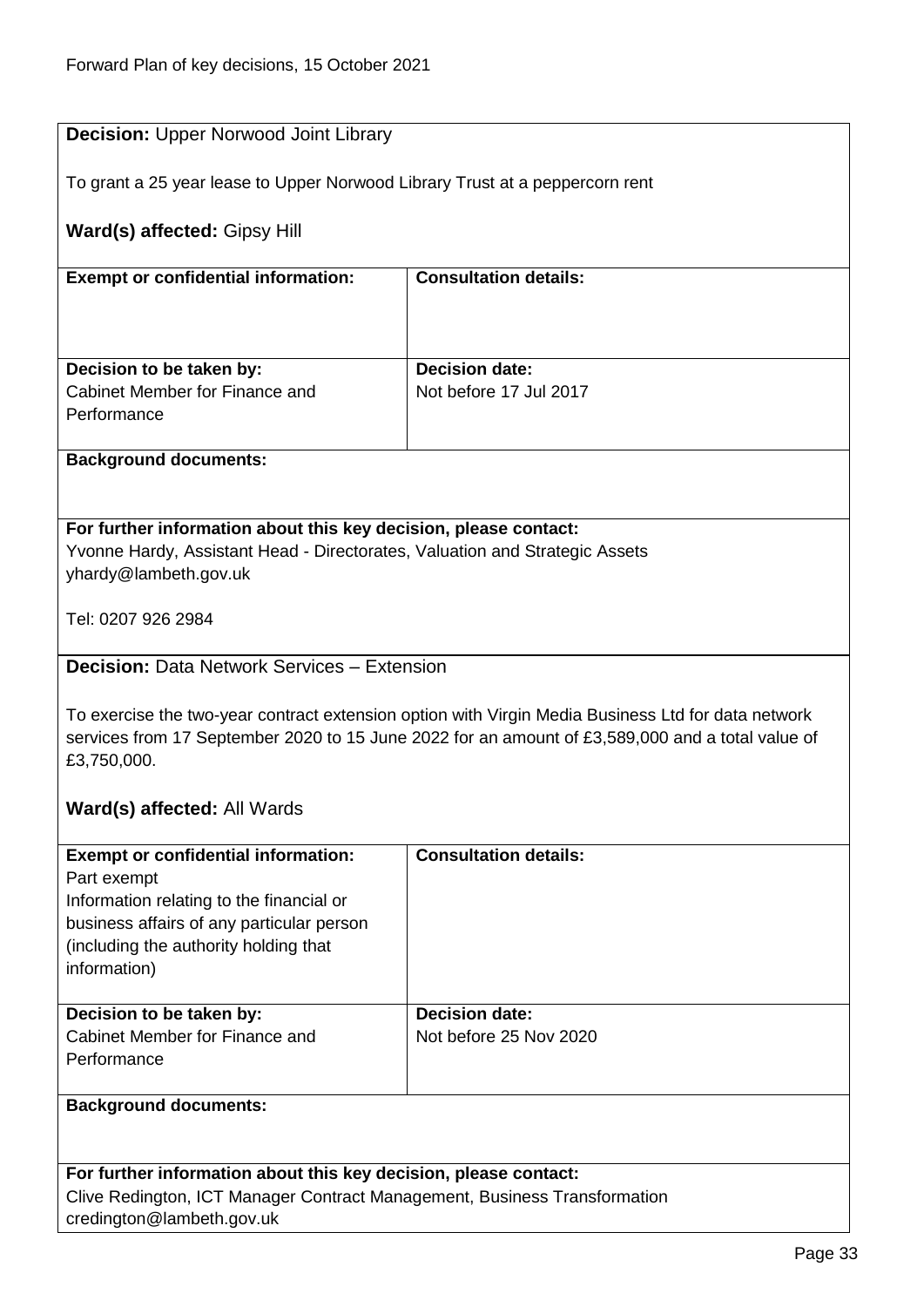Olive Morris House (2nd Floor) Tel: 020 7926 4021

<span id="page-33-0"></span>**Decision:** PSR - External Works and replacement of Town Hall roof

To approve the request to use the LHC Flat Roofing Framework (FR2) route of procurement to appoint a contractor to carry out the works to renew the Lambeth town hall roof.

# **Ward(s) affected:** Brixton Hill

<span id="page-33-1"></span>

| <b>Exempt or confidential information:</b>                       | <b>Consultation details:</b>                                                                     |
|------------------------------------------------------------------|--------------------------------------------------------------------------------------------------|
|                                                                  |                                                                                                  |
|                                                                  |                                                                                                  |
| Decision to be taken by:                                         | <b>Decision date:</b>                                                                            |
| Cabinet Member for Finance and                                   | Not before 2 Mar 2021                                                                            |
| Performance                                                      |                                                                                                  |
|                                                                  |                                                                                                  |
| <b>Background documents:</b>                                     |                                                                                                  |
| PSR - External Works and replacement of Town Hall roof           |                                                                                                  |
|                                                                  |                                                                                                  |
| For further information about this key decision, please contact: |                                                                                                  |
| Andre Gordon, Senior Project Manager                             |                                                                                                  |
| agordon2@lambeth.gov.uk                                          |                                                                                                  |
|                                                                  |                                                                                                  |
|                                                                  |                                                                                                  |
| <b>Decision: Network and Telephony Services Procurement</b>      |                                                                                                  |
|                                                                  |                                                                                                  |
|                                                                  | Agreement to award contracts for the replacement of the existing services delivered under the    |
|                                                                  | networks contract with Virgin Media Business and the telephony solution delivered under a hosted |
| service managed by Telefonica.                                   |                                                                                                  |
|                                                                  |                                                                                                  |
| Ward(s) affected: All Wards                                      |                                                                                                  |
|                                                                  |                                                                                                  |
| <b>Exempt or confidential information:</b>                       | <b>Consultation details:</b>                                                                     |
| Part exempt<br>Information relating to the financial or          |                                                                                                  |
| business affairs of any particular person                        |                                                                                                  |
| (including the authority holding that                            |                                                                                                  |
| information)                                                     |                                                                                                  |
|                                                                  |                                                                                                  |
| Decision to be taken by:                                         | <b>Decision date:</b>                                                                            |
| Cabinet Member for Finance and                                   | Not before 22 May 2021                                                                           |
| Performance                                                      |                                                                                                  |
|                                                                  |                                                                                                  |
| <b>Background documents:</b>                                     |                                                                                                  |
|                                                                  |                                                                                                  |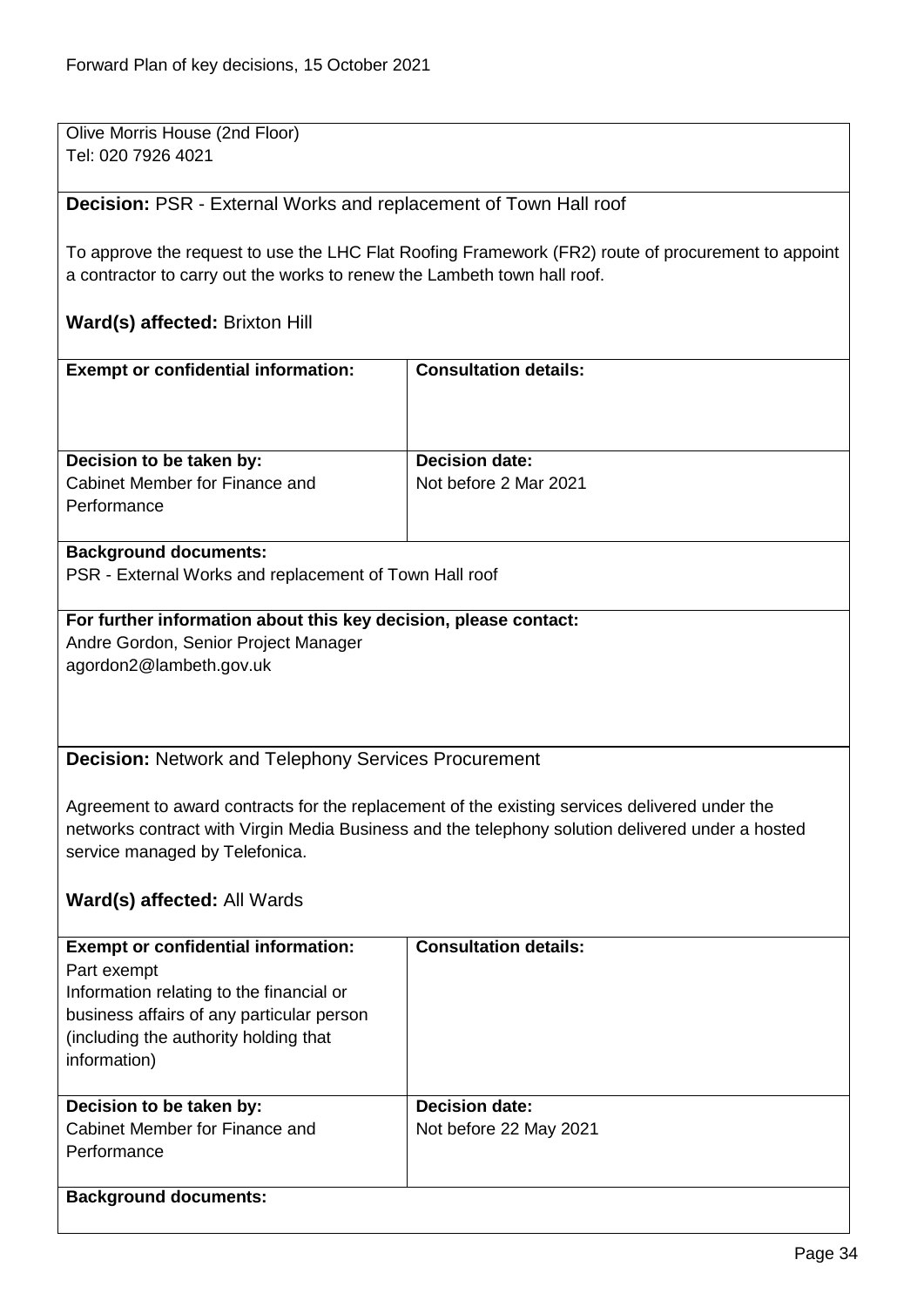<span id="page-34-1"></span><span id="page-34-0"></span>

| For further information about this key decision, please contact:                                  |                                                                                                        |  |
|---------------------------------------------------------------------------------------------------|--------------------------------------------------------------------------------------------------------|--|
| Paul Headington, ICT Procurement Coordination Lead                                                |                                                                                                        |  |
| pheadington@lambeth.gov.uk                                                                        |                                                                                                        |  |
|                                                                                                   |                                                                                                        |  |
|                                                                                                   |                                                                                                        |  |
|                                                                                                   |                                                                                                        |  |
|                                                                                                   |                                                                                                        |  |
| <b>Decision: ITSM Replacement Plan</b>                                                            |                                                                                                        |  |
|                                                                                                   |                                                                                                        |  |
|                                                                                                   | Award of the contract for the ITSM Replacement of an existing help desk software system that           |  |
|                                                                                                   | supports the recording and allocation of service calls to IT and other departments in Lambeth Council. |  |
|                                                                                                   |                                                                                                        |  |
| Ward(s) affected: All Wards                                                                       |                                                                                                        |  |
|                                                                                                   |                                                                                                        |  |
| <b>Exempt or confidential information:</b>                                                        | <b>Consultation details:</b>                                                                           |  |
|                                                                                                   |                                                                                                        |  |
| Part exempt                                                                                       |                                                                                                        |  |
| Information relating to the financial or                                                          |                                                                                                        |  |
| business affairs of any particular person                                                         |                                                                                                        |  |
| (including the authority holding that                                                             |                                                                                                        |  |
| information)                                                                                      |                                                                                                        |  |
|                                                                                                   |                                                                                                        |  |
| Decision to be taken by:                                                                          | <b>Decision date:</b>                                                                                  |  |
| Cabinet Member for Finance and                                                                    | Not before 8 Jun 2021                                                                                  |  |
| Performance                                                                                       |                                                                                                        |  |
|                                                                                                   |                                                                                                        |  |
| <b>Background documents:</b>                                                                      |                                                                                                        |  |
|                                                                                                   |                                                                                                        |  |
|                                                                                                   |                                                                                                        |  |
| For further information about this key decision, please contact:                                  |                                                                                                        |  |
| Paul Headington, ICT Procurement Coordination Lead                                                |                                                                                                        |  |
|                                                                                                   |                                                                                                        |  |
| pheadington@lambeth.gov.uk                                                                        |                                                                                                        |  |
|                                                                                                   |                                                                                                        |  |
|                                                                                                   |                                                                                                        |  |
|                                                                                                   |                                                                                                        |  |
| <b>Decision: Procurement - Minor Works Framework</b>                                              |                                                                                                        |  |
|                                                                                                   |                                                                                                        |  |
| To procure a Call Off Framework agreement for Minor Works and Projects with an estimated contract |                                                                                                        |  |
| value of £8m. The framework will be for a duration of 4 years.                                    |                                                                                                        |  |
| The framework will be open to local companies and tradespeople to apply for appointment.          |                                                                                                        |  |
|                                                                                                   |                                                                                                        |  |
| <b>Ward(s) affected: All Wards</b>                                                                |                                                                                                        |  |
|                                                                                                   |                                                                                                        |  |
| <b>Exempt or confidential information:</b>                                                        | <b>Consultation details:</b>                                                                           |  |
|                                                                                                   |                                                                                                        |  |
| Part exempt                                                                                       |                                                                                                        |  |
| Information relating to the financial or                                                          |                                                                                                        |  |
| business affairs of any particular person                                                         |                                                                                                        |  |
| (including the authority holding that                                                             |                                                                                                        |  |
| information)                                                                                      |                                                                                                        |  |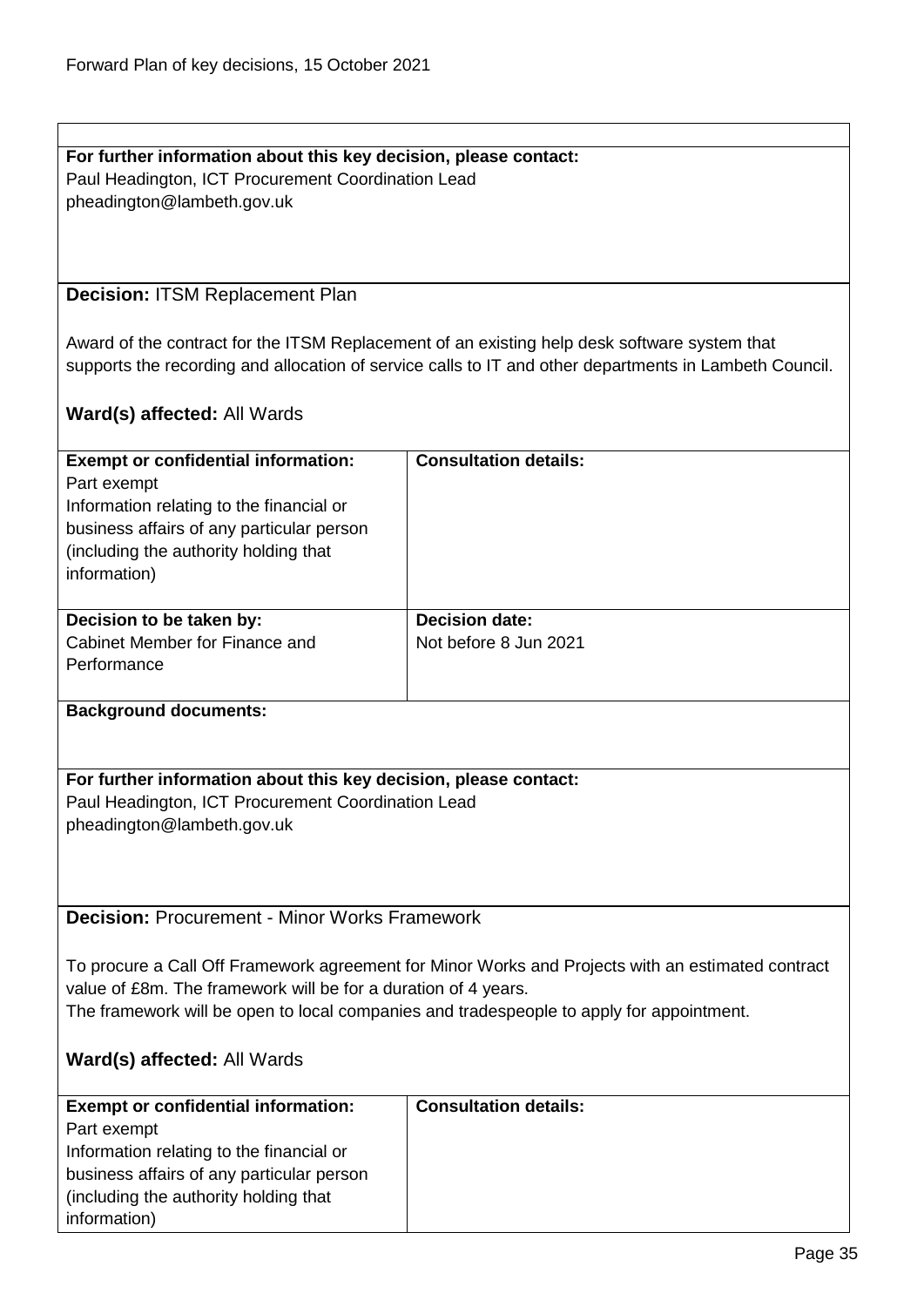<span id="page-35-1"></span><span id="page-35-0"></span>

| Decision to be taken by:                                                                               | <b>Decision date:</b>                                                                            |  |
|--------------------------------------------------------------------------------------------------------|--------------------------------------------------------------------------------------------------|--|
| Cabinet Member for Finance and                                                                         | Not before 28 Jun 2021                                                                           |  |
| Performance                                                                                            |                                                                                                  |  |
|                                                                                                        |                                                                                                  |  |
| <b>Background documents:</b>                                                                           |                                                                                                  |  |
|                                                                                                        |                                                                                                  |  |
|                                                                                                        |                                                                                                  |  |
| For further information about this key decision, please contact:                                       |                                                                                                  |  |
| Patricia Anamoah, AD FM, Property and Projects                                                         |                                                                                                  |  |
| PAnamoah@lambeth.gov.uk                                                                                |                                                                                                  |  |
| 1st Floor, Olive Morris House, 18 Brixton Hill, London, SW2 1RL                                        |                                                                                                  |  |
|                                                                                                        |                                                                                                  |  |
|                                                                                                        |                                                                                                  |  |
|                                                                                                        |                                                                                                  |  |
| <b>Decision:</b> Digital Delivery - capital budget allocation                                          |                                                                                                  |  |
|                                                                                                        |                                                                                                  |  |
|                                                                                                        | To seek approval to allocate funds from the capital budget approved by Cabinet in March 2021 for |  |
| Resident services projects that will deliver against objectives prioritised in Digital strategy.       |                                                                                                  |  |
|                                                                                                        |                                                                                                  |  |
| Ward(s) affected: All Wards                                                                            |                                                                                                  |  |
|                                                                                                        |                                                                                                  |  |
| <b>Exempt or confidential information:</b>                                                             | <b>Consultation details:</b>                                                                     |  |
|                                                                                                        |                                                                                                  |  |
|                                                                                                        |                                                                                                  |  |
|                                                                                                        |                                                                                                  |  |
| Decision to be taken by:                                                                               | <b>Decision date:</b>                                                                            |  |
| Cabinet Member for Finance and                                                                         | Not before 13 Jul 2021                                                                           |  |
| Performance                                                                                            |                                                                                                  |  |
|                                                                                                        |                                                                                                  |  |
| <b>Background documents:</b>                                                                           |                                                                                                  |  |
|                                                                                                        |                                                                                                  |  |
|                                                                                                        |                                                                                                  |  |
| For further information about this key decision, please contact:                                       |                                                                                                  |  |
| Matt Gunn, Programme Manager                                                                           |                                                                                                  |  |
|                                                                                                        |                                                                                                  |  |
| mgunn@lambeth.gov.uk                                                                                   |                                                                                                  |  |
|                                                                                                        |                                                                                                  |  |
|                                                                                                        |                                                                                                  |  |
|                                                                                                        |                                                                                                  |  |
| <b>Decision:</b> Digital Lambeth Programme - Project capital budget allocations                        |                                                                                                  |  |
|                                                                                                        |                                                                                                  |  |
| To seek approval of allocation of capital funding for the individual schemes being delivered under the |                                                                                                  |  |
| Digital Lambeth programme to achieve the outcomes from the Digital Strategy                            |                                                                                                  |  |
|                                                                                                        |                                                                                                  |  |
| <b>Ward(s) affected: All Wards</b>                                                                     |                                                                                                  |  |
|                                                                                                        |                                                                                                  |  |
| <b>Exempt or confidential information:</b>                                                             | <b>Consultation details:</b>                                                                     |  |
|                                                                                                        |                                                                                                  |  |
|                                                                                                        |                                                                                                  |  |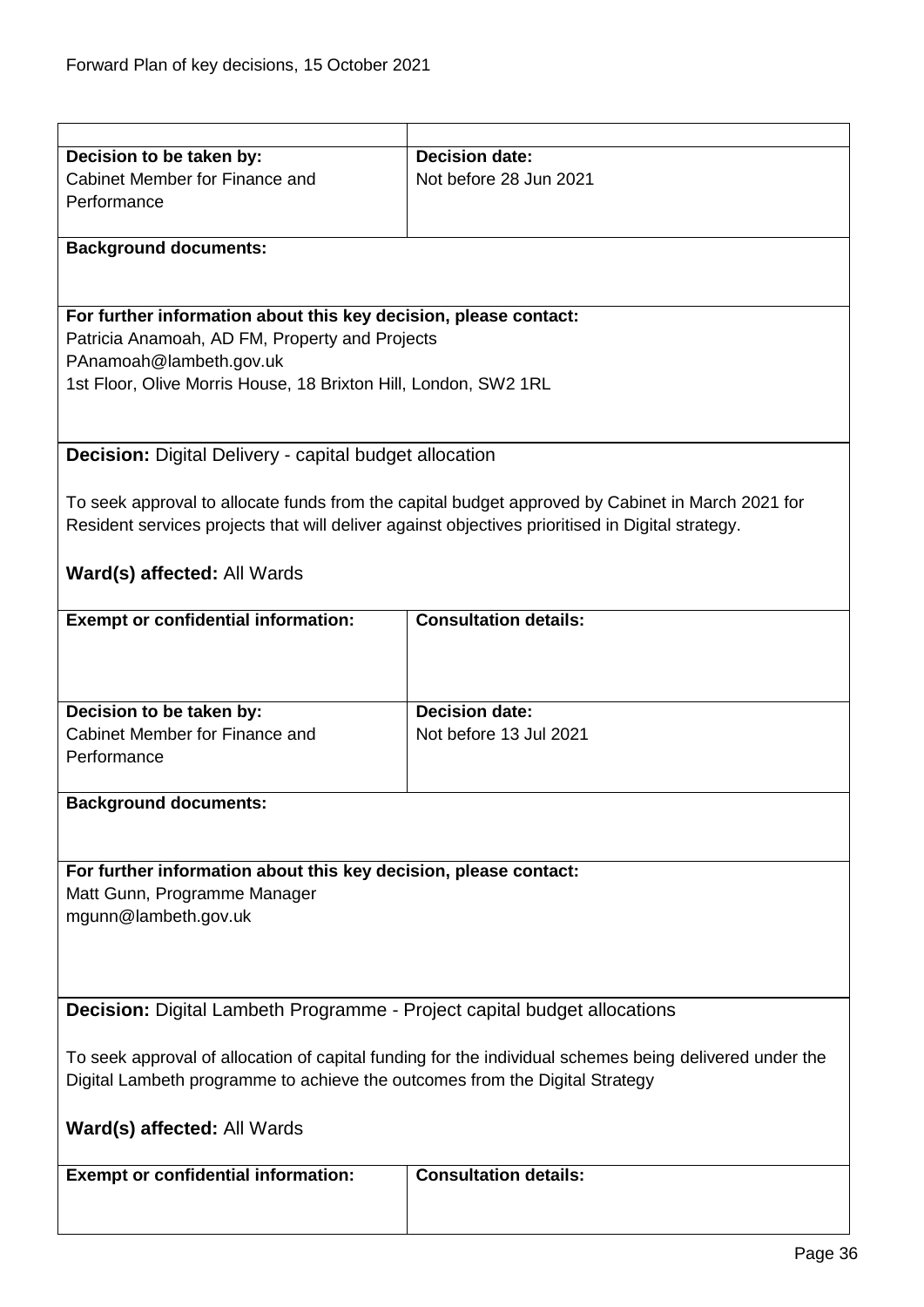| Decision to be taken by:                                                            | <b>Decision date:</b>                                                                                   |
|-------------------------------------------------------------------------------------|---------------------------------------------------------------------------------------------------------|
| Cabinet Member for Finance and                                                      |                                                                                                         |
|                                                                                     | 4 Oct 2021                                                                                              |
| Performance                                                                         |                                                                                                         |
|                                                                                     |                                                                                                         |
| <b>Background documents:</b>                                                        |                                                                                                         |
|                                                                                     |                                                                                                         |
|                                                                                     |                                                                                                         |
| For further information about this key decision, please contact:                    |                                                                                                         |
| Adrian Thompson, Housing Project Coordinator                                        |                                                                                                         |
| athompson3@lambeth.gov.uk                                                           |                                                                                                         |
|                                                                                     |                                                                                                         |
|                                                                                     |                                                                                                         |
|                                                                                     |                                                                                                         |
| <b>Decision:</b> Laptops, associated products, and services procurement             |                                                                                                         |
|                                                                                     |                                                                                                         |
|                                                                                     |                                                                                                         |
|                                                                                     | There is an ongoing requirement for purchasing laptops and other end user computing products and        |
|                                                                                     | services for new joiners above establishment baselines, replacing out-of-support laptops and fulfilling |
|                                                                                     | the requirement of other transformation projects. The current contract agreement with XMA Ltd (for      |
|                                                                                     | laptops) will end on 31st May 2021 and the contract for Insight (UK) Direct (for desktops) already      |
|                                                                                     | ended on 31st May 2020. ICT have ensured that there's sufficient hardware stock procured to cover       |
|                                                                                     | the period from expiry of the old contract to commencement of new arrangements. It is proposed to       |
|                                                                                     | undertake procurement of these services to deliver the Resident Services Business Plan. The             |
| proposed plan also supports "Excellent Workforce" theme from "Your Future Lambeth". |                                                                                                         |
|                                                                                     |                                                                                                         |
|                                                                                     |                                                                                                         |
| Ward(s) affected: All Wards                                                         |                                                                                                         |
|                                                                                     |                                                                                                         |
| <b>Exempt or confidential information:</b>                                          | <b>Consultation details:</b>                                                                            |
|                                                                                     |                                                                                                         |
|                                                                                     |                                                                                                         |
|                                                                                     |                                                                                                         |
| Decision to be taken by:                                                            | <b>Decision date:</b>                                                                                   |
| Cabinet Member for Finance and                                                      | Not before 21 Sep 2021                                                                                  |
| Performance                                                                         |                                                                                                         |
|                                                                                     |                                                                                                         |
| <b>Background documents:</b>                                                        |                                                                                                         |
|                                                                                     |                                                                                                         |
|                                                                                     |                                                                                                         |
| For further information about this key decision, please contact:                    |                                                                                                         |
|                                                                                     |                                                                                                         |
| Neeraj Mittra, Senior ICT Officer Contract Management, Business Transformation      |                                                                                                         |
| NMittra@lambeth.gov.uk                                                              |                                                                                                         |
|                                                                                     |                                                                                                         |
| Tel: 020 7926 9274                                                                  |                                                                                                         |
|                                                                                     |                                                                                                         |
| <b>Decision: Insurance Legal Services</b>                                           |                                                                                                         |
|                                                                                     |                                                                                                         |
|                                                                                     |                                                                                                         |

Insurance legal services framework is outsourced to allow the council to deal with civil claims received. The council has a legal obligation to comply with the Civil Procedure Rules (CPR) under which such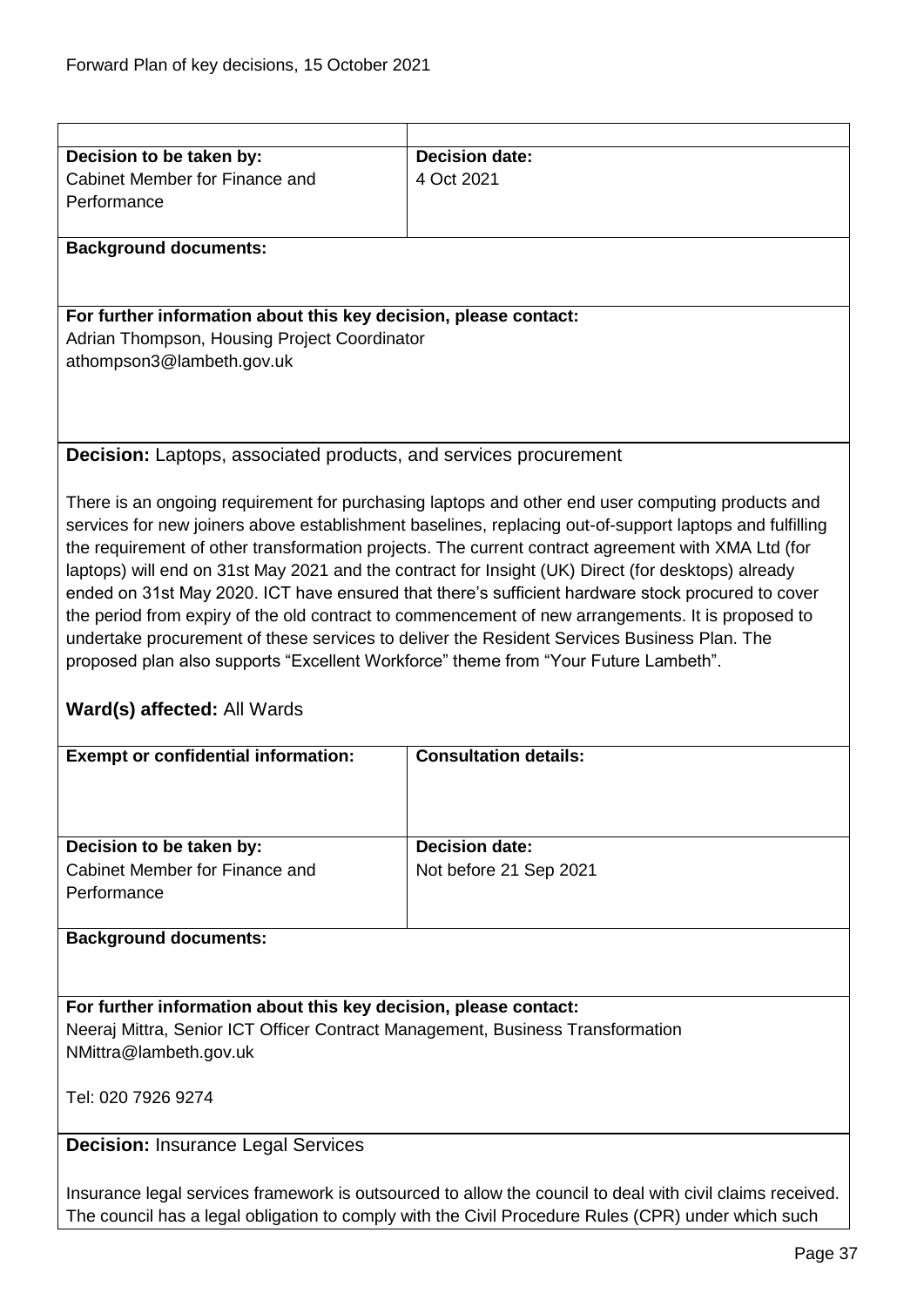claims are required to be dealt with.

The current business model is still relevant as we will continue to receive claims for compensation, we also must comply with our insurer's requirements which state we must have a panel for claims that are handled in house by our own claim handlers within our policy excess where necessary. The services of the law firms on the framework are essential. Not having recourse to such legal support is not an option and would leave the Council exposed to significant risk and increased costs. This is the case in respect of the Redress Scheme or civil litigation cases.

## **Ward(s) affected:** All Wards

| <b>Exempt or confidential information:</b>                       | <b>Consultation details:</b>                                                                           |  |
|------------------------------------------------------------------|--------------------------------------------------------------------------------------------------------|--|
|                                                                  |                                                                                                        |  |
|                                                                  |                                                                                                        |  |
| Decision to be taken by:                                         | <b>Decision date:</b>                                                                                  |  |
| Cabinet Member for Finance and                                   | Not before 12 Oct 2021                                                                                 |  |
| Performance                                                      |                                                                                                        |  |
|                                                                  |                                                                                                        |  |
| <b>Background documents:</b>                                     |                                                                                                        |  |
|                                                                  |                                                                                                        |  |
| For further information about this key decision, please contact: |                                                                                                        |  |
| Maureen Dennie, Insurance Manager                                |                                                                                                        |  |
| mdennie@lambeth.gov.uk                                           |                                                                                                        |  |
| 1st Floor, Olive Morris House                                    |                                                                                                        |  |
| Tel: 020 7926 9846                                               |                                                                                                        |  |
|                                                                  |                                                                                                        |  |
| <b>Decision: Property Liability and Terrorism Insurance</b>      |                                                                                                        |  |
|                                                                  |                                                                                                        |  |
|                                                                  | Lambeth is a member of the Insurance London Consortium (ILC). The members of ILC have been             |  |
| very successful in procuring its insurance policies to date.     |                                                                                                        |  |
|                                                                  | Whilst the Council accepts an element of risk with regards to insurance claims and maintains an        |  |
|                                                                  | insurance fund to cover such eventualities, it also procures 'catastrophe' cover through the insurance |  |
| market. This is the case for the property and liability covers.  |                                                                                                        |  |
|                                                                  |                                                                                                        |  |
|                                                                  |                                                                                                        |  |
| <b>Ward(s) affected: All Wards</b>                               |                                                                                                        |  |
| <b>Exempt or confidential information:</b>                       | <b>Consultation details:</b>                                                                           |  |
|                                                                  |                                                                                                        |  |
|                                                                  |                                                                                                        |  |
|                                                                  |                                                                                                        |  |
| Decision to be taken by:                                         | <b>Decision date:</b>                                                                                  |  |
| Cabinet Member for Finance and                                   | Not before 12 Oct 2021                                                                                 |  |
| Performance                                                      |                                                                                                        |  |
|                                                                  |                                                                                                        |  |
| <b>Background documents:</b>                                     |                                                                                                        |  |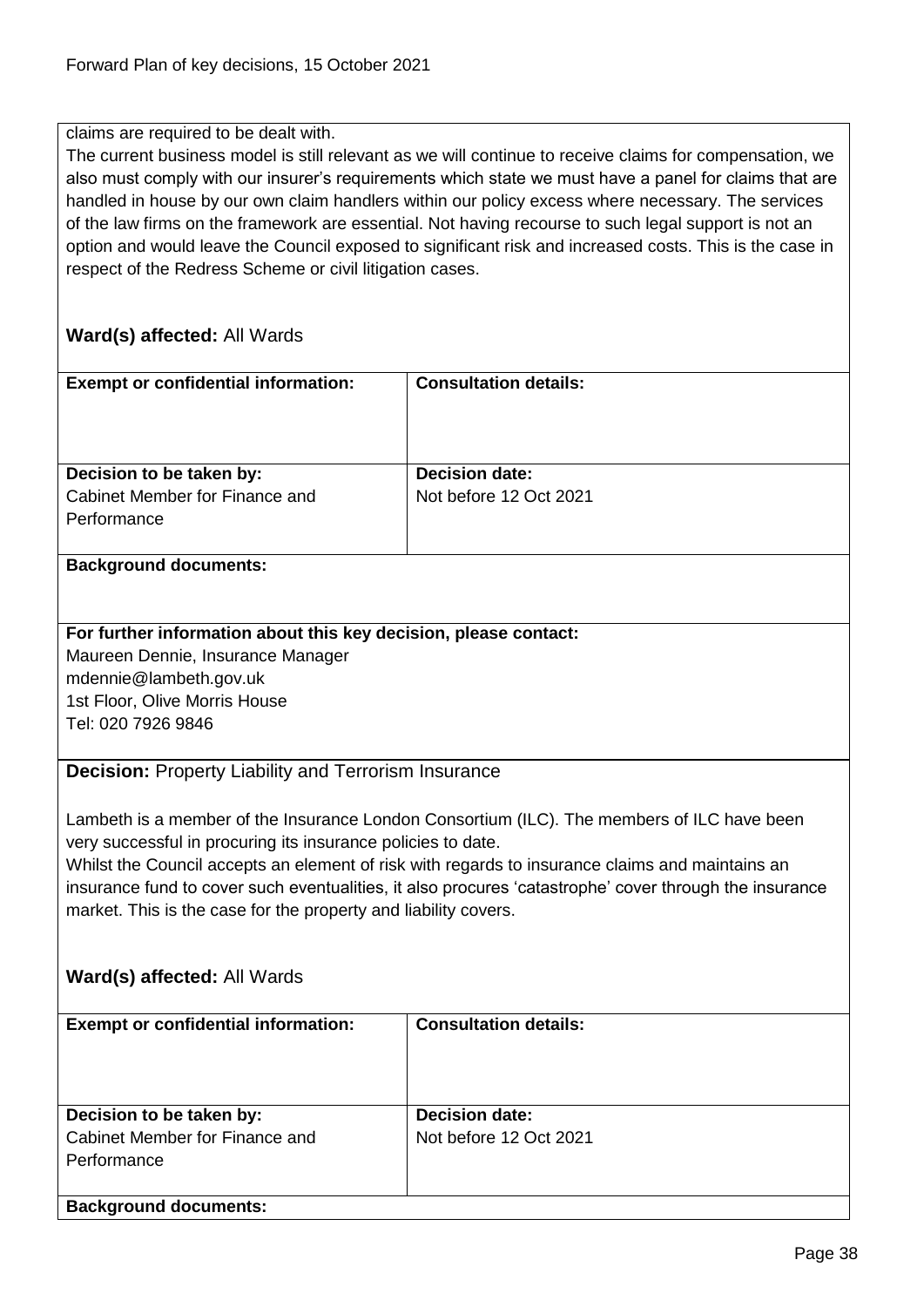#### **For further information about this key decision, please contact:**

Maureen Dennie, Insurance Manager mdennie@lambeth.gov.uk 1st Floor, Olive Morris House

Tel: 020 7926 9846

### **Decision:** Procurement of Managed Print Service for Print and Reprographics

To procure a new contract to provide a managed print and reprographics services

## **Ward(s) affected:** All Wards

| <b>Exempt or confidential information:</b>                                | <b>Consultation details:</b>                    |
|---------------------------------------------------------------------------|-------------------------------------------------|
| Decision to be taken by:<br>Cabinet Member for Finance and<br>Performance | <b>Decision date:</b><br>Not before 19 Oct 2021 |
|                                                                           |                                                 |

## **Background documents:**

**For further information about this key decision, please contact:** Andrew Butler abutler@lambeth.gov.uk

#### **Decision:** Microsoft Enterprise Agreement Procurement

There is a contractual requirement to renew Microsoft Licenses to continue using Microsoft software products. Lambeth Council currently uses multiple Microsoft products across its IT estate. These include the Microsoft Operating system, all of Office 365 based productivity tools, telephony solution and SharePoint, One Drive and other collaboration tools. This agreement is to renew Microsoft licences to ensure that Lambeth is legally licensed to use Microsoft Products and ensure business continuity. The renewal also includes new services such as tools for Cyber Security, Compliance and data insights.

The current enterprise subscription agreement for the Microsoft Software Licencing products expires on 30/11/2021. Extension of the existing contract is not possible due to Microsoft contract length being a maximum of 3 years.

The total estimated value of the proposed contract is £6.436 million.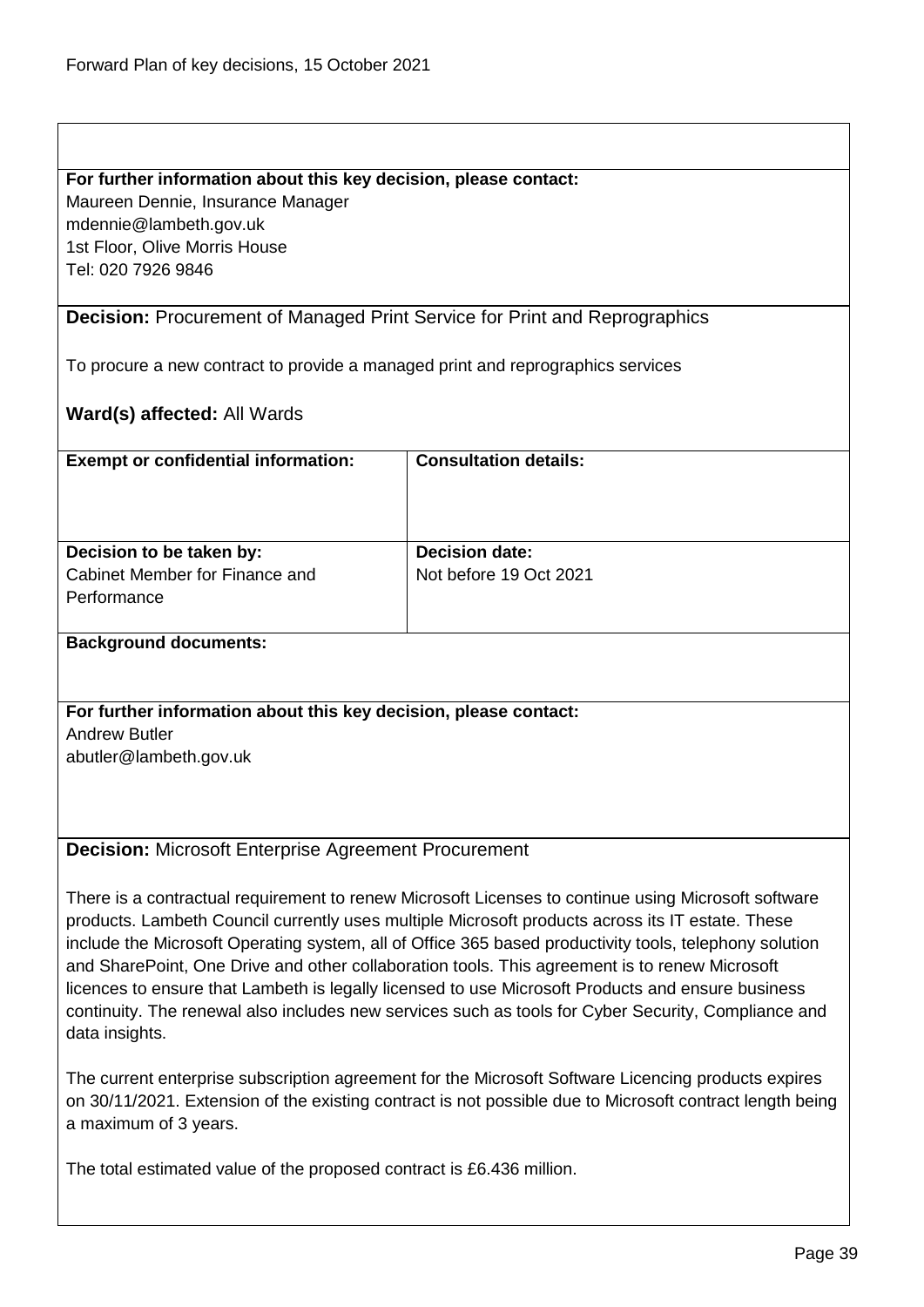| Ward(s) affected: All Wards                                                                              |                                                                                                           |  |
|----------------------------------------------------------------------------------------------------------|-----------------------------------------------------------------------------------------------------------|--|
| <b>Exempt or confidential information:</b>                                                               | <b>Consultation details:</b>                                                                              |  |
|                                                                                                          |                                                                                                           |  |
|                                                                                                          |                                                                                                           |  |
| Decision to be taken by:<br>Cabinet Member for Finance and                                               | <b>Decision date:</b><br>Not before 9 Nov 2021                                                            |  |
| Performance                                                                                              |                                                                                                           |  |
| <b>Background documents:</b>                                                                             |                                                                                                           |  |
|                                                                                                          |                                                                                                           |  |
| For further information about this key decision, please contact:                                         |                                                                                                           |  |
| Neeraj Mittra, Senior ICT Officer Contract Management, Business Transformation<br>NMittra@lambeth.gov.uk |                                                                                                           |  |
|                                                                                                          |                                                                                                           |  |
| Tel: 020 7926 9274                                                                                       |                                                                                                           |  |
| <b>Decision: Digital Customer Platform Variation Order</b>                                               |                                                                                                           |  |
|                                                                                                          | Approval is sought to proceed with a variation to the existing contract with the Councils provider of its |  |
| objectives of the Customer Experience Strategy.                                                          | Digital Customer Platform to enable the implementation of additional functionality to deliver against the |  |
|                                                                                                          |                                                                                                           |  |
| <b>Ward(s) affected: All Wards</b>                                                                       |                                                                                                           |  |
| <b>Exempt or confidential information:</b>                                                               | <b>Consultation details:</b>                                                                              |  |
|                                                                                                          |                                                                                                           |  |
|                                                                                                          | <b>Decision date:</b>                                                                                     |  |
| Decision to be taken by:<br>Cabinet Member for Finance and                                               | Not before 16 Nov 2021                                                                                    |  |
| Performance                                                                                              |                                                                                                           |  |
| <b>Background documents:</b>                                                                             |                                                                                                           |  |
|                                                                                                          |                                                                                                           |  |
| For further information about this key decision, please contact:                                         |                                                                                                           |  |
| Matt Gunn, Programme Manager<br>mgunn@lambeth.gov.uk                                                     |                                                                                                           |  |
|                                                                                                          |                                                                                                           |  |
|                                                                                                          |                                                                                                           |  |
| Decision: Capital Maintenance - Cuttle Construction Ltd Contract variation and extension                 |                                                                                                           |  |
| Variation and extension of the existing contract with Cuttle Construction Ltd to carry out further       |                                                                                                           |  |
| essential and urgent Capital Maintenance and Safety works to avoid potential closure of schools          |                                                                                                           |  |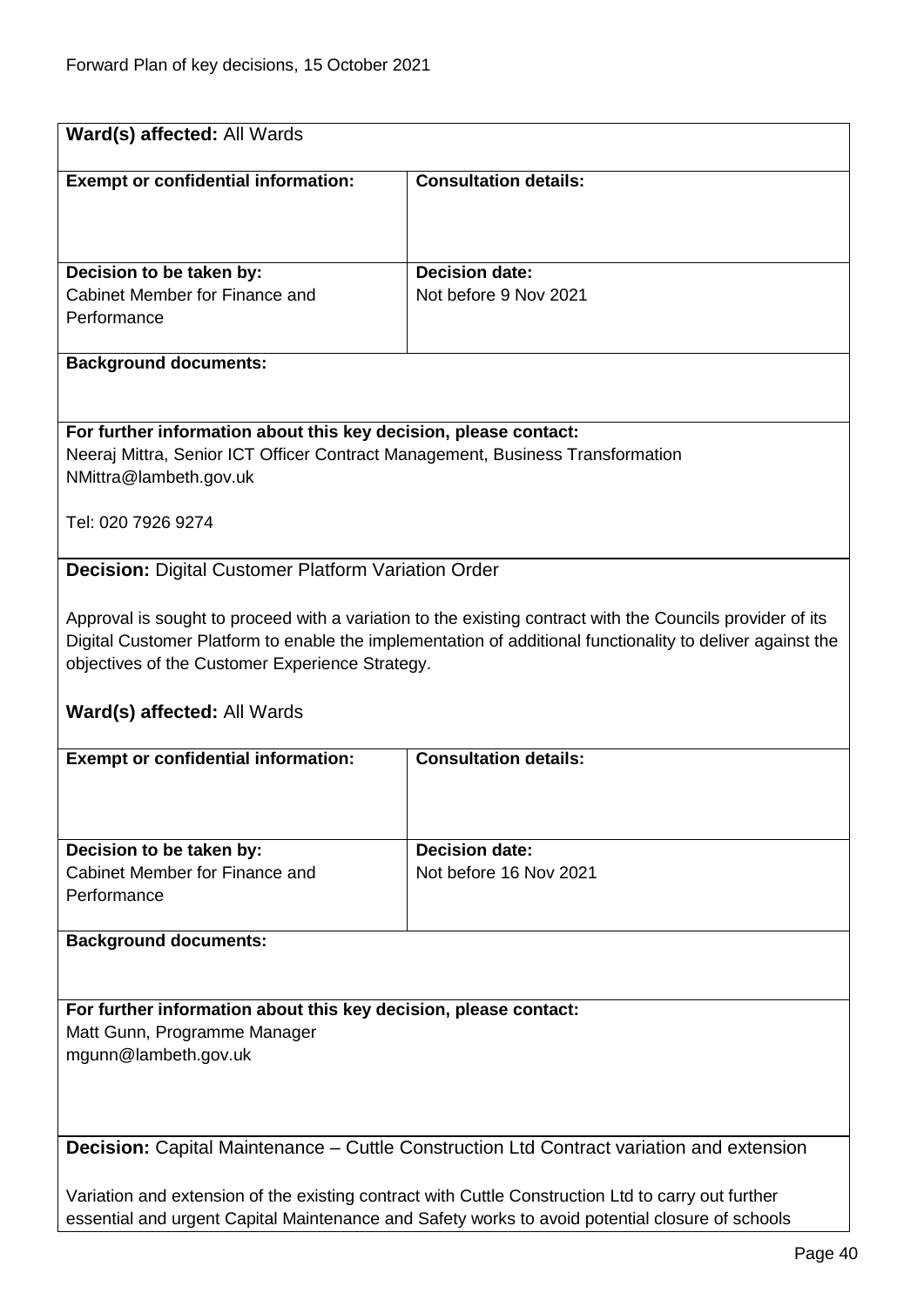| Ward(s) affected: All Wards                                                                                                                                                                                                                                          |                              |  |
|----------------------------------------------------------------------------------------------------------------------------------------------------------------------------------------------------------------------------------------------------------------------|------------------------------|--|
| <b>Exempt or confidential information:</b>                                                                                                                                                                                                                           | <b>Consultation details:</b> |  |
|                                                                                                                                                                                                                                                                      |                              |  |
| Decision to be taken by:                                                                                                                                                                                                                                             | <b>Decision date:</b>        |  |
| Cabinet Member for Children and Young<br>People                                                                                                                                                                                                                      | Not before 31 Aug 2018       |  |
| <b>Background documents:</b>                                                                                                                                                                                                                                         |                              |  |
|                                                                                                                                                                                                                                                                      |                              |  |
| For further information about this key decision, please contact:<br>Rachel Sharpe, Commissioning Director                                                                                                                                                            |                              |  |
| RSharpe@lambeth.gov.uk<br><b>Lambeth Town Hall</b>                                                                                                                                                                                                                   |                              |  |
| Tel: 020 7926 3463                                                                                                                                                                                                                                                   |                              |  |
| <b>Decision:</b> New contract and commissioning arrangements for Youth Services                                                                                                                                                                                      |                              |  |
| A decision is sought to change the current model for commissioning youth services in Lambeth as of<br>September 30th 2019 and implement the new commissioning arrangements and services in line with<br>Lambeth priorities and local direction.<br>Ward(s) affected: |                              |  |
| <b>Exempt or confidential information:</b>                                                                                                                                                                                                                           | <b>Consultation details:</b> |  |
|                                                                                                                                                                                                                                                                      |                              |  |
| Decision to be taken by:                                                                                                                                                                                                                                             | <b>Decision date:</b>        |  |
| Cabinet Member for Children and Young<br>People                                                                                                                                                                                                                      | Not before 2 Jul 2019        |  |
| <b>Background documents:</b>                                                                                                                                                                                                                                         |                              |  |
|                                                                                                                                                                                                                                                                      |                              |  |
| For further information about this key decision, please contact:                                                                                                                                                                                                     |                              |  |
| Paul Davies, Strategic Commissioning Officer<br>PDavies5@lambeth.gov.uk                                                                                                                                                                                              |                              |  |
| Tel: 07720 827496                                                                                                                                                                                                                                                    |                              |  |
| <b>Decision: Supervised Contact Service</b>                                                                                                                                                                                                                          |                              |  |
| Supervised Contact is a statutory service provided by the local authorities where the child/young                                                                                                                                                                    |                              |  |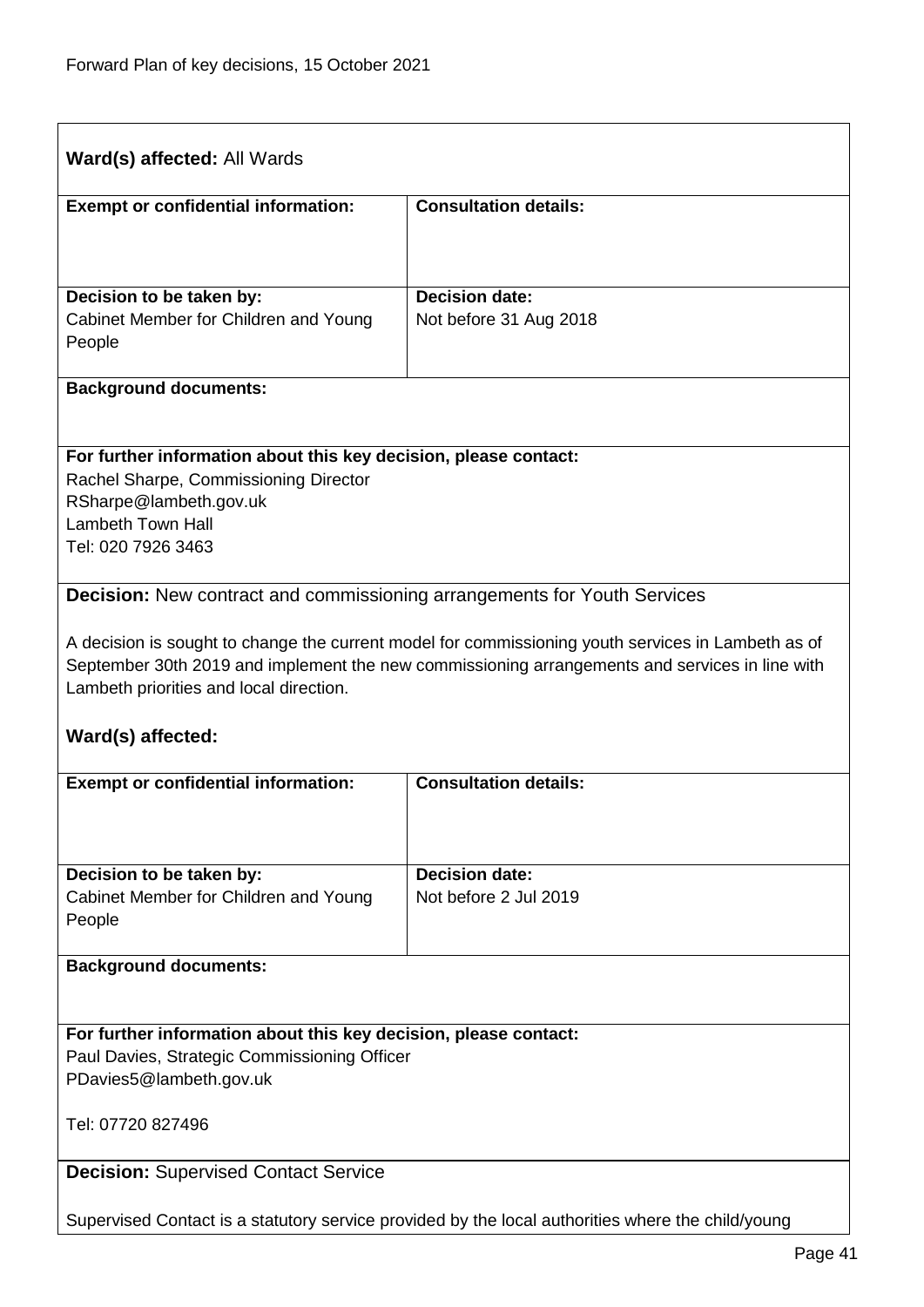person has been accommodated by the local authority and a need has been identified for the child/young person to have contact with their birth parents and other relatives. These are usually under orders as specified by the court (under section 8 of the Children's Act 1989).

The supervised contact service that will offer a menu of services on a part block, part spot contract basis. The contract will consist of - a block contract for Supervised Contact Service, this is the total service of contact supervisors and venue combined,

This pro-forma seeks member approval to add the procurement and retender of a new Supervised Contact service to the Forward Plan for a four year term (2+1+1), which will be a two year contract with an option to extend for a further two years on a one plus one basis, effective from 01 April 2020.

## **Ward(s) affected:** All Wards

| <b>Exempt or confidential information:</b>                                                                         | <b>Consultation details:</b> |  |
|--------------------------------------------------------------------------------------------------------------------|------------------------------|--|
|                                                                                                                    |                              |  |
|                                                                                                                    |                              |  |
| Decision to be taken by:                                                                                           | <b>Decision date:</b>        |  |
| Cabinet Member for Children and Young                                                                              | Not before 10 Dec 2019       |  |
| People                                                                                                             |                              |  |
|                                                                                                                    |                              |  |
| <b>Background documents:</b>                                                                                       |                              |  |
|                                                                                                                    |                              |  |
|                                                                                                                    |                              |  |
| For further information about this key decision, please contact:<br>Yvette Knight, Strategic Commissioning Officer |                              |  |
| yknight@lambeth.gov.uk                                                                                             |                              |  |
| 10th Floor, International House                                                                                    |                              |  |
| Tel: 020 7926 5141                                                                                                 |                              |  |
|                                                                                                                    |                              |  |
| <b>Decision:</b> Local Safeguarding Arrangements: changes and key issues                                           |                              |  |
|                                                                                                                    |                              |  |
| The report will set out:                                                                                           |                              |  |
| - New local multi agency safeguarding arrangements - established in September 2019                                 |                              |  |
| - Current performance issues: strengths and areas for development                                                  |                              |  |
| - Priorities and key challenges                                                                                    |                              |  |
|                                                                                                                    |                              |  |
| Ward(s) affected: All Wards                                                                                        |                              |  |
|                                                                                                                    |                              |  |
| <b>Exempt or confidential information:</b>                                                                         | <b>Consultation details:</b> |  |
|                                                                                                                    |                              |  |
|                                                                                                                    |                              |  |
| Decision to be taken by:                                                                                           | <b>Decision date:</b>        |  |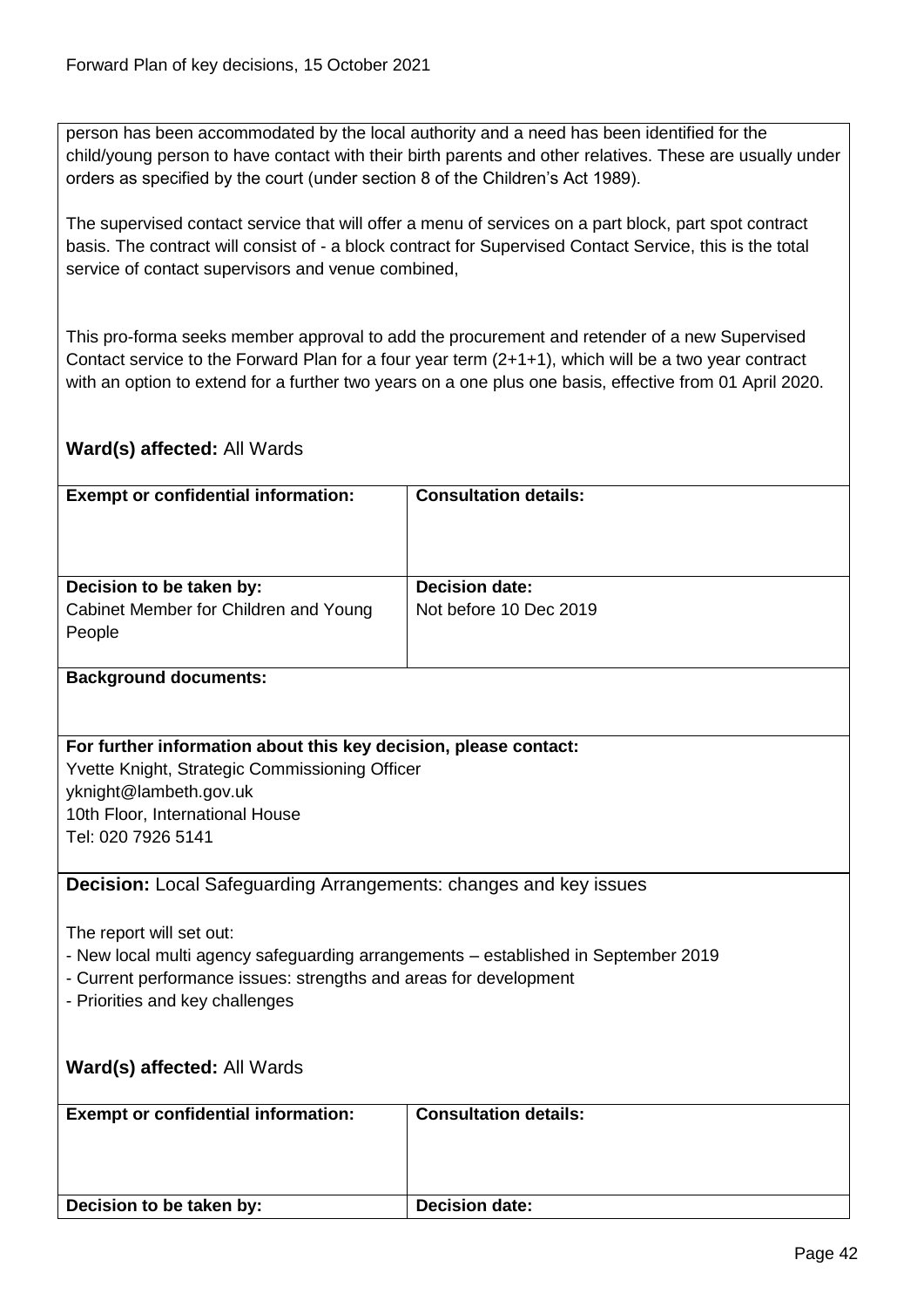| Cabinet Member for Children and Young<br>People                                                        | Not before 30 Mar 2020                                                                                                                                                                           |
|--------------------------------------------------------------------------------------------------------|--------------------------------------------------------------------------------------------------------------------------------------------------------------------------------------------------|
|                                                                                                        |                                                                                                                                                                                                  |
| <b>Background documents:</b>                                                                           |                                                                                                                                                                                                  |
| Local Safeguarding Arrangements: changes and key issues                                                |                                                                                                                                                                                                  |
| For further information about this key decision, please contact:                                       |                                                                                                                                                                                                  |
| Naeema Sarkar                                                                                          |                                                                                                                                                                                                  |
| nsarkar@lambeth.gov.uk                                                                                 |                                                                                                                                                                                                  |
|                                                                                                        |                                                                                                                                                                                                  |
|                                                                                                        |                                                                                                                                                                                                  |
|                                                                                                        |                                                                                                                                                                                                  |
| <b>Decision:</b> Semi-independent living for care leavers                                              |                                                                                                                                                                                                  |
|                                                                                                        |                                                                                                                                                                                                  |
|                                                                                                        | To waive Contract Standing Order 8.2 to award a contract to Ekaya Housing Association to provide                                                                                                 |
|                                                                                                        | semi-independent living (SIL) accommodation to care leavers in Lambeth. The award will allow<br>Children's Social Care to provide twenty-two in-borough placements with a well-established local |
| <b>Housing Association</b>                                                                             |                                                                                                                                                                                                  |
|                                                                                                        |                                                                                                                                                                                                  |
| Ward(s) affected: All Wards                                                                            |                                                                                                                                                                                                  |
|                                                                                                        |                                                                                                                                                                                                  |
| <b>Exempt or confidential information:</b>                                                             | <b>Consultation details:</b>                                                                                                                                                                     |
|                                                                                                        |                                                                                                                                                                                                  |
|                                                                                                        |                                                                                                                                                                                                  |
|                                                                                                        |                                                                                                                                                                                                  |
| Decision to be taken by:                                                                               | <b>Decision date:</b>                                                                                                                                                                            |
| Cabinet Member for Children and Young                                                                  | Not before 31 Mar 2020                                                                                                                                                                           |
| People                                                                                                 |                                                                                                                                                                                                  |
|                                                                                                        |                                                                                                                                                                                                  |
| <b>Background documents:</b>                                                                           |                                                                                                                                                                                                  |
|                                                                                                        |                                                                                                                                                                                                  |
| For further information about this key decision, please contact:                                       |                                                                                                                                                                                                  |
|                                                                                                        |                                                                                                                                                                                                  |
| Sophie Konradsen, Strategic Commissioning Manager<br>SKonradsen@lambeth.gov.uk                         |                                                                                                                                                                                                  |
|                                                                                                        |                                                                                                                                                                                                  |
|                                                                                                        |                                                                                                                                                                                                  |
|                                                                                                        |                                                                                                                                                                                                  |
| <b>Decision:</b> Capital Funding for field drainage and renovation of Stockport Road Playing fields,   |                                                                                                                                                                                                  |
| <b>Woodmansterne School</b>                                                                            |                                                                                                                                                                                                  |
|                                                                                                        |                                                                                                                                                                                                  |
| The Council is the asset owner of the Stockport Road playing fields. As part of the of the planning    |                                                                                                                                                                                                  |
|                                                                                                        | permission for Woodmansterne School development, the Council and Woodmansterne School agrees                                                                                                     |
| to provision of community access to the Sports Facilities and playing fields making them available for |                                                                                                                                                                                                  |
| Community Use in accordance with the hours noted in the Community Use Management Plan.                 |                                                                                                                                                                                                  |
|                                                                                                        |                                                                                                                                                                                                  |
| The School will manage and operate the Facility and playing fields on behalf of the Council. The       |                                                                                                                                                                                                  |
| playing fields have historic drainage issues and this Cabinet Member delegated decision report         |                                                                                                                                                                                                  |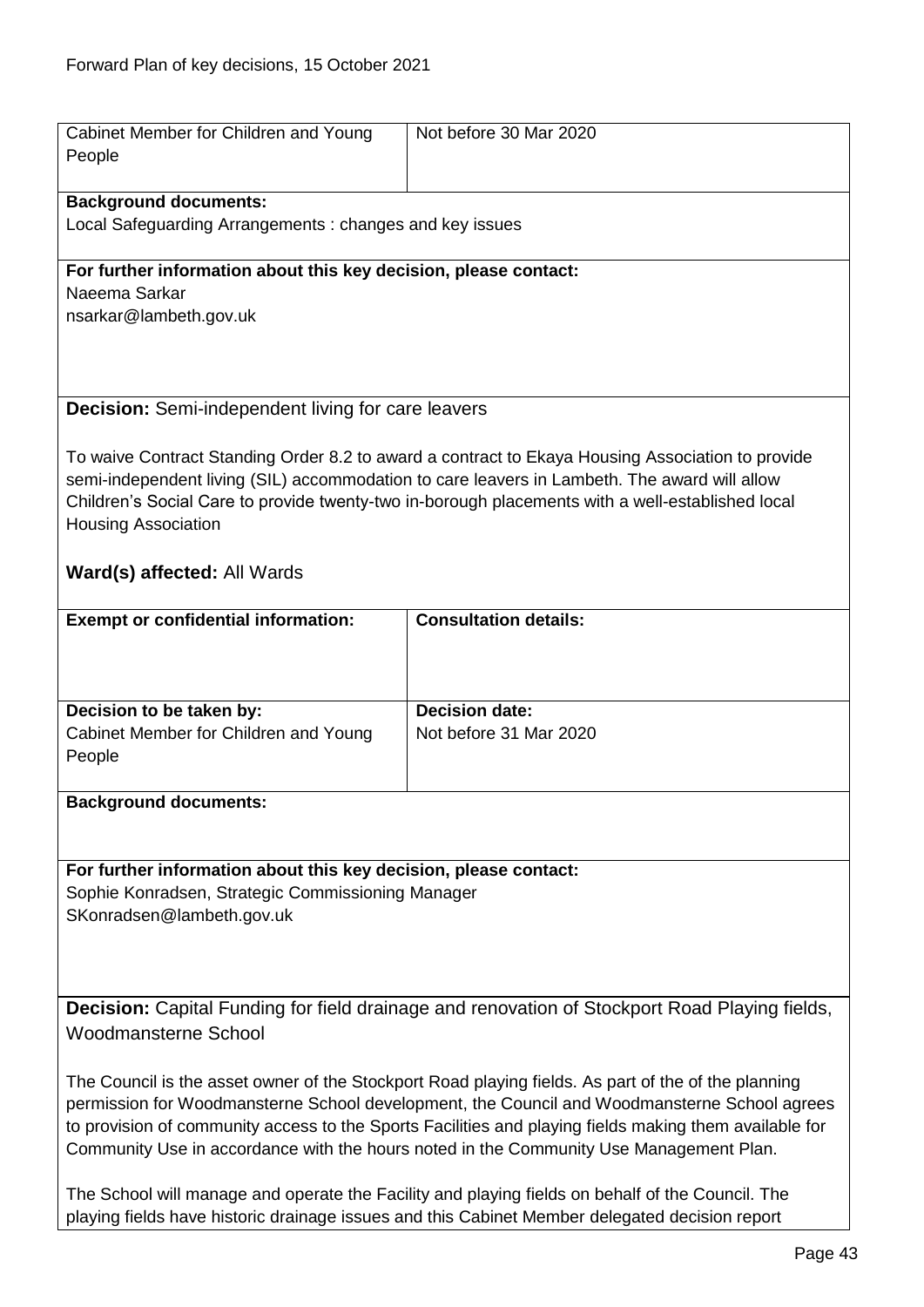(CMDDR) is being written to arrange the necessary funds and procure the suppliers to improve the field drainage and renovation of the Playing fields.

| Ward(s) affected: Streatham South                                                                                                                          |                              |  |
|------------------------------------------------------------------------------------------------------------------------------------------------------------|------------------------------|--|
| <b>Exempt or confidential information:</b>                                                                                                                 | <b>Consultation details:</b> |  |
|                                                                                                                                                            |                              |  |
| Decision to be taken by:                                                                                                                                   | <b>Decision date:</b>        |  |
| Cabinet Member for Children and Young<br>People                                                                                                            | Not before 27 Oct 2020       |  |
| <b>Background documents:</b>                                                                                                                               |                              |  |
|                                                                                                                                                            |                              |  |
| For further information about this key decision, please contact:<br>Preeti Chatwal Kauffman, Head of Capital Programmes<br>PChatwalKauffman@lambeth.gov.uk |                              |  |
|                                                                                                                                                            |                              |  |
| <b>Decision: Early Years Commissioning</b>                                                                                                                 |                              |  |
| Decision to award new contracts for targeted support under a recommissioning of Early Years<br>services.                                                   |                              |  |
| Ward(s) affected: All Wards                                                                                                                                |                              |  |
| <b>Exempt or confidential information:</b><br>Part exempt                                                                                                  | <b>Consultation details:</b> |  |
| Information relating to the financial or                                                                                                                   |                              |  |
| business affairs of any particular person<br>(including the authority holding that                                                                         |                              |  |
| information)                                                                                                                                               |                              |  |
| Decision to be taken by:                                                                                                                                   | <b>Decision date:</b>        |  |
| Cabinet Member for Children and Young                                                                                                                      | Not before 12 Jan 2021       |  |
| People                                                                                                                                                     |                              |  |
| <b>Background documents:</b>                                                                                                                               |                              |  |
|                                                                                                                                                            |                              |  |
| For further information about this key decision, please contact:<br>Laura Griffin, Interim Lead Commissioner                                               |                              |  |
| LMGriffin@lambeth.gov.uk                                                                                                                                   |                              |  |
|                                                                                                                                                            |                              |  |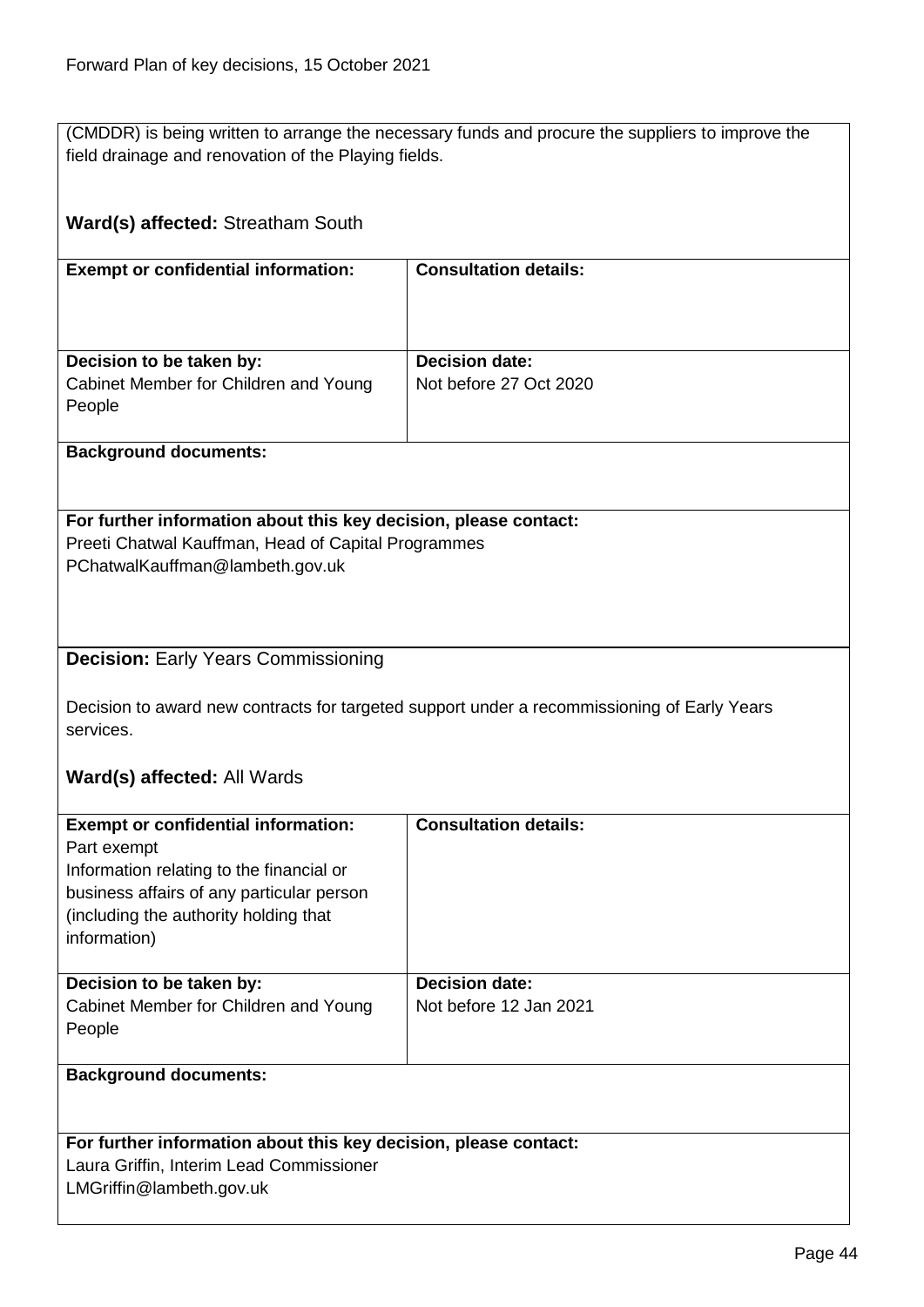| Tel: 020 7926 9565                                                                 |                              |  |
|------------------------------------------------------------------------------------|------------------------------|--|
| <b>Decision:</b> School admissions policy and arrangements for 2021/22 entry       |                              |  |
| The policy us agreed (determined) as required by the School Admissions Code 2014.  |                              |  |
| Ward(s) affected: All Wards                                                        |                              |  |
| <b>Exempt or confidential information:</b>                                         | <b>Consultation details:</b> |  |
|                                                                                    |                              |  |
| Decision to be taken by:                                                           | <b>Decision date:</b>        |  |
|                                                                                    |                              |  |
| Cabinet Member for Children and Young<br>People                                    | Not before 16 Mar 2021       |  |
|                                                                                    |                              |  |
| <b>Background documents:</b>                                                       |                              |  |
|                                                                                    |                              |  |
| For further information about this key decision, please contact:                   |                              |  |
| <b>Ruth Wright</b>                                                                 |                              |  |
| rwright@lambeth.gov.uk                                                             |                              |  |
|                                                                                    |                              |  |
|                                                                                    |                              |  |
|                                                                                    |                              |  |
|                                                                                    |                              |  |
| <b>Decision: 6 Schools Roofing Works</b>                                           |                              |  |
|                                                                                    |                              |  |
| Approval Required to appoint a contractor to carry out the 6 Schools Roofing Works |                              |  |
|                                                                                    |                              |  |
| Ward(s) affected: All Wards                                                        |                              |  |
| <b>Exempt or confidential information:</b>                                         | <b>Consultation details:</b> |  |
|                                                                                    |                              |  |
|                                                                                    |                              |  |
|                                                                                    | <b>Decision date:</b>        |  |
| Decision to be taken by:                                                           |                              |  |
| Cabinet Member for Children and Young                                              | Not before 8 Sep 2021        |  |
| People                                                                             |                              |  |
|                                                                                    |                              |  |
| <b>Background documents:</b>                                                       |                              |  |
|                                                                                    |                              |  |
| For further information about this key decision, please contact:                   |                              |  |
| Stella Denyoh                                                                      |                              |  |
|                                                                                    |                              |  |
| SDenyoh@lambeth.gov.uk                                                             |                              |  |
| Hambrook House, 17 Porden Road, London, SW2 5RW                                    |                              |  |
|                                                                                    |                              |  |
|                                                                                    |                              |  |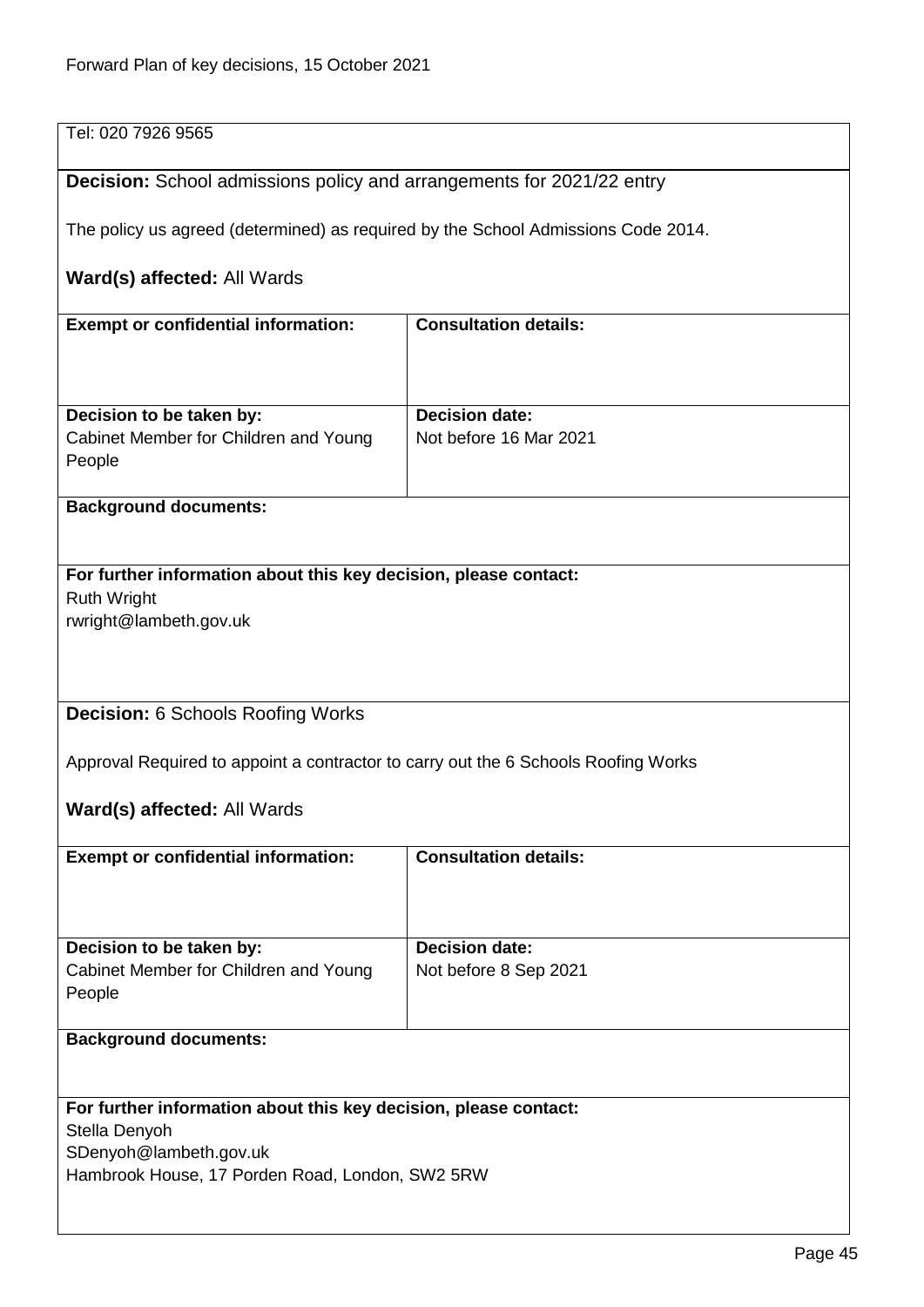|                                                                                                          | <b>Decision:</b> Housing-related support pathway for young people                            |  |  |
|----------------------------------------------------------------------------------------------------------|----------------------------------------------------------------------------------------------|--|--|
| To put contracts out to competitive tender on 4th October 2021 via 10 lots:                              |                                                                                              |  |  |
| ? Lot 1 Approved Provider List - Housing-related support:                                                |                                                                                              |  |  |
| ? 16/17s                                                                                                 |                                                                                              |  |  |
| ? Additional needs                                                                                       |                                                                                              |  |  |
| ? Male-only and female-only                                                                              |                                                                                              |  |  |
| ? Complex mental health                                                                                  |                                                                                              |  |  |
| ? Visiting support                                                                                       |                                                                                              |  |  |
| ? LGBTIQ+                                                                                                |                                                                                              |  |  |
| ? Short-term assessment and timeout                                                                      |                                                                                              |  |  |
| ? Lot 2 Approved Provider List - Young parents and babies housing-related support                        |                                                                                              |  |  |
|                                                                                                          | ? Lot 3 Approved Provider List - Unaccompanied-asylum seeking young people's housing-related |  |  |
| support                                                                                                  |                                                                                              |  |  |
| ? Lot 4 Individual single contract - Supported lodgings                                                  |                                                                                              |  |  |
| ? Lot 5 Individual single contract - Private-rented sector move on and support                           |                                                                                              |  |  |
| ? Lot 6 Individual single contract - Housing First                                                       |                                                                                              |  |  |
| ? Lot 7 Individual single contract - Floating support                                                    |                                                                                              |  |  |
| ? Lot 8 Individual single contract - Early intervention and mediation                                    |                                                                                              |  |  |
|                                                                                                          |                                                                                              |  |  |
|                                                                                                          |                                                                                              |  |  |
| Ward(s) affected: All Wards                                                                              |                                                                                              |  |  |
| <b>Exempt or confidential information:</b>                                                               | <b>Consultation details:</b>                                                                 |  |  |
|                                                                                                          |                                                                                              |  |  |
|                                                                                                          |                                                                                              |  |  |
|                                                                                                          |                                                                                              |  |  |
| Decision to be taken by:                                                                                 | <b>Decision date:</b>                                                                        |  |  |
| Cabinet Member for Children and Young                                                                    | Not before 29 Sep 2021                                                                       |  |  |
| People                                                                                                   |                                                                                              |  |  |
|                                                                                                          |                                                                                              |  |  |
| <b>Background documents:</b>                                                                             |                                                                                              |  |  |
|                                                                                                          |                                                                                              |  |  |
|                                                                                                          |                                                                                              |  |  |
| For further information about this key decision, please contact:                                         |                                                                                              |  |  |
| Sophie Konradsen, Strategic Commissioning Manager                                                        |                                                                                              |  |  |
| SKonradsen@lambeth.gov.uk                                                                                |                                                                                              |  |  |
|                                                                                                          |                                                                                              |  |  |
|                                                                                                          |                                                                                              |  |  |
| <b>Decision:</b> School Capital Maintenance – Variation to Current Consultant Contract                   |                                                                                              |  |  |
|                                                                                                          |                                                                                              |  |  |
| This report seeks the approval for an increase in the contract value, by way of a variation, for the sum |                                                                                              |  |  |
| of £615,376.94 for Professional fees to Ingleton Wood LLP.                                               |                                                                                              |  |  |
|                                                                                                          |                                                                                              |  |  |
| <b>Ward(s) affected: All Wards</b>                                                                       |                                                                                              |  |  |
|                                                                                                          |                                                                                              |  |  |
| <b>Exempt or confidential information:</b>                                                               | <b>Consultation details:</b>                                                                 |  |  |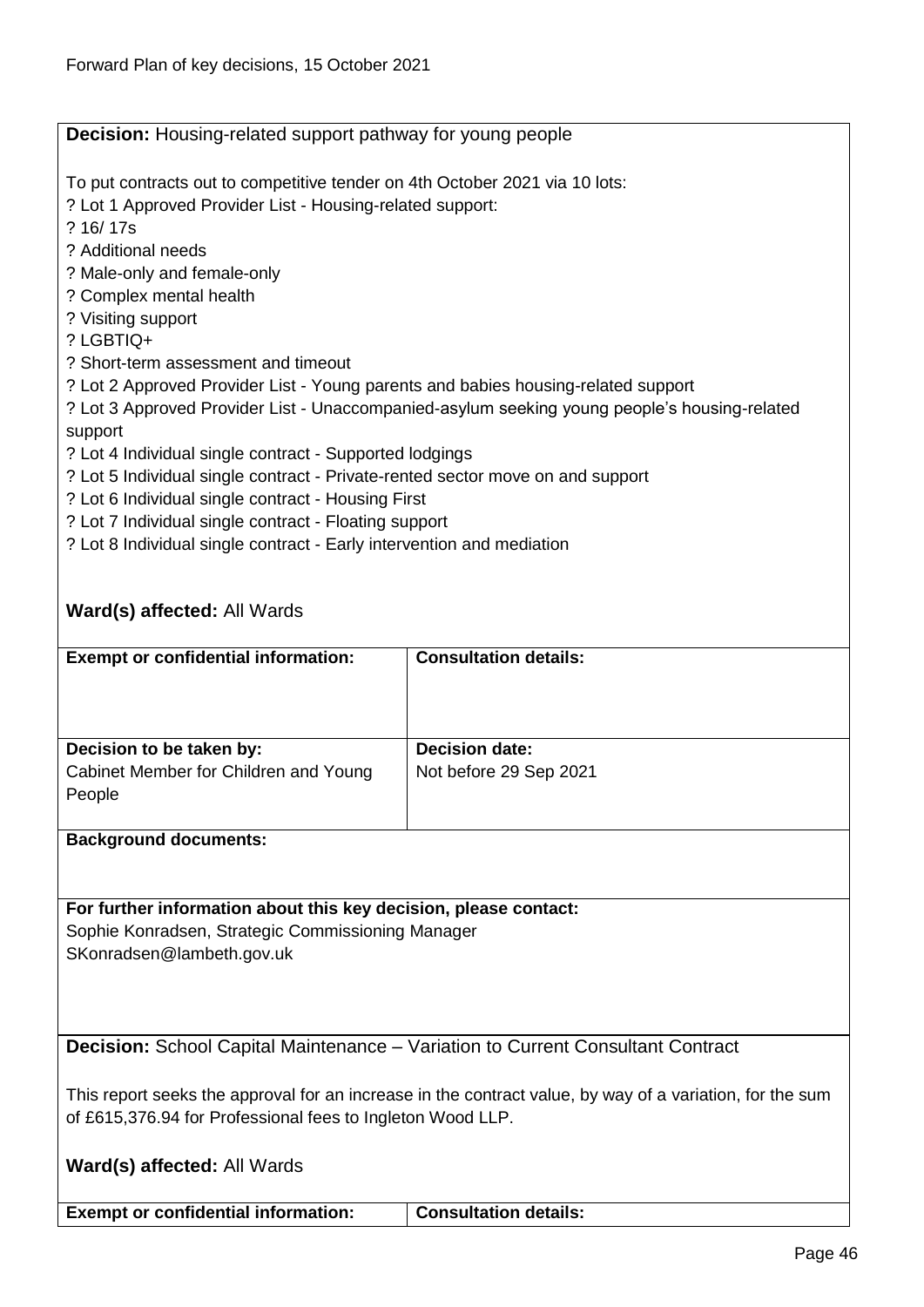| Decision to be taken by:                                                            | <b>Decision date:</b>                                                                                  |  |
|-------------------------------------------------------------------------------------|--------------------------------------------------------------------------------------------------------|--|
| Cabinet Member for Children and Young                                               | Not before 12 Oct 2021                                                                                 |  |
| People                                                                              |                                                                                                        |  |
|                                                                                     |                                                                                                        |  |
| <b>Background documents:</b>                                                        |                                                                                                        |  |
|                                                                                     |                                                                                                        |  |
| For further information about this key decision, please contact:                    |                                                                                                        |  |
| Greg Wade, Capital Programme Manager, Strategic Programme                           |                                                                                                        |  |
| gwade@lambeth.gov.uk                                                                |                                                                                                        |  |
|                                                                                     |                                                                                                        |  |
|                                                                                     |                                                                                                        |  |
|                                                                                     |                                                                                                        |  |
| <b>Decision:</b> Re-procurement of community support services                       |                                                                                                        |  |
|                                                                                     | The current approved provider framework agreement for the provision of community support               |  |
|                                                                                     | (homecare) services will end in January 2020. The council will be re-procuring these services aligning |  |
| to the development of local neighbourhoods.                                         |                                                                                                        |  |
| https://lambethtogether.net                                                         |                                                                                                        |  |
|                                                                                     |                                                                                                        |  |
|                                                                                     |                                                                                                        |  |
| Ward(s) affected: All Wards                                                         |                                                                                                        |  |
|                                                                                     |                                                                                                        |  |
| <b>Exempt or confidential information:</b>                                          | <b>Consultation details:</b>                                                                           |  |
|                                                                                     |                                                                                                        |  |
|                                                                                     |                                                                                                        |  |
|                                                                                     |                                                                                                        |  |
| Decision to be taken by:                                                            | <b>Decision date:</b>                                                                                  |  |
| Cabinet Member for Health and Social Care                                           | Not before 13 Aug 2019                                                                                 |  |
| (job-share)                                                                         |                                                                                                        |  |
| <b>Background documents:</b>                                                        |                                                                                                        |  |
|                                                                                     |                                                                                                        |  |
|                                                                                     |                                                                                                        |  |
| For further information about this key decision, please contact:                    |                                                                                                        |  |
| Ginny Hume, Commissioning Lead- Domiciliary Care                                    |                                                                                                        |  |
| GHume@lambeth.gov.uk<br><b>Phoenix House</b>                                        |                                                                                                        |  |
| Tel: 020 7926 5178                                                                  |                                                                                                        |  |
|                                                                                     |                                                                                                        |  |
| <b>Decision:</b> Reprovision of Community Support Approved Provider Spot Contract   |                                                                                                        |  |
| Arrangements                                                                        |                                                                                                        |  |
|                                                                                     |                                                                                                        |  |
| To reallocate the contract due to changing circumstances with the current provider. |                                                                                                        |  |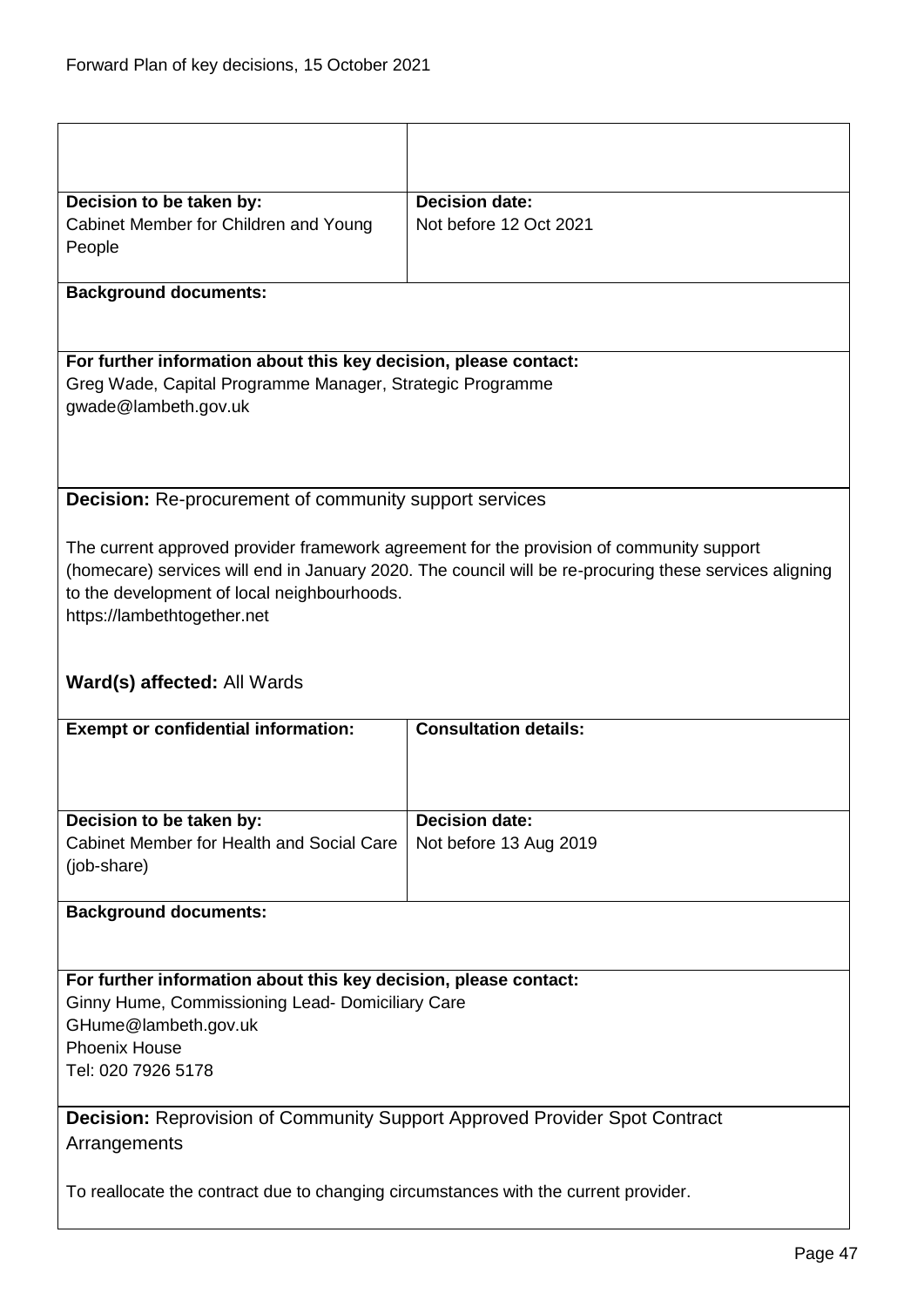| Ward(s) affected: All Wards                                                                                                                             |                                                                                                      |  |
|---------------------------------------------------------------------------------------------------------------------------------------------------------|------------------------------------------------------------------------------------------------------|--|
| <b>Exempt or confidential information:</b>                                                                                                              | <b>Consultation details:</b>                                                                         |  |
|                                                                                                                                                         |                                                                                                      |  |
|                                                                                                                                                         |                                                                                                      |  |
|                                                                                                                                                         |                                                                                                      |  |
| Decision to be taken by:                                                                                                                                | <b>Decision date:</b>                                                                                |  |
| Cabinet Member for Health and Social Care                                                                                                               | Not before 2 Sep 2021                                                                                |  |
| (job-share)                                                                                                                                             |                                                                                                      |  |
|                                                                                                                                                         |                                                                                                      |  |
| <b>Background documents:</b>                                                                                                                            |                                                                                                      |  |
|                                                                                                                                                         |                                                                                                      |  |
| For further information about this key decision, please contact:                                                                                        |                                                                                                      |  |
| Laval Lebon, Senior Strategic Commissioning Manager                                                                                                     |                                                                                                      |  |
| LLebon2@lambeth.gov.uk                                                                                                                                  |                                                                                                      |  |
| <b>Phoenix House</b>                                                                                                                                    |                                                                                                      |  |
| Tel: 020 7926 4654                                                                                                                                      |                                                                                                      |  |
|                                                                                                                                                         |                                                                                                      |  |
|                                                                                                                                                         | Decision: Stop Smoking Services - Proposed single year extensions to current contracts with          |  |
| GSTT and community pharmacies                                                                                                                           |                                                                                                      |  |
|                                                                                                                                                         |                                                                                                      |  |
|                                                                                                                                                         | To award single year contract extensions from 1 April 2022 to 31 September 2023 to: (1) Guys and St  |  |
|                                                                                                                                                         | Thomas' Hospital NHS Foundation Trust (GSTT) for the continued provision of a specialist stop        |  |
|                                                                                                                                                         | smoking service.; and to (2) 13 local pharmacies for the continued provision of community-based stop |  |
|                                                                                                                                                         | smoking services. Existing contracts are due to end on 31 March 2022 and the market (NHS Trusts,     |  |
|                                                                                                                                                         | pharmacies) and Council's capacity to complete a commissioning review and procurement process for    |  |
|                                                                                                                                                         | the next contract period has been heavily impeded by the response to COVID19. The extension is       |  |
| sought to enable sufficient time for service evaluation and engagement to inform potential service<br>redesign and the commissioning of a future model. |                                                                                                      |  |
|                                                                                                                                                         |                                                                                                      |  |
| Ward(s) affected: All Wards                                                                                                                             |                                                                                                      |  |
|                                                                                                                                                         |                                                                                                      |  |
| <b>Exempt or confidential information:</b>                                                                                                              | <b>Consultation details:</b>                                                                         |  |
|                                                                                                                                                         |                                                                                                      |  |
|                                                                                                                                                         |                                                                                                      |  |
|                                                                                                                                                         |                                                                                                      |  |
| Decision to be taken by:                                                                                                                                | <b>Decision date:</b>                                                                                |  |
| Cabinet Member for Health and Social Care                                                                                                               | Not before 11 Sep 2021                                                                               |  |
| (job-share)                                                                                                                                             |                                                                                                      |  |
| <b>Background documents:</b>                                                                                                                            |                                                                                                      |  |
|                                                                                                                                                         |                                                                                                      |  |
|                                                                                                                                                         |                                                                                                      |  |
| For further information about this key decision, please contact:                                                                                        |                                                                                                      |  |

Alex Jackson, Interim Lead Commissioner Health Improvement ajackson2@lambeth.gov.uk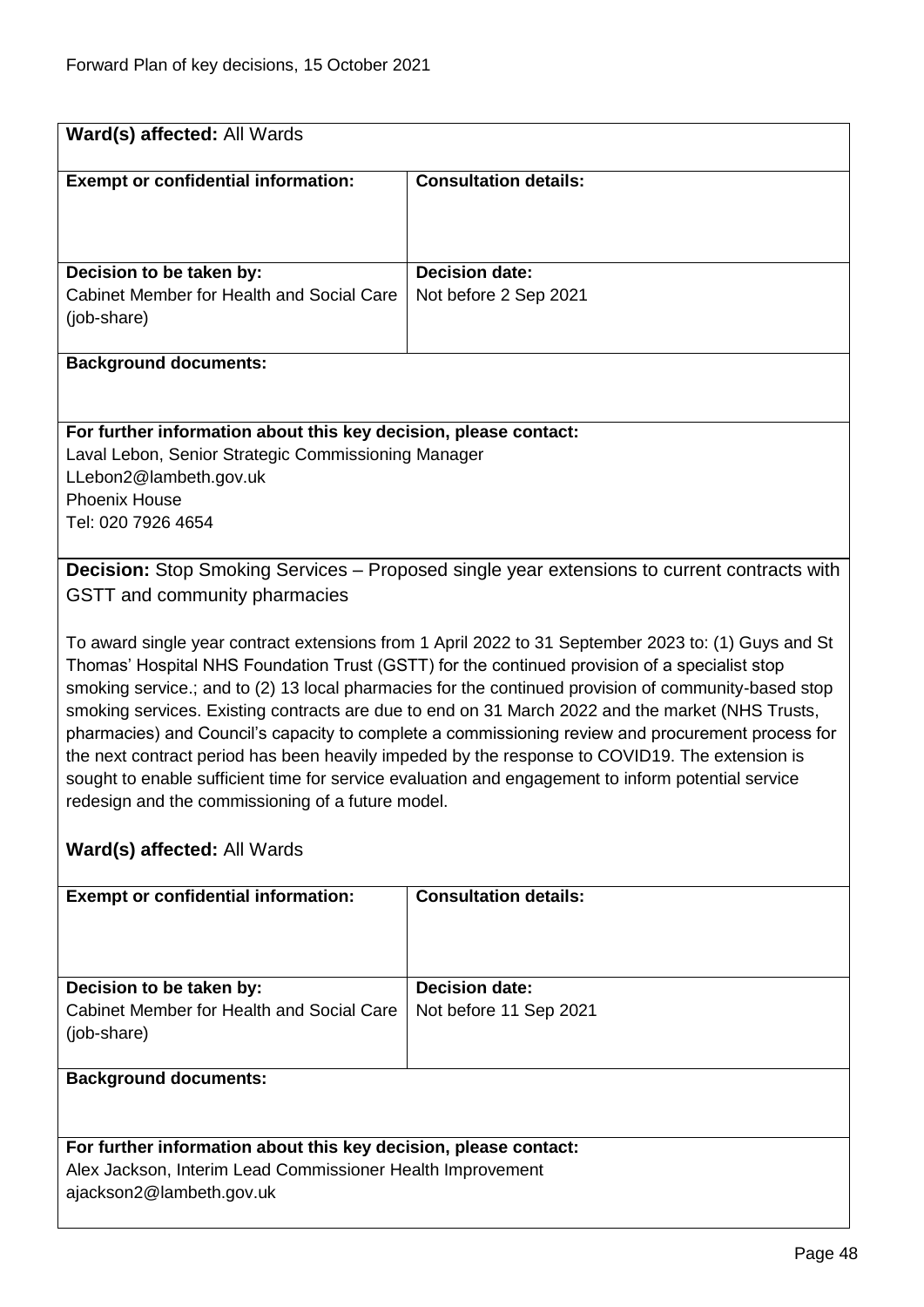| <b>Decision:</b> Re-procurement of community support services                                                                                                                                          |                              |  |
|--------------------------------------------------------------------------------------------------------------------------------------------------------------------------------------------------------|------------------------------|--|
| The council will be re-procuring a framework contract to replace the APL.                                                                                                                              |                              |  |
| Approval of the contract award.                                                                                                                                                                        |                              |  |
|                                                                                                                                                                                                        |                              |  |
| Ward(s) affected: All Wards                                                                                                                                                                            |                              |  |
|                                                                                                                                                                                                        |                              |  |
| <b>Exempt or confidential information:</b>                                                                                                                                                             | <b>Consultation details:</b> |  |
| Part exempt                                                                                                                                                                                            |                              |  |
| Information relating to the financial or                                                                                                                                                               |                              |  |
| business affairs of any particular person                                                                                                                                                              |                              |  |
| (including the authority holding that                                                                                                                                                                  |                              |  |
| information)                                                                                                                                                                                           |                              |  |
| Decision to be taken by:                                                                                                                                                                               | <b>Decision date:</b>        |  |
| Cabinet Member for Health and Social Care                                                                                                                                                              | Not before 19 Oct 2021       |  |
| (job-share)                                                                                                                                                                                            |                              |  |
| <b>Background documents:</b>                                                                                                                                                                           |                              |  |
|                                                                                                                                                                                                        |                              |  |
|                                                                                                                                                                                                        |                              |  |
| For further information about this key decision, please contact:                                                                                                                                       |                              |  |
| Laval Lebon, Senior Strategic Commissioning Manager                                                                                                                                                    |                              |  |
| LLebon2@lambeth.gov.uk                                                                                                                                                                                 |                              |  |
| <b>Phoenix House</b>                                                                                                                                                                                   |                              |  |
| Tel: 020 7926 4654                                                                                                                                                                                     |                              |  |
|                                                                                                                                                                                                        |                              |  |
| <b>Decision:</b> Extension of the Approved Provider List framework agreement for community                                                                                                             |                              |  |
| support providers                                                                                                                                                                                      |                              |  |
|                                                                                                                                                                                                        |                              |  |
| That the current Approved Provider List arrangement is extended for 12 months from 19 January 2022<br>to 18 January 2023 to allow for the procurement and mobilisation of a new framework contract for |                              |  |
| community support                                                                                                                                                                                      |                              |  |
|                                                                                                                                                                                                        |                              |  |
| Ward(s) affected: All Wards                                                                                                                                                                            |                              |  |
| <b>Exempt or confidential information:</b>                                                                                                                                                             | <b>Consultation details:</b> |  |
| Part exempt                                                                                                                                                                                            |                              |  |
| Information relating to the financial or                                                                                                                                                               |                              |  |
| business affairs of any particular person                                                                                                                                                              |                              |  |
| (including the authority holding that                                                                                                                                                                  |                              |  |
| information)                                                                                                                                                                                           |                              |  |
|                                                                                                                                                                                                        |                              |  |
| Decision to be taken by:                                                                                                                                                                               | <b>Decision date:</b>        |  |
| Cabinet Member for Health and Social Care                                                                                                                                                              | Not before 19 Oct 2021       |  |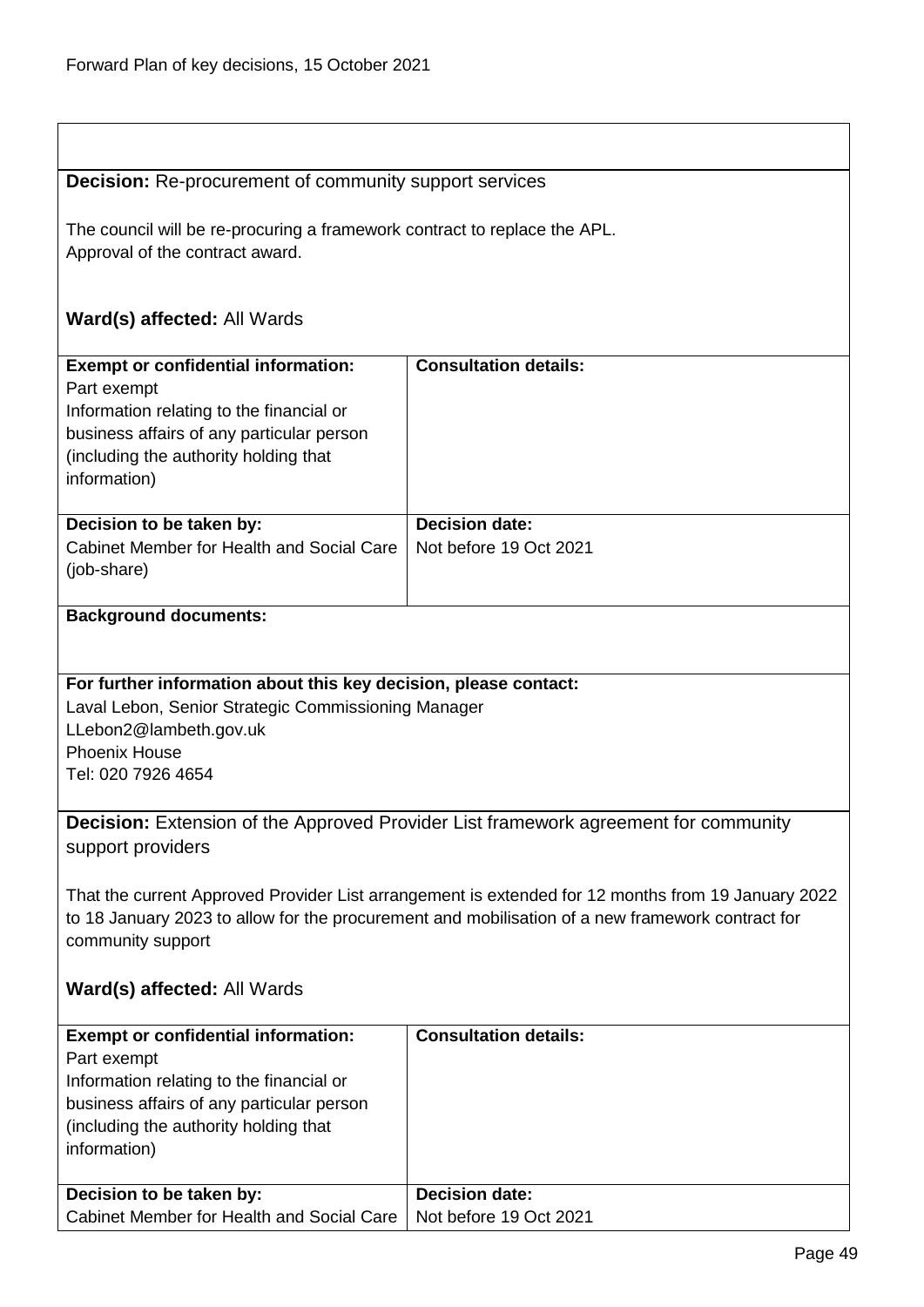$\overline{1}$ 

| (job-share)                                                                                                                                                                                                                                                                                                                                                                                                                                                                                                                                                                                                                                                                                                                                                                                                                                                              |                                                                                      |  |
|--------------------------------------------------------------------------------------------------------------------------------------------------------------------------------------------------------------------------------------------------------------------------------------------------------------------------------------------------------------------------------------------------------------------------------------------------------------------------------------------------------------------------------------------------------------------------------------------------------------------------------------------------------------------------------------------------------------------------------------------------------------------------------------------------------------------------------------------------------------------------|--------------------------------------------------------------------------------------|--|
| <b>Background documents:</b>                                                                                                                                                                                                                                                                                                                                                                                                                                                                                                                                                                                                                                                                                                                                                                                                                                             |                                                                                      |  |
|                                                                                                                                                                                                                                                                                                                                                                                                                                                                                                                                                                                                                                                                                                                                                                                                                                                                          |                                                                                      |  |
| For further information about this key decision, please contact:<br>Laval Lebon, Senior Strategic Commissioning Manager<br>LLebon2@lambeth.gov.uk<br><b>Phoenix House</b><br>Tel: 020 7926 4654                                                                                                                                                                                                                                                                                                                                                                                                                                                                                                                                                                                                                                                                          |                                                                                      |  |
| Investment                                                                                                                                                                                                                                                                                                                                                                                                                                                                                                                                                                                                                                                                                                                                                                                                                                                               | Decision: North Lambeth and Stockwell Neighbourhood Areas - General Practice Capital |  |
| The Cabinet Members are requested to approve funding to the value of £2,217,000 support the<br>delivery of the additional clinical capacity in Primary Care services in the Nine Elms Vauxhall locality<br>because of the significant new residential developments within the area and the expected significant<br>growth within the local populations.<br>The total cost to deliver the Project is £2,460,604 with the gap between the requested funding and the<br>required funding being made up through a contribution of £243,604 from South East London Clinical<br>Commissioning Group - Lambeth.<br>This investment will increase the clinical capacity in three General Practices in the north of Lambeth as<br>follows:<br>• Mawbey Group Practice (Oval Ward)<br>• Binfield Road Surgery (Vauxhall Ward)<br>• South Lambeth Road Practice (Stockwell<br>Ward) |                                                                                      |  |
| <b>Ward(s) affected:</b> Oval; Prince's; Stockwell                                                                                                                                                                                                                                                                                                                                                                                                                                                                                                                                                                                                                                                                                                                                                                                                                       |                                                                                      |  |
| <b>Exempt or confidential information:</b>                                                                                                                                                                                                                                                                                                                                                                                                                                                                                                                                                                                                                                                                                                                                                                                                                               | <b>Consultation details:</b>                                                         |  |
| Decision to be taken by:<br>Cabinet Member for Health and Social Care<br>(job-share)                                                                                                                                                                                                                                                                                                                                                                                                                                                                                                                                                                                                                                                                                                                                                                                     | <b>Decision date:</b><br>Not before 26 Oct 2021                                      |  |
| <b>Background documents:</b>                                                                                                                                                                                                                                                                                                                                                                                                                                                                                                                                                                                                                                                                                                                                                                                                                                             |                                                                                      |  |
| For further information about this key decision, please contact:<br>Andrew Eyres, Strategic Director of Integrated Health and Adults Care<br>andrew.eyres@nhs.net<br>1 Lower Marsh, London, SE1 7NT<br>Tel: (020)30494076                                                                                                                                                                                                                                                                                                                                                                                                                                                                                                                                                                                                                                                |                                                                                      |  |

÷

J.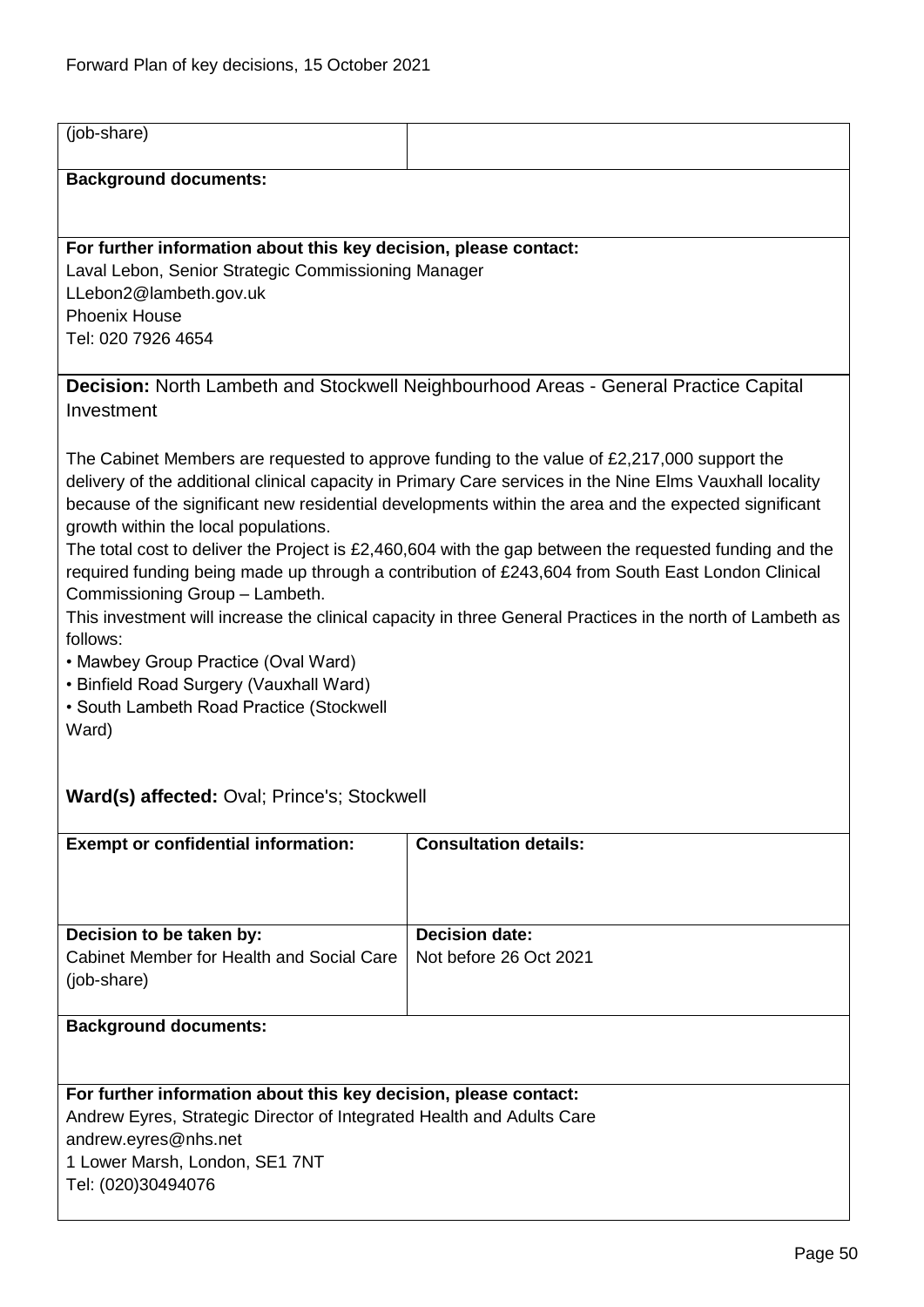**Decision:** Co-ordination and Distribution of Surplus Food Contract Extension

To extend the current contract held with Healthy Living Platform to co-ordinate and distribute surplus food in the borough to help address food poverty based on the high quality of the service and impact it has achieved.

## **Ward(s) affected:** All Wards

| <b>Exempt or confidential information:</b>               | <b>Consultation details:</b> |
|----------------------------------------------------------|------------------------------|
|                                                          |                              |
| Decision to be taken by:                                 | <b>Decision date:</b>        |
| Cabinet Member for Health and Social Care<br>(job-share) | Not before 16 Nov 2021       |
|                                                          |                              |

#### **Background documents:**

## **For further information about this key decision, please contact:**

Christopher D'Souza, Community Safety Manager cdsouza@lambeth.gov.uk 205 Stockwell Street, LONDON, SW9 9SL Tel: 020 7926 2232

**Decision:** Conversion of Brixton Recreation Centre storage space to work space

To approve the reuse and letting of the storage space at Brixton Recreation Centre (off Beehive Place) and delegate authority to the Head of Strategic Property & Valuation Services to enter into an Agreement to Lease in the best interest of the council, subject to planning and listed building being grant for change of use and physical alterations.

## **Ward(s) affected:** Coldharbour

| <b>Exempt or confidential information:</b> | <b>Consultation details:</b> |
|--------------------------------------------|------------------------------|
| Decision to be taken by:                   | <b>Decision date:</b>        |
|                                            |                              |
| Deputy Leader of the Council (Planning,    | Not before 9 Oct 2017        |
| Investment and New Homes)                  |                              |
|                                            |                              |
| <b>Background documents:</b>               |                              |
|                                            |                              |
|                                            |                              |
|                                            |                              |

**For further information about this key decision, please contact:** Tom Bridgman tbridgman@lambeth.gov.uk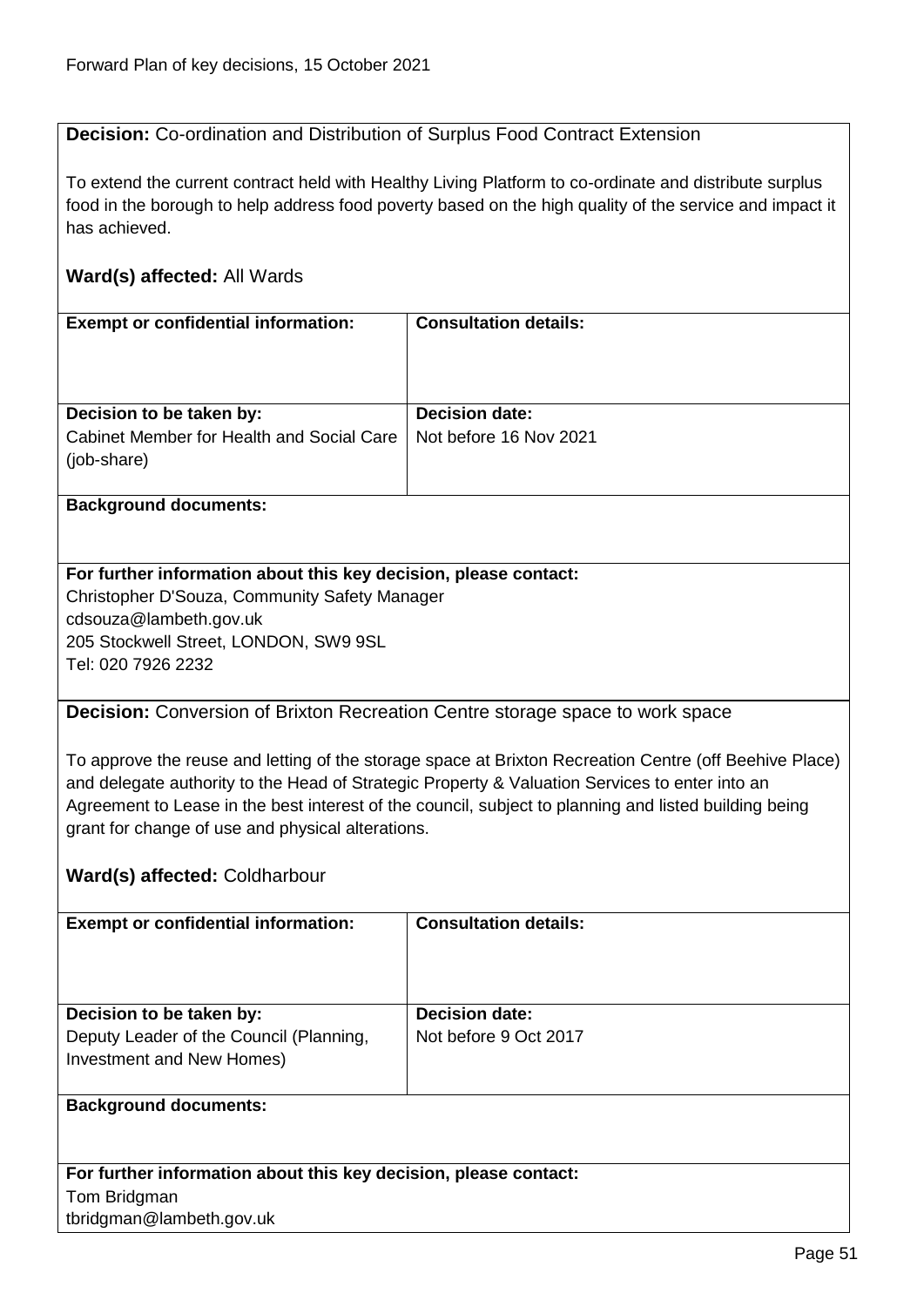### **Decision:** Oval and Prince's Co-operative Local Investment Plan

To agree priorities for infrastructure investment in Oval and Prince's wards for the next five years. Priorities have been informed by public consultation from January to March 2017.

## **Ward(s) affected:** Oval; Prince's

| <b>Exempt or confidential information:</b>                           | <b>Consultation details:</b> |
|----------------------------------------------------------------------|------------------------------|
| Decision to be taken by:                                             | <b>Decision date:</b>        |
| Deputy Leader of the Council (Planning,<br>Investment and New Homes) | Not before 9 Oct 2017        |

#### **Background documents:**

#### **For further information about this key decision, please contact:**

Conor McDonagh, Head of Area Regeneration for Vauxhall, Stockwell and Norwood cmcdonagh@lambeth.gov.uk 1st Floor, Phoenix House, 10 Wandsworth Road, London, SW8 2LL Tel: 020 7926 5980

**Decision:** South Lambeth Estate – Enabling Works for the Phase 1 Development

To authorise the expenditure and to proceed with enabling works that need to be completed before the main contract works can start.

## **Ward(s) affected:** Stockwell

| <b>Exempt or confidential information:</b>                                                       | <b>Consultation details:</b>                    |
|--------------------------------------------------------------------------------------------------|-------------------------------------------------|
| Decision to be taken by:<br>Deputy Leader of the Council (Planning,<br>Investment and New Homes) | <b>Decision date:</b><br>Not before 10 Sep 2019 |
| <b>Background documents:</b>                                                                     |                                                 |

**For further information about this key decision, please contact:** Bruce McRobie bmcrobie@lambeth.gov.uk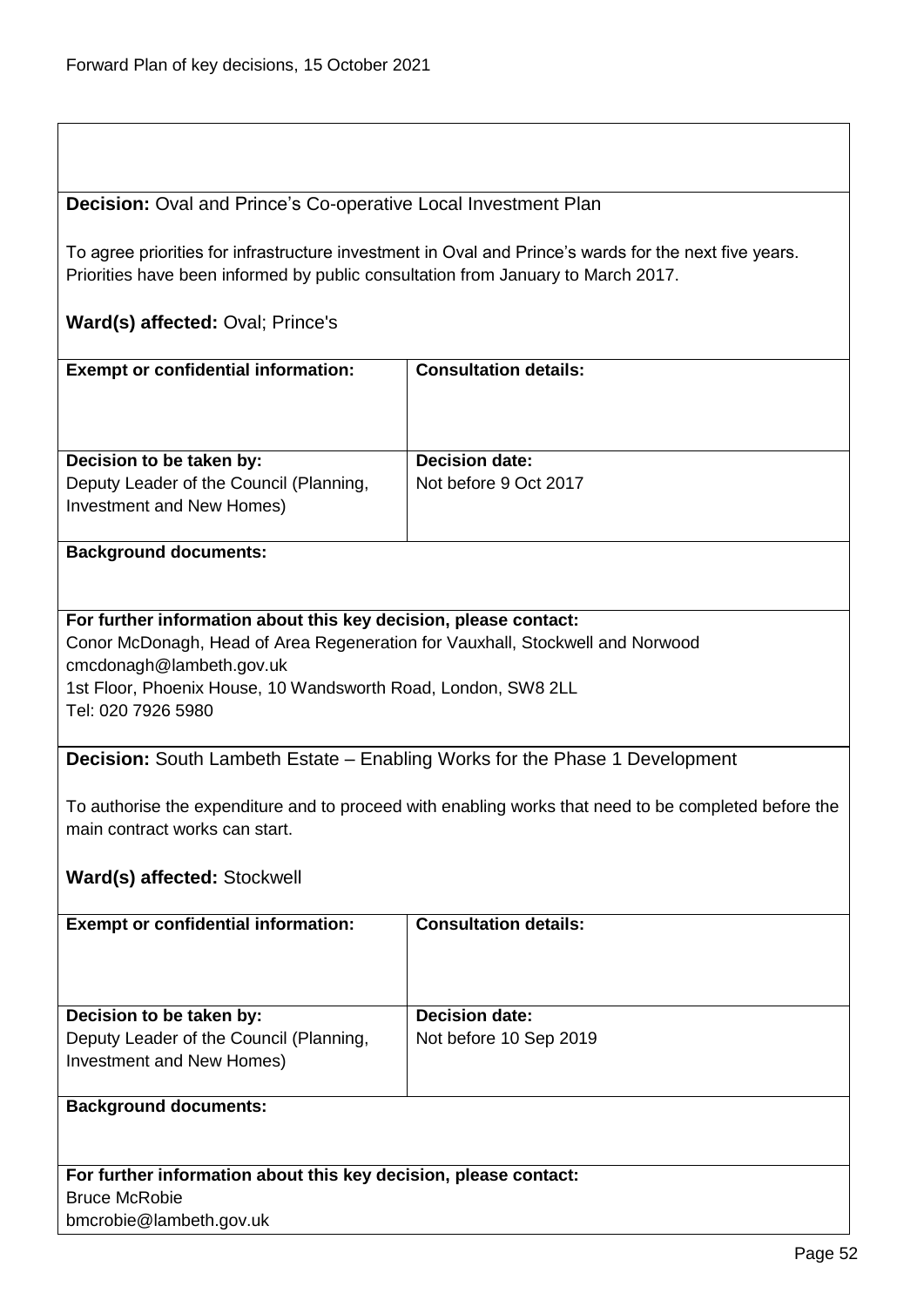# **Decision:** Westbury estate – Making of Compulsory Purchase Order

To authorise the making of the Compulsory Purchase Order to support the regeneration of Westbury estate.

## **Ward(s) affected:** Clapham Town

| <b>Exempt or confidential information:</b>                                                       | <b>Consultation details:</b>                   |
|--------------------------------------------------------------------------------------------------|------------------------------------------------|
| Decision to be taken by:<br>Deputy Leader of the Council (Planning,<br>Investment and New Homes) | <b>Decision date:</b><br>Not before 5 Nov 2019 |

#### **Background documents:**

### **For further information about this key decision, please contact:** Bruce McRobie bmcrobie@lambeth.gov.uk

**Decision:** South Lambeth estate – Making of Compulsory Purchase Order

To authorise the making of the Compulsory Purchase Order to support the regeneration of South Lambeth estate.

## **Ward(s) affected:** Stockwell

bmcrobie@lambeth.gov.uk

| <b>Exempt or confidential information:</b>                       | <b>Consultation details:</b> |
|------------------------------------------------------------------|------------------------------|
|                                                                  |                              |
|                                                                  |                              |
|                                                                  |                              |
|                                                                  |                              |
| Decision to be taken by:                                         | <b>Decision date:</b>        |
| Deputy Leader of the Council (Planning,                          | Not before 5 Nov 2019        |
| Investment and New Homes)                                        |                              |
|                                                                  |                              |
| <b>Background documents:</b>                                     |                              |
|                                                                  |                              |
|                                                                  |                              |
|                                                                  |                              |
| For further information about this key decision, please contact: |                              |
| <b>Bruce McRobie</b>                                             |                              |

Page 53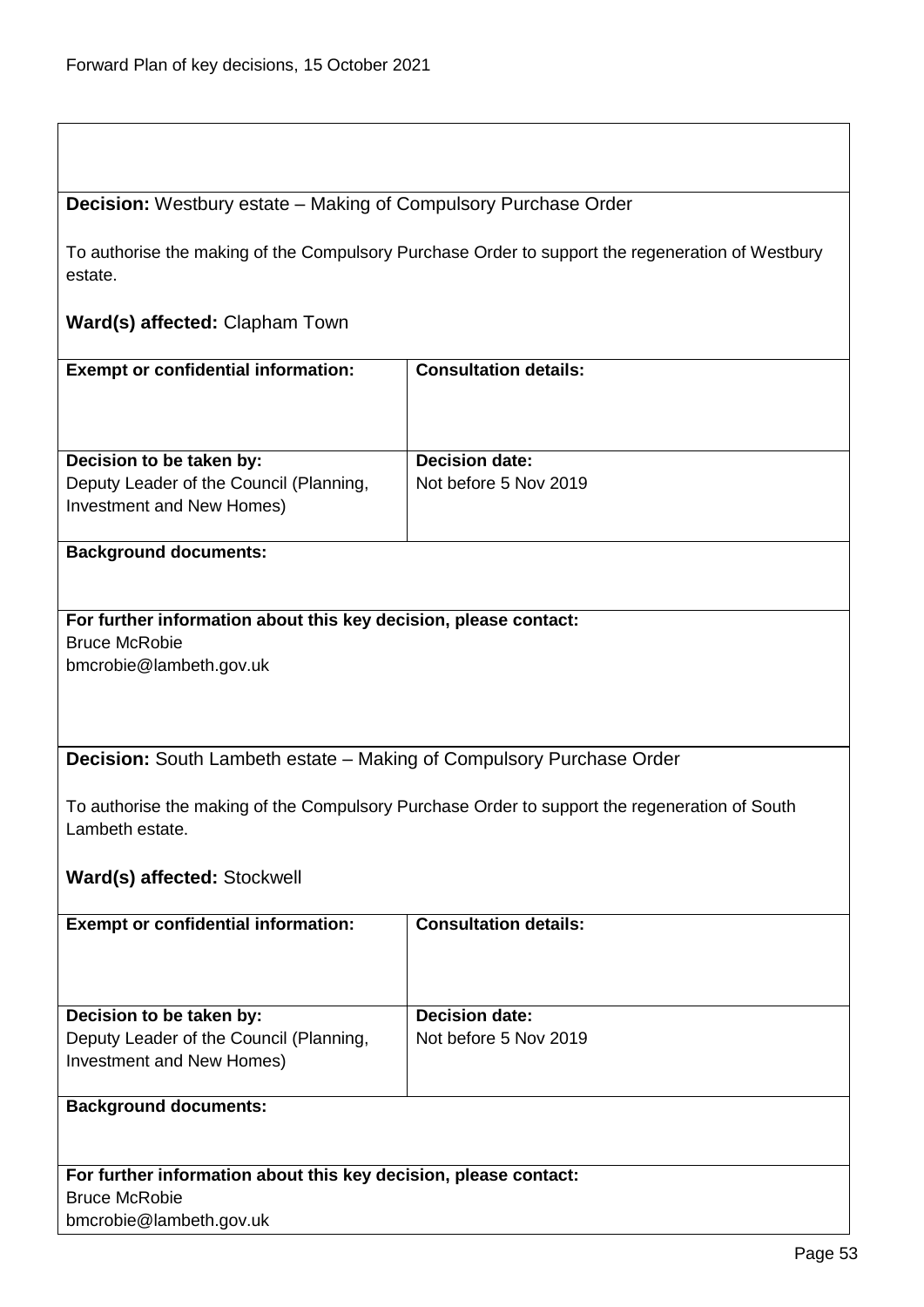| <b>Decision:</b> Funding Allocation for Completion of LJ Works   |                                                                                                      |  |
|------------------------------------------------------------------|------------------------------------------------------------------------------------------------------|--|
| Ward(s) affected: Coldharbour                                    |                                                                                                      |  |
| <b>Exempt or confidential information:</b>                       | <b>Consultation details:</b>                                                                         |  |
|                                                                  |                                                                                                      |  |
| Decision to be taken by:                                         | <b>Decision date:</b>                                                                                |  |
| Deputy Leader of the Council (Planning,                          | Not before 24 Dec 2019                                                                               |  |
| Investment and New Homes)                                        |                                                                                                      |  |
| <b>Background documents:</b>                                     |                                                                                                      |  |
|                                                                  |                                                                                                      |  |
| For further information about this key decision, please contact: |                                                                                                      |  |
| Will Steadman, Head of Area Regeneration (Brixton and Clapham),  |                                                                                                      |  |
| wsteadman@lambeth.gov.uk                                         |                                                                                                      |  |
|                                                                  |                                                                                                      |  |
|                                                                  |                                                                                                      |  |
| Decision: Local Lettings Plan - South Lambeth Estate             |                                                                                                      |  |
|                                                                  |                                                                                                      |  |
| part of the council's estate regeneration programme              | To approve a Local Lettings plan for the new homes that will provided at the South Lambeth Estate as |  |
|                                                                  |                                                                                                      |  |
| Ward(s) affected: Stockwell                                      |                                                                                                      |  |
| <b>Exempt or confidential information:</b>                       | <b>Consultation details:</b>                                                                         |  |
|                                                                  |                                                                                                      |  |
|                                                                  |                                                                                                      |  |
| Decision to be taken by:                                         | <b>Decision date:</b>                                                                                |  |
| Deputy Leader of the Council (Planning,                          | Not before 31 Mar 2020                                                                               |  |
| Investment and New Homes)                                        |                                                                                                      |  |
| <b>Background documents:</b>                                     |                                                                                                      |  |
|                                                                  |                                                                                                      |  |
| For further information about this key decision, please contact: |                                                                                                      |  |
| <b>Bruce McRobie</b>                                             |                                                                                                      |  |
| bmcrobie@lambeth.gov.uk                                          |                                                                                                      |  |
|                                                                  |                                                                                                      |  |
|                                                                  |                                                                                                      |  |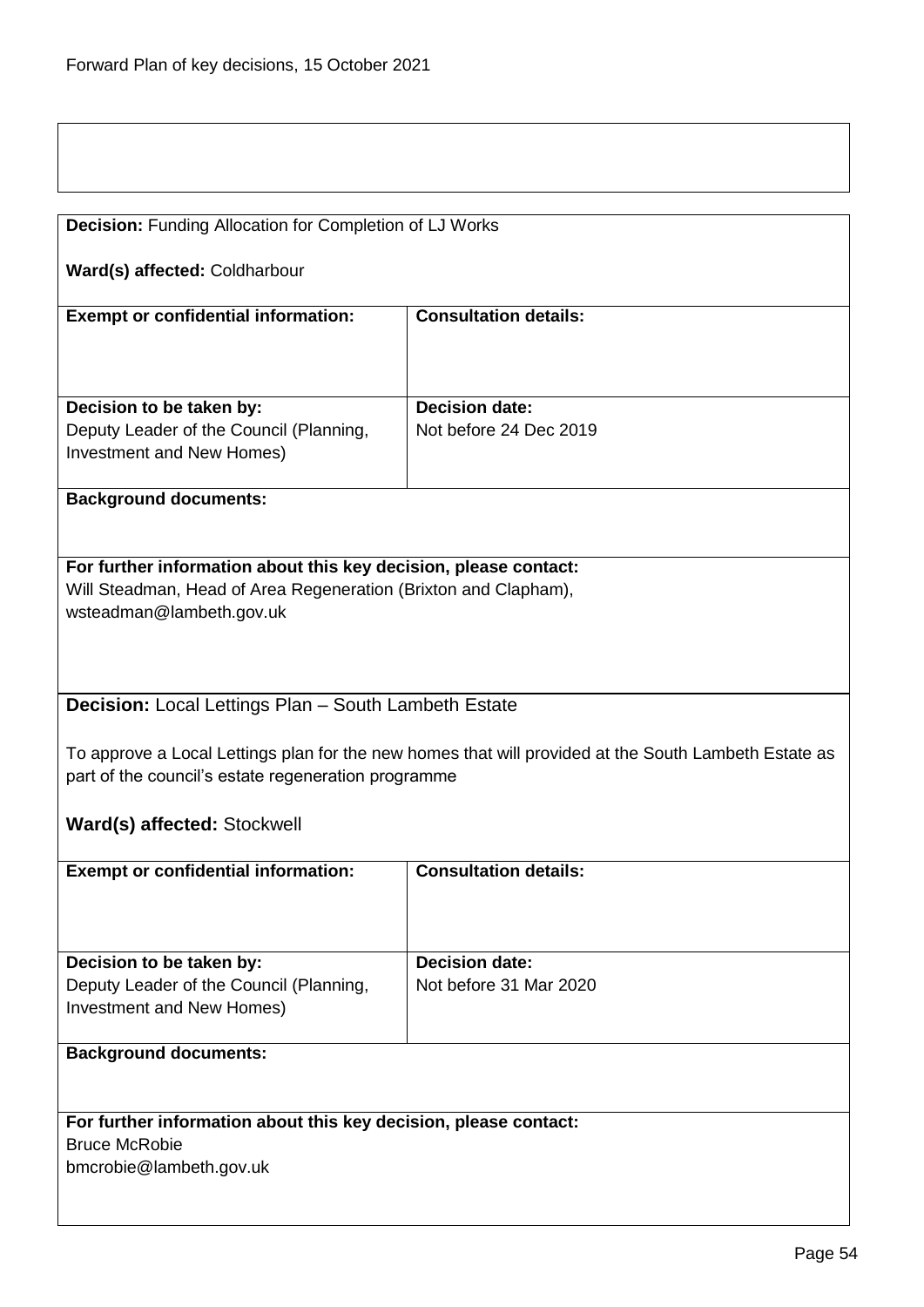| <b>Decision:</b> Local Lettings Plan - Knight's Walk             |                                                                                                        |  |
|------------------------------------------------------------------|--------------------------------------------------------------------------------------------------------|--|
|                                                                  |                                                                                                        |  |
|                                                                  | To approve a Local Lettings plan for the new homes that will provided at the Knight's Walk as part of  |  |
| the council's estate regeneration programme                      |                                                                                                        |  |
|                                                                  |                                                                                                        |  |
| <b>Ward(s) affected: Prince's</b>                                |                                                                                                        |  |
|                                                                  |                                                                                                        |  |
| <b>Exempt or confidential information:</b>                       | <b>Consultation details:</b>                                                                           |  |
|                                                                  |                                                                                                        |  |
|                                                                  |                                                                                                        |  |
|                                                                  |                                                                                                        |  |
| Decision to be taken by:                                         | <b>Decision date:</b>                                                                                  |  |
| Deputy Leader of the Council (Planning,                          | Not before 31 Mar 2020                                                                                 |  |
| Investment and New Homes)                                        |                                                                                                        |  |
|                                                                  |                                                                                                        |  |
| <b>Background documents:</b>                                     |                                                                                                        |  |
|                                                                  |                                                                                                        |  |
|                                                                  |                                                                                                        |  |
| For further information about this key decision, please contact: |                                                                                                        |  |
| <b>Bruce McRobie</b>                                             |                                                                                                        |  |
| bmcrobie@lambeth.gov.uk                                          |                                                                                                        |  |
|                                                                  |                                                                                                        |  |
|                                                                  |                                                                                                        |  |
|                                                                  |                                                                                                        |  |
| Decision: Local Lettings Plan - Fenwick Estate                   |                                                                                                        |  |
|                                                                  |                                                                                                        |  |
|                                                                  | To approve a Local Lettings plan for the new homes that will provided at the Fenwick Estate as part of |  |
| the council's estate regeneration programme                      |                                                                                                        |  |
|                                                                  |                                                                                                        |  |
| Ward(s) affected: Clapham Town                                   |                                                                                                        |  |
|                                                                  |                                                                                                        |  |
| <b>Exempt or confidential information:</b>                       | <b>Consultation details:</b>                                                                           |  |
|                                                                  |                                                                                                        |  |
|                                                                  |                                                                                                        |  |
|                                                                  |                                                                                                        |  |
| Decision to be taken by:                                         | <b>Decision date:</b>                                                                                  |  |
| Deputy Leader of the Council (Planning,                          | Not before 31 Mar 2020                                                                                 |  |
| Investment and New Homes)                                        |                                                                                                        |  |
|                                                                  |                                                                                                        |  |
| <b>Background documents:</b>                                     |                                                                                                        |  |
|                                                                  |                                                                                                        |  |
|                                                                  |                                                                                                        |  |
| For further information about this key decision, please contact: |                                                                                                        |  |
| <b>Bruce McRobie</b>                                             |                                                                                                        |  |
| bmcrobie@lambeth.gov.uk                                          |                                                                                                        |  |
|                                                                  |                                                                                                        |  |
|                                                                  |                                                                                                        |  |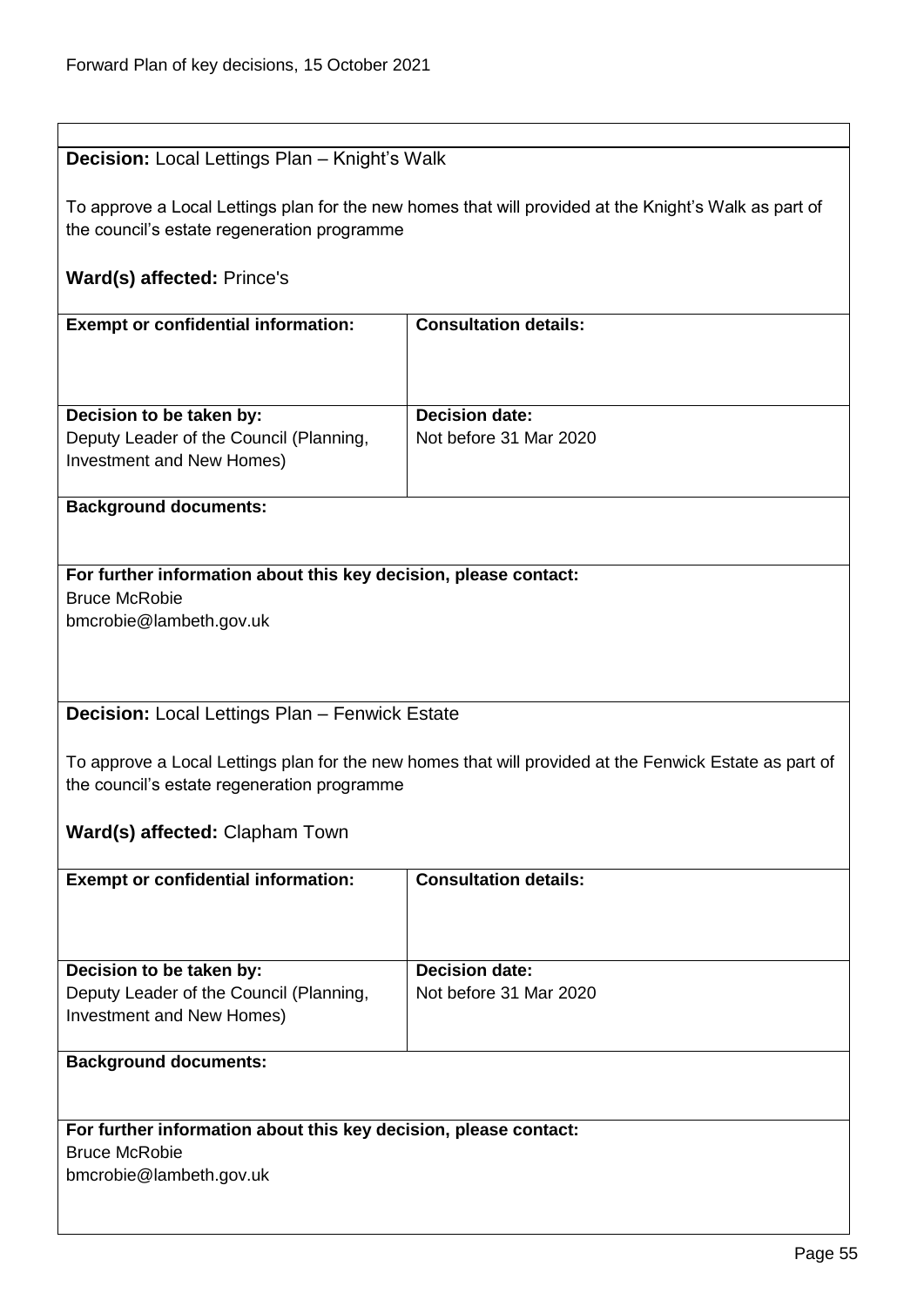## **Decision:** Fenwick South – Variation to the Development Agreement

To allow for the variation of the Development Agreement with Transport for London for the building of new homes on Fenwick Estate. For clarity this will not include any alteration to the numbers of affordable homes to be provided.

## **Ward(s) affected:** Larkhall

| <b>Exempt or confidential information:</b>                                                       | <b>Consultation details:</b>                   |
|--------------------------------------------------------------------------------------------------|------------------------------------------------|
| Decision to be taken by:<br>Deputy Leader of the Council (Planning,<br>Investment and New Homes) | <b>Decision date:</b><br>Not before 2 Jun 2020 |
| <b>Background documents:</b>                                                                     |                                                |

### **For further information about this key decision, please contact:** Bruce McRobie bmcrobie@lambeth.gov.uk

**Decision:** Estate Regeneration – Buyback Programme – Dispute Resolution

To introduce an independent dispute resolution procedure for the valuation of properties being purchased under the buyback programme and to introduce some changes to the timing of deadlines for payments to alleviate the impact of Covid 19 issues.

## **Ward(s) affected:** All Wards

bmcrobie@lambeth.gov.uk

| <b>Exempt or confidential information:</b>                       | <b>Consultation details:</b> |
|------------------------------------------------------------------|------------------------------|
|                                                                  |                              |
|                                                                  |                              |
|                                                                  |                              |
|                                                                  |                              |
| Decision to be taken by:                                         | <b>Decision date:</b>        |
| Deputy Leader of the Council (Planning,                          | Not before 2 Jun 2020        |
| Investment and New Homes)                                        |                              |
|                                                                  |                              |
| <b>Background documents:</b>                                     |                              |
|                                                                  |                              |
|                                                                  |                              |
|                                                                  |                              |
| For further information about this key decision, please contact: |                              |
| <b>Bruce McRobie</b>                                             |                              |

Page 56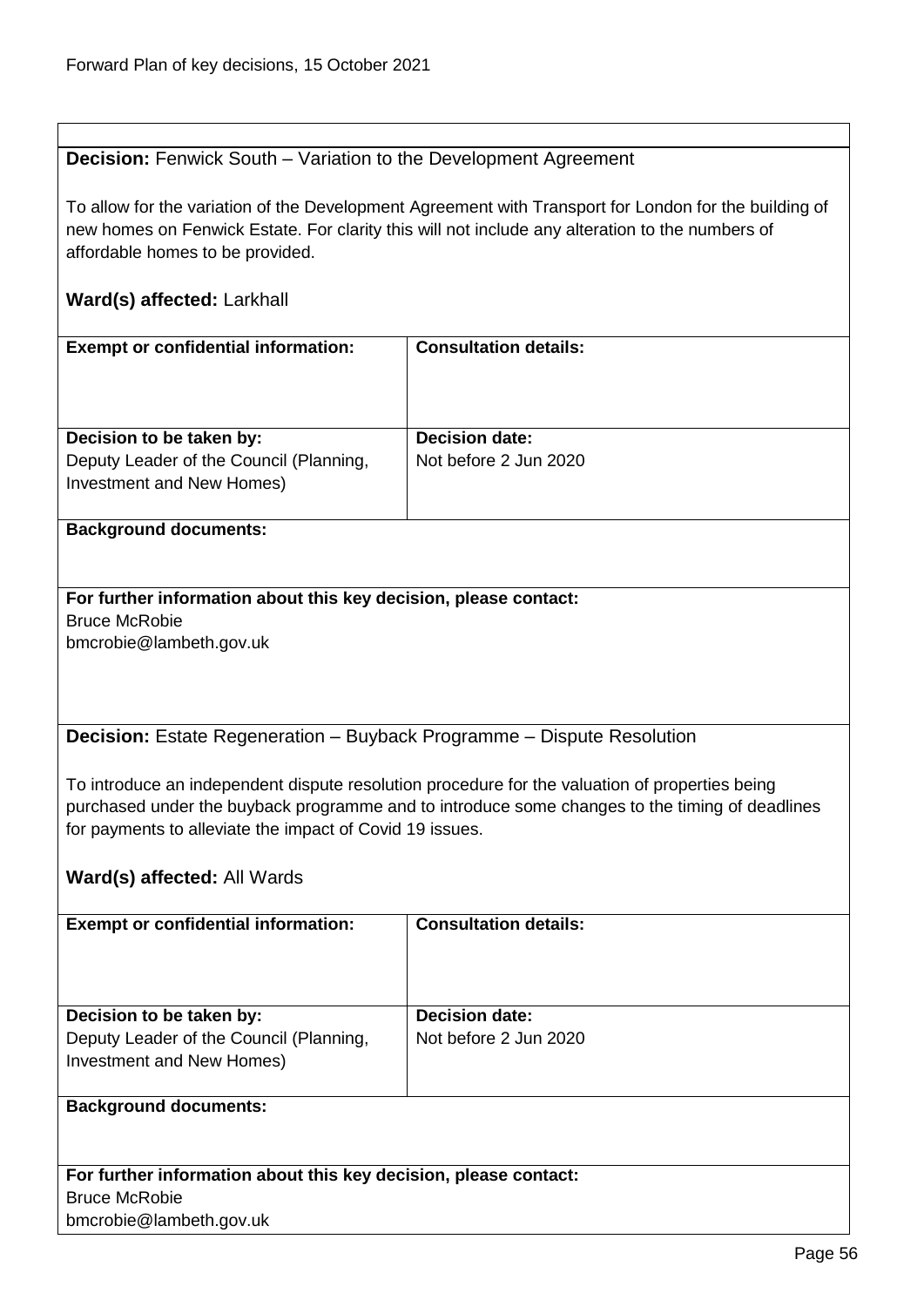## **Decision:** Land at 53 Elliott Road - Appropriation for Planning Purposes

To exercise the Council's powers to appropriate land, formerly occupied by Patmos Lodge, at 53 Elliott Road site for planning purposes to enable the construction of new homes.

## **Ward(s) affected:** Vassall

| <b>Exempt or confidential information:</b> | <b>Consultation details:</b> |
|--------------------------------------------|------------------------------|
| Decision to be taken by:                   | <b>Decision date:</b>        |
| Deputy Leader of the Council (Planning,    | Not before 24 Jun 2020       |
| Investment and New Homes)                  |                              |
|                                            |                              |

#### **Background documents:**

# **For further information about this key decision, please contact:** Bruce McRobie

bmcrobie@lambeth.gov.uk

## **Decision:** Brixton Townscape Heritage Initiative: Building Contractor Appointment

Appointment of building contractor for Brixton THI

#### **Ward(s) affected:** Coldharbour

| <b>Exempt or confidential information:</b>                                                       | <b>Consultation details:</b>                    |
|--------------------------------------------------------------------------------------------------|-------------------------------------------------|
| Decision to be taken by:<br>Deputy Leader of the Council (Planning,<br>Investment and New Homes) | <b>Decision date:</b><br>Not before 19 Jan 2021 |
|                                                                                                  |                                                 |

## **Background documents:**

## **For further information about this key decision, please contact:**

Ellie Cook, Brixton Townscape Heritage Initiative Project Manager

ecook@lambeth.gov.uk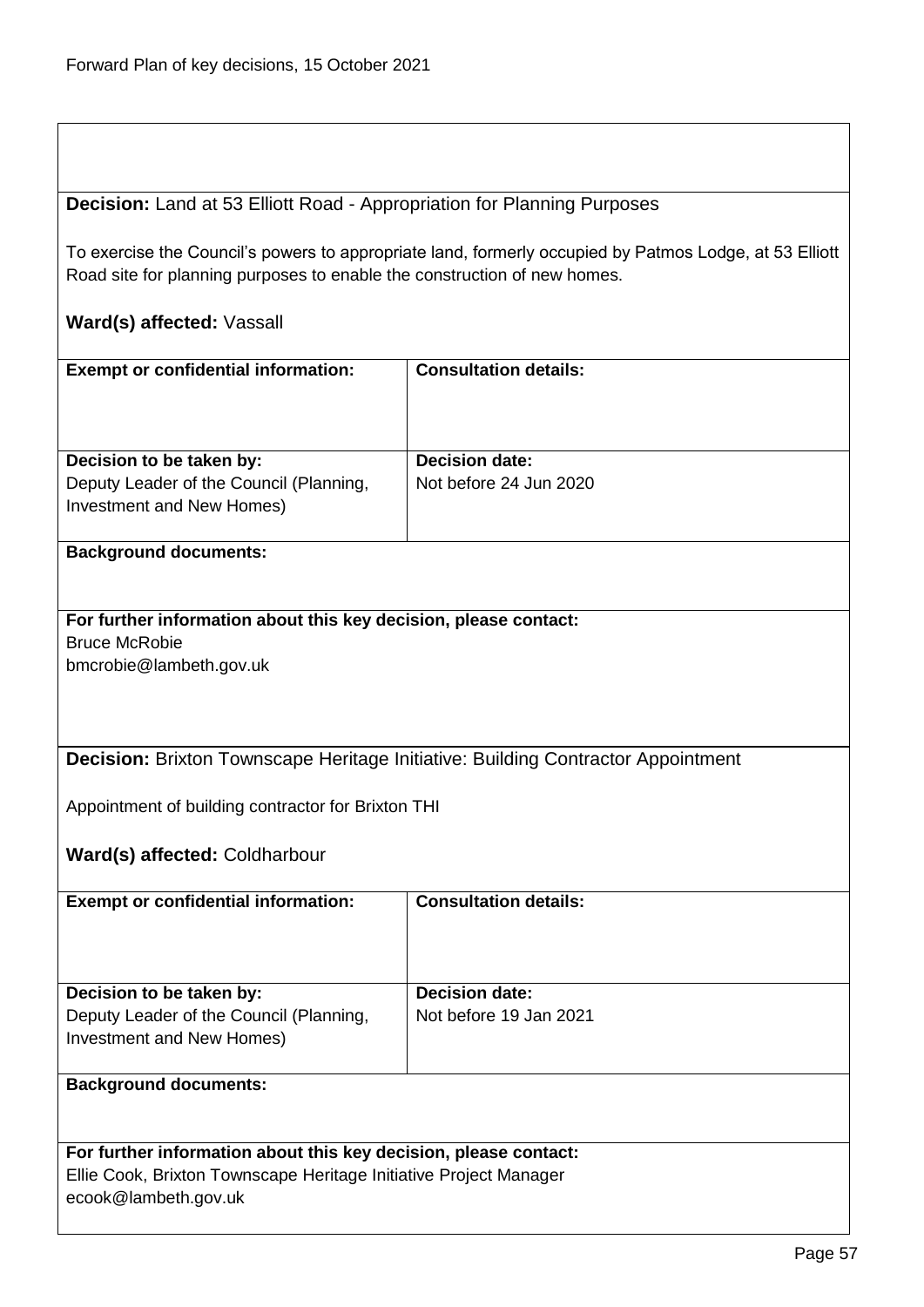| Tel: 020 7926 9588                                                                                                                                                                              |                              |  |
|-------------------------------------------------------------------------------------------------------------------------------------------------------------------------------------------------|------------------------------|--|
| Decision: Land at 53 Elliott Road - Appropriation for Planning Purposes                                                                                                                         |                              |  |
| To exercise the Council's powers to appropriate land, formerly occupied by Patmos Lodge, at 53 Elliott<br>Road site for planning purposes to enable the construction of new homes.              |                              |  |
| Ward(s) affected: Vassall                                                                                                                                                                       |                              |  |
| <b>Exempt or confidential information:</b>                                                                                                                                                      | <b>Consultation details:</b> |  |
| Decision to be taken by:                                                                                                                                                                        | <b>Decision date:</b>        |  |
| Deputy Leader of the Council (Planning,<br>Investment and New Homes)                                                                                                                            | Not before 16 Feb 2021       |  |
| <b>Background documents:</b>                                                                                                                                                                    |                              |  |
| For further information about this key decision, please contact:<br><b>Bruce McRobie</b><br>bmcrobie@lambeth.gov.uk                                                                             |                              |  |
| <b>Decision:</b> Fenwick Place - Appropriation for Planning Purposes                                                                                                                            |                              |  |
| To exercise the Council's powers to appropriate the Fenwick Place site at Fenwick Estate for planning<br>purposes to enable the construction of the development on the Fenwick Place Rise site. |                              |  |
| Ward(s) affected: Larkhall                                                                                                                                                                      |                              |  |
| <b>Exempt or confidential information:</b>                                                                                                                                                      | <b>Consultation details:</b> |  |
| Decision to be taken by:                                                                                                                                                                        | <b>Decision date:</b>        |  |
| Deputy Leader of the Council (Planning,<br>Investment and New Homes)                                                                                                                            | Not before 16 Feb 2021       |  |
| <b>Background documents:</b>                                                                                                                                                                    |                              |  |
| For further information about this key decision, please contact:<br><b>Bruce McRobie</b><br>bmcrobie@lambeth.gov.uk                                                                             |                              |  |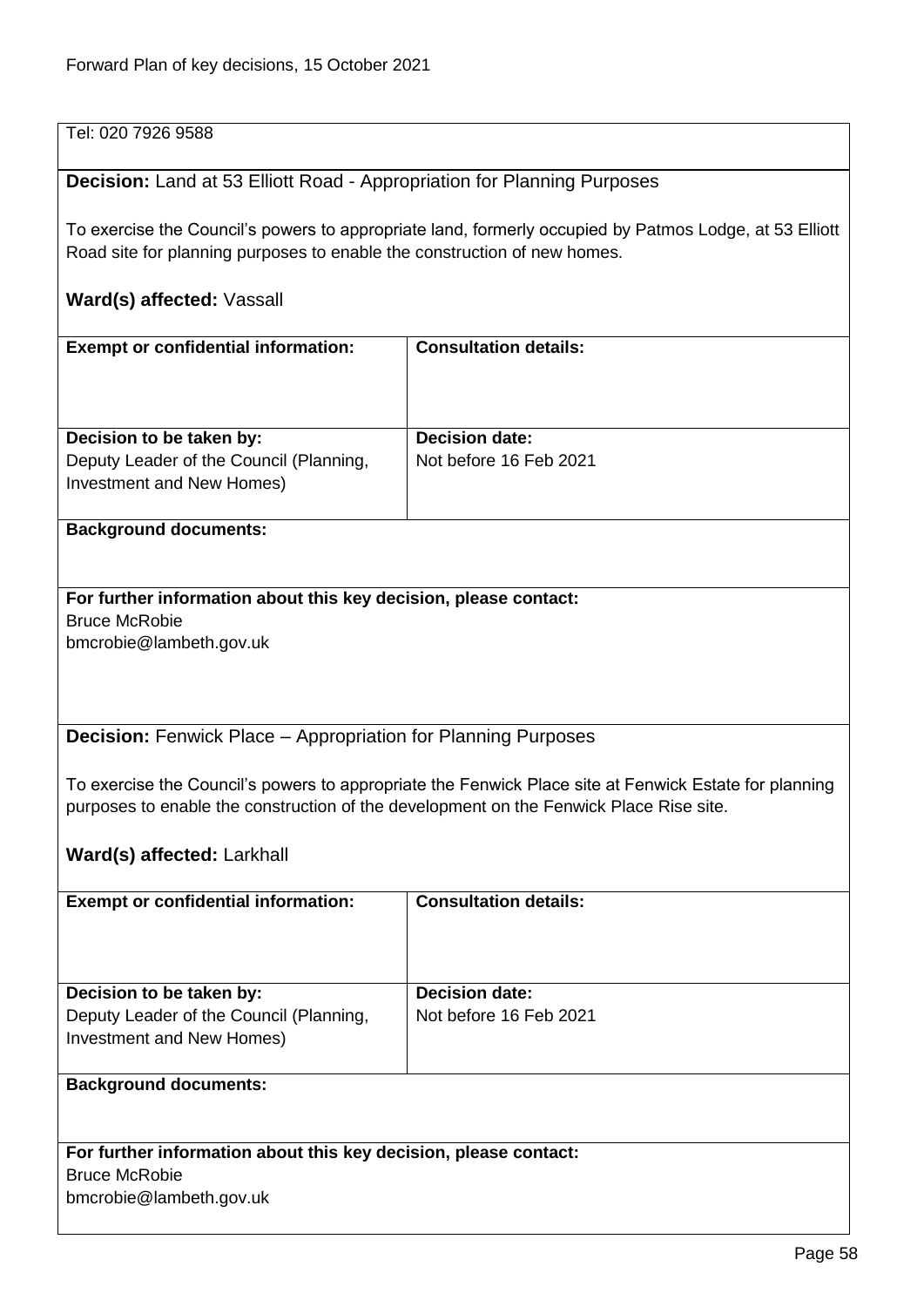## **Decision:** Hydethorpe Road – Appropriation for Planning Purposes

To exercise the Council's powers to appropriate land to the south of 200-262 Hydethorpe Road site for planning purposes to enable the construction of new homes.

## **Ward(s) affected:** Thornton

| <b>Exempt or confidential information:</b>                                  | <b>Consultation details:</b>                                                                       |
|-----------------------------------------------------------------------------|----------------------------------------------------------------------------------------------------|
|                                                                             |                                                                                                    |
|                                                                             |                                                                                                    |
| Decision to be taken by:                                                    | <b>Decision date:</b>                                                                              |
| Deputy Leader of the Council (Planning,                                     | Not before 16 Feb 2021                                                                             |
| Investment and New Homes)                                                   |                                                                                                    |
| <b>Background documents:</b>                                                |                                                                                                    |
|                                                                             |                                                                                                    |
| For further information about this key decision, please contact:            |                                                                                                    |
| <b>Bruce McRobie</b>                                                        |                                                                                                    |
| bmcrobie@lambeth.gov.uk                                                     |                                                                                                    |
|                                                                             |                                                                                                    |
|                                                                             |                                                                                                    |
|                                                                             |                                                                                                    |
| <b>Decision:</b> Land at 2 Roman Rise - Appropriation for Planning Purposes |                                                                                                    |
|                                                                             | To exercise the Council's powers to appropriate land at 2 Roman Rise site for planning purposes to |
| enable the construction of new homes.                                       |                                                                                                    |
|                                                                             |                                                                                                    |
| Ward(s) affected: Gipsy Hill                                                |                                                                                                    |
|                                                                             |                                                                                                    |
| <b>Exempt or confidential information:</b>                                  | <b>Consultation details:</b>                                                                       |
|                                                                             |                                                                                                    |
|                                                                             |                                                                                                    |
| Decision to be taken by:                                                    | <b>Decision date:</b>                                                                              |
| Deputy Leader of the Council (Planning,                                     | Not before 16 Feb 2021                                                                             |
| Investment and New Homes)                                                   |                                                                                                    |
|                                                                             |                                                                                                    |
| <b>Background documents:</b>                                                |                                                                                                    |
|                                                                             |                                                                                                    |
| For further information about this key decision, please contact:            |                                                                                                    |
| <b>Bruce McRobie</b>                                                        |                                                                                                    |
| bmcrobie@lambeth.gov.uk                                                     |                                                                                                    |
|                                                                             |                                                                                                    |
|                                                                             |                                                                                                    |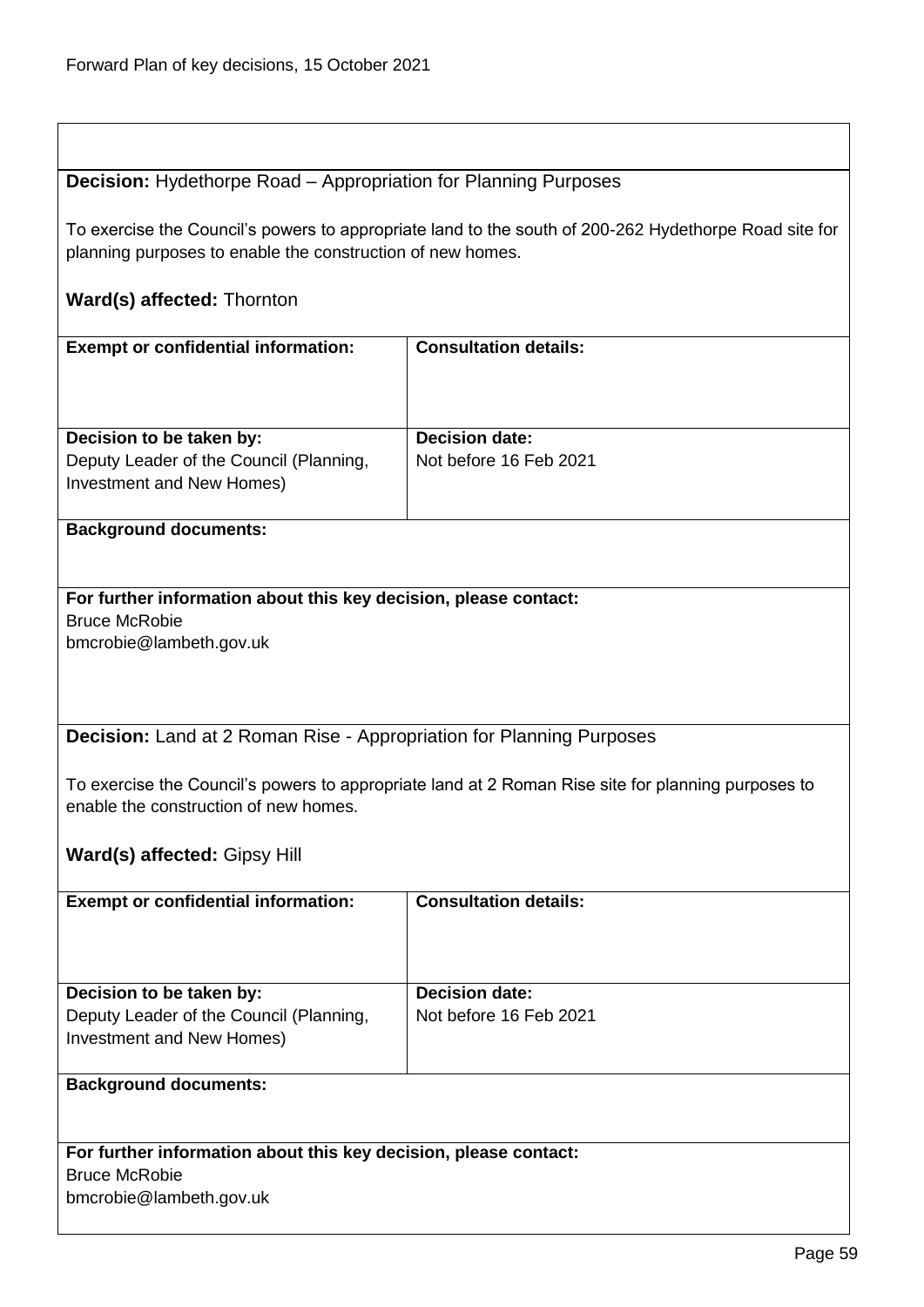**Decision:** Allocation of Neighbourhood CIL to projects within the South Bank and Waterloo Neighbours (SoWN) Neighbourhood area.

To approve an allocation of Neighbourhood CIL to support the delivery of projects in the South Bank and Waterloo Neighbours (SoWN) Neighbourhood area.

# **Ward(s) affected:** Bishop's

| <b>Exempt or confidential information:</b>                                                                | <b>Consultation details:</b>                                                          |  |
|-----------------------------------------------------------------------------------------------------------|---------------------------------------------------------------------------------------|--|
|                                                                                                           |                                                                                       |  |
|                                                                                                           |                                                                                       |  |
|                                                                                                           |                                                                                       |  |
| Decision to be taken by:                                                                                  | <b>Decision date:</b>                                                                 |  |
| Deputy Leader of the Council (Planning,                                                                   | Not before 25 May 2021                                                                |  |
| Investment and New Homes)                                                                                 |                                                                                       |  |
|                                                                                                           |                                                                                       |  |
| <b>Background documents:</b>                                                                              |                                                                                       |  |
|                                                                                                           |                                                                                       |  |
|                                                                                                           |                                                                                       |  |
| For further information about this key decision, please contact:                                          |                                                                                       |  |
| Abi Lewis, Head of Programme Delivery, Waterloo and Southbank                                             |                                                                                       |  |
| alewis1@lambeth.gov.uk                                                                                    |                                                                                       |  |
|                                                                                                           |                                                                                       |  |
|                                                                                                           |                                                                                       |  |
|                                                                                                           |                                                                                       |  |
|                                                                                                           | Decision: Approval of CIL Social Housing Relief for 17/02936/FUL Graphite Square SE11 |  |
| 5EE                                                                                                       |                                                                                       |  |
|                                                                                                           |                                                                                       |  |
| Cabinet member approval is being sought in relation to the Mandatory Social Housing Relief claim          |                                                                                       |  |
| submitted by the applicant in relation to the planning permission 17/02936/FUL Graphite Square,           |                                                                                       |  |
| London, SE11 5EE.                                                                                         |                                                                                       |  |
| The total CIL liability for the development would be £4,177,924.83 and the social housing relief claim is |                                                                                       |  |
| for £1,186,815.77. According to the constitution, any proposed expenditure or grant, or in this case,     |                                                                                       |  |
| relief, that is over £500k needs to be approved by Cabinet member delegated decision.                     |                                                                                       |  |
|                                                                                                           |                                                                                       |  |
| Ward(s) affected: Prince's                                                                                |                                                                                       |  |
|                                                                                                           |                                                                                       |  |
| <b>Exempt or confidential information:</b>                                                                | <b>Consultation details:</b>                                                          |  |
|                                                                                                           |                                                                                       |  |
|                                                                                                           |                                                                                       |  |

| Decision to be taken by:                                             | <b>Decision date:</b>  |
|----------------------------------------------------------------------|------------------------|
| Deputy Leader of the Council (Planning,<br>Investment and New Homes) | Not before 29 May 2021 |
| <b>Background documents:</b>                                         |                        |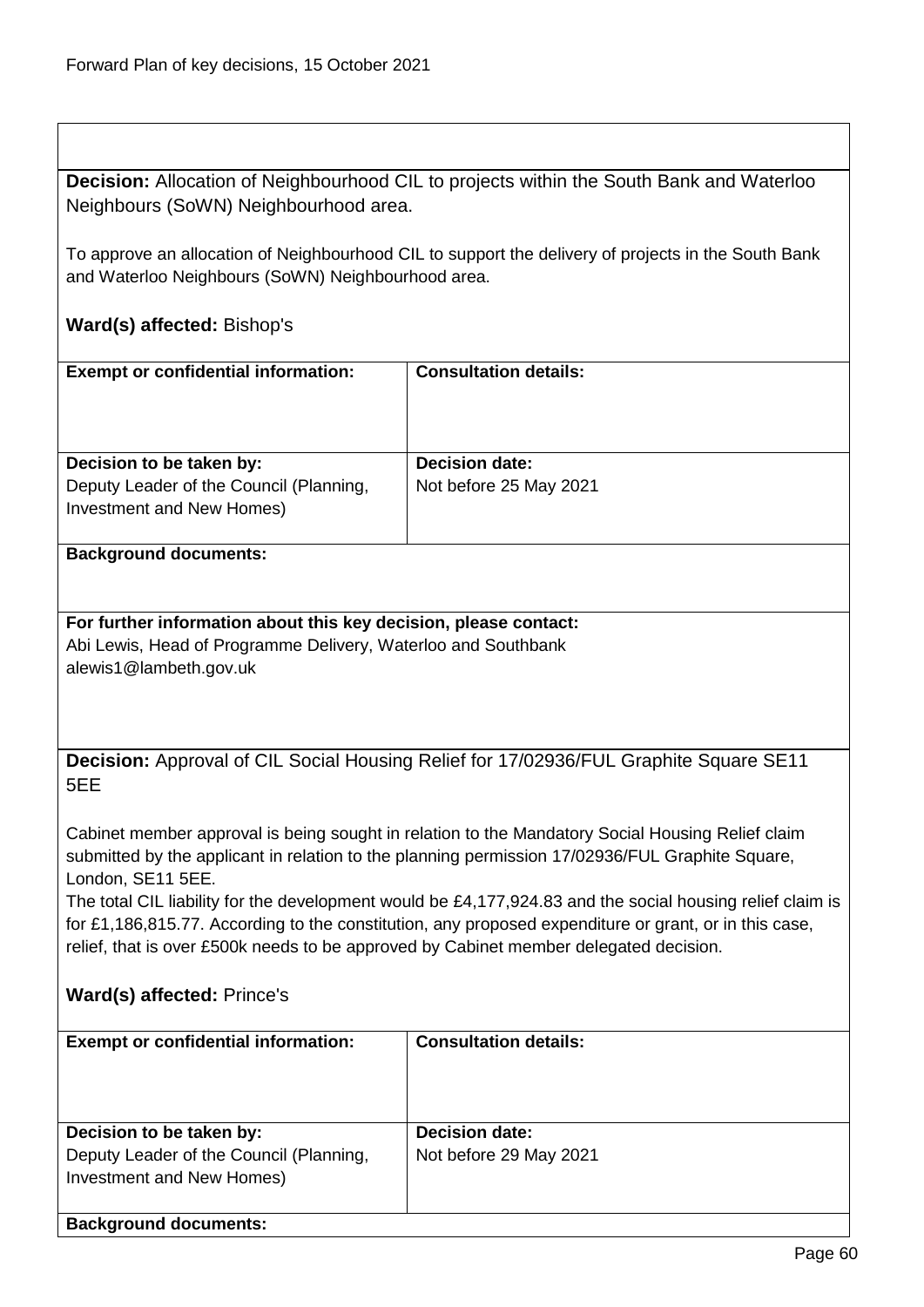**For further information about this key decision, please contact:** Neela Ajithkumar, CIL/S106 Monitoring Officer najithkumar@lambeth.gov.uk

**Decision:** Appointment of the Principal Contractor for the Redevelopment of 114-118 Lower Marsh

To approve the award of a contract for the redevelopment of 114-118 Lower Marsh.

The anticipated duration of the contract is 16 months from September 2021 to December 2022. The estimated value of the contract is £5.5m.

## **Ward(s) affected:** Bishop's

| <b>Exempt or confidential information:</b><br>Part exempt<br>Information relating to the financial or<br>business affairs of any particular person<br>(including the authority holding that)<br>information) | <b>Consultation details:</b>                    |
|--------------------------------------------------------------------------------------------------------------------------------------------------------------------------------------------------------------|-------------------------------------------------|
| Decision to be taken by:<br>Deputy Leader of the Council (Planning,<br>Investment and New Homes)                                                                                                             | <b>Decision date:</b><br>Not before 28 Jun 2021 |

#### **Background documents:**

**For further information about this key decision, please contact:** Babtunde Awofolaju, Senior Project Manager, Schools and Communities Capital Programme bawofolaju@lambeth.gov.uk

**Decision:** Westbury – Phase 2 – Appropriation for Planning Purposes

To exercise the Council's powers to appropriate the Westbury Phase 2 development site at Westbury estate for planning purposes to enable the construction of the development on the Westbury Phase 2 site.

**Ward(s) affected:** Clapham Town

**Exempt or confidential information:** Consultation details: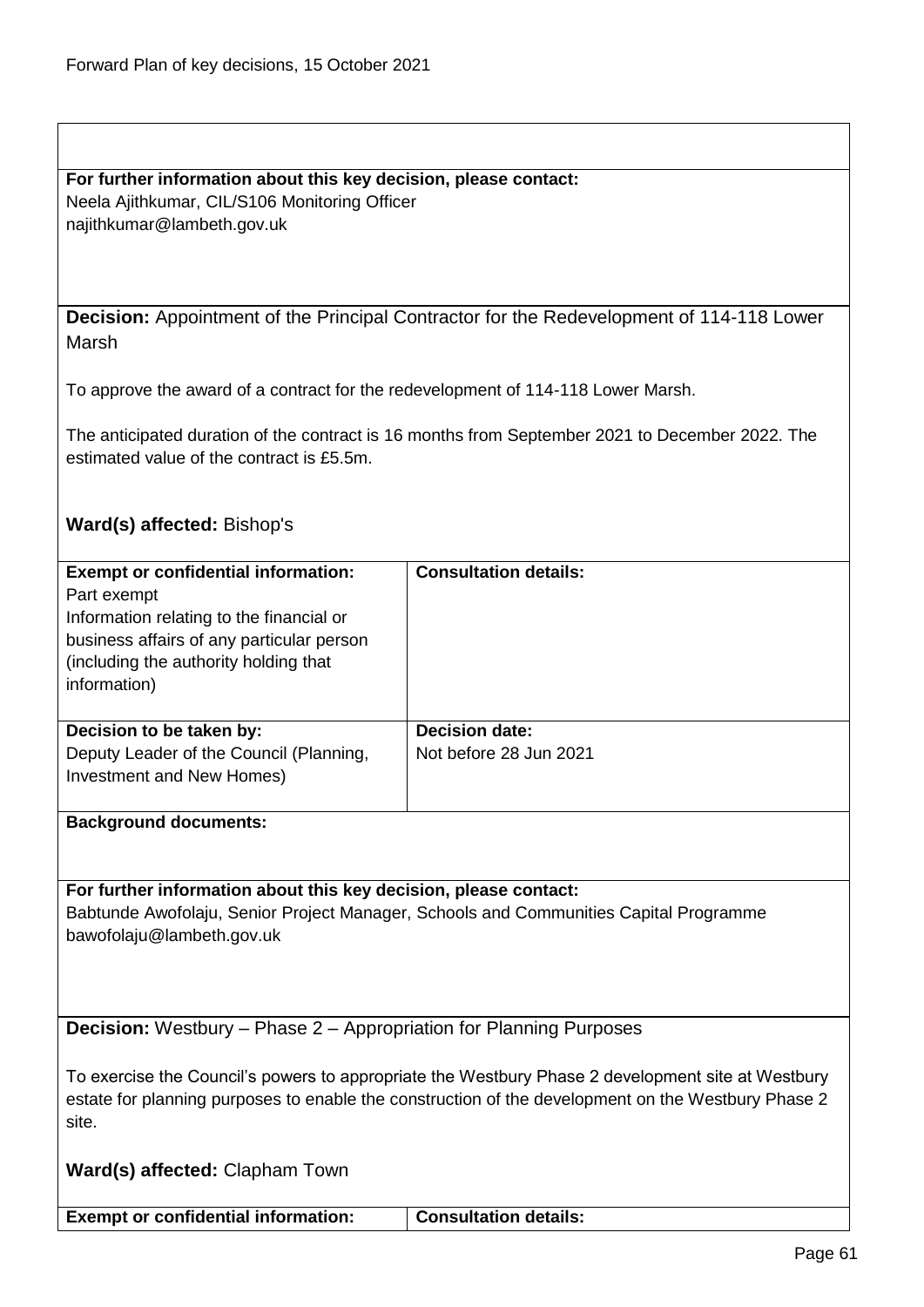|                                                                                          | <b>Decision date:</b>                                                                         |  |
|------------------------------------------------------------------------------------------|-----------------------------------------------------------------------------------------------|--|
| Decision to be taken by:<br>Deputy Leader of the Council (Planning,                      | Not before 13 Jul 2021                                                                        |  |
| Investment and New Homes)                                                                |                                                                                               |  |
|                                                                                          |                                                                                               |  |
| <b>Background documents:</b>                                                             |                                                                                               |  |
|                                                                                          |                                                                                               |  |
| For further information about this key decision, please contact:                         |                                                                                               |  |
| <b>Bruce McRobie</b>                                                                     |                                                                                               |  |
| bmcrobie@lambeth.gov.uk                                                                  |                                                                                               |  |
|                                                                                          |                                                                                               |  |
|                                                                                          |                                                                                               |  |
|                                                                                          |                                                                                               |  |
| <b>Decision:</b> Knights Walk - Phase 2, Appropriation for Planning Purposes             |                                                                                               |  |
|                                                                                          | To exercise the Council's powers to appropriate the Phase 2 site at Knights Walk for planning |  |
| purposes to enable the construction of the Phase 2 development.                          |                                                                                               |  |
|                                                                                          |                                                                                               |  |
| Ward(s) affected: Prince's                                                               |                                                                                               |  |
| <b>Exempt or confidential information:</b>                                               | <b>Consultation details:</b>                                                                  |  |
|                                                                                          |                                                                                               |  |
| Decision to be taken by:                                                                 | <b>Decision date:</b>                                                                         |  |
| Deputy Leader of the Council (Planning,                                                  | Not before 13 Jul 2021                                                                        |  |
| Investment and New Homes)                                                                |                                                                                               |  |
|                                                                                          |                                                                                               |  |
| <b>Background documents:</b>                                                             |                                                                                               |  |
|                                                                                          |                                                                                               |  |
| For further information about this key decision, please contact:                         |                                                                                               |  |
| <b>Bruce McRobie</b>                                                                     |                                                                                               |  |
| bmcrobie@lambeth.gov.uk                                                                  |                                                                                               |  |
|                                                                                          |                                                                                               |  |
|                                                                                          |                                                                                               |  |
|                                                                                          |                                                                                               |  |
| <b>Decision:</b> Somerleyton Road – Block F – Appropriation for Planning Purposes        |                                                                                               |  |
| To exercise the Council's powers to appropriate the Phase 1 site in the Somerleyton Road |                                                                                               |  |
| development for planning purposes.                                                       |                                                                                               |  |
| Ward(s) affected: Coldharbour                                                            |                                                                                               |  |
| <b>Exempt or confidential information:</b>                                               | <b>Consultation details:</b>                                                                  |  |
|                                                                                          |                                                                                               |  |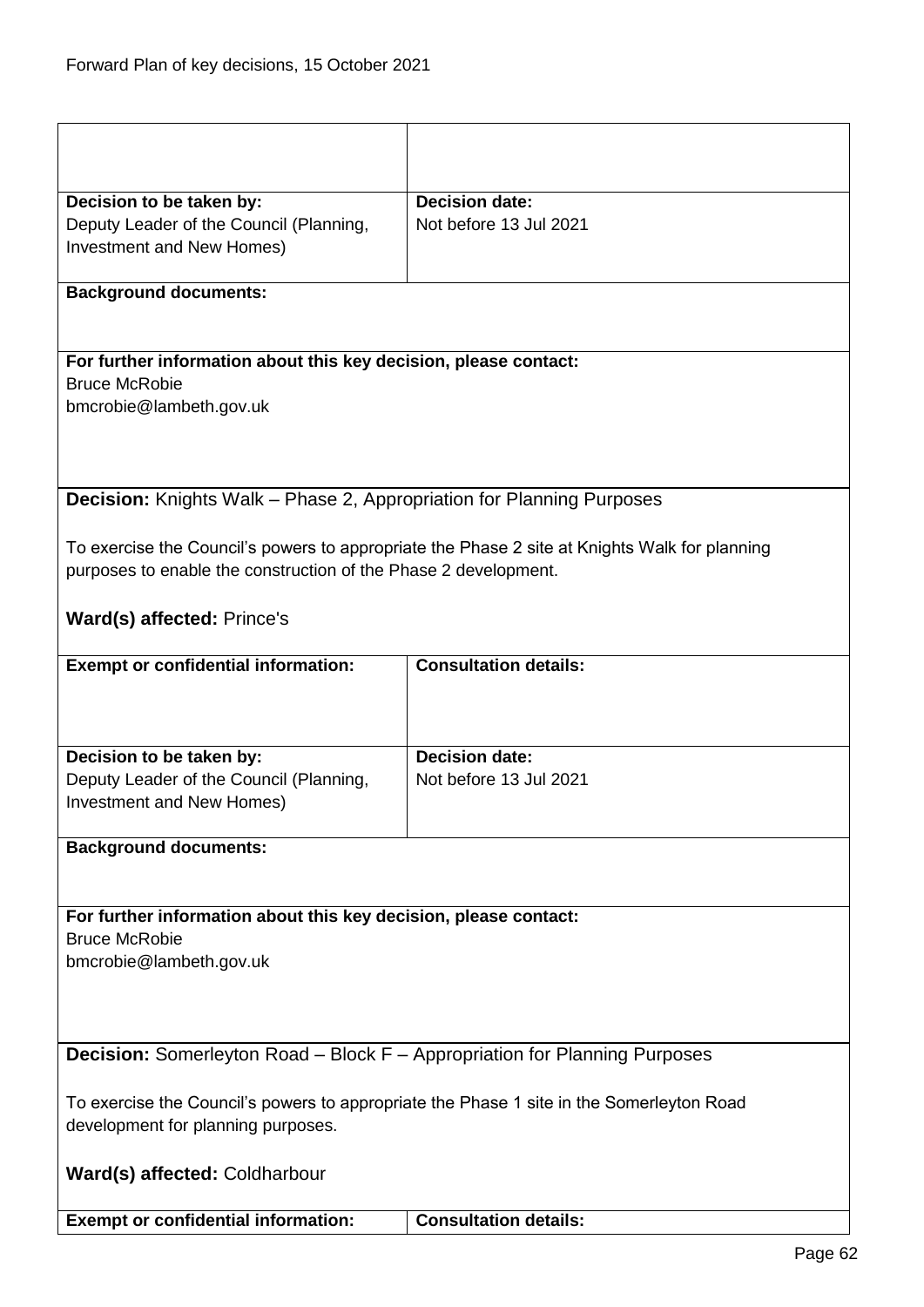| Decision to be taken by:                                                                       | <b>Decision date:</b>                                                                             |
|------------------------------------------------------------------------------------------------|---------------------------------------------------------------------------------------------------|
| Deputy Leader of the Council (Planning,                                                        | Not before 13 Jul 2021                                                                            |
| Investment and New Homes)                                                                      |                                                                                                   |
| <b>Background documents:</b>                                                                   |                                                                                                   |
|                                                                                                |                                                                                                   |
|                                                                                                |                                                                                                   |
| For further information about this key decision, please contact:                               |                                                                                                   |
| <b>Bruce McRobie</b>                                                                           |                                                                                                   |
| bmcrobie@lambeth.gov.uk                                                                        |                                                                                                   |
|                                                                                                |                                                                                                   |
|                                                                                                |                                                                                                   |
| <b>Decision:</b> Somerleyton Road - Phase 1 - Deed of Variation & Lettings                     |                                                                                                   |
|                                                                                                |                                                                                                   |
|                                                                                                | To enter into a Deed of Variation with Ovalhouse Theatre and to agree various lettings for spaces |
| within Phase 1 of the Somerleyton Road development.                                            |                                                                                                   |
|                                                                                                |                                                                                                   |
| Ward(s) affected: Coldharbour                                                                  |                                                                                                   |
| <b>Exempt or confidential information:</b>                                                     | <b>Consultation details:</b>                                                                      |
| Part exempt                                                                                    |                                                                                                   |
| Information relating to the financial or                                                       |                                                                                                   |
| business affairs of any particular person                                                      |                                                                                                   |
| (including the authority holding that                                                          |                                                                                                   |
| information)                                                                                   |                                                                                                   |
|                                                                                                |                                                                                                   |
| Decision to be taken by:                                                                       | <b>Decision date:</b>                                                                             |
| Deputy Leader of the Council (Planning,                                                        | Not before 13 Jul 2021                                                                            |
| Investment and New Homes)                                                                      |                                                                                                   |
| <b>Background documents:</b>                                                                   |                                                                                                   |
|                                                                                                |                                                                                                   |
|                                                                                                |                                                                                                   |
| For further information about this key decision, please contact:                               |                                                                                                   |
| <b>Bruce McRobie</b>                                                                           |                                                                                                   |
| bmcrobie@lambeth.gov.uk                                                                        |                                                                                                   |
|                                                                                                |                                                                                                   |
|                                                                                                |                                                                                                   |
| Decision: Lambeth Local Development Scheme                                                     |                                                                                                   |
|                                                                                                |                                                                                                   |
| To agree the revised Lambeth Local Development Scheme for publication on the council's website |                                                                                                   |
|                                                                                                |                                                                                                   |
| Ward(s) affected: All Wards                                                                    |                                                                                                   |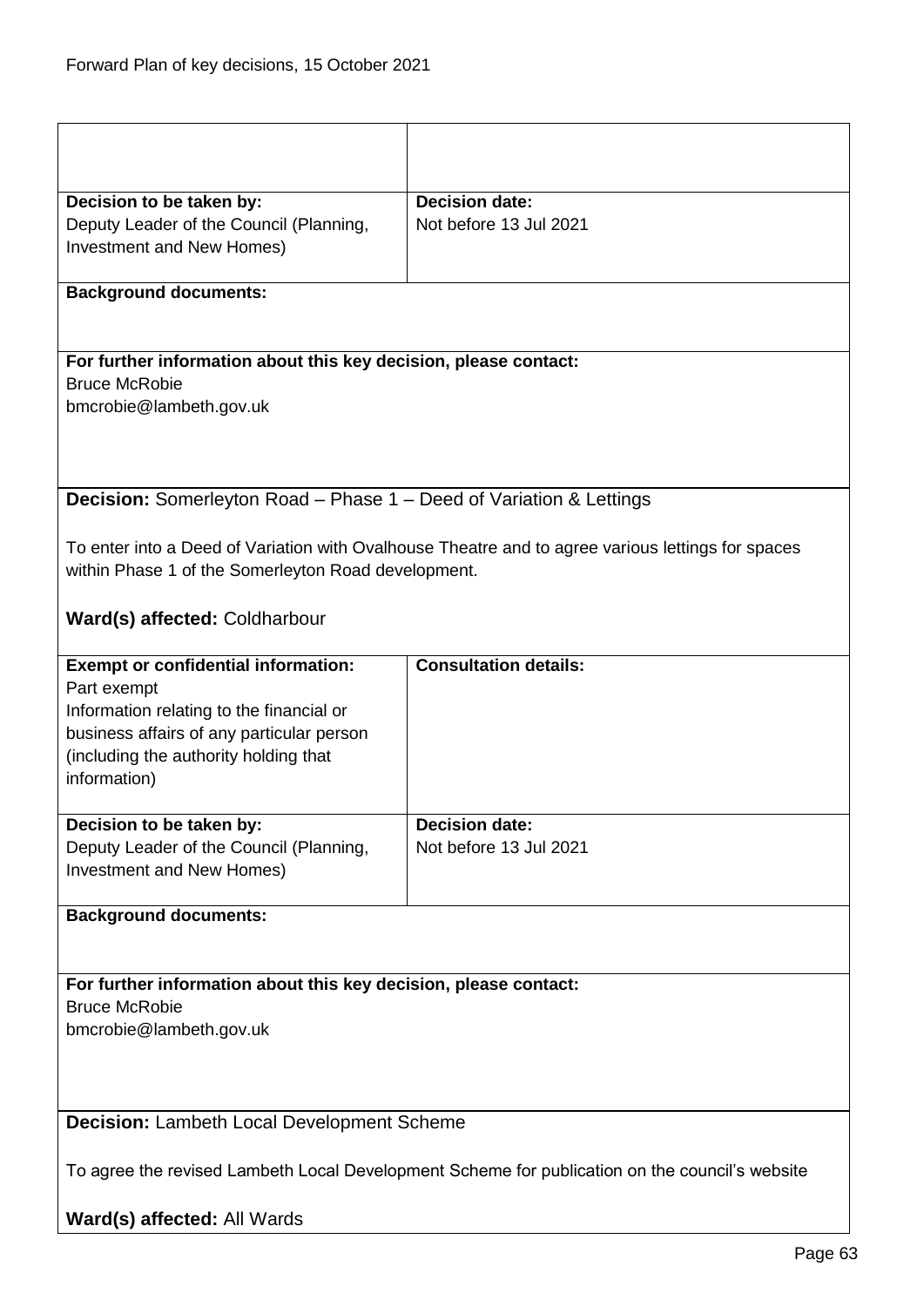| <b>Exempt or confidential information:</b>                                                                                                                                                                                                         | <b>Consultation details:</b> |  |
|----------------------------------------------------------------------------------------------------------------------------------------------------------------------------------------------------------------------------------------------------|------------------------------|--|
|                                                                                                                                                                                                                                                    |                              |  |
| Decision to be taken by:                                                                                                                                                                                                                           | <b>Decision date:</b>        |  |
| Deputy Leader of the Council (Planning,<br>Investment and New Homes)                                                                                                                                                                               | Not before 24 Aug 2021       |  |
| <b>Background documents:</b>                                                                                                                                                                                                                       |                              |  |
| For further information about this key decision, please contact:                                                                                                                                                                                   |                              |  |
| Catherine Carpenter, Planning Strategy and Policy Manager<br>ccarpenter@lambeth.gov.uk                                                                                                                                                             |                              |  |
| 1st Floor, Phoenix House, 10 Wandsworth Road<br>Tel: 020 7926 1251                                                                                                                                                                                 |                              |  |
| Decision: Waterloo Undercroft. Agreement for Lease                                                                                                                                                                                                 |                              |  |
| To approve an Agreement for Lease and Lease to let the Waterloo Undercroft. The space is to be let<br>for Culture, Entertainment and Food venue and will be conditional on the tenant securing planning<br>permission and the appropriate licences |                              |  |
| Ward(s) affected: Bishop's                                                                                                                                                                                                                         |                              |  |
| <b>Exempt or confidential information:</b><br>Part exempt<br>Information relating to the financial or<br>business affairs of any particular person<br>(including the authority holding that<br>information)                                        | <b>Consultation details:</b> |  |
| Decision to be taken by:                                                                                                                                                                                                                           | <b>Decision date:</b>        |  |
| Deputy Leader of the Council (Planning,<br><b>Investment and New Homes)</b>                                                                                                                                                                        | Not before 8 Sep 2021        |  |
| <b>Background documents:</b>                                                                                                                                                                                                                       |                              |  |
| For further information about this key decision, please contact:                                                                                                                                                                                   |                              |  |
| Andrew Anderson, Assistant Director, Development Programme<br>aanderson1@lambeth.gov.uk                                                                                                                                                            |                              |  |
|                                                                                                                                                                                                                                                    |                              |  |
| Decision: LJ Works Landscaping Contract Award Report                                                                                                                                                                                               |                              |  |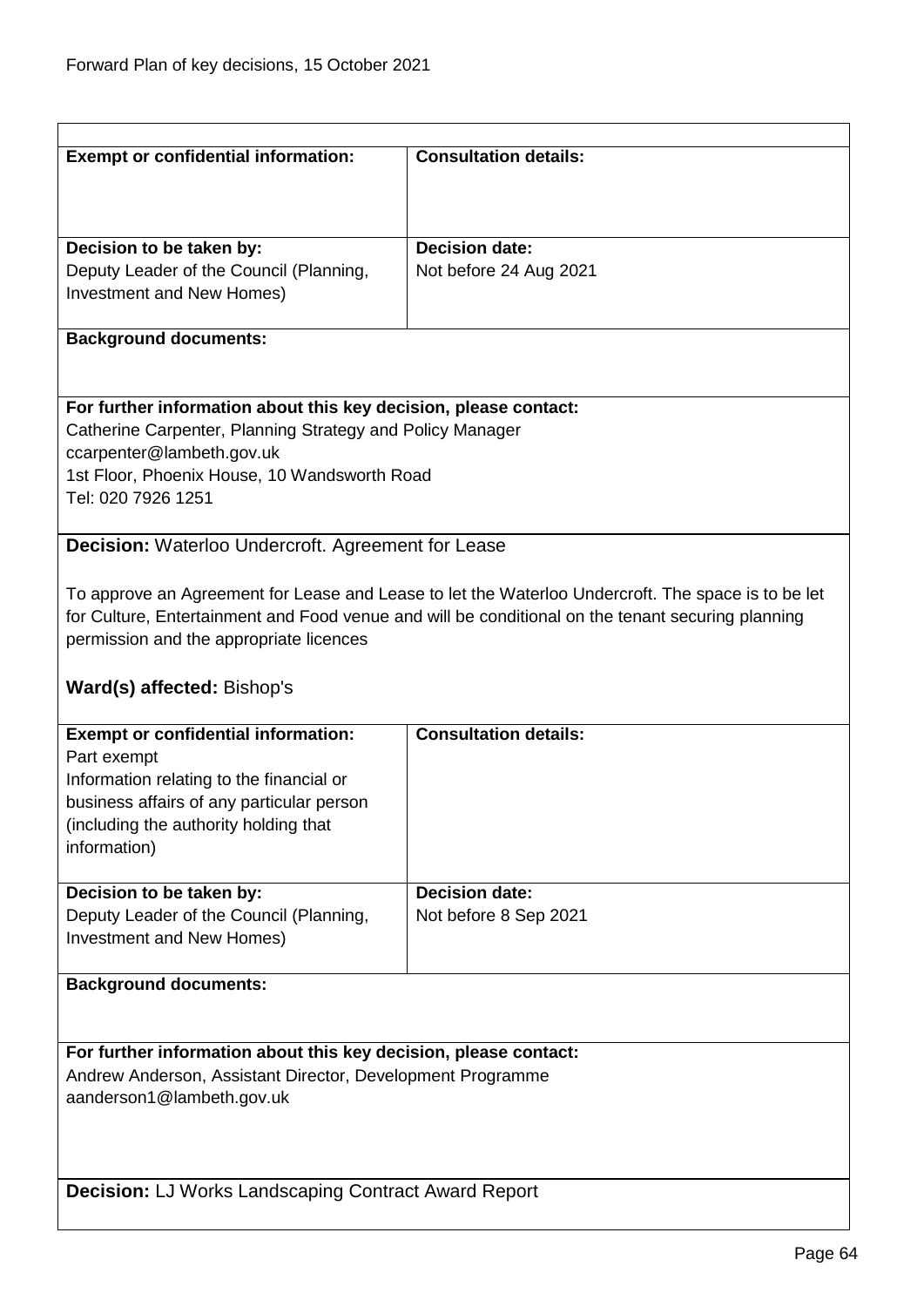This paper will recommend the appointment of a suitable construction contractor to deliver the landscaping works packages at the LJ Works space in the Loughborough Junction area.

LJ Works is a flagship affordable workspace project in Loughborough Junction being funded through a combination of GLA grant and Council funding.

# **Ward(s) affected:** Coldharbour

| <b>Exempt or confidential information:</b>                          | <b>Consultation details:</b>                                                                      |  |
|---------------------------------------------------------------------|---------------------------------------------------------------------------------------------------|--|
| Part exempt                                                         |                                                                                                   |  |
| Information relating to the financial or                            |                                                                                                   |  |
| business affairs of any particular person                           |                                                                                                   |  |
| (including the authority holding that                               |                                                                                                   |  |
| information)                                                        |                                                                                                   |  |
|                                                                     |                                                                                                   |  |
| Decision to be taken by:                                            | <b>Decision date:</b>                                                                             |  |
| Deputy Leader of the Council (Planning,                             | 25 Oct 2021                                                                                       |  |
| Investment and New Homes)                                           |                                                                                                   |  |
|                                                                     |                                                                                                   |  |
| <b>Background documents:</b>                                        |                                                                                                   |  |
|                                                                     |                                                                                                   |  |
|                                                                     |                                                                                                   |  |
| For further information about this key decision, please contact:    |                                                                                                   |  |
| Dan Thomas, Programme Manager (Parks & Special Projects)            |                                                                                                   |  |
| dthomas4@lambeth.gov.uk                                             |                                                                                                   |  |
|                                                                     |                                                                                                   |  |
|                                                                     |                                                                                                   |  |
|                                                                     |                                                                                                   |  |
| Decision: Lambeth Annual Infrastructure Funding Statement 2020/21   |                                                                                                   |  |
|                                                                     |                                                                                                   |  |
|                                                                     | Approval of Lambeth's Annual Infrastructure Funding Statement (IFS) 2020/21 and authority for its |  |
| publication on the Council's website on or before 31 December 2021. |                                                                                                   |  |
|                                                                     |                                                                                                   |  |
| Ward(s) affected: All Wards                                         |                                                                                                   |  |
|                                                                     |                                                                                                   |  |
| <b>Exempt or confidential information:</b>                          | <b>Consultation details:</b>                                                                      |  |
|                                                                     |                                                                                                   |  |
|                                                                     |                                                                                                   |  |
|                                                                     |                                                                                                   |  |
| Decision to be taken by:                                            | Decision date:                                                                                    |  |
| Deputy Leader of the Council (Planning,                             | Not before 11 Sep 2021                                                                            |  |
| Investment and New Homes)                                           |                                                                                                   |  |
|                                                                     |                                                                                                   |  |
| <b>Background documents:</b>                                        |                                                                                                   |  |
|                                                                     |                                                                                                   |  |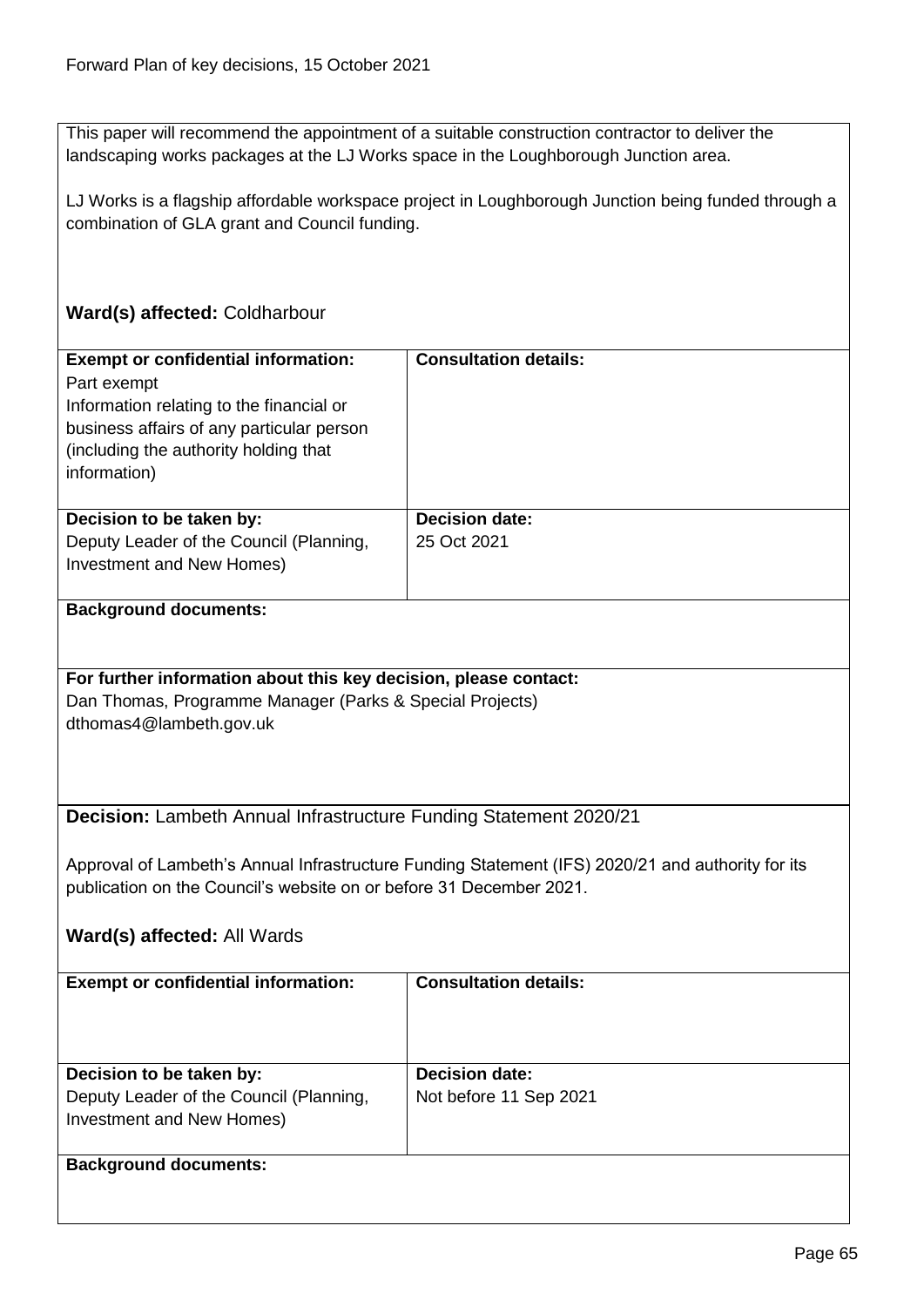**For further information about this key decision, please contact:** Ismet Darendeli IDarendeli@lambeth.gov.uk

**Decision:** Updates to CIL Discretionary Relief Policy Statements

To approve amendments to the policy statements on CIL Discretionary Relief for Exceptional Circumstances and on CIL Discretionary Charitable Relief to keep both in line with current legislation by removing all references to EU state aid which no longer applies in the UK

**Ward(s) affected:** All Wards

| <b>Exempt or confidential information:</b>                                               | <b>Consultation details:</b>                                                                   |  |
|------------------------------------------------------------------------------------------|------------------------------------------------------------------------------------------------|--|
|                                                                                          |                                                                                                |  |
|                                                                                          |                                                                                                |  |
|                                                                                          |                                                                                                |  |
| Decision to be taken by:                                                                 | <b>Decision date:</b>                                                                          |  |
| Deputy Leader of the Council (Planning,                                                  | Not before 19 Oct 2021                                                                         |  |
| Investment and New Homes)                                                                |                                                                                                |  |
|                                                                                          |                                                                                                |  |
| <b>Background documents:</b>                                                             |                                                                                                |  |
|                                                                                          |                                                                                                |  |
|                                                                                          |                                                                                                |  |
| For further information about this key decision, please contact:                         |                                                                                                |  |
| Benny Clutario, CIL/S106 Manager                                                         |                                                                                                |  |
| bclutario1@lambeth.gov.uk                                                                |                                                                                                |  |
|                                                                                          |                                                                                                |  |
|                                                                                          |                                                                                                |  |
|                                                                                          |                                                                                                |  |
| Decision: Lower Marsh Redevelopment - Uplift in Project Costs                            |                                                                                                |  |
|                                                                                          |                                                                                                |  |
|                                                                                          | The report seeks approval of an increase to the overall project budget from £6.2m to 7.5m. The |  |
| increase is attributed to a surge in construction cost inflation from 2020-21, which has |                                                                                                |  |
| disproportionately affected the UK construction industry.                                |                                                                                                |  |
|                                                                                          |                                                                                                |  |
| Ward(s) affected: Bishop's                                                               |                                                                                                |  |
|                                                                                          |                                                                                                |  |
| <b>Exempt or confidential information:</b>                                               | <b>Consultation details:</b>                                                                   |  |
|                                                                                          |                                                                                                |  |
|                                                                                          |                                                                                                |  |
|                                                                                          |                                                                                                |  |
| Decision to be taken by:                                                                 | <b>Decision date:</b>                                                                          |  |
| Deputy Leader of the Council (Planning,                                                  | Not before 9 Nov 2021                                                                          |  |
| Investment and New Homes)                                                                |                                                                                                |  |
|                                                                                          |                                                                                                |  |
| <b>Background documents:</b>                                                             |                                                                                                |  |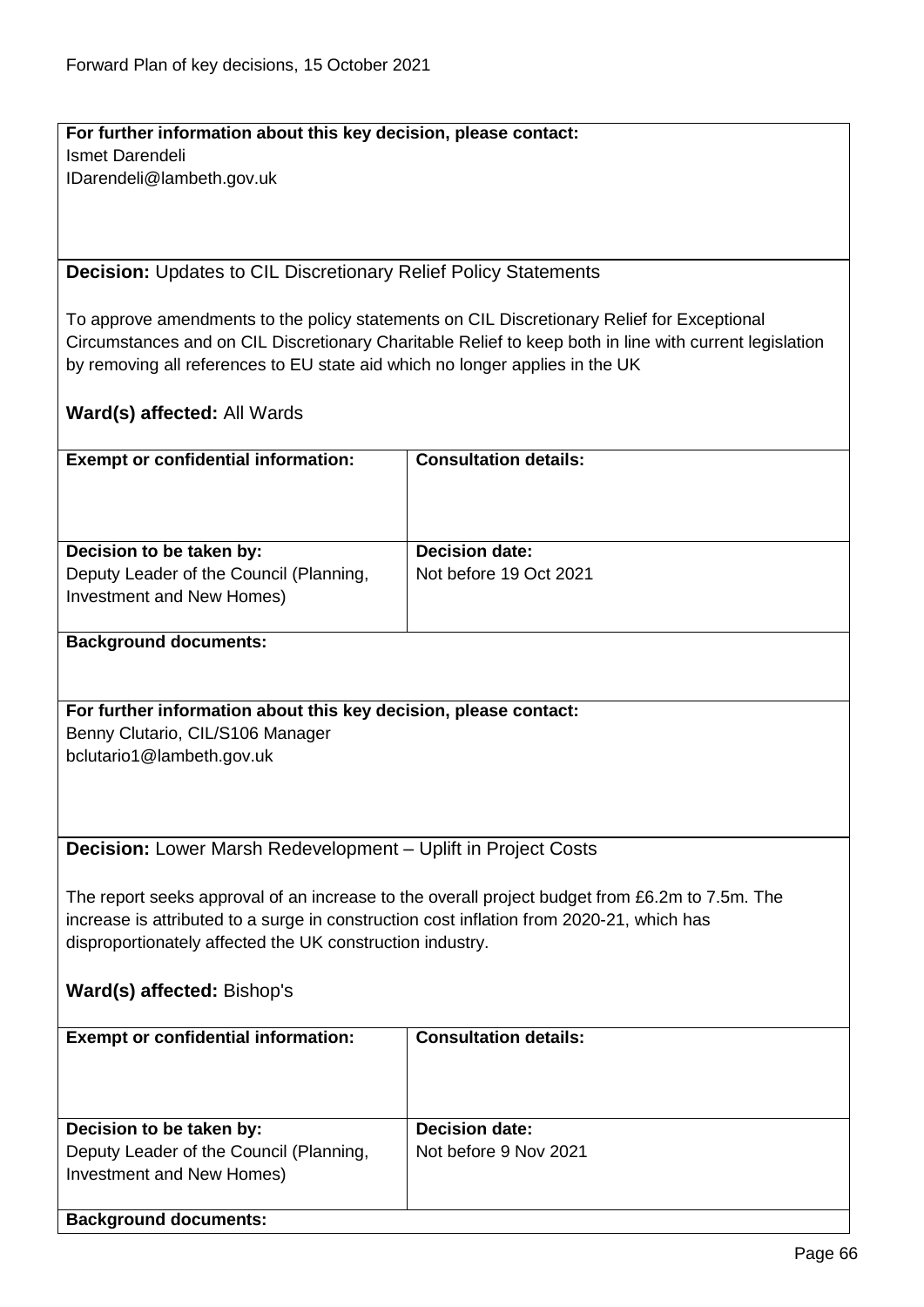**For further information about this key decision, please contact:** Greg Wade, Capital Programme Manager, Strategic Programme gwade@lambeth.gov.uk

### **Decision:** Proposal regarding the site at the former Clapham Old Library

Following the acquisition of the property at 60 Orlando Road, the Council is proposing to work with Ipsus Developments and Omnibus Theatre to bring forward plans for a small scale redevelopment of the rear of the site, with the aim of creating a new asset, subject to further discussions with the planning department and formal consent, which will provide a sustainable revenue stream to the parties. The form of this joint venture is being discussed and it is anticipated that any works contracts will be under the OJEU threshold.

The Council wishes to engage with the above parties who will bring the local and commercial expertise to the venture. Ipsus Developments brought the opportunity to the Council and in recognition of their input to the process, it is proposed that the Council continues to utilise their significant local development expertise.

The Council also wishes to continue to work collaboratively with Omnibus to ensure the future of the building as a leading performance arts venue.

## **Ward(s) affected:** Clapham Town

| <b>Exempt or confidential information:</b> | <b>Consultation details:</b> |
|--------------------------------------------|------------------------------|
|                                            |                              |
|                                            |                              |
|                                            |                              |
|                                            |                              |
|                                            |                              |
|                                            |                              |
| Decision to be taken by:                   | <b>Decision date:</b>        |
| Cabinet Member for Equalities and Culture  | Not before 12 Jun 2017       |
|                                            |                              |
|                                            |                              |
|                                            |                              |
|                                            |                              |
| <b>Background documents:</b>               |                              |

**For further information about this key decision, please contact:** Yvonne Hardy, Assistant Head - Directorates, Valuation and Strategic Assets yhardy@lambeth.gov.uk

Tel: 0207 926 2984

**Decision:** Transfer of the Greek Enclosure from the Greek Cathedral trust of St Stephen's Chapel to the Council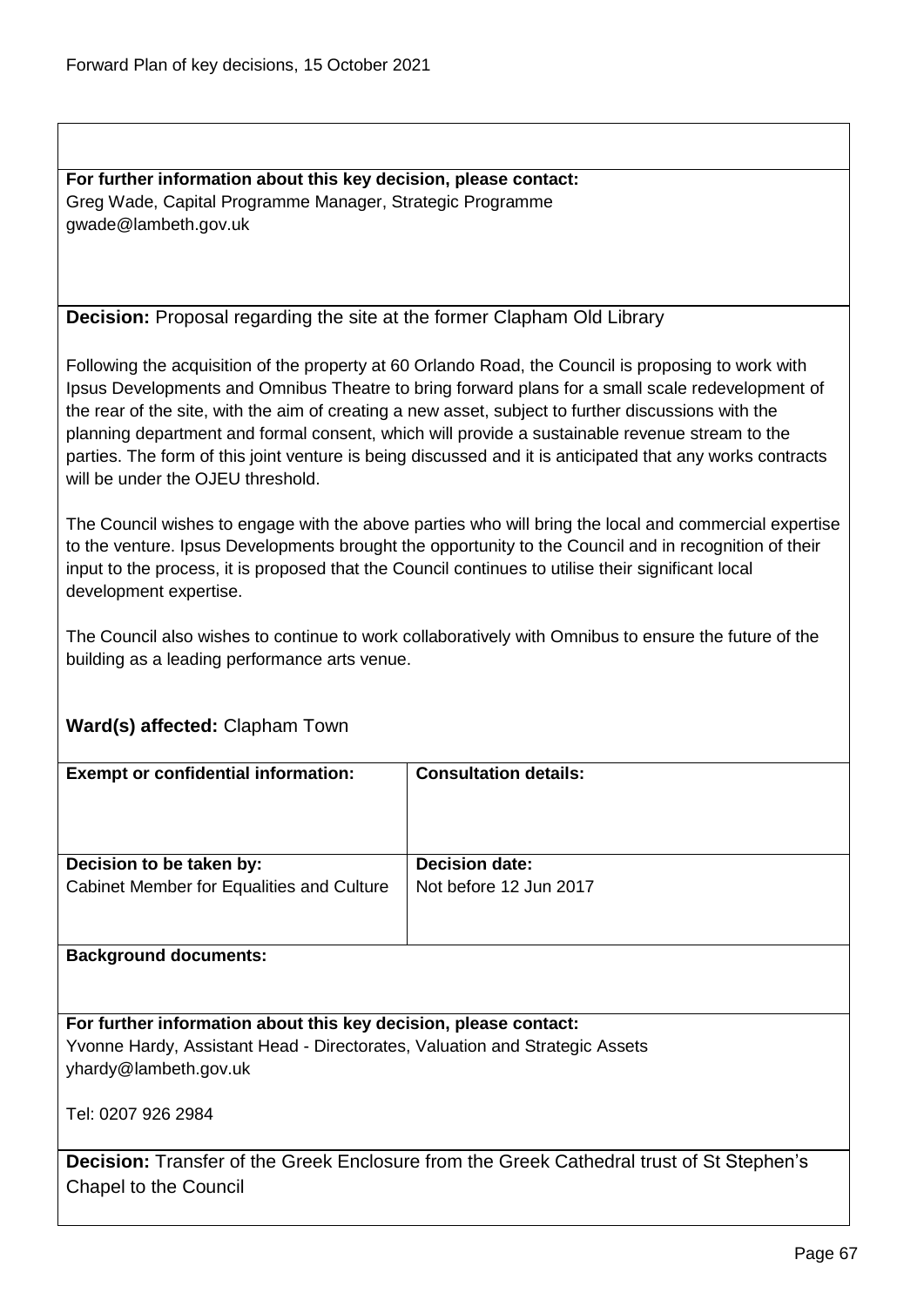To agree the formal legal vesting contract process for the Greek Cathedral Trust to transfer St Stephen's Chapel, the boundary wall to the Greek Enclosure and Burial Rights to the Council

**Ward(s) affected:** Knight's Hill; Thurlow Park

| <b>Exempt or confidential information:</b>                                                                                   | <b>Consultation details:</b>                                                                                                                                                                           |
|------------------------------------------------------------------------------------------------------------------------------|--------------------------------------------------------------------------------------------------------------------------------------------------------------------------------------------------------|
|                                                                                                                              |                                                                                                                                                                                                        |
|                                                                                                                              |                                                                                                                                                                                                        |
| Decision to be taken by:                                                                                                     | <b>Decision date:</b>                                                                                                                                                                                  |
| Cabinet Member for Equalities and Culture                                                                                    | Not before 23 Jul 2018                                                                                                                                                                                 |
|                                                                                                                              |                                                                                                                                                                                                        |
| <b>Background documents:</b>                                                                                                 |                                                                                                                                                                                                        |
|                                                                                                                              |                                                                                                                                                                                                        |
| For further information about this key decision, please contact:                                                             |                                                                                                                                                                                                        |
| Dan Thomas, Programme Manager (Parks & Special Projects)                                                                     |                                                                                                                                                                                                        |
| dthomas4@lambeth.gov.uk                                                                                                      |                                                                                                                                                                                                        |
|                                                                                                                              |                                                                                                                                                                                                        |
|                                                                                                                              |                                                                                                                                                                                                        |
| <b>Decision:</b> Appointment of Consultants for Brockwell Hall Restoration                                                   |                                                                                                                                                                                                        |
|                                                                                                                              |                                                                                                                                                                                                        |
|                                                                                                                              | Following the successful award of funding by the National Lottery Heritage Fund (NLHF) Round 1,                                                                                                        |
|                                                                                                                              | some development funds have been released to allow the Council to develop the proposals for                                                                                                            |
| refurbishment.                                                                                                               |                                                                                                                                                                                                        |
|                                                                                                                              |                                                                                                                                                                                                        |
|                                                                                                                              | The Council will require the engagement of Specialist consultants with to oversee and help develop<br>the proposals, notable expertise areas include conservation architecture, landscape architecture |
|                                                                                                                              |                                                                                                                                                                                                        |
|                                                                                                                              |                                                                                                                                                                                                        |
| Ward(s) affected: Coldharbour; Herne Hill                                                                                    |                                                                                                                                                                                                        |
| <b>Exempt or confidential information:</b>                                                                                   | <b>Consultation details:</b>                                                                                                                                                                           |
|                                                                                                                              |                                                                                                                                                                                                        |
|                                                                                                                              |                                                                                                                                                                                                        |
|                                                                                                                              |                                                                                                                                                                                                        |
| Decision to be taken by:                                                                                                     | <b>Decision date:</b>                                                                                                                                                                                  |
| Cabinet Member for Equalities and Culture                                                                                    | Not before 16 Oct 2019                                                                                                                                                                                 |
|                                                                                                                              |                                                                                                                                                                                                        |
| <b>Background documents:</b>                                                                                                 |                                                                                                                                                                                                        |
|                                                                                                                              |                                                                                                                                                                                                        |
|                                                                                                                              |                                                                                                                                                                                                        |
| For further information about this key decision, please contact:<br>Dan Thomas, Programme Manager (Parks & Special Projects) |                                                                                                                                                                                                        |
| dthomas4@lambeth.gov.uk                                                                                                      |                                                                                                                                                                                                        |
|                                                                                                                              |                                                                                                                                                                                                        |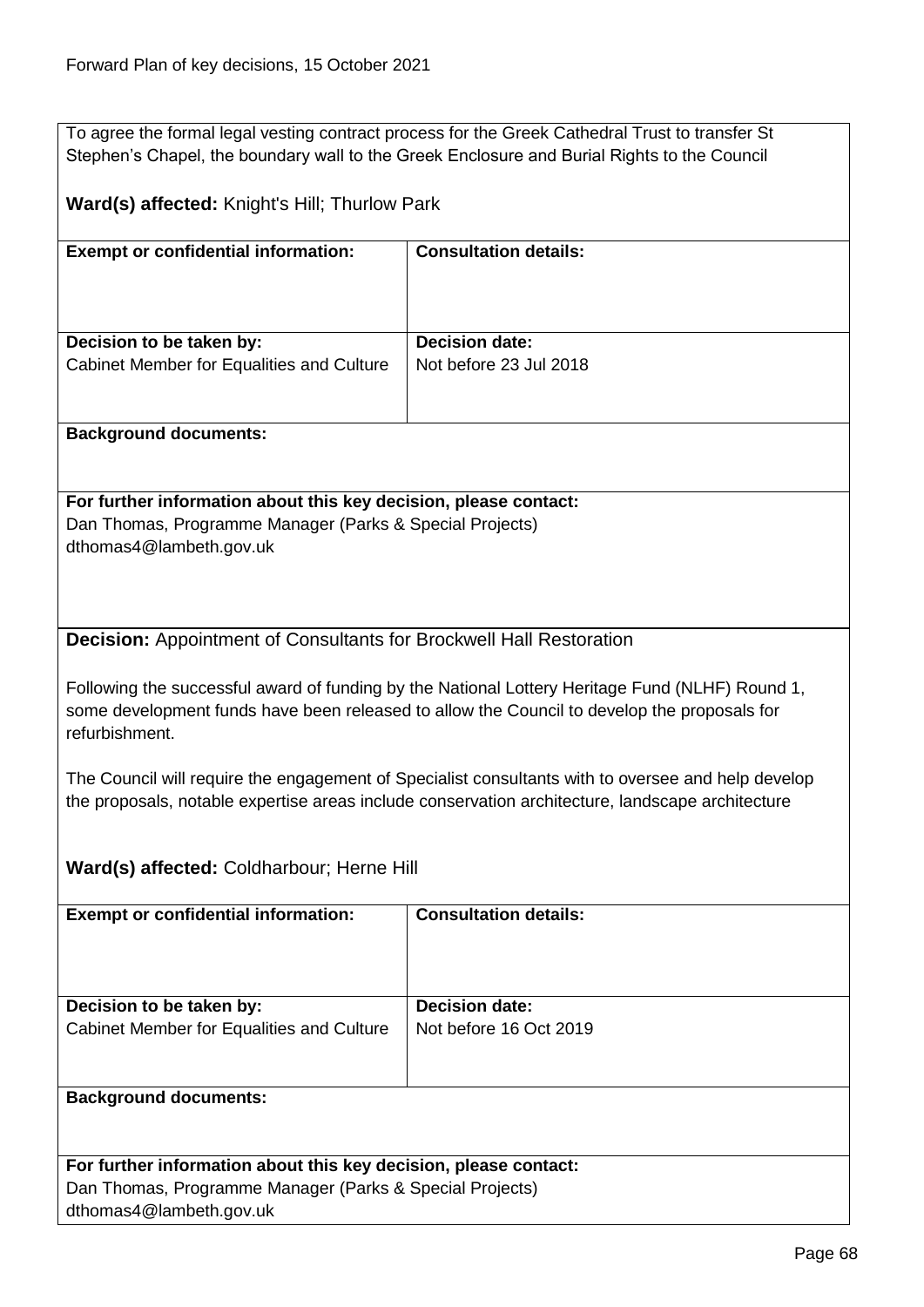### **Decision:** ELEVATE Strategic Plan 2020-23

To consider the future direction and 3-year strategic delivery plan for the ELEVATE programme and associated funding arrangement/financial investment.

### **Ward(s) affected:** All Wards

| <b>Exempt or confidential information:</b> | <b>Consultation details:</b> |
|--------------------------------------------|------------------------------|
| Decision to be taken by:                   | <b>Decision date:</b>        |
| Cabinet Member for Equalities and Culture  | Not before 19 May 2020       |

#### **Background documents:**

**For further information about this key decision, please contact:**

Dawn Bunce, Arts Partnership Officer dbunce@lambeth.gov.uk Phoenix House Tel: 020 7926 0760

**Decision:** Expenditure Arising from London Eye Section 106 Receipts

Under the terms of a section 106 planning agreement, since 2003 the South Bank Employers' Group (SBEG) has provided specified operational and community initiatives in the South Bank area on behalf of the Council. These are financed by payments that the Council receives annually from the operator of the Lastminute,com London Eye. The Council makes payment to SBEG in arrears on the basis of goods provided and services rendered according to an agreed programme of work. The forecast expenditure in 2020/21 is £950,000 with the first quarterly payment being due for payment on 1 July 2020.

## **Ward(s) affected:** Bishop's

| <b>Exempt or confidential information:</b>                            | <b>Consultation details:</b>                    |
|-----------------------------------------------------------------------|-------------------------------------------------|
| Decision to be taken by:<br>Cabinet Member for Equalities and Culture | <b>Decision date:</b><br>Not before 28 Jul 2020 |
| <b>Background documents:</b>                                          |                                                 |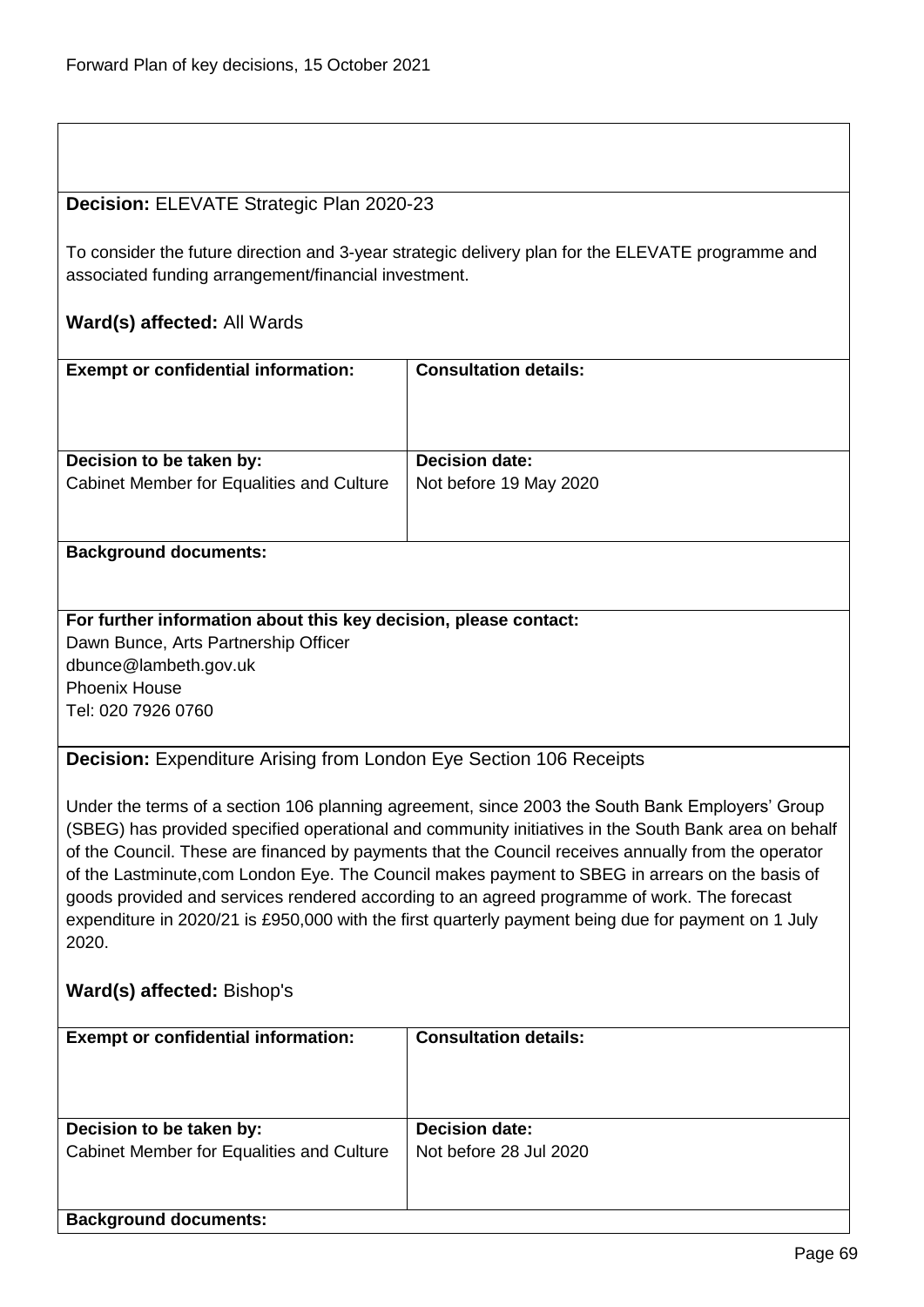## **For further information about this key decision, please contact:**

Caroline Pitrakou, Programme Office Manager cpitrakou@lambeth.gov.uk

Tel: 020 7926 1260

## **Decision:** Kennington Park Funding Allocation

The 5-year capital plan allocated £6,000,000 for investment in green spaces

The Cabinet paper requests that £1,300,000 of this funding be made available for the delivery of detailed designs and construction in Kennington Park

## **Ward(s) affected:** Oval

| <b>Exempt or confidential information:</b> | <b>Consultation details:</b> |
|--------------------------------------------|------------------------------|
| Decision to be taken by:                   | <b>Decision date:</b>        |
| Cabinet Member for Equalities and Culture  | Not before 23 Dec 2020       |

**Background documents:**

**For further information about this key decision, please contact:** Dan Thomas, Programme Manager (Parks & Special Projects) dthomas4@lambeth.gov.uk

**Decision:** West Norwood Cemetery National Heritage Lottery (NLHF) Project: procurement and award of works for Package A1

To approve procurement and award of works for West Norwood cemetery National Heritage Lottery Project Package A1 (Restoration of St. Stephens Chapel and 14 monuments).

West Norwood Cemetery (WNC) is a significant Grade II\* listed site founded in 1837, laid out in a 'pleasure ground style' to William Tite's design. The London Borough of Lambeth (LBL) has successfully secured a significant grant from the National Lottery Heritage Fund (NLHF) to deliver a wide range of proposals for the conservation of West Norwood Cemetery in Lambeth.

**Ward(s) affected:** Gipsy Hill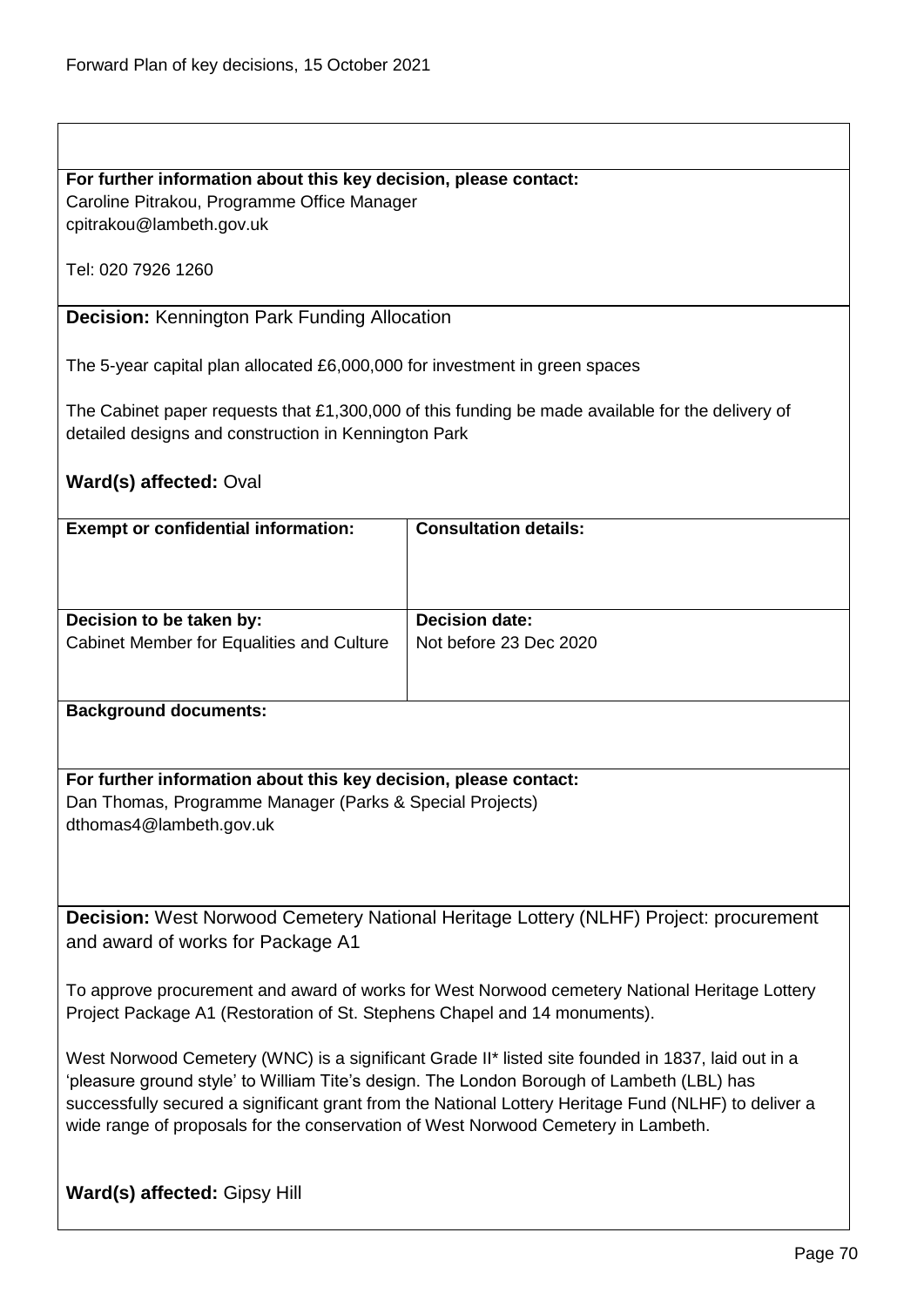| <b>Exempt or confidential information:</b>                       | <b>Consultation details:</b>                                                                 |
|------------------------------------------------------------------|----------------------------------------------------------------------------------------------|
|                                                                  |                                                                                              |
| Decision to be taken by:                                         | <b>Decision date:</b>                                                                        |
| Cabinet Member for Equalities and Culture                        | Not before 17 Aug 2021                                                                       |
|                                                                  |                                                                                              |
| <b>Background documents:</b>                                     |                                                                                              |
|                                                                  |                                                                                              |
| For further information about this key decision, please contact: |                                                                                              |
| Preeti Chatwal Kauffman, Head of Capital Programmes              |                                                                                              |
| PChatwalKauffman@lambeth.gov.uk                                  |                                                                                              |
|                                                                  |                                                                                              |
|                                                                  |                                                                                              |
|                                                                  |                                                                                              |
|                                                                  |                                                                                              |
|                                                                  | Decision: Brockwell Hall Restoration Decarbonisation Project: procurement and award of works |

## **Ward(s) affected:** Herne Hill

| <b>Exempt or confidential information:</b> | <b>Consultation details:</b> |
|--------------------------------------------|------------------------------|
| Decision to be taken by:                   | <b>Decision date:</b>        |
| Cabinet Member for Equalities and Culture  | Not before 17 Aug 2021       |
|                                            |                              |
|                                            |                              |

#### **Background documents:**

#### **For further information about this key decision, please contact:**

Preeti Chatwal Kauffman, Head of Capital Programmes PChatwalKauffman@lambeth.gov.uk

**Decision:** Brockwell Hall Restoration NLHF Project: procurement and award of works for the Ground maintenance Depot Building

To approve the procurement and award of works for building a new grounds maintenance depot.

The National Lottery Heritage Fund has recently awarded Lambeth a grant towards a project to restore the Grade II\* Brockwell Hall, stable block and yard, opening it up to greater public access and introducing revenue generating uses.

As one of the approved purposes, new grounds maintenance depot is planned to be built in an area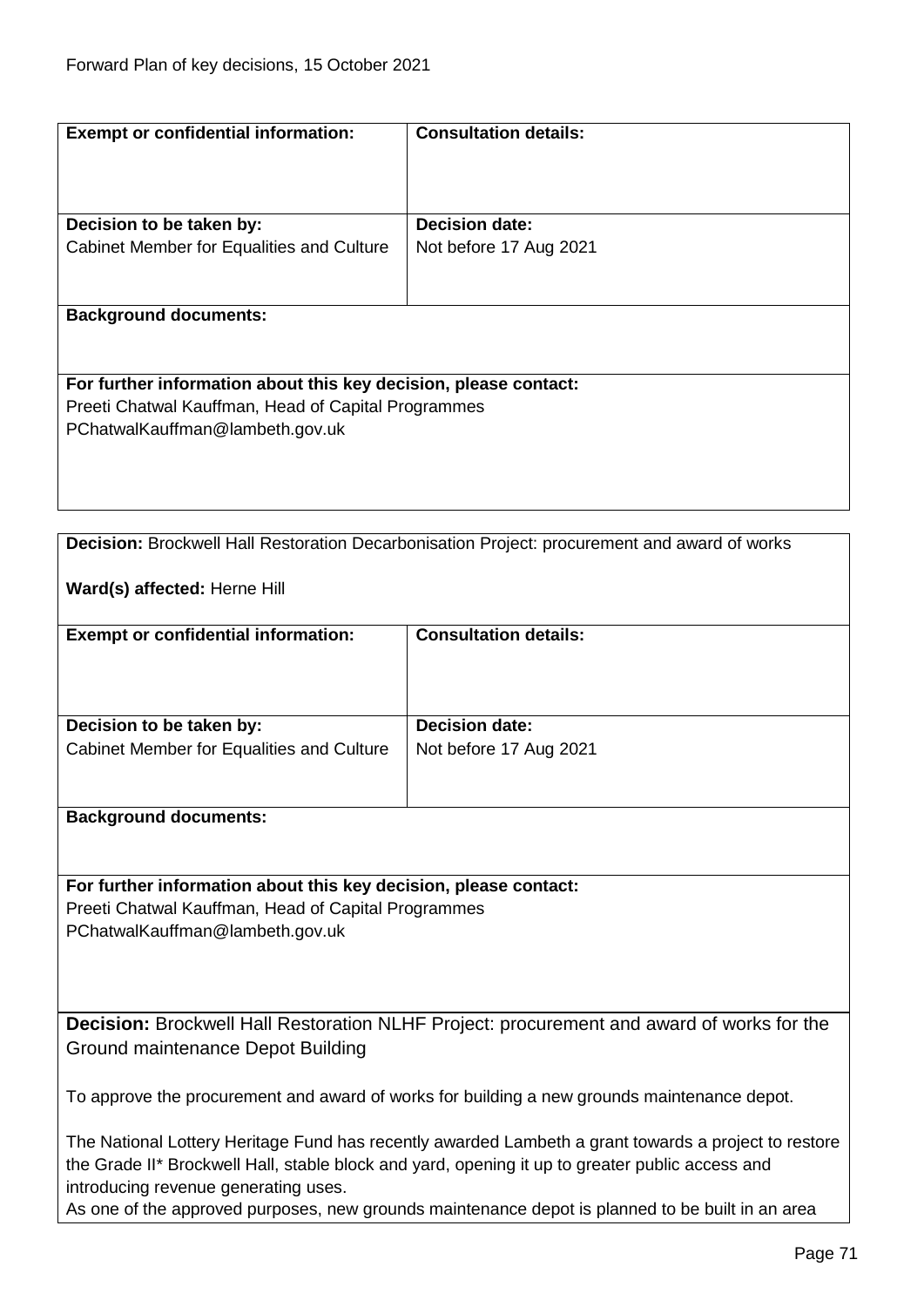used for green waste in the south-east corner of Brockwell Park (near Norwood Lodge) and relocate Lambeth Parks Maintenance facilities currently in the stable yard, significantly reducing vehicle movements by the Hall and within the park.

| Ward(s) affected: Herne Hill                                                                                                                                           |                                                |
|------------------------------------------------------------------------------------------------------------------------------------------------------------------------|------------------------------------------------|
| <b>Exempt or confidential information:</b>                                                                                                                             | <b>Consultation details:</b>                   |
| Decision to be taken by:                                                                                                                                               | <b>Decision date:</b>                          |
| Cabinet Member for Equalities and Culture                                                                                                                              | Not before 17 Aug 2021                         |
| <b>Background documents:</b>                                                                                                                                           |                                                |
| For further information about this key decision, please contact:<br>Preeti Chatwal Kauffman, Head of Capital Programmes<br>PChatwalKauffman@lambeth.gov.uk             |                                                |
| <b>Decision:</b> Business Case – Myatts Fields Depot Redevelopment – Request for Additional<br>Funding<br>Sign off for additional funding<br>Ward(s) affected: Vassall |                                                |
| <b>Exempt or confidential information:</b>                                                                                                                             | <b>Consultation details:</b>                   |
| Decision to be taken by:<br>Cabinet Member for Equalities and Culture                                                                                                  | <b>Decision date:</b><br>Not before 7 Sep 2021 |
|                                                                                                                                                                        |                                                |
| <b>Background documents:</b>                                                                                                                                           |                                                |
| For further information about this key decision, please contact:<br>Stella Denyoh<br>SDenyoh@lambeth.gov.uk<br>Hambrook House, 17 Porden Road, London, SW2 5RW         |                                                |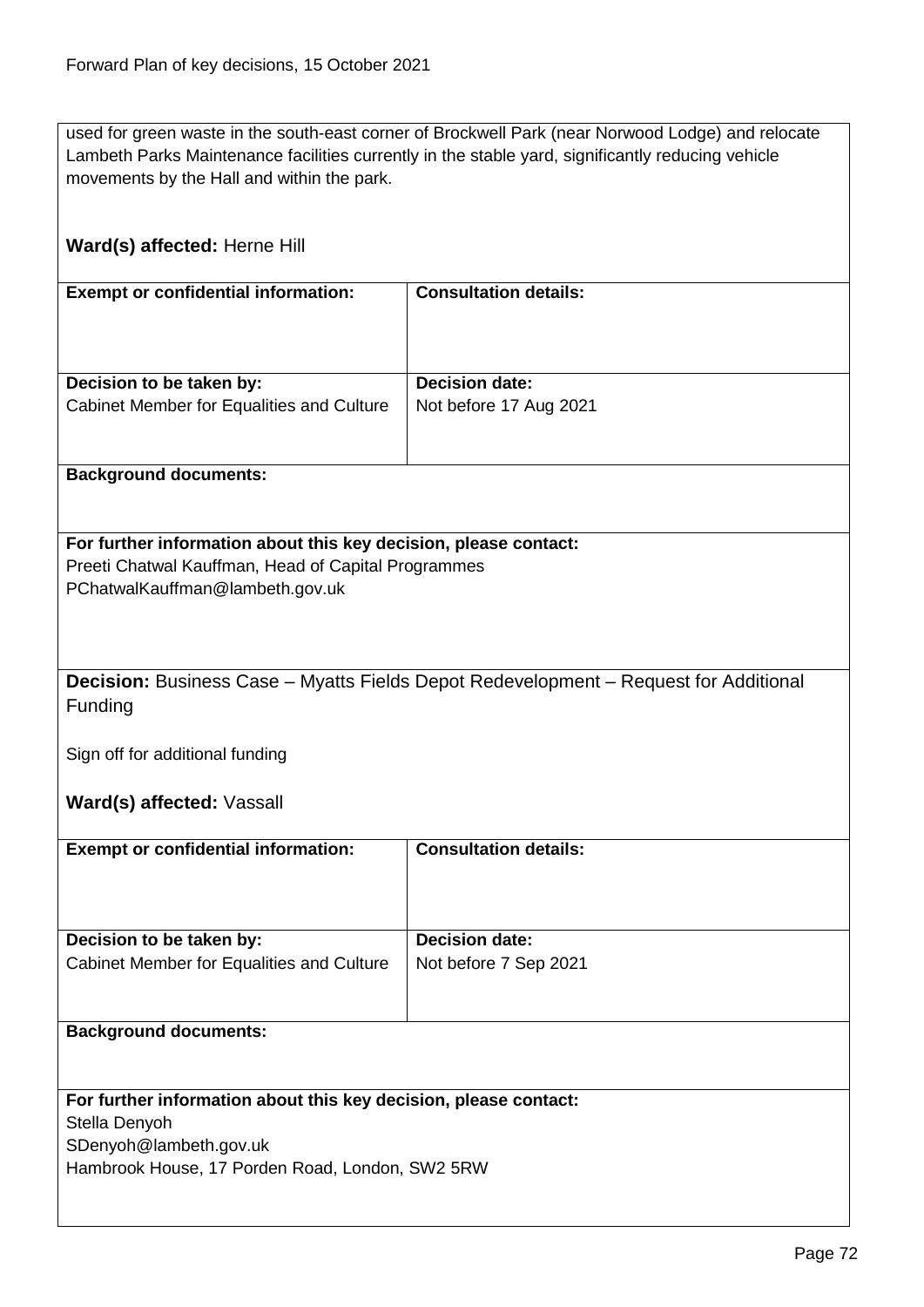| <b>Decision:</b> Essential Maintenance works at Carnegie Library                                                                                                                                            |                                                                                                |
|-------------------------------------------------------------------------------------------------------------------------------------------------------------------------------------------------------------|------------------------------------------------------------------------------------------------|
| To approve the programme of maintenance works at Carnegie Library.                                                                                                                                          |                                                                                                |
| estimated cost of the works and consultancy fees is £550,000                                                                                                                                                | The anticipated duration of the contract is 6 months from September 2021 to February 2022. The |
| Ward(s) affected: Herne Hill                                                                                                                                                                                |                                                                                                |
| <b>Exempt or confidential information:</b><br>Part exempt<br>Information relating to the financial or<br>business affairs of any particular person<br>(including the authority holding that<br>information) | <b>Consultation details:</b>                                                                   |
| Decision to be taken by:<br>Cabinet Member for the Voluntary Sector<br>and Leisure                                                                                                                          | <b>Decision date:</b><br>Not before 27 Jul 2021                                                |
| <b>Background documents:</b>                                                                                                                                                                                |                                                                                                |
| For further information about this key decision, please contact:<br>bawofolaju@lambeth.gov.uk                                                                                                               | Babtunde Awofolaju, Senior Project Manager, Schools and Communities Capital Programme          |
| <b>Decision: Kickstart Scheme</b>                                                                                                                                                                           |                                                                                                |
| Ward(s) affected: All Wards                                                                                                                                                                                 | Agreement of approach to Lambeth Council and Better Placed tri-borough Kickstart schemes       |
| <b>Exempt or confidential information:</b>                                                                                                                                                                  | <b>Consultation details:</b>                                                                   |
| Decision to be taken by:<br>Deputy Leader of the Council (Jobs, Skills<br>and Community Safety)                                                                                                             | <b>Decision date:</b><br>Not before 9 Mar 2021                                                 |
| <b>Background documents:</b>                                                                                                                                                                                |                                                                                                |

**For further information about this key decision, please contact:**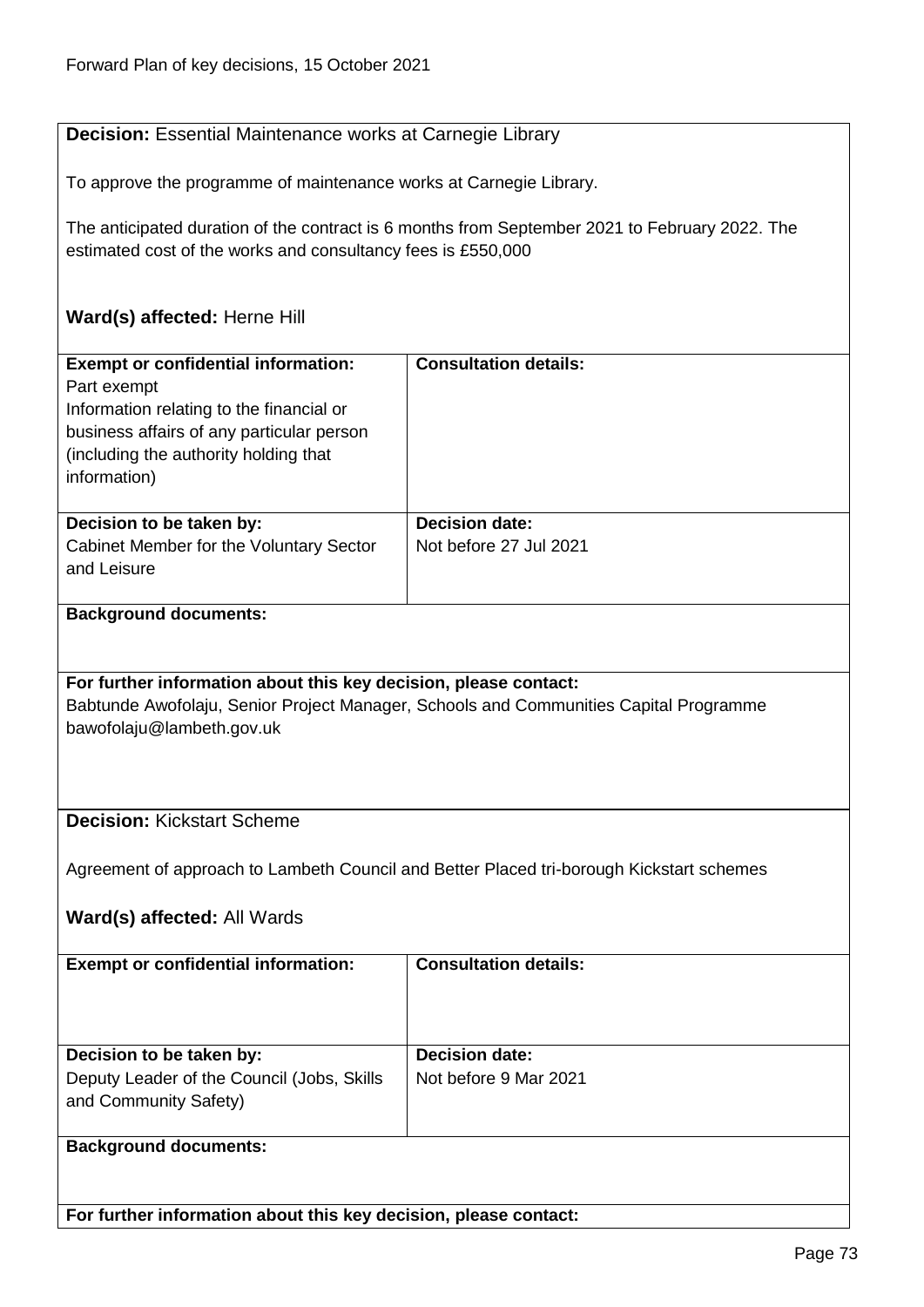Jacqueline Faulkner, Acting Head of Economic Inclusion jfaulkner@lambeth.gov.uk

<TRAILER\_SECTION> </TRAILER\_SECTION> <LAYOUT\_SECTION>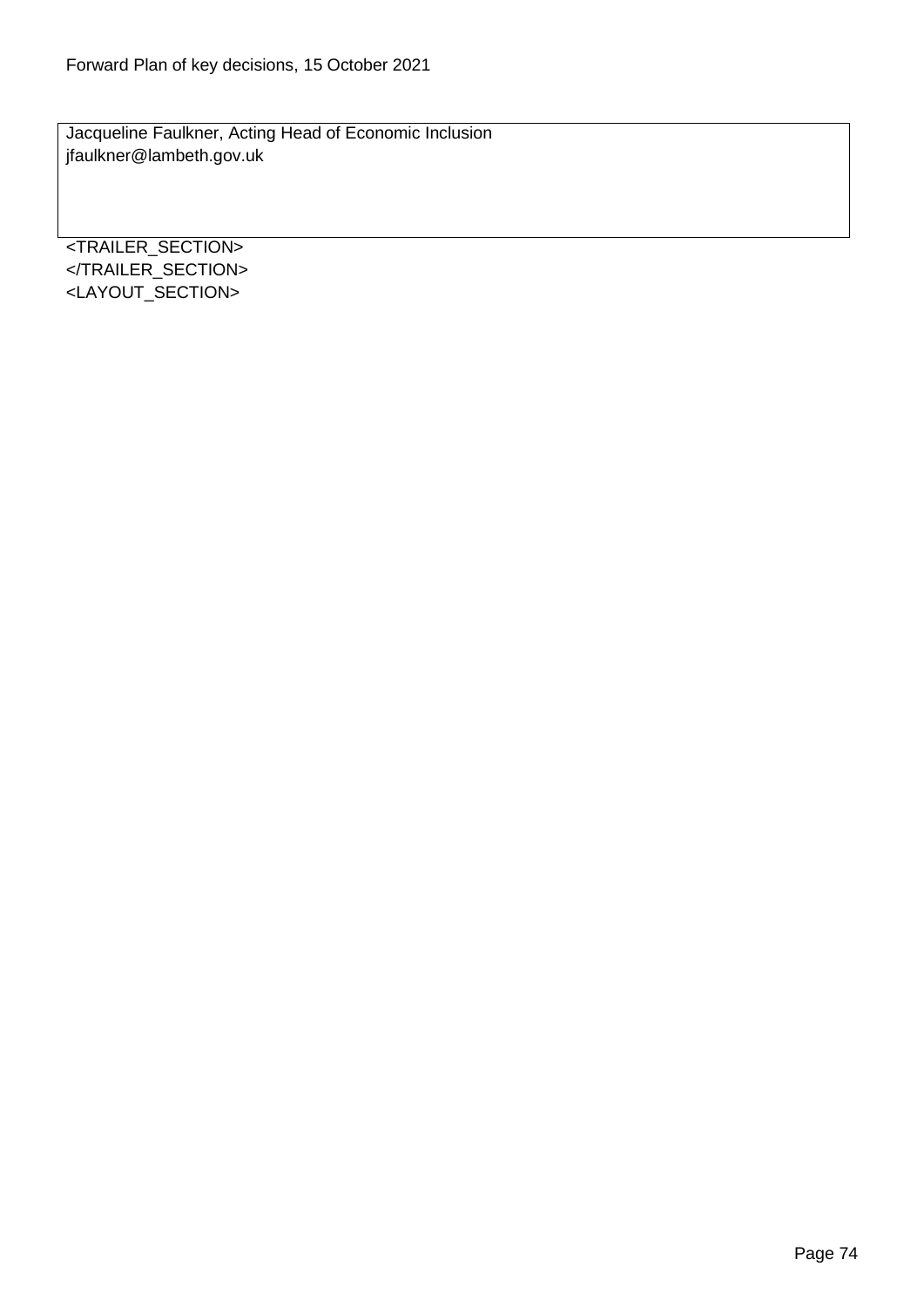| <b>Decision: FIELD TITLE</b>                                     |                              |  |
|------------------------------------------------------------------|------------------------------|--|
|                                                                  |                              |  |
|                                                                  |                              |  |
| <b>FIELD SUMMARY</b>                                             |                              |  |
|                                                                  |                              |  |
| Ward(s) affected: FIELD_WARDS                                    |                              |  |
| <b>Exempt or confidential information:</b>                       | <b>Consultation details:</b> |  |
| FIELD_LIKELY_EXEMPTION_CLASS                                     | FIELD_CONSULTATION           |  |
| FIELD LIKELY REASON TEXT                                         | FIELD_CONSULTEES             |  |
|                                                                  |                              |  |
| Decision to be taken by:                                         | <b>Decision date:</b>        |  |
| <b>FIELD DMTITLE</b>                                             | FIELD DUE DATE               |  |
|                                                                  | FIELD_USE_URGENCY_EXPLAIN    |  |
|                                                                  |                              |  |
| <b>Background documents:</b>                                     |                              |  |
| FIELD ATTACHMENTS                                                |                              |  |
|                                                                  |                              |  |
| For further information about this key decision, please contact: |                              |  |
| FIELD OFFICER TITLE                                              |                              |  |
| FIELD OFFICER EMAIL                                              |                              |  |
| FIELD_OFFICER_ADDR                                               |                              |  |
| FIELD_OFFICER_TEL                                                |                              |  |
|                                                                  |                              |  |
|                                                                  |                              |  |
| <heading layout="" section=""></heading>                         |                              |  |
| Decision: FIELD_TITLE                                            |                              |  |
|                                                                  |                              |  |
| FIELD_SUMMARY                                                    |                              |  |
|                                                                  |                              |  |
| Ward(s) affected: FIELD_WARDS                                    |                              |  |
|                                                                  |                              |  |
| JUEANNIA LAVALIT CEATIAN.                                        |                              |  |

</HEADING\_LAYOUT\_SECTION> <TITLE\_ONLY\_LAYOUT\_SECTION>